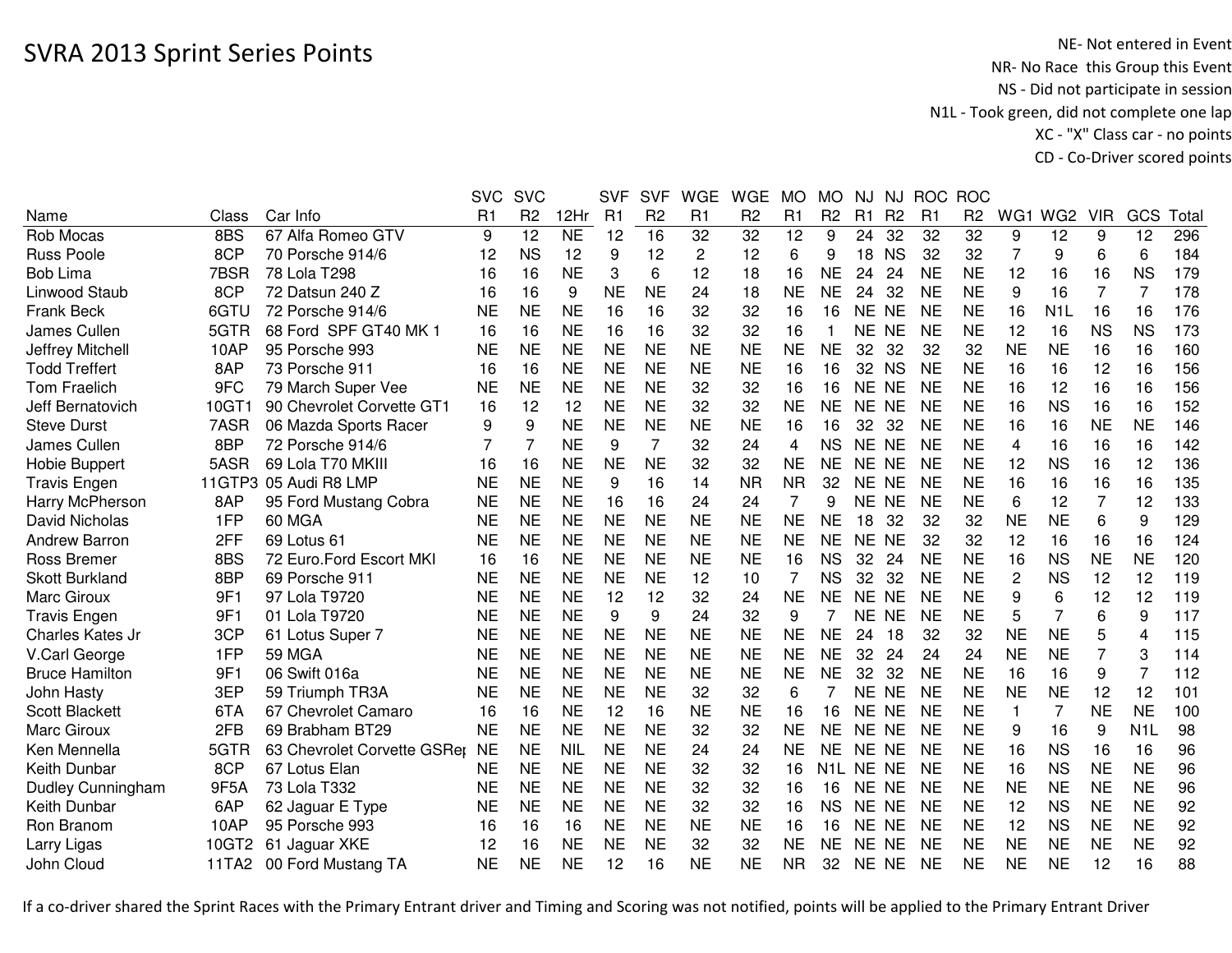|                         |                  |                          | <b>SVC</b>       | <b>SVC</b>     |                        | <b>SVF</b>     | <b>SVF</b>       | <b>WGE</b>      | <b>WGE</b>      | <b>MO</b> | <b>MO</b>              | NJ             | NJ             | <b>ROC</b>     | <b>ROC</b>       |                  |                 |              |           |       |
|-------------------------|------------------|--------------------------|------------------|----------------|------------------------|----------------|------------------|-----------------|-----------------|-----------|------------------------|----------------|----------------|----------------|------------------|------------------|-----------------|--------------|-----------|-------|
| Name                    | Class            | Car Info                 | R1               | R <sub>2</sub> | 12Hr                   | R <sub>1</sub> | R <sub>2</sub>   | R1              | R <sub>2</sub>  | R1        | R <sub>2</sub>         | R <sub>1</sub> | R <sub>2</sub> | R <sub>1</sub> | R <sub>2</sub>   | WG1              | WG <sub>2</sub> | <b>VIR</b>   | GCS       | Total |
| Shea Brown              | 1FP              | 74 Fiat 128              | <b>NE</b>        | <b>NE</b>      | $\overline{\text{NE}}$ | <b>NE</b>      | <b>NE</b>        | $\overline{32}$ | $\overline{32}$ | 3         | 9                      | NE NE          |                | <b>NE</b>      | <b>NE</b>        | <b>NE</b>        | <b>NE</b>       | 5            | 6         | 87    |
| Jim Lenehan             | 8AP              | 71 Datsun 240Z           | NE               | <b>NE</b>      | <b>NE</b>              | 7              | <b>NS</b>        | <b>NE</b>       | <b>NE</b>       | 5         | 12                     | 24             | 32             | <b>NE</b>      | <b>NE</b>        | $\overline{c}$   | 5               | <b>NE</b>    | <b>NE</b> | 87    |
| <b>Richard Naze</b>     | 8CP              | 72 Porsche 911           | <b>NE</b>        | <b>NE</b>      | <b>NE</b>              | 16             | 16               | 18              | 14              | 7         | 16                     | NE.            | <b>NE</b>      | <b>NE</b>      | <b>NE</b>        | <b>NE</b>        | <b>NE</b>       | <b>NE</b>    | <b>NE</b> | 87    |
| James Van Nordstrand    | 1F               | 68 Zink C4               | NE               | <b>NE</b>      | <b>NE</b>              | <b>NE</b>      | <b>NE</b>        | 32              | 32              | <b>NE</b> | <b>NE</b>              | NE NE          |                | <b>NE</b>      | <b>NE</b>        | 9                | 12              | <b>NE</b>    | <b>NE</b> | 85    |
| Doug Richmond           | 11TA2            | 85 Ford Mustang          | NE               | <b>NE</b>      | <b>NE</b>              | <b>NE</b>      | <b>NE</b>        | <b>NE</b>       | <b>NE</b>       | <b>NE</b> | <b>NE</b>              | 32             | 32             | <b>NE</b>      | <b>NE</b>        | NE               | <b>NE</b>       | 9            | 12        | 85    |
| Frank Morelli           | 4AP              | 61 Chevrolet Corvette    | <b>NE</b>        | <b>NE</b>      | <b>NE</b>              | <b>NE</b>      | <b>NE</b>        | 32              | 32              | <b>NE</b> | <b>NE</b>              | NE NE          |                | <b>NE</b>      | <b>NE</b>        | 7                | 12              | <b>NE</b>    | <b>NE</b> | 83    |
| Joseph Plunkett         | 1CS              | 67 Austin Cooper S       | <b>NE</b>        | <b>NE</b>      | <b>NE</b>              | <b>NE</b>      | <b>NE</b>        | <b>NE</b>       | <b>NE</b>       | <b>NE</b> | <b>NE</b>              | 32             | 32             | <b>NE</b>      | <b>NE</b>        | 6                | 12              | <b>NE</b>    | <b>NE</b> | 82    |
| Erik Weyls              | 10BP             | 92 Porsche 964 Cup       | <b>NE</b>        | <b>NE</b>      | <b>NE</b>              | <b>NE</b>      | <b>NE</b>        | 32              | 32              | 12        | <b>NS</b>              | <b>NE</b>      | <b>NE</b>      | <b>NE</b>      | <b>NE</b>        | 6                | <b>NS</b>       | <b>NE</b>    | <b>NE</b> | 82    |
| Andrea Robertson        | 11MP             | 06 Ford GT MKVII         | 16               | 16             | <b>NE</b>              | <b>NE</b>      | <b>NE</b>        | <b>NE</b>       | <b>NE</b>       | <b>NR</b> | 32                     | <b>NE</b>      | <b>NE</b>      | <b>NE</b>      | <b>NE</b>        | 9                | 9               | <b>NE</b>    | <b>NE</b> | 82    |
| Jim Peruto              | 2FB              | 69 Brabham BT29          | <b>NE</b>        | <b>NE</b>      | <b>NE</b>              | <b>NE</b>      | <b>NE</b>        | <b>NE</b>       | <b>NE</b>       | 16        | <b>NS</b>              | 32             | 32             | <b>NE</b>      | <b>NE</b>        | N <sub>1</sub> L | <b>NS</b>       | <b>NE</b>    | <b>NE</b> | 80    |
| Jeff McKain             | 6AS              | 66 Ford Mustang          | <b>NE</b>        | <b>NE</b>      | <b>NE</b>              | <b>NE</b>      | <b>NE</b>        | 32              | 32              | <b>NE</b> | <b>NE</b>              | NE NE          |                | <b>NE</b>      | <b>NE</b>        | <b>NE</b>        | <b>NE</b>       | 16           | <b>NS</b> | 80    |
| Tony Carpanzano         | 9F <sub>2</sub>  | 93 Reynard 93H FA        | <b>NE</b>        | <b>NE</b>      | <b>NE</b>              | <b>NE</b>      | <b>NE</b>        | 32              | 32              | <b>NE</b> | <b>NE</b>              | NE.            | <b>NE</b>      | <b>NE</b>      | <b>NE</b>        | 16               | <b>NS</b>       | <b>NE</b>    | <b>NE</b> | 80    |
| George Robinson         |                  | 11GTP3 07 Lola B0718     | 16               | 16             | <b>NE</b>              | 16             | <b>NS</b>        | 32              | <b>NR</b>       | <b>NR</b> | <b>NS</b>              | <b>NE</b>      | <b>NE</b>      | <b>NE</b>      | <b>NE</b>        | <b>NE</b>        | <b>NE</b>       | <b>NE</b>    | <b>NE</b> | 80    |
| Mark Brannon            | 9F1              | 97 Lola 97/20            | NE               | <b>NE</b>      | <b>NE</b>              | 16             | 16               | <b>NE</b>       | <b>NE</b>       | 16        | 16                     | NE NE          |                | <b>NE</b>      | <b>NE</b>        | 6                | 9               | <b>NE</b>    | <b>NE</b> | 79    |
| <b>Travis Engen</b>     | 5FM              | 62 Lotus 23B             | NE               | <b>NE</b>      | <b>NE</b>              | 16             | 16               | <b>NE</b>       | <b>NE</b>       | 12        | <b>NS</b>              | <b>NE</b>      | <b>NE</b>      | <b>NE</b>      | <b>NE</b>        | <b>NS</b>        | <b>NS</b>       | 16           | 16        | 76    |
| <b>Charles Gladle</b>   | 6GTO             | 70 Porsche 914/6         | <b>NE</b>        | <b>NE</b>      | <b>NE</b>              | <b>NE</b>      | <b>NE</b>        | 24              | 24              | <b>NE</b> | <b>NE</b>              | <b>NE</b>      | <b>NE</b>      | <b>NE</b>      | <b>NE</b>        | 12               | 16              | <b>NE</b>    | <b>NE</b> | 76    |
| John Kramer             | <b>7S2</b>       | 85 Swift DB2             | <b>NE</b>        | <b>NE</b>      | <b>NE</b>              | 16             | 16               | <b>NE</b>       | <b>NE</b>       | 9         | 12                     | NE NE          |                | <b>NE</b>      | <b>NE</b>        | <b>NE</b>        | <b>NE</b>       | 7            | 16        | 76    |
| <b>Tony Parella</b>     | 4BP              | 58 Chevrolet Corvette    | $\mathbf 1$      | 16             | 16                     | <b>NE</b>      | <b>NE</b>        | <b>NE</b>       | <b>NE</b>       | <b>NE</b> | <b>NE</b>              | NE NE          |                | <b>NS</b>      | 32               | <b>NE</b>        | <b>NE</b>       | 9            | <b>NS</b> | 74    |
| <b>Tom Bork</b>         | 8BP              | 70 Datsun 240Z           | <b>NE</b>        | <b>NE</b>      | <b>NE</b>              | <b>NE</b>      | <b>NE</b>        | 24              | 32              | 9         | N <sub>1</sub> L NE NE |                |                | <b>NE</b>      | <b>NE</b>        | 7                | <b>NS</b>       | <b>NE</b>    | <b>NE</b> | 72    |
| John Cloud              | 10SC3            | 06 Ford Fusion SC        | 12               | 9              | <b>NE</b>              | 9              | 12               | <b>NE</b>       | <b>NE</b>       | 16        |                        | NE NE          |                | <b>NE</b>      | <b>NE</b>        | <b>NE</b>        | <b>NE</b>       | 5            | 7         | 71    |
| Harry Gentry            | 3CP              | 64 Ginetta G4            | NE               | <b>NE</b>      | <b>NE</b>              | 16             | 16               | <b>NE</b>       | <b>NE</b>       | <b>NE</b> | <b>NE</b>              | NE NE          |                | <b>NE</b>      | <b>NE</b>        | 16               | 1               | 9            | 12        | 70    |
| Don Herman              | 3CP              | 69 Datsun 2000           | <b>NE</b>        | <b>NE</b>      | <b>NE</b>              | 6              | N <sub>1</sub> L | 32              | 32              | <b>NE</b> | <b>NE</b>              | NE NE          |                | <b>NE</b>      | <b>NE</b>        | <b>NE</b>        | <b>NE</b>       | <b>NE</b>    | <b>NE</b> | 70    |
| <b>Butch O'Connor</b>   | 3DP              | <b>59 MGB</b>            | <b>NE</b>        | <b>NE</b>      | <b>NE</b>              | <b>NE</b>      | <b>NE</b>        | <b>NE</b>       | <b>NE</b>       | <b>NE</b> | <b>NE</b>              | 32             | 32             | <b>NE</b>      | <b>NE</b>        | 3                | <b>NS</b>       | <b>NE</b>    | <b>NE</b> | 67    |
| Pete Padley             | 7HS <sub>2</sub> | 86 March Apache S2000    | <b>NE</b>        | <b>NE</b>      | <b>NE</b>              | <b>NE</b>      | <b>NE</b>        | <b>NE</b>       | <b>NE</b>       | 9         |                        | 18             | 32             | <b>NE</b>      | <b>NE</b>        | 1                | <b>NS</b>       | <b>NE</b>    | <b>NE</b> | 67    |
| Tom Grudovich           | 4FM              | 60 Lola MKI              | <b>NE</b>        | <b>NE</b>      | <b>NE</b>              | <b>NE</b>      | <b>NE</b>        | <b>NE</b>       | <b>NE</b>       | 16        | <b>NS</b>              | <b>NE</b>      | <b>NE</b>      | <b>NE</b>      | <b>NE</b>        | 16               | 16              | $\mathbf{1}$ | 16        | 65    |
| Alex Heckert            | 6BP              | 66 Chevrolet Corvette    | N <sub>1</sub> L | $\overline{7}$ | <b>NE</b>              | <b>NE</b>      | <b>NE</b>        | <b>NE</b>       | <b>NE</b>       | <b>NE</b> | <b>NE</b>              | 32             | 24             | <b>NE</b>      | <b>NE</b>        | $\mathbf{1}$     | $\mathbf{1}$    | <b>NE</b>    | <b>NE</b> | 65    |
| Mayo Smith              | 8AP              | 72 Porsche 911RS         | <b>NE</b>        | <b>NE</b>      | <b>NE</b>              | <b>NE</b>      | <b>NE</b>        | 32              | 32              | <b>NE</b> | <b>NE</b>              | <b>NE</b>      | <b>NE</b>      | <b>NE</b>      | <b>NE</b>        | 1                | <b>NS</b>       | <b>NE</b>    | <b>NE</b> | 65    |
| Ross Bremer             | 1CS              | 66 Ford Anglia 105 Super | 16               | 16             | <b>NE</b>              | <b>NE</b>      | <b>NE</b>        | <b>NE</b>       | <b>NE</b>       | <b>NE</b> | <b>NE</b>              | NE NE          |                | 32             | N <sub>1</sub> L | <b>NE</b>        | <b>NE</b>       | <b>NE</b>    | <b>NE</b> | 64    |
| <b>Brian MacEachern</b> | 1HP              | 59 Austin Healey Sprite  | <b>NE</b>        | <b>NE</b>      | <b>NE</b>              | <b>NE</b>      | <b>NE</b>        | <b>NE</b>       | <b>NE</b>       | 16        | 16                     | <b>NE</b>      | <b>NE</b>      | <b>NE</b>      | <b>NE</b>        | <b>NE</b>        | <b>NE</b>       | 16           | 16        | 64    |
| Pat Ryan                | 1FP              | 67 Triumph Spitfire      | <b>NE</b>        | <b>NE</b>      | <b>NE</b>              | 16             | 16               | <b>NE</b>       | <b>NE</b>       | <b>NE</b> | <b>NE</b>              | <b>NE</b>      | <b>NE</b>      | <b>NE</b>      | <b>NE</b>        | <b>NE</b>        | <b>NE</b>       | 16           | 16        | 64    |
| Kurt Fischer            | 2FF              | 70 Lola T200             | NE               | <b>NE</b>      | <b>NE</b>              | <b>NE</b>      | <b>NE</b>        | 32              | 32              | <b>NE</b> | <b>NE</b>              | NE NE          |                | <b>NE</b>      | <b>NE</b>        | <b>NE</b>        | <b>NE</b>       | <b>NE</b>    | <b>NE</b> | 64    |
| Kyle Kaulback           | 2FF              | 70 Lotus 61MX FF         | <b>NE</b>        | <b>NE</b>      | <b>NE</b>              | <b>NE</b>      | <b>NE</b>        | <b>NE</b>       | <b>NE</b>       | <b>NE</b> | <b>NE</b>              | 32             | 32             | <b>NE</b>      | <b>NE</b>        | <b>NE</b>        | <b>NE</b>       | <b>NE</b>    | <b>NE</b> | 64    |
| Peter Dunn              | 3EP              | 63 Morgan 4/4            | NE               | <b>NE</b>      | <b>NE</b>              | <b>NE</b>      | <b>NE</b>        | <b>NE</b>       | <b>NE</b>       | <b>NE</b> | <b>NE</b>              | 32             | 32             | <b>NE</b>      | <b>NE</b>        | <b>NE</b>        | <b>NE</b>       | <b>NE</b>    | <b>NE</b> | 64    |
| Greg Seferian           | 3BS              | 72 Alfa Romeo Berlina    | NE               | <b>NE</b>      | <b>NE</b>              | <b>NE</b>      | <b>NE</b>        | <b>NE</b>       | <b>NE</b>       | <b>NE</b> | <b>NE</b>              | 32             | 32             | <b>NE</b>      | <b>NE</b>        | <b>NE</b>        | <b>NE</b>       | <b>NE</b>    | <b>NE</b> | 64    |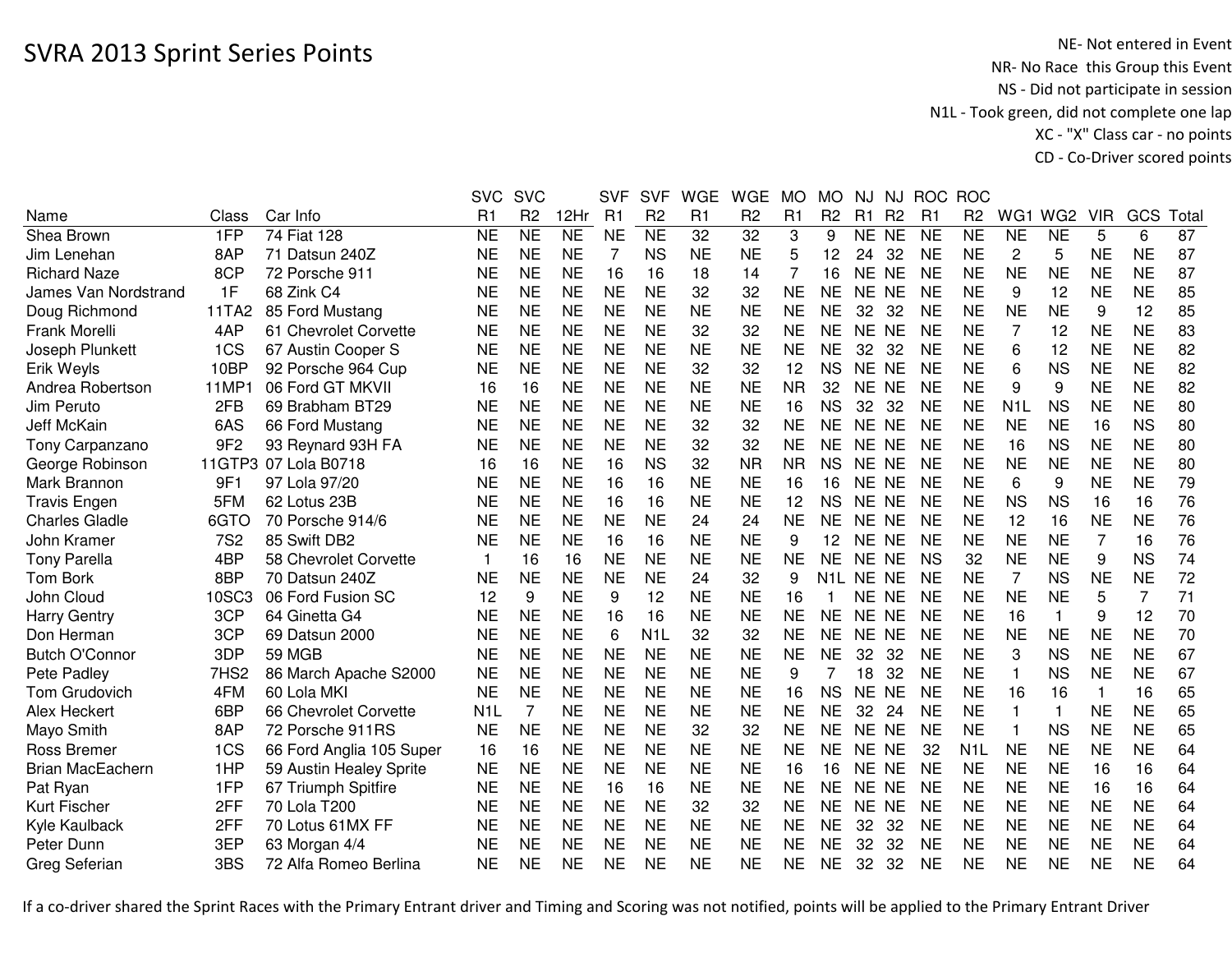|                        |            |                              | <b>SVC</b> | <b>SVC</b>             |                | <b>SVF</b> | <b>SVF</b>     | <b>WGE</b> | <b>WGE</b>          | <b>MO</b>      | <b>MO</b>      | <b>NJ</b> | <b>NJ</b>      |                | ROC ROC        |              |                 |            |           |       |
|------------------------|------------|------------------------------|------------|------------------------|----------------|------------|----------------|------------|---------------------|----------------|----------------|-----------|----------------|----------------|----------------|--------------|-----------------|------------|-----------|-------|
| Name                   | Class      | Car Info                     | R1         | R <sub>2</sub>         | 12Hr           | R1         | R <sub>2</sub> | R1         | R <sub>2</sub>      | R <sub>1</sub> | R <sub>2</sub> | R1        | R <sub>2</sub> | R <sub>1</sub> | R <sub>2</sub> | WG1          | WG <sub>2</sub> | <b>VIR</b> | GCS       | Total |
| Denny Wilson           | 3CP        | 62 Lotus Super 7             | <b>NE</b>  | $\overline{\text{NE}}$ | N <sub>E</sub> | <b>NE</b>  | N <sub>E</sub> | <b>NE</b>  | $\overline{\sf NE}$ | 16             | 16             | NE NE     |                | <b>NE</b>      | <b>NE</b>      | <b>NE</b>    | <b>NE</b>       | 16         | 16        | 64    |
| Patrick Bean           | 4BP        | 59 Aston Martin DB4          | <b>NE</b>  | <b>NE</b>              | <b>NE</b>      | <b>NE</b>  | <b>NE</b>      | 32         | 32                  | <b>NE</b>      | <b>NE</b>      | NE NE     |                | <b>NE</b>      | <b>NE</b>      | <b>NE</b>    | <b>NE</b>       | <b>NE</b>  | <b>NE</b> | 64    |
| Max Heilman            | 4AP        | 58 Jaguar XK150              | <b>NE</b>  | <b>NE</b>              | <b>NE</b>      | <b>NE</b>  | <b>NE</b>      | <b>NE</b>  | <b>NE</b>           | 16             | 16             | NE NE     |                | <b>NE</b>      | <b>NE</b>      | 16           | 16              | <b>NE</b>  | <b>NE</b> | 64    |
| Al Schwacke            | 4BP        | 55 Chevrolet Corvette        | <b>NE</b>  | <b>NE</b>              | <b>NE</b>      | <b>NE</b>  | <b>NE</b>      | <b>NE</b>  | <b>NE</b>           | <b>NE</b>      | <b>NE</b>      | 32        | 32             | <b>NE</b>      | <b>NE</b>      | <b>NE</b>    | <b>NE</b>       | <b>NE</b>  | <b>NE</b> | 64    |
| <b>Cliff Berry</b>     | 5BSR       | 75 Royale RP4                | <b>NE</b>  | <b>NE</b>              | <b>NE</b>      | <b>NE</b>  | <b>NE</b>      | 32         | 32                  | NE             | <b>NE</b>      | NE NE     |                | <b>NE</b>      | <b>NE</b>      | <b>NE</b>    | <b>NE</b>       | <b>NE</b>  | <b>NE</b> | 64    |
| Doc Bundy              | 5FM        | 64 Lotus 23B                 | NE         | <b>NE</b>              | <b>NE</b>      | <b>NE</b>  | <b>NE</b>      | <b>NE</b>  | <b>NE</b>           | 16             | 16             | NE NE     |                | <b>NE</b>      | NE             | 16           | 16              | <b>NE</b>  | <b>NE</b> | 64    |
| Olga Reindlova         | 6GTO       | 69 Porsche 911 RSR           | <b>NE</b>  | <b>NE</b>              | <b>NE</b>      | <b>NE</b>  | <b>NE</b>      | 32         | 32                  | <b>NE</b>      | <b>NE</b>      | NE NE     |                | <b>NE</b>      | <b>NE</b>      | <b>NE</b>    | <b>NE</b>       | <b>NE</b>  | <b>NE</b> | 64    |
| Mark Abel              | <b>7S2</b> | 90 Doran S2000               | <b>NE</b>  | <b>NE</b>              | <b>NE</b>      | <b>NE</b>  | <b>NE</b>      | <b>NE</b>  | <b>NE</b>           | <b>NE</b>      | <b>NE</b>      | 32        | 32             | <b>NE</b>      | <b>NE</b>      | <b>NE</b>    | <b>NE</b>       | <b>NE</b>  | <b>NE</b> | 64    |
| Lee Brahin             | 7BSR       | 96 Ralt RT41 SR              | <b>NE</b>  | <b>NE</b>              | <b>NE</b>      | <b>NE</b>  | <b>NE</b>      | <b>NE</b>  | <b>NE</b>           | <b>NE</b>      | <b>NE</b>      | 32        | 32             | <b>NE</b>      | <b>NE</b>      | <b>NE</b>    | <b>NE</b>       | <b>NS</b>  | <b>NS</b> | 64    |
| Jim Freeman            | 7ASR       | 68 Matich SR3                | <b>NE</b>  | <b>NE</b>              | <b>NE</b>      | <b>NE</b>  | <b>NE</b>      | 32         | 32                  | <b>NE</b>      | <b>NE</b>      | <b>NE</b> | <b>NE</b>      | <b>NE</b>      | <b>NE</b>      | <b>NE</b>    | <b>NE</b>       | <b>NE</b>  | <b>NE</b> | 64    |
| <b>Howard Katz</b>     | 7BSR       | 75 Toj 205C                  | <b>NE</b>  | <b>NE</b>              | <b>NE</b>      | <b>NE</b>  | <b>NE</b>      | 32         | 32                  | <b>NE</b>      | <b>NE</b>      | <b>NE</b> | <b>NE</b>      | <b>NE</b>      | <b>NE</b>      | <b>NE</b>    | <b>NE</b>       | <b>NE</b>  | <b>NE</b> | 64    |
| <b>Rick Carlino</b>    | 9FA        | 81 March 811                 | <b>NE</b>  | <b>NE</b>              | <b>NE</b>      | <b>NE</b>  | <b>NE</b>      | 32         | 32                  | <b>NE</b>      | <b>NE</b>      | <b>NE</b> | <b>NE</b>      | <b>NE</b>      | <b>NE</b>      | <b>NE</b>    | <b>NE</b>       | <b>NE</b>  | <b>NE</b> | 64    |
| <b>Eddie Claridge</b>  | 9FA5       | 82 Theodore TY02             | <b>NE</b>  | <b>NE</b>              | <b>NE</b>      | <b>NE</b>  | <b>NE</b>      | 32         | 32                  | <b>NE</b>      | <b>NE</b>      | NE.       | <b>NE</b>      | <b>NE</b>      | <b>NE</b>      | <b>NE</b>    | <b>NE</b>       | <b>NE</b>  | <b>NE</b> | 64    |
| Jim Devine             | 10MP1      | 96 Panoz GTRA                | <b>NE</b>  | <b>NE</b>              | <b>NE</b>      | <b>NE</b>  | <b>NE</b>      | 32         | 32                  | <b>NE</b>      | <b>NE</b>      | <b>NE</b> | <b>NE</b>      | <b>NE</b>      | <b>NE</b>      | <b>NE</b>    | <b>NE</b>       | <b>NE</b>  | <b>NE</b> | 64    |
| <b>Bill Erdman</b>     | 10GT3      | 83 Nissan 280ZX              | <b>NE</b>  | <b>NE</b>              | <b>NE</b>      | <b>NE</b>  | <b>NE</b>      | 32         | 32                  | <b>NE</b>      | <b>NE</b>      | <b>NE</b> | <b>NE</b>      | <b>NE</b>      | <b>NE</b>      | <b>NE</b>    | <b>NE</b>       | <b>NE</b>  | <b>NE</b> | 64    |
| Robert Pawlowski       | 10SC3      | 97 Chevrolet Monte Carlo     | <b>NE</b>  | <b>NE</b>              | <b>NE</b>      | <b>NE</b>  | <b>NE</b>      | <b>NE</b>  | <b>NE</b>           | <b>NE</b>      | <b>NE</b>      | 32        | 32             | <b>NE</b>      | <b>NE</b>      | <b>NE</b>    | <b>NE</b>       | <b>NE</b>  | <b>NE</b> | 64    |
| Tim Rubright           | 10SC3      | 97 Ford Thunderbird          | <b>NE</b>  | <b>NE</b>              | <b>NE</b>      | <b>NE</b>  | <b>NE</b>      | 32         | 32                  | <b>NE</b>      | <b>NE</b>      | NE NE     |                | <b>NE</b>      | <b>NE</b>      | <b>NE</b>    | <b>NE</b>       | <b>NE</b>  | <b>NE</b> | 64    |
| Mark Greenberg         | 11MP1      | 06 Pontiac GTO R             | <b>NE</b>  | <b>NE</b>              | <b>NE</b>      | <b>NE</b>  | <b>NE</b>      | 32         | <b>NR</b>           | <b>NE</b>      | <b>NE</b>      | NE NE     |                | <b>NE</b>      | <b>NE</b>      | 16           | 16              | <b>NE</b>  | <b>NE</b> | 64    |
| Dan McChesney          | 8AP        | 70 Porsche 911               | 7          | 12                     | <b>NE</b>      | <b>NE</b>  | <b>NE</b>      | <b>NE</b>  | <b>NE</b>           | <b>NE</b>      | <b>NE</b>      | 18        | 24             | <b>NE</b>      | <b>NE</b>      | $\mathbf{1}$ | <b>NS</b>       | <b>NE</b>  | <b>NE</b> | 62    |
| <b>Bob Harvey</b>      | 4BP        | 57 Chevrolet Corvette        | <b>NE</b>  | <b>NE</b>              | <b>NE</b>      | <b>NE</b>  | <b>NE</b>      | <b>NE</b>  | <b>NE</b>           | <b>NE</b>      | <b>NE</b>      | 24        | 24             | <b>NE</b>      | <b>NE</b>      | -1           | <b>NS</b>       | 12         | <b>NS</b> | 61    |
| <b>Richard Lind</b>    | 6TA        | 69 Chevrolet Camaro Z28      | 12         | 12                     | 16             | 9          | 12             | <b>NE</b>  | <b>NE</b>           | <b>NE</b>      | <b>NE</b>      | NE NE     |                | <b>NE</b>      | <b>NE</b>      | <b>NE</b>    | <b>NE</b>       | <b>NE</b>  | <b>NE</b> | 61    |
| Vince Vaccaro          | 8BS        | 72 Alfa Romeo GTV            | 5          | 9                      | <b>NE</b>      | <b>NE</b>  | <b>NE</b>      | 8          | 12                  | 5              | <b>NS</b>      | NE NE     |                | <b>NE</b>      | NE             | -1           | <b>NS</b>       | 16         | 5         | 61    |
| Lee Brahin             | 2FB        | 71 Brabham BT 35             | <b>NE</b>  | <b>NE</b>              | <b>NE</b>      | <b>NE</b>  | <b>NE</b>      | <b>NE</b>  | <b>NE</b>           | <b>NE</b>      | <b>NE</b>      | 24        | 24             | <b>NE</b>      | <b>NE</b>      | <b>NE</b>    | <b>NE</b>       | 5          | 7         | 60    |
| <b>Bill Thumel</b>     | 5ASR       | 67 Lola T70 Mk 3B            | <b>NE</b>  | <b>NE</b>              | <b>NE</b>      | <b>NE</b>  | <b>NE</b>      | <b>NE</b>  | <b>NE</b>           | <b>NE</b>      | <b>NE</b>      | NE NE     |                | <b>NE</b>      | <b>NE</b>      | 16           | 16              | 12         | 16        | 60    |
| <b>Bob Tkacik</b>      | 5ASR       | 65 Lotus 30                  | <b>NE</b>  | <b>NE</b>              | <b>NE</b>      | <b>NE</b>  | <b>NE</b>      | 24         | 24                  | <b>NE</b>      | <b>NE</b>      | NE NE     |                | <b>NE</b>      | <b>NE</b>      | <b>NS</b>    | 12              | <b>NE</b>  | <b>NE</b> | 60    |
| John Tancredi          | <b>7S2</b> | 90 Doran S2000               | <b>NE</b>  | <b>NE</b>              | <b>NE</b>      | <b>NE</b>  | <b>NE</b>      | <b>NE</b>  | <b>NE</b>           | <b>NE</b>      | <b>NE</b>      | 24        | 24             | <b>NE</b>      | <b>NE</b>      | <b>NE</b>    | <b>NE</b>       | 12         | <b>NS</b> | 60    |
| David Porter           |            | 11GTP3 07 Pescarolo '01 Judd | 12         | 12                     | <b>NE</b>      | 12         | <b>NS</b>      | 24         | <b>NR</b>           | <b>NE</b>      | <b>NE</b>      | NE NE     |                | <b>NE</b>      | <b>NE</b>      | <b>NE</b>    | <b>NE</b>       | <b>NE</b>  | <b>NE</b> | 60    |
| Dawn Myers             | 1FP        | 61 MGA Roadster              | 12         | 16                     | <b>NE</b>      | 12         | 12             | <b>NE</b>  | <b>NE</b>           | 5              | <b>NS</b>      | NE NE     |                | <b>NE</b>      | <b>NE</b>      | <b>NE</b>    | <b>NE</b>       | <b>NE</b>  | <b>NE</b> | 57    |
| Randy Williams         | 6BP        | 67 Jaguar XKE                | <b>NE</b>  | <b>NE</b>              | <b>NE</b>      | <b>NE</b>  | <b>NE</b>      | 18         | 32                  | <b>NE</b>      | <b>NE</b>      | <b>NE</b> | <b>NE</b>      | <b>NE</b>      | <b>NE</b>      | 3            | 4               | <b>NE</b>  | <b>NE</b> | 57    |
| Scott Kissinger        | 8CP        | 71 Datsun 240Z               | <b>NE</b>  | <b>NE</b>              | <b>NE</b>      | <b>NE</b>  | <b>NE</b>      | <b>NE</b>  | <b>NE</b>           | <b>NE</b>      | <b>NE</b>      | 32        | 24             | <b>NE</b>      | <b>NE</b>      | $\mathbf{1}$ | <b>NS</b>       | <b>NE</b>  | <b>NE</b> | 57    |
| Michael Kusch          | 3DP        | 64 MGB Roadster              | <b>NE</b>  | <b>NE</b>              | <b>NE</b>      | <b>NE</b>  | <b>NE</b>      | 32         | 24                  | NE             | <b>NE</b>      | NE NE     |                | <b>NE</b>      | <b>NE</b>      | NE           | <b>NE</b>       | <b>NE</b>  | <b>NE</b> | 56    |
| <b>Richard Milburn</b> | 4AP        | 66 Jaguar XKE                | <b>NE</b>  | <b>NE</b>              | <b>NE</b>      | 16         | 16             | <b>NE</b>  | <b>NE</b>           | 12             | 12             | <b>NE</b> | <b>NE</b>      | <b>NE</b>      | <b>NE</b>      | <b>NE</b>    | <b>NE</b>       | <b>NE</b>  | <b>NE</b> | 56    |
| <b>Glen Stephens</b>   | 4FM        | 56 Lotus XI LeMans           | <b>NE</b>  | <b>NE</b>              | <b>NE</b>      | <b>NE</b>  | <b>NE</b>      | <b>NE</b>  | <b>NE</b>           | 12             | 16             | <b>NE</b> | <b>NE</b>      | <b>NE</b>      | <b>NE</b>      | <b>NE</b>    | <b>NE</b>       | 16         | 12        | 56    |
| <b>Richard DePetro</b> | 6BP        | 71 Chevrolet Corvette        | NE         | <b>NE</b>              | <b>NE</b>      | <b>NE</b>  | <b>NE</b>      | <b>NE</b>  | <b>NE</b>           | <b>NE</b>      | <b>NE</b>      | 24        | 32             | <b>NE</b>      | <b>NE</b>      | <b>NE</b>    | <b>NE</b>       | <b>NE</b>  | <b>NE</b> | 56    |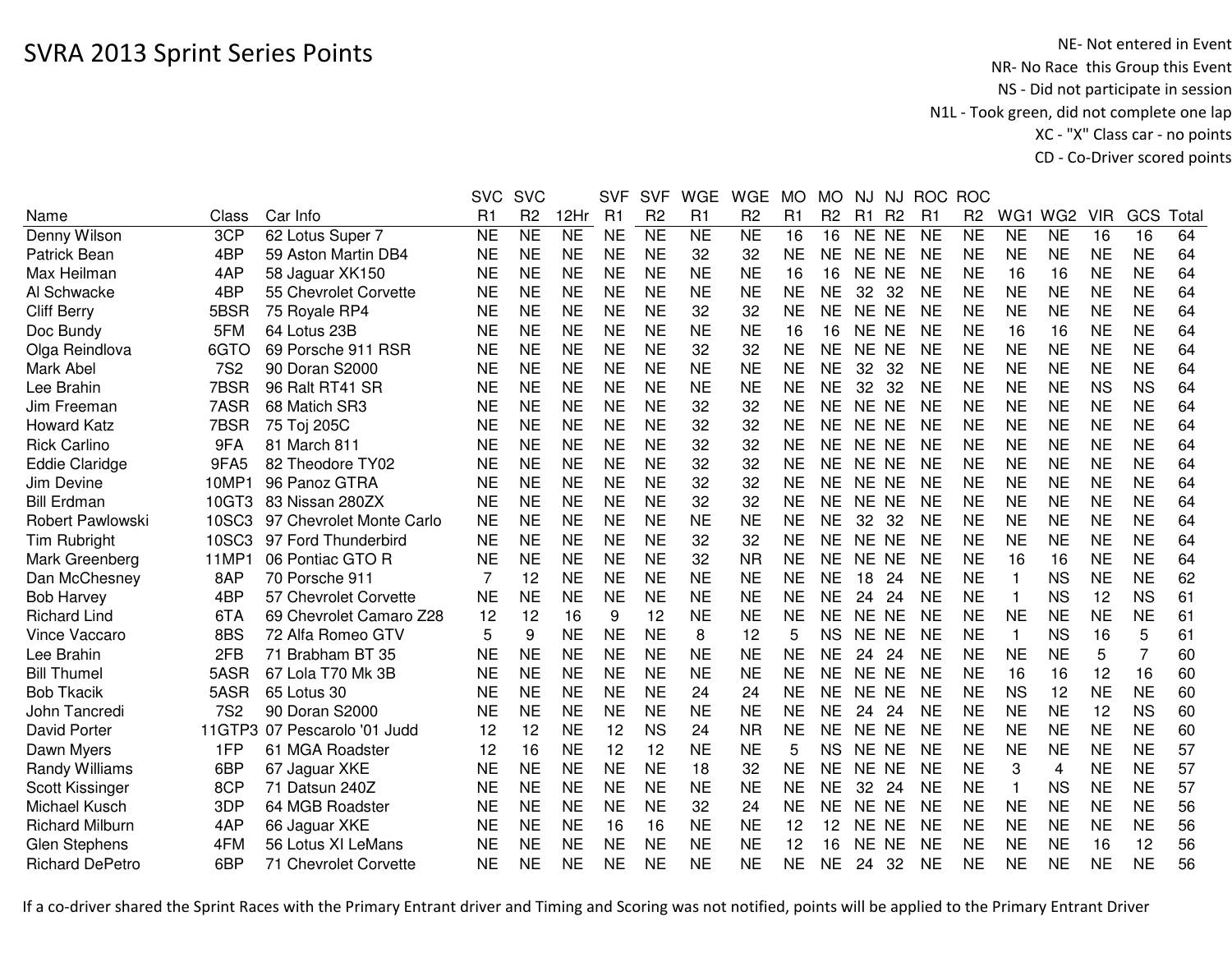|                            |                  |                          | <b>SVC</b>  | <b>SVC</b>     |           | <b>SVF</b>     | <b>SVF</b>     | <b>WGE</b>     | <b>WGE</b>     | <b>MO</b>    | <b>MO</b>      | <b>NJ</b> | <b>NJ</b>      | <b>ROC</b>     | <b>ROC</b>     |                |                 |            |                  |      |
|----------------------------|------------------|--------------------------|-------------|----------------|-----------|----------------|----------------|----------------|----------------|--------------|----------------|-----------|----------------|----------------|----------------|----------------|-----------------|------------|------------------|------|
| Name                       | Class            | Car Info                 | R1          | R <sub>2</sub> | 12Hr      | R <sub>1</sub> | R <sub>2</sub> | R <sub>1</sub> | R <sub>2</sub> | R1           | R <sub>2</sub> | R1        | R <sub>2</sub> | R <sub>1</sub> | R <sub>2</sub> | WG1            | WG <sub>2</sub> | <b>VIR</b> | GCS              | Tota |
| John Galson                | 7HS <sub>2</sub> | 83 March 83S             | <b>NE</b>   | <b>NE</b>      | NE        | <b>NE</b>      | <b>NE</b>      | <b>NE</b>      | <b>NE</b>      | <b>NE</b>    | <b>NE</b>      | 32        | 24             | <b>NE</b>      | <b>NE</b>      | <b>NE</b>      | <b>NE</b>       | <b>NE</b>  | <b>NE</b>        | 56   |
| Dave Cannon                | 11MP2            | 06 Ferrari 430 Challenge | <b>NE</b>   | <b>NE</b>      | <b>NE</b> | <b>NE</b>      | <b>NE</b>      | 32             | <b>NE</b>      | <b>NR</b>    | 24             | NE NE     |                | <b>NE</b>      | <b>NE</b>      | <b>NE</b>      | <b>NE</b>       | <b>NE</b>  | <b>NE</b>        | 56   |
| David LeBrun               | 8BS              | 70 Datson 510            | <b>NE</b>   | <b>NE</b>      | <b>NE</b> | <b>NE</b>      | <b>NE</b>      | 24             | 24             | <b>NE</b>    | <b>NE</b>      | NE NE     |                | <b>NE</b>      | <b>NE</b>      | 7              | <b>NS</b>       | <b>NE</b>  | <b>NE</b>        | 55   |
| Ed McMahon                 | 8RS              | 72 Ford Pinto            | <b>NE</b>   | <b>NE</b>      | <b>NE</b> | <b>NE</b>      | <b>NE</b>      | 32             | N <sub>1</sub> | <b>NE</b>    | NE             | NE NE     |                | <b>NE</b>      | <b>NE</b>      | 12             | <b>NS</b>       | 9          |                  | 54   |
| George C. Balbach          | 3CP              | 61 Porsche 356           | 9           | 7              | <b>NE</b> | $\overline{7}$ | 9              | <b>NE</b>      | <b>NE</b>      | 7            | 7              | NE NE     |                | <b>NE</b>      | <b>NE</b>      | $\overline{7}$ | <b>NS</b>       | <b>NE</b>  | <b>NE</b>        | 53   |
| <b>Craig Reed</b>          | 10MP1            | 02 Ferrari 360 Challenge | <b>NE</b>   | <b>NE</b>      | <b>NE</b> | <b>NE</b>      | <b>NE</b>      | <b>NE</b>      | <b>NE</b>      | 12           | 16             | NE NE     |                | <b>NE</b>      | <b>NE</b>      | 12             | 12              | <b>NE</b>  | <b>NE</b>        | 52   |
| <b>Bobby Brown</b>         | 2FB              | 71 Brabham BT35          | <b>NE</b>   | <b>NE</b>      | <b>NE</b> | 12             | $\overline{7}$ | <b>NE</b>      | <b>NE</b>      | <b>NE</b>    | <b>NE</b>      | NE NE     |                | <b>NE</b>      | <b>NE</b>      | <b>NE</b>      | <b>NE</b>       | 16         | 16               | 51   |
| <b>Bruce Domeck</b>        | 2CF              | 75 Lola T342             | <b>NE</b>   | <b>NE</b>      | <b>NE</b> | 16             | 16             | <b>NE</b>      | <b>NE</b>      | <b>NE</b>    | <b>NE</b>      | NE NE     |                | <b>NE</b>      | <b>NE</b>      | <b>NE</b>      | <b>NE</b>       | 7          | 12               | 51   |
| <b>Bill Tobin</b>          | 3CP              | 70 Triumph TR6           | <b>NE</b>   | <b>NE</b>      | <b>NE</b> | <b>NE</b>      | <b>NE</b>      | 24             | 24             | $\mathbf{1}$ | <b>NS</b>      | NE NE     |                | <b>NE</b>      | <b>NE</b>      | $\overline{1}$ | $\mathbf{1}$    | <b>NE</b>  | <b>NE</b>        | 51   |
| Vic Schuster               | 3CP              | 62 Lotus Super 7         | <b>NE</b>   | <b>NE</b>      | <b>NE</b> | <b>NE</b>      | <b>NE</b>      | <b>NE</b>      | <b>NE</b>      | <b>NE</b>    | NE             | 18        | 32             | <b>NE</b>      | <b>NE</b>      | <b>NE</b>      | <b>NE</b>       | <b>NE</b>  | <b>NE</b>        | 50   |
| Josh Boller                | 7HS <sub>2</sub> | 81 Tiga S2000            | 16          | 16             | <b>NE</b> | 9              | 9              | <b>NE</b>      | <b>NE</b>      | <b>NE</b>    | <b>NE</b>      | NE NE     |                | <b>NE</b>      | <b>NE</b>      | <b>NE</b>      | <b>NE</b>       | <b>NE</b>  | <b>NE</b>        | 50   |
| <b>Tony Parella</b>        | 6AP              | 71 Chevrolet Corvette    | 9           | 12             | 16        | 6              | 6              | <b>NE</b>      | <b>NE</b>      | <b>NE</b>    | <b>NE</b>      | NE NE     |                | <b>NE</b>      | <b>NE</b>      | <b>NE</b>      | <b>NE</b>       | <b>NE</b>  | <b>NE</b>        | 49   |
| <b>Fritz Seidel</b>        | 6GTO             | 67 Porsche 911S          | 5           | 12             | <b>NE</b> | 16             | 16             | <b>NE</b>      | <b>NE</b>      | <b>NE</b>    | <b>NE</b>      | NE NE     |                | <b>NE</b>      | <b>NE</b>      | <b>NE</b>      | <b>NE</b>       | <b>NE</b>  | <b>NE</b>        | 49   |
| Alan Sevadjian             | 6AP              | 69 Chevrolet Corvette    | 16          | 16             | <b>NE</b> | 16             | $\mathbf{1}$   | <b>NE</b>      | <b>NE</b>      | <b>NE</b>    | <b>NE</b>      | NE NE     |                | <b>NE</b>      | <b>NE</b>      | <b>NE</b>      | <b>NE</b>       | <b>NE</b>  | <b>NE</b>        | 49   |
| <b>Brian Stark</b>         | 7BSR             | 76 Chevron B36           | 12          | <b>NS</b>      | <b>NE</b> | 12             | 16             | <b>NE</b>      | <b>NE</b>      | 9            | <b>NS</b>      | NE NE     |                | <b>NE</b>      | <b>NE</b>      | <b>NE</b>      | <b>NE</b>       | <b>NE</b>  | <b>NE</b>        | 49   |
| <b>Bill Engle Sr</b>       | 3M               | 96 Ford Spec Racer       | <b>NE</b>   | <b>NE</b>      | <b>NE</b> | <b>NE</b>      | <b>NE</b>      | <b>NE</b>      | <b>NE</b>      | 16           | 16             | NE NE     |                | <b>NE</b>      | <b>NE</b>      | 16             | <b>NS</b>       | <b>NE</b>  | <b>NE</b>        | 48   |
| <b>Christopher Roberts</b> | 3DP              | <b>74 MGB</b>            | <b>NE</b>   | <b>NE</b>      | <b>NE</b> | <b>NE</b>      | <b>NE</b>      | <b>NE</b>      | <b>NE</b>      | <b>NE</b>    | <b>NE</b>      | 24        | 24             | <b>NE</b>      | <b>NE</b>      | <b>NE</b>      | <b>NE</b>       | <b>NE</b>  | <b>NE</b>        | 48   |
| Mike Defenbau              | 6GTU             | 73 Porsche 911 RSR       | <b>NE</b>   | <b>NE</b>      | <b>NE</b> | <b>NE</b>      | <b>NE</b>      | 24             | 24             | <b>NE</b>    | <b>NE</b>      | NE NE     |                | <b>NE</b>      | <b>NE</b>      | <b>NE</b>      | <b>NE</b>       | <b>NE</b>  | <b>NE</b>        | 48   |
| Jim Glass                  | 6BP              | 65 Chevrolet Corvette    | <b>NE</b>   | <b>NE</b>      | <b>NE</b> | <b>NE</b>      | <b>NE</b>      | 24             | 24             | <b>NE</b>    | <b>NE</b>      | NE NE     |                | <b>NE</b>      | <b>NE</b>      | <b>NE</b>      | <b>NE</b>       | <b>NE</b>  | <b>NE</b>        | 48   |
| <b>Robert Blain</b>        | 7ASR             | 67 Lola T70 Spyder       | <b>NS</b>   | 16             | <b>NE</b> | 16             | 16             | <b>NE</b>      | <b>NE</b>      | <b>NE</b>    | <b>NE</b>      | NE NE     |                | <b>NE</b>      | <b>NE</b>      | <b>NE</b>      | <b>NE</b>       | <b>NE</b>  | <b>NE</b>        | 48   |
| <b>Ben Sinnott</b>         | <b>7S2</b>       | 91 Lola T9190            | <b>NE</b>   | <b>NE</b>      | <b>NE</b> | <b>NE</b>      | <b>NE</b>      | <b>NE</b>      | <b>NE</b>      | 16           | <b>NS</b>      | NE NE     |                | <b>NE</b>      | <b>NE</b>      | 16             | <b>NS</b>       | 16         | N <sub>1</sub> L | 48   |
| <b>Mike Knittel</b>        | 9FA5             | 70 Chinook F5000         | <b>NE</b>   | <b>NE</b>      | <b>NE</b> | <b>NE</b>      | <b>NE</b>      | 24             | 24             | <b>NE</b>    | NE             | NE NE     |                | <b>NE</b>      | <b>NE</b>      | <b>NE</b>      | <b>NE</b>       | <b>NE</b>  | <b>NE</b>        | 48   |
| Mike Fisher                | 10MP1            | 00 Audi S4               | 16          | 16             | <b>NE</b> | 16             | <b>NS</b>      | <b>NE</b>      | NE             | <b>NE</b>    | <b>NE</b>      | NE NE     |                | <b>NE</b>      | <b>NE</b>      | <b>NE</b>      | <b>NE</b>       | CD         | <b>NS</b>        | 48   |
| Sean Ryan                  | 10SC3            | 06 Ford Fusion           | <b>NE</b>   | <b>NE</b>      | <b>NE</b> | 16             | 16             | <b>NE</b>      | <b>NE</b>      | <b>NE</b>    | <b>NE</b>      | NE NE     |                | <b>NE</b>      | <b>NE</b>      | 16             | <b>NS</b>       | <b>NE</b>  | <b>NE</b>        | 48   |
| Derek Harling              |                  | 11GTP2 91 Lola T9150     | <b>NE</b>   | <b>NE</b>      | <b>NE</b> | <b>NE</b>      | <b>NE</b>      | 32             | <b>NE</b>      | <b>NE</b>    | <b>NE</b>      | NE NE     |                | <b>NE</b>      | <b>NE</b>      | 16             | <b>NS</b>       | <b>NE</b>  | <b>NE</b>        | 48   |
| Dick Howe                  | 11TA2            | 89 Ford Mustang          | 7           | 9              | <b>NE</b> | <b>NE</b>      | <b>NE</b>      | 32             | <b>NR</b>      | <b>NE</b>    | <b>NE</b>      | NE NE     |                | <b>NE</b>      | <b>NE</b>      | <b>NE</b>      | <b>NE</b>       | <b>NE</b>  | <b>NE</b>        | 48   |
| <b>Richard Valentine</b>   | 11MP1            | 06 Pontiac GTO R         | <b>NE</b>   | <b>NE</b>      | <b>NE</b> | <b>NE</b>      | <b>NE</b>      | 24             | <b>NR</b>      | <b>NE</b>    | <b>NE</b>      | NE NE     |                | <b>NE</b>      | <b>NE</b>      | 12             | 12              | <b>NE</b>  | <b>NE</b>        | 48   |
| Jim Perry                  | 3DP              | 62 Volvo P1800           | <b>NE</b>   | <b>NE</b>      | <b>NE</b> | 12             | 16             | <b>NE</b>      | <b>NE</b>      | 9            | 9              | NE NE     |                | <b>NE</b>      | <b>NE</b>      | <b>NE</b>      | <b>NE</b>       | <b>NE</b>  | <b>NE</b>        | 46   |
| Mark Ferrara               | 6BP              | 70 Chevrolet Corvette    | <b>NE</b>   | <b>NE</b>      | <b>NE</b> | <b>NE</b>      | <b>NE</b>      | 32             | <b>NS</b>      | <b>NE</b>    | <b>NE</b>      | NE NE     |                | <b>NE</b>      | <b>NE</b>      | 7              | 7               | <b>NE</b>  | <b>NE</b>        | 46   |
| <b>Steve Fox</b>           | 10SC3            | 00 Chevrolet Monte Carlo | 9           | 12             | <b>NE</b> | <b>NE</b>      | <b>NE</b>      | <b>NE</b>      | <b>NE</b>      | <b>NE</b>    | NE             | NE NE     |                | <b>NE</b>      | <b>NE</b>      | 9              | 16              | <b>NE</b>  | <b>NE</b>        | 46   |
| <b>Vic Skirmants</b>       | 3CP              | 61 Porsche 356B Roadster | 12          | 9              | <b>NE</b> | <b>NE</b>      | <b>NE</b>      | <b>NE</b>      | <b>NE</b>      | 12           | 12             | NE NE     |                | <b>NE</b>      | <b>NE</b>      | <b>NE</b>      | <b>NE</b>       | <b>NE</b>  | <b>NE</b>        | 45   |
| Michael Unger              | 3CP              | 67 Datsun 2000           | <b>NE</b>   | <b>NE</b>      | <b>NE</b> | <b>NE</b>      | <b>NE</b>      | <b>NE</b>      | <b>NE</b>      | <b>NE</b>    | <b>NE</b>      | NE NE     |                | <b>NE</b>      | <b>NE</b>      | 12             | 12              | 12         | 9                | 45   |
| Paul Gelpi                 | 5BSR             | 62 Bobsy SR23            | $\mathbf 1$ | <b>NS</b>      | <b>NE</b> | <b>NE</b>      | <b>NE</b>      | <b>NE</b>      | <b>NE</b>      | 12           | 16             | NE        | <b>NE</b>      | <b>NE</b>      | <b>NE</b>      | 16             | <b>NS</b>       | <b>NE</b>  | <b>NE</b>        | 45   |
| David Huber                | 3BS              | 69 Datsun 510            | <b>NE</b>   | <b>NE</b>      | <b>NE</b> | <b>NE</b>      | <b>NE</b>      | <b>NE</b>      | <b>NE</b>      | 16           | 16             | NE NE     |                | <b>NE</b>      | <b>NE</b>      | 12             | <b>NS</b>       | <b>NE</b>  | <b>NE</b>        | 44   |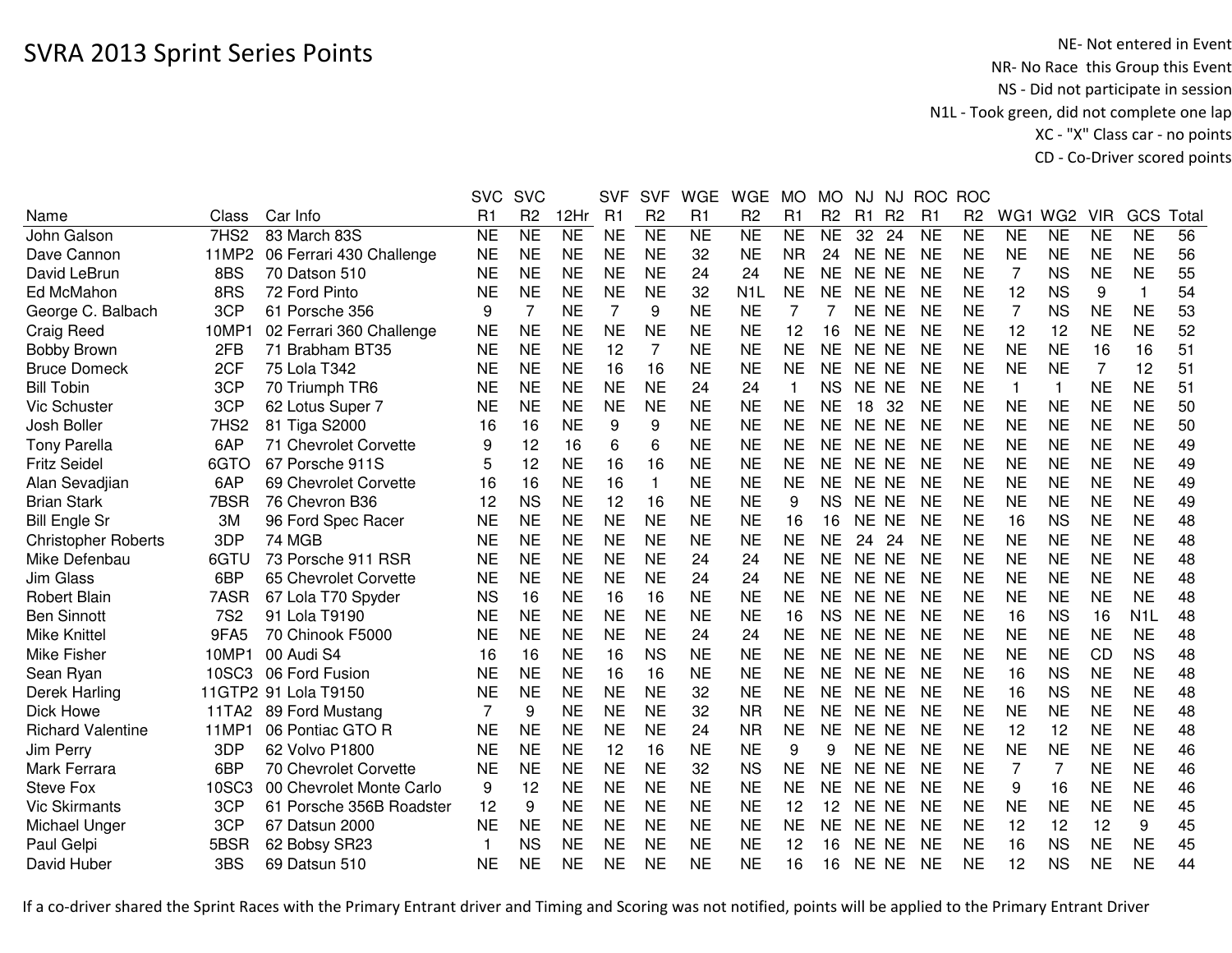|                         |                 |                       | <b>SVC</b> | <b>SVC</b>          |                        | <b>SVF</b>     | <b>SVF</b>     | <b>WGE</b> | <b>WGE</b>      | <b>MO</b>              | <b>MO</b>      | NJ.            | NJ             | <b>ROC</b>     | <b>ROC</b>     |                |                        |                     |                |                 |
|-------------------------|-----------------|-----------------------|------------|---------------------|------------------------|----------------|----------------|------------|-----------------|------------------------|----------------|----------------|----------------|----------------|----------------|----------------|------------------------|---------------------|----------------|-----------------|
| Name                    | Class           | Car Info              | R1         | R <sub>2</sub>      | 12Hr                   | R <sub>1</sub> | R <sub>2</sub> | R1         | R <sub>2</sub>  | R <sub>1</sub>         | R <sub>2</sub> | R1             | R <sub>2</sub> | R <sub>1</sub> | R <sub>2</sub> | WG1            | WG <sub>2</sub>        | <b>VIR</b>          | GCS            | Tota            |
| Alan Tosler             | 3DP             | 64 MGB Roadster       | <b>NE</b>  | $\overline{\sf NE}$ | $\overline{\text{NE}}$ | <b>NE</b>      | N <sub>E</sub> | 12         | $\overline{32}$ | $\overline{\text{NE}}$ | <b>NE</b>      | NE NE          |                | <b>NE</b>      | <b>NE</b>      | <b>NE</b>      | $\overline{\text{NE}}$ | $\overline{\sf NE}$ | N <sub>E</sub> | $\overline{44}$ |
| Pat Clare               | 9FC             | 88 Ralt RT-5          | <b>NE</b>  | <b>NE</b>           | <b>NE</b>              | <b>NE</b>      | <b>NE</b>      | <b>NE</b>  | <b>NE</b>       | <b>NE</b>              | <b>NE</b>      | NE NE          |                | <b>NS</b>      | 32             | <b>NE</b>      | <b>NE</b>              | 12                  | <b>NS</b>      | 44              |
| <b>Brian Pickering</b>  | 9F <sub>2</sub> | 94 Ralt RT41          | <b>NE</b>  | <b>NE</b>           | <b>NE</b>              | <b>NE</b>      | <b>NE</b>      | <b>NE</b>  | <b>NE</b>       | <b>NE</b>              | <b>NE</b>      | NE NE          |                | <b>NE</b>      | <b>NE</b>      | 12             | 16                     | 16                  | <b>NS</b>      | 44              |
| Debbie Cloud            | 10SC3           | 06 Ford Fusion SC     | 7          | 7                   | <b>NE</b>              | 6              | <b>NS</b>      | <b>NE</b>  | <b>NE</b>       | 12                     | <b>NS</b>      | NE NE          |                | <b>NE</b>      | <b>NE</b>      | <b>NE</b>      | <b>NE</b>              | 6                   | 5              | 43              |
| <b>Storm Field</b>      | 1FP             | 60 MGA Roadster       | <b>NE</b>  | <b>NE</b>           | <b>NE</b>              | <b>NE</b>      | <b>NE</b>      | <b>NE</b>  | <b>NE</b>       | <b>NE</b>              | <b>NE</b>      | 24             | 18             | <b>NE</b>      | <b>NE</b>      | <b>NE</b>      | <b>NE</b>              | <b>NE</b>           | <b>NE</b>      | 42              |
| Nathan Thompson         | 1FP             | 61 Lotus Elite        | <b>NE</b>  | <b>NE</b>           | <b>NE</b>              | <b>NE</b>      | <b>NE</b>      | <b>NE</b>  | <b>NE</b>       | 9                      | 12             | NE NE          |                | <b>NE</b>      | <b>NE</b>      | 16             | 5                      | <b>NE</b>           | <b>NE</b>      | 42              |
| <b>Travis Engen</b>     | 2FB             | 70 Chevron B17b       | <b>NE</b>  | <b>NE</b>           | <b>NE</b>              | $\mathbf{1}$   | 12             | <b>NE</b>  | <b>NE</b>       | 12                     | <b>NS</b>      | NE NE          |                | <b>NE</b>      | <b>NE</b>      | $\overline{1}$ | <b>NS</b>              | 7                   | 9              | 42              |
| George F. Balbach       | 3CP             | 60 Porsche 356        | <b>NE</b>  | <b>NE</b>           | <b>NE</b>              | 12             | 12             | <b>NE</b>  | <b>NE</b>       | 9                      | 9              | NE NE          |                | <b>NE</b>      | <b>NE</b>      | <b>NE</b>      | <b>NE</b>              | <b>NE</b>           | <b>NE</b>      | 42              |
| Thomas Leavy            | 3DP             | 62 MGB Roadster       | <b>NE</b>  | <b>NE</b>           | <b>NE</b>              | <b>NE</b>      | <b>NE</b>      | 24         | 18              | <b>NE</b>              | <b>NE</b>      | NE NE          |                | <b>NE</b>      | <b>NE</b>      | <b>NE</b>      | <b>NE</b>              | <b>NE</b>           | <b>NE</b>      | 42              |
| Marty Beaulieu          | 6TA             | 68 Mercury Cougar     | 9          | 9                   | <b>NE</b>              | 6              | <b>NS</b>      | <b>NE</b>  | <b>NE</b>       | <b>NE</b>              | <b>NE</b>      | NE NE          |                | <b>NE</b>      | <b>NE</b>      | 9              | 9                      | <b>NE</b>           | <b>NE</b>      | 42              |
| <b>Steven Haessly</b>   | 7HS2            | 78 Lola T492          | <b>NE</b>  | <b>NE</b>           | <b>NE</b>              | <b>NE</b>      | <b>NE</b>      | <b>NE</b>  | <b>NE</b>       | <b>NE</b>              | <b>NE</b>      | 24             | 18             | <b>NE</b>      | <b>NE</b>      | <b>NE</b>      | <b>NE</b>              | <b>NE</b>           | <b>NE</b>      | 42              |
| <b>Bob Wechsler</b>     | 4AP             | 57 Chevrolet Corvette | 16         | 16                  | <b>NE</b>              | <b>NE</b>      | <b>NE</b>      | <b>NE</b>  | <b>NE</b>       | <b>NE</b>              | <b>NE</b>      | NE.            | <b>NE</b>      | <b>NE</b>      | <b>NE</b>      | 9              | <b>NS</b>              | <b>NE</b>           | <b>NE</b>      | 41              |
| Mayo Smith              | 6BP             | 66 Shelby GT350       | <b>NE</b>  | <b>NE</b>           | <b>NE</b>              | <b>NE</b>      | <b>NE</b>      | 14         | 18              | <b>NE</b>              | <b>NE</b>      | <b>NE</b>      | <b>NE</b>      | <b>NE</b>      | <b>NE</b>      | 4              | 5                      | <b>NE</b>           | <b>NE</b>      | 41              |
| John Deford             | 8BP             | 73 Porsche 914/6      | 16         | 16                  | <b>NE</b>              | <b>NE</b>      | <b>NE</b>      | <b>NE</b>  | <b>NE</b>       | <b>NE</b>              | <b>NE</b>      | NE NE          |                | <b>NE</b>      | <b>NE</b>      | 9              | <b>NS</b>              | <b>NE</b>           | <b>NE</b>      | 41              |
| Chris DeMinco           | 8CP             | 79 Mazda RX7          | <b>NE</b>  | <b>NE</b>           | <b>NE</b>              | <b>NE</b>      | <b>NE</b>      | 14         | 10              | <b>NE</b>              | <b>NE</b>      | NE NE          |                | <b>NE</b>      | <b>NE</b>      | 5              | 12                     | <b>NE</b>           | <b>NE</b>      | 41              |
| Greg Seferian           | 8RS             | 82 Alfa Romeo GTV6    | 16         | 16                  | 9                      | <b>NE</b>      | <b>NE</b>      | <b>NE</b>  | <b>NE</b>       | <b>NE</b>              | <b>NE</b>      | NE NE          |                | <b>NE</b>      | <b>NE</b>      | <b>NE</b>      | <b>NE</b>              | <b>NE</b>           | <b>NE</b>      | 41              |
| <b>Emmanuel Moreira</b> | 6AS             | 65 Ford Mustang       | <b>NE</b>  | <b>NE</b>           | <b>NE</b>              | <b>NE</b>      | <b>NE</b>      | 24         | <b>NS</b>       | <b>NE</b>              | <b>NE</b>      | NE NE          |                | <b>NE</b>      | <b>NE</b>      | $\overline{7}$ | 9                      | <b>NE</b>           | <b>NE</b>      | 40              |
| Skip Bryan              | 8BS             | 72 BMW 2002           | 6          | <b>NS</b>           | <b>NE</b>              | <b>NE</b>      | <b>NE</b>      | <b>NE</b>  | <b>NE</b>       | 6                      |                | NE NE          |                | <b>NE</b>      | <b>NE</b>      | <b>NE</b>      | <b>NE</b>              | 12                  | 9              | 40              |
| John Cloud              | 8AP             | 98 Ford Mustang Cobra | 4          | 6                   | <b>NE</b>              | 4              | 6              | <b>NE</b>  | <b>NE</b>       | 6                      | <b>NS</b>      | <b>NE</b>      | <b>NE</b>      | <b>NE</b>      | <b>NE</b>      | <b>NE</b>      | <b>NE</b>              | 5                   | 9              | 40              |
| <b>Wil Painter</b>      | 3BS             | 66 Alfa Romeo GTV     | <b>NE</b>  | <b>NE</b>           | <b>NE</b>              | <b>NE</b>      | <b>NE</b>      | <b>NE</b>  | <b>NE</b>       | 7                      |                | NE             | <b>NE</b>      | <b>NE</b>      | <b>NE</b>      | 7              | <b>NS</b>              | 9                   | 9              | 39              |
| <b>Scott Dick</b>       | 9F1             | 97 Lola T97/20        | <b>NE</b>  | <b>NE</b>           | <b>NE</b>              | 5              | 6              | <b>NE</b>  | <b>NE</b>       | 12                     | 12             | NE NE          |                | <b>NE</b>      | <b>NE</b>      | 4              | <b>NS</b>              | <b>NE</b>           | <b>NE</b>      | 39              |
| <b>Tony Parella</b>     | 10SC3           | 06 Dodge Charger      | <b>NE</b>  | <b>NE</b>           | <b>NE</b>              | <b>NE</b>      | <b>NE</b>      | <b>NE</b>  | <b>NE</b>       | <b>NE</b>              | <b>NE</b>      | NE NE          |                | 32             | <b>NS</b>      | 7              | <b>NS</b>              | <b>NS</b>           | <b>NS</b>      | 39              |
| Don Mei                 | 3CP             | 71 Datsun 240Z        | <b>NE</b>  | <b>NE</b>           | <b>NE</b>              | <b>NE</b>      | <b>NE</b>      | <b>NE</b>  | <b>NE</b>       | <b>NE</b>              | <b>NE</b>      | 14             | 24             | <b>NE</b>      | <b>NE</b>      | <b>NE</b>      | <b>NE</b>              | <b>NE</b>           | <b>NE</b>      | 38              |
| Ron Ramsey              | 6BP             | 65 Chevrolet Corvette | 12         | 12                  | <b>NE</b>              | <b>NE</b>      | <b>NE</b>      | 12         | $\overline{c}$  | <b>NE</b>              | <b>NE</b>      | NE NE          |                | <b>NE</b>      | <b>NE</b>      | <b>NE</b>      | <b>NE</b>              | <b>NE</b>           | <b>NE</b>      | 38              |
| Jim Lenehan             | <b>7S2</b>      | 82 Swift DB2          | <b>NE</b>  | <b>NE</b>           | <b>NE</b>              | $\mathbf{1}$   | <b>NS</b>      | <b>NE</b>  | <b>NE</b>       | $\mathbf{1}$           | 3              | 14             | 12             | <b>NE</b>      | <b>NE</b>      | $\overline{7}$ | <b>NS</b>              | <b>NE</b>           | <b>NE</b>      | 38              |
| Tom Grudovich           | 8AP             | 66 Ginetta G4         | 9          | <b>NS</b>           | <b>NE</b>              | <b>NE</b>      | <b>NE</b>      | <b>NE</b>  | <b>NE</b>       | <b>NE</b>              | <b>NE</b>      | <b>NE</b>      | <b>NE</b>      | <b>NE</b>      | <b>NE</b>      | 12             | <b>NS</b>              | 16                  |                | 38              |
| Steve LeBrun            | 8BS             | 70 Datsun 510         | <b>NE</b>  | <b>NE</b>           | <b>NE</b>              | <b>NE</b>      | <b>NE</b>      | 14         | 18              | <b>NE</b>              | <b>NE</b>      | <b>NE</b>      | <b>NE</b>      | <b>NE</b>      | <b>NE</b>      | 6              | <b>NS</b>              | <b>NE</b>           | <b>NE</b>      | 38              |
| David Baughman          | 2FF             | 71 Royale FF          | <b>NE</b>  | <b>NE</b>           | <b>NE</b>              | 6              | 6              | <b>NE</b>  | <b>NE</b>       | <b>NE</b>              | <b>NE</b>      | NE NE          |                | <b>NE</b>      | <b>NE</b>      | $\overline{7}$ | <b>NS</b>              | 9                   | 9              | 37              |
| Paul Stinson            | 8CP             | 63 Lotus Super 7      | <b>NE</b>  | <b>NE</b>           | 16                     | <b>NE</b>      | <b>NE</b>      | <b>NE</b>  | <b>NE</b>       | 9                      | <b>NS</b>      | NE NE          |                | <b>NE</b>      | <b>NE</b>      | 12             | <b>NS</b>              | <b>NE</b>           | <b>NE</b>      | 37              |
| Paul Fix                | 11TA2           | 91 Ford Mustang       | <b>NE</b>  | <b>NE</b>           | <b>NE</b>              | 6              | $\overline{7}$ | <b>NE</b>  | <b>NE</b>       | <b>NR</b>              | 24             | NE NE          |                | <b>NE</b>      | <b>NE</b>      | <b>NE</b>      | <b>NE</b>              | <b>NE</b>           | <b>NE</b>      | 37              |
| David Robertson         | 11MP1           | 06 Ford GT MKVII      | <b>NS</b>  | 12                  | <b>NE</b>              | <b>NE</b>      | <b>NE</b>      | <b>NE</b>  | <b>NE</b>       | <b>NR</b>              | 24             | NE NE          |                | <b>NE</b>      | <b>NE</b>      | $\overline{1}$ | <b>NS</b>              | <b>NE</b>           | <b>NE</b>      | 37              |
| <b>Bruce Hamilton</b>   | 2FB             | 70 Brabham BT 36      | <b>NE</b>  | <b>NE</b>           | <b>NE</b>              | <b>NE</b>      | <b>NE</b>      | <b>NE</b>  | <b>NE</b>       | <b>NE</b>              | <b>NE</b>      | $\overline{2}$ | 18             | <b>NE</b>      | <b>NE</b>      | 16             | <b>NS</b>              | <b>NS</b>           | <b>NS</b>      | 36              |
| <b>Bob Lima</b>         | 2FB             | 67 Brabham BT21       | NE         | <b>NE</b>           | <b>NE</b>              | <b>NE</b>      | <b>NE</b>      | <b>NE</b>  | <b>NE</b>       | <b>NE</b>              | <b>NE</b>      | NE             | <b>NE</b>      | <b>NE</b>      | <b>NE</b>      | 12             | <b>NS</b>              | 12                  | 12             | 36              |
| Max Heilman             | 6AP             | 71 Jaguar XKE         | 6          | 7                   | NE                     | <b>NE</b>      | <b>NE</b>      | <b>NE</b>  | <b>NE</b>       |                        | 16             | NE NE          |                | <b>NE</b>      | <b>NE</b>      | <b>NE</b>      | <b>NE</b>              | <b>NE</b>           | <b>NE</b>      | 36              |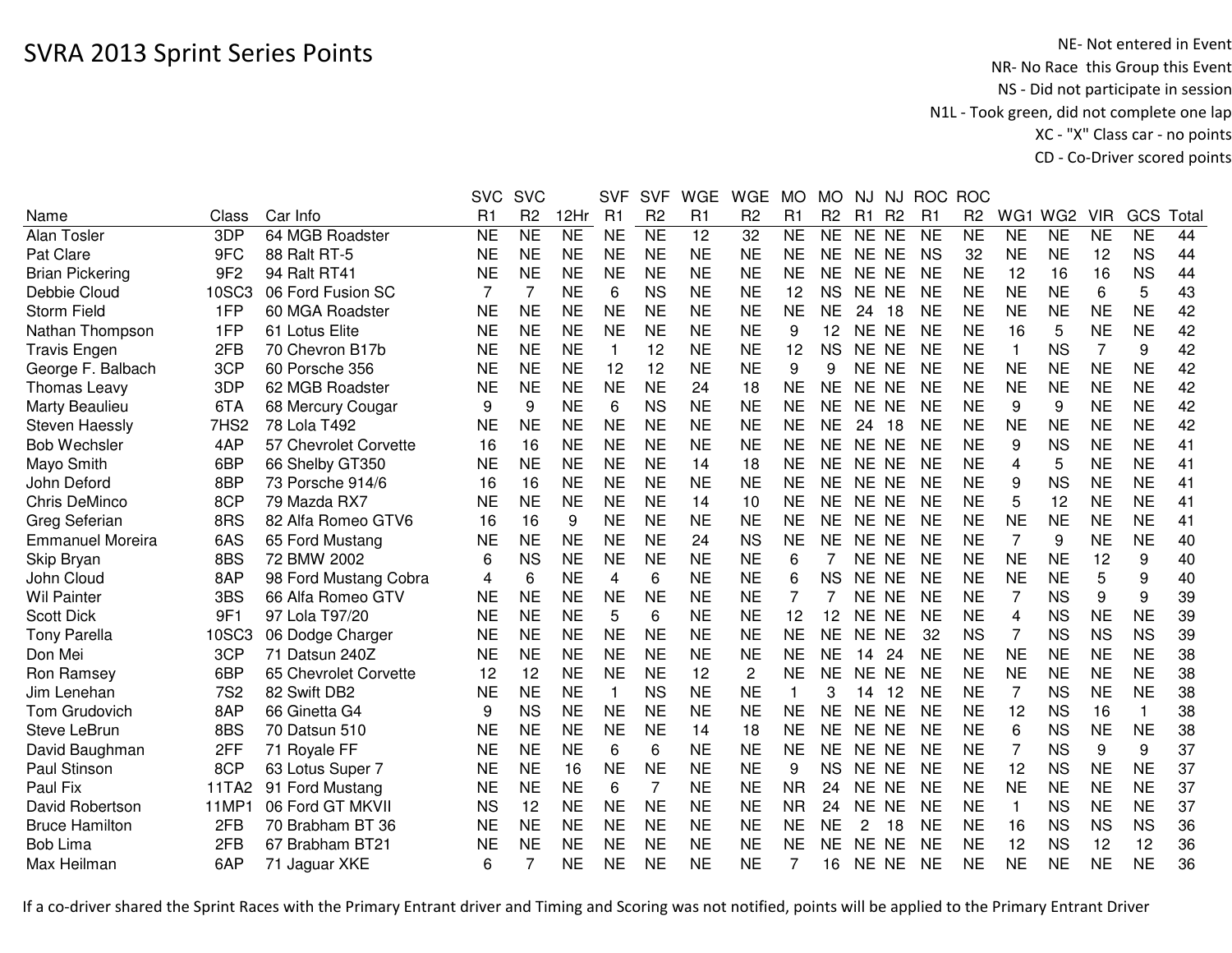|            |                           |           | <b>SVC</b>     |            | <b>SVF</b>     | <b>SVF</b>     | <b>WGE</b> | <b>WGE</b>             | <b>MO</b>   | <b>MO</b>      | NJ.       | NJ |                                                                                                                                                                                                                                                                                                                                                 | <b>ROC</b>     |                |           |              |           |                        |
|------------|---------------------------|-----------|----------------|------------|----------------|----------------|------------|------------------------|-------------|----------------|-----------|----|-------------------------------------------------------------------------------------------------------------------------------------------------------------------------------------------------------------------------------------------------------------------------------------------------------------------------------------------------|----------------|----------------|-----------|--------------|-----------|------------------------|
| Class      | Car Info                  | R1        | R <sub>2</sub> | 12Hr       | R <sub>1</sub> | R <sub>2</sub> | R1         | R <sub>2</sub>         | R1          | R <sub>2</sub> | R1        |    | R <sub>1</sub>                                                                                                                                                                                                                                                                                                                                  | R <sub>2</sub> |                |           | <b>VIR</b>   | GCS       | Tota                   |
| 8CP        | 73 Porsche 914/6          | <b>NE</b> | <b>NE</b>      | <b>NE</b>  | <b>NE</b>      | <b>NE</b>      | 12         | 24                     | <b>NE</b>   | <b>NE</b>      |           |    | <b>NE</b>                                                                                                                                                                                                                                                                                                                                       | <b>NE</b>      | <b>NE</b>      | <b>NE</b> | <b>NE</b>    | <b>NE</b> | 36                     |
| 8BP        | 69 Porsche 911            | <b>NE</b> | <b>NE</b>      | <b>NE</b>  | <b>NE</b>      | <b>NE</b>      | 18         | 18                     | <b>NE</b>   | <b>NE</b>      |           |    | <b>NE</b>                                                                                                                                                                                                                                                                                                                                       | <b>NE</b>      | <b>NE</b>      | <b>NE</b> | <b>NE</b>    | <b>NE</b> | 36                     |
| 1FP        | 65 Triumph Spitfire       | <b>NE</b> | <b>NE</b>      | <b>NE</b>  | <b>NE</b>      | <b>NE</b>      | <b>NE</b>  | <b>NE</b>              | <b>NE</b>   | <b>NE</b>      |           |    | <b>NE</b>                                                                                                                                                                                                                                                                                                                                       | <b>NE</b>      | 12             | 16        | <b>NS</b>    | 7         | 35                     |
| 6AP        | 69 Chevrolet Corvette     | <b>NE</b> | <b>NE</b>      | <b>NE</b>  | <b>NE</b>      | <b>NE</b>      | <b>NE</b>  | <b>NE</b>              | 12          | <b>NS</b>      |           |    | <b>NE</b>                                                                                                                                                                                                                                                                                                                                       | <b>NE</b>      | 7              | 16        | <b>NE</b>    | <b>NE</b> | 35                     |
| 2FB        | 69 Brabham BT29           | <b>NE</b> | <b>NE</b>      | <b>NE</b>  | 16             | 9              |            | <b>NE</b>              | 9           | <b>NS</b>      |           |    | <b>NE</b>                                                                                                                                                                                                                                                                                                                                       | <b>NE</b>      | <b>NE</b>      | <b>NE</b> | <b>NE</b>    |           | 34                     |
| 10GT1      | 93 Chevrolet Camaro GT1   | <b>NE</b> | <b>NE</b>      | <b>NE</b>  | <b>NE</b>      | <b>NE</b>      | <b>NE</b>  | <b>NE</b>              | <b>NE</b>   | NE             | 32        | 2  | <b>NE</b>                                                                                                                                                                                                                                                                                                                                       | <b>NE</b>      | <b>NE</b>      | <b>NE</b> | <b>NE</b>    | <b>NE</b> | 34                     |
| 10GT1      | 97 Chevrolet Corvette T/A | <b>NE</b> | <b>NE</b>      | <b>NE</b>  | <b>NE</b>      | <b>NE</b>      | <b>NE</b>  | <b>NE</b>              | <b>NE</b>   | <b>NE</b>      |           |    | <b>NE</b>                                                                                                                                                                                                                                                                                                                                       | <b>NE</b>      | 6              | 16        | 12           | <b>NS</b> | 34                     |
| 3DP        | 65 Turner MKIII           | <b>NE</b> | <b>NE</b>      | <b>NE</b>  | <b>NS</b>      | 9              | <b>NE</b>  | <b>NE</b>              | 12          | 12             |           |    | <b>NE</b>                                                                                                                                                                                                                                                                                                                                       | <b>NE</b>      | <b>NE</b>      | <b>NE</b> | <b>NS</b>    | <b>NS</b> | 33                     |
| 3DP        | 73 Porsche 914            | <b>NE</b> | <b>NE</b>      | <b>NE</b>  | <b>NE</b>      | <b>NE</b>      | 18         | 14                     | <b>NE</b>   | <b>NE</b>      |           |    | <b>NE</b>                                                                                                                                                                                                                                                                                                                                       | <b>NE</b>      | $\overline{1}$ | <b>NS</b> | <b>NE</b>    | <b>NE</b> | 33                     |
| <b>7S2</b> | 90 Lola T90/91            | 16        | 16             | <b>NE</b>  | <b>NE</b>      | <b>NE</b>      | <b>NE</b>  | <b>NE</b>              | <b>NE</b>   | <b>NE</b>      |           |    | <b>NE</b>                                                                                                                                                                                                                                                                                                                                       | <b>NE</b>      | <b>NE</b>      | <b>NE</b> | $\mathbf{1}$ | <b>NS</b> | 33                     |
| 8CP        | 62 Lotus 7                | <b>NE</b> | <b>NE</b>      | <b>NE</b>  | <b>NE</b>      | <b>NE</b>      | <b>NE</b>  | <b>NE</b>              | $\mathbf 1$ | <b>NS</b>      |           |    | <b>NE</b>                                                                                                                                                                                                                                                                                                                                       | <b>NE</b>      | <b>NE</b>      | <b>NE</b> | 16           | 16        | 33                     |
| 8BP        | 66 Porsche 911            | 9         | 12             | <b>NE</b>  | <b>NE</b>      | <b>NE</b>      | <b>NE</b>  | <b>NE</b>              | <b>NE</b>   | <b>NE</b>      |           |    | <b>NE</b>                                                                                                                                                                                                                                                                                                                                       | <b>NE</b>      | 12             | <b>NS</b> | <b>NE</b>    | <b>NE</b> | 33                     |
| 8BP        | 65 Ginetta G4             |           | 6              | <b>NE</b>  | <b>NE</b>      | <b>NE</b>      | <b>NE</b>  | <b>NE</b>              | 12          | <b>NS</b>      |           |    | <b>NE</b>                                                                                                                                                                                                                                                                                                                                       | <b>NE</b>      | 5              | <b>NS</b> | 9            | <b>NS</b> | 33                     |
| 10MP1      | 93 Toyota Supra           | 12        | 12             | 9          | <b>NE</b>      | <b>NE</b>      | <b>NE</b>  | <b>NE</b>              | <b>NE</b>   | NE.            | NE.       |    | <b>NE</b>                                                                                                                                                                                                                                                                                                                                       | <b>NE</b>      | <b>NE</b>      | <b>NE</b> | <b>NE</b>    | <b>NE</b> | 33                     |
| 11MP2      | 06 Porsche 997 GT3        | <b>NE</b> | <b>NE</b>      | <b>NE</b>  | <b>NE</b>      | <b>NE</b>      | <b>NE</b>  | <b>NE</b>              | <b>NR</b>   | 32             | NE.       |    | <b>NE</b>                                                                                                                                                                                                                                                                                                                                       | <b>NE</b>      | $\overline{1}$ | <b>NS</b> | <b>NE</b>    | <b>NE</b> | 33                     |
| 11MP2      | 95 Porsche 993            | <b>NE</b> | <b>NE</b>      | 9          | <b>NE</b>      | <b>NE</b>      | 24         | <b>NR</b>              | <b>NE</b>   | <b>NE</b>      | <b>NE</b> |    | <b>NE</b>                                                                                                                                                                                                                                                                                                                                       | <b>NE</b>      | <b>NE</b>      | <b>NE</b> | <b>NE</b>    | <b>NE</b> | 33                     |
| 1BS        | 74 Fiat                   | 16        | 16             | <b>NE</b>  | <b>NE</b>      | <b>NE</b>      | <b>NE</b>  | <b>NE</b>              | <b>NE</b>   | NE.            |           |    | <b>NE</b>                                                                                                                                                                                                                                                                                                                                       | <b>NE</b>      | <b>NE</b>      | <b>NE</b> | <b>NE</b>    | <b>NE</b> | 32                     |
| 1CS        | 70 Datsun 1200            | <b>NE</b> | <b>NE</b>      | <b>NE</b>  | 16             | 16             | <b>NE</b>  | <b>NE</b>              | <b>NE</b>   | <b>NE</b>      |           |    | <b>NE</b>                                                                                                                                                                                                                                                                                                                                       | <b>NE</b>      | <b>NE</b>      | <b>NE</b> | <b>NE</b>    | <b>NE</b> | 32                     |
| 1M         | 67 Beach Fiat             | <b>NE</b> | <b>NE</b>      | <b>NE</b>  | <b>NE</b>      | <b>NE</b>      | <b>NE</b>  | <b>NE</b>              | <b>NE</b>   | <b>NE</b>      | 32        |    | <b>NE</b>                                                                                                                                                                                                                                                                                                                                       | <b>NE</b>      | <b>NE</b>      | <b>NE</b> | <b>NE</b>    | <b>NE</b> | 32                     |
| 1CS        | 68 Austin Mini Cooper     | <b>NE</b> | <b>NE</b>      | <b>NE</b>  |                | <b>NE</b>      |            | <b>NE</b>              | <b>NE</b>   | <b>NE</b>      |           |    | <b>NE</b>                                                                                                                                                                                                                                                                                                                                       | <b>NE</b>      | 16             | 16        | <b>NE</b>    |           | 32                     |
| 1M         | 59 Elva MK IV             | 16        | 16             | <b>NE</b>  | <b>NE</b>      | <b>NE</b>      | <b>NE</b>  | <b>NE</b>              | <b>NE</b>   | <b>NE</b>      |           |    | <b>NE</b>                                                                                                                                                                                                                                                                                                                                       | <b>NE</b>      | <b>NE</b>      | <b>NE</b> | <b>NE</b>    | <b>NE</b> | 32                     |
| 1FJ        | 60 Elva 200 FJ            | <b>NE</b> | <b>NE</b>      | <b>NE</b>  | <b>NE</b>      | <b>NE</b>      | <b>NE</b>  | <b>NE</b>              | <b>NE</b>   | NE             |           |    | <b>NE</b>                                                                                                                                                                                                                                                                                                                                       | <b>NE</b>      | <b>NE</b>      | <b>NE</b> | <b>NE</b>    | <b>NE</b> | 32                     |
| 1PW        | 39 Ford Sprintcar         | <b>NE</b> | <b>NE</b>      | <b>NE</b>  | <b>NE</b>      | <b>NE</b>      | <b>NE</b>  | <b>NE</b>              | 16          | 16             |           |    | <b>NE</b>                                                                                                                                                                                                                                                                                                                                       | <b>NE</b>      | <b>NE</b>      | <b>NE</b> | <b>NE</b>    | <b>NE</b> | 32                     |
| 1GP        | 57 Turner 950S            | <b>NE</b> | <b>NE</b>      | <b>NE</b>  | <b>NE</b>      | <b>NE</b>      | <b>NE</b>  | <b>NE</b>              | <b>NE</b>   | <b>NE</b>      |           |    | <b>NE</b>                                                                                                                                                                                                                                                                                                                                       | <b>NE</b>      | 16             | 16        | <b>NE</b>    | <b>NE</b> | 32                     |
| 1CS        | 67 Austin Mini Cooper S   | <b>NE</b> | <b>NE</b>      | <b>NE</b>  | <b>NE</b>      | <b>NE</b>      | <b>NE</b>  | <b>NE</b>              | <b>NE</b>   | <b>NE</b>      |           |    | <b>NE</b>                                                                                                                                                                                                                                                                                                                                       | <b>NE</b>      | <b>NE</b>      | <b>NE</b> | 16           | 16        | 32                     |
| 2FJR       | 63 Brabham BT6            | <b>NE</b> | <b>NE</b>      | <b>NE</b>  | <b>NE</b>      | <b>NE</b>      | <b>NE</b>  | <b>NE</b>              | <b>NE</b>   | <b>NE</b>      |           |    | <b>NE</b>                                                                                                                                                                                                                                                                                                                                       | <b>NE</b>      | <b>NE</b>      | <b>NE</b> | 16           | 16        | 32                     |
| 2FF        | 70 Hawke FF               | <b>NE</b> | <b>NE</b>      | <b>NE</b>  | <b>NE</b>      | <b>NE</b>      | <b>NE</b>  | <b>NE</b>              | 16          | 16             |           |    | <b>NE</b>                                                                                                                                                                                                                                                                                                                                       | <b>NE</b>      | <b>NE</b>      | <b>NE</b> | <b>NE</b>    | <b>NE</b> | 32                     |
| 2FB        | 65 Brabham BT18           | 16        | 16             | <b>NE</b>  | <b>NE</b>      | <b>NE</b>      | <b>NE</b>  | <b>NE</b>              | <b>NE</b>   | <b>NE</b>      |           |    | <b>NE</b>                                                                                                                                                                                                                                                                                                                                       | <b>NE</b>      | <b>NE</b>      | <b>NE</b> | <b>NE</b>    | <b>NE</b> | 32                     |
| 2FJ        | 62 Lotus 20/22            | <b>NE</b> | <b>NE</b>      | <b>NE</b>  | <b>NE</b>      | <b>NE</b>      | <b>NE</b>  | <b>NE</b>              | 16          | 16             |           |    | <b>NE</b>                                                                                                                                                                                                                                                                                                                                       | <b>NE</b>      | <b>NE</b>      | <b>NE</b> | <b>NE</b>    | <b>NE</b> | 32                     |
| 2FF        | 71 Lotus 69FF             | 16        | 16             | <b>NE</b>  | <b>NE</b>      | <b>NE</b>      | <b>NE</b>  | <b>NE</b>              | <b>NE</b>   | <b>NE</b>      |           |    | <b>NE</b>                                                                                                                                                                                                                                                                                                                                       | <b>NE</b>      | <b>NE</b>      | <b>NE</b> | <b>NE</b>    | <b>NE</b> | 32                     |
| 3CP        | 63 Triumph Spitfire       | <b>NE</b> | <b>NE</b>      | <b>NE</b>  | <b>NE</b>      | <b>NE</b>      | <b>NE</b>  | <b>NE</b>              | <b>NE</b>   | <b>NE</b>      | 32        |    | <b>NE</b>                                                                                                                                                                                                                                                                                                                                       | <b>NE</b>      | <b>NE</b>      | <b>NE</b> | <b>NE</b>    | <b>NE</b> | 32                     |
| 3EP        | <b>59 MGA</b>             | <b>NE</b> | <b>NE</b>      | <b>NE</b>  | <b>NE</b>      | <b>NE</b>      | <b>NE</b>  | <b>NE</b>              | <b>NE</b>   | <b>NE</b>      |           |    | <b>NE</b>                                                                                                                                                                                                                                                                                                                                       | <b>NE</b>      | <b>NE</b>      | <b>NE</b> | 16           | 16        | 32                     |
| 3BS        | 72 Alfa Romeo Berlina     | 16        | <b>NS</b>      | 16         | <b>NE</b>      | <b>NE</b>      | <b>NE</b>  | <b>NE</b>              | <b>NE</b>   | <b>NE</b>      | NE        |    | <b>NE</b>                                                                                                                                                                                                                                                                                                                                       | <b>NE</b>      | <b>NE</b>      | <b>NE</b> | <b>NE</b>    | <b>NE</b> | 32                     |
| 3BS        | 66 BMW 1600-2             | <b>NE</b> | <b>NE</b>      | <b>NE</b>  | 16             | 16             | <b>NE</b>  | <b>NE</b>              | <b>NE</b>   | <b>NE</b>      |           |    | <b>NE</b>                                                                                                                                                                                                                                                                                                                                       | <b>NE</b>      | <b>NE</b>      | <b>NE</b> | <b>NE</b>    | <b>NE</b> | 32                     |
|            |                           |           |                | <b>SVC</b> |                | <b>NE</b>      |            | <b>NE</b><br><b>NE</b> |             |                |           |    | R <sub>2</sub><br>NE NE<br>NE NE<br>NE NE<br>NE NE<br>NE NE<br>NE NE<br>NE NE<br>NE NE<br>NE NE<br>NE NE<br>NE NE<br>NE NE<br><b>NE</b><br><b>NE</b><br><b>NE</b><br>NE NE<br>NE NE<br><b>NS</b><br>NE NE<br>NE NE<br>32 NS<br>NE NE<br>NE NE<br>NE NE<br>NE NE<br>NE NE<br>NE NE<br>NE NE<br>NE NE<br><b>NS</b><br>NE NE<br><b>NE</b><br>NE NE |                | <b>ROC</b>     |           | WG1 WG2      |           | <b>NE</b><br><b>NE</b> |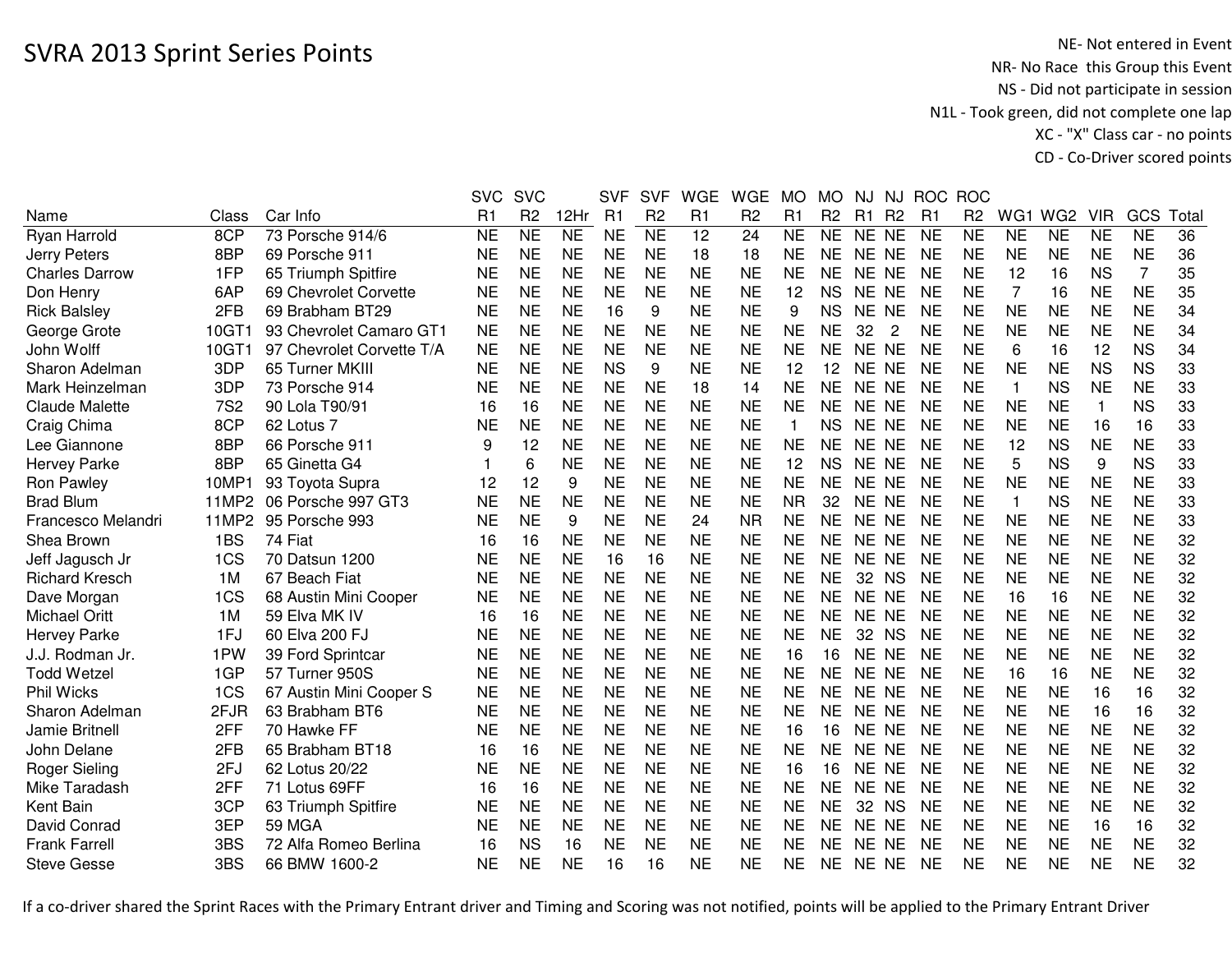|                  |                                                                      | <b>SVC</b>                                                                                                | <b>SVC</b>                                                                                                        |                                                                                                                   | <b>SVF</b>                                                                                                                                                                                                   | <b>SVF</b>                                                                                                                                                                                                                             | <b>WGE</b>                                                                                                                                               | <b>WGE</b>                                                                                                                                                                                                                             | <b>MO</b>                                                                                                               | <b>MO</b>                                                                                                                                                                                                    | <b>NJ</b>              | <b>NJ</b> |                                                                                                                                                                                                                                                                                                                                    | <b>ROC</b>                                                                                                                                  |                                                                                                                                                                                                                                         |                                                                                                                                                                                   |                                                                                                                                                                                                                                                                |                                                                                                                                                                                          |                                                                                                                                                                                                                                              |
|------------------|----------------------------------------------------------------------|-----------------------------------------------------------------------------------------------------------|-------------------------------------------------------------------------------------------------------------------|-------------------------------------------------------------------------------------------------------------------|--------------------------------------------------------------------------------------------------------------------------------------------------------------------------------------------------------------|----------------------------------------------------------------------------------------------------------------------------------------------------------------------------------------------------------------------------------------|----------------------------------------------------------------------------------------------------------------------------------------------------------|----------------------------------------------------------------------------------------------------------------------------------------------------------------------------------------------------------------------------------------|-------------------------------------------------------------------------------------------------------------------------|--------------------------------------------------------------------------------------------------------------------------------------------------------------------------------------------------------------|------------------------|-----------|------------------------------------------------------------------------------------------------------------------------------------------------------------------------------------------------------------------------------------------------------------------------------------------------------------------------------------|---------------------------------------------------------------------------------------------------------------------------------------------|-----------------------------------------------------------------------------------------------------------------------------------------------------------------------------------------------------------------------------------------|-----------------------------------------------------------------------------------------------------------------------------------------------------------------------------------|----------------------------------------------------------------------------------------------------------------------------------------------------------------------------------------------------------------------------------------------------------------|------------------------------------------------------------------------------------------------------------------------------------------------------------------------------------------|----------------------------------------------------------------------------------------------------------------------------------------------------------------------------------------------------------------------------------------------|
| Class            | Car Info                                                             | R <sub>1</sub>                                                                                            | R <sub>2</sub>                                                                                                    | 12Hr                                                                                                              | R1                                                                                                                                                                                                           | R <sub>2</sub>                                                                                                                                                                                                                         | R1                                                                                                                                                       | R <sub>2</sub>                                                                                                                                                                                                                         | R1                                                                                                                      | R <sub>2</sub>                                                                                                                                                                                               | R1                     |           | R <sub>1</sub>                                                                                                                                                                                                                                                                                                                     | R <sub>2</sub>                                                                                                                              | WG1                                                                                                                                                                                                                                     | WG <sub>2</sub>                                                                                                                                                                   | <b>VIR</b>                                                                                                                                                                                                                                                     | GCS                                                                                                                                                                                      | Tota                                                                                                                                                                                                                                         |
| 3DP              | 65 MGB Roadster                                                      | <b>NE</b>                                                                                                 | <b>NE</b>                                                                                                         | <b>NE</b>                                                                                                         | <b>NE</b>                                                                                                                                                                                                    | <b>NE</b>                                                                                                                                                                                                                              | <b>NE</b>                                                                                                                                                | <b>NE</b>                                                                                                                                                                                                                              | 16                                                                                                                      | 16                                                                                                                                                                                                           |                        |           | <b>NE</b>                                                                                                                                                                                                                                                                                                                          | <b>NE</b>                                                                                                                                   | <b>NE</b>                                                                                                                                                                                                                               | <b>NE</b>                                                                                                                                                                         | <b>NE</b>                                                                                                                                                                                                                                                      | <b>NE</b>                                                                                                                                                                                | 32                                                                                                                                                                                                                                           |
| 3DP              | 65 Volvo P1800S                                                      | <b>NE</b>                                                                                                 | <b>NE</b>                                                                                                         |                                                                                                                   |                                                                                                                                                                                                              | <b>NE</b>                                                                                                                                                                                                                              |                                                                                                                                                          | <b>NE</b>                                                                                                                                                                                                                              | <b>NE</b>                                                                                                               | <b>NE</b>                                                                                                                                                                                                    |                        |           | <b>NE</b>                                                                                                                                                                                                                                                                                                                          | <b>NE</b>                                                                                                                                   | <b>NE</b>                                                                                                                                                                                                                               |                                                                                                                                                                                   | 16                                                                                                                                                                                                                                                             | 16                                                                                                                                                                                       | 32                                                                                                                                                                                                                                           |
| 31FP             | 62 Sabra Sport                                                       | <b>NE</b>                                                                                                 | <b>NE</b>                                                                                                         | <b>NE</b>                                                                                                         |                                                                                                                                                                                                              | <b>NE</b>                                                                                                                                                                                                                              | <b>NE</b>                                                                                                                                                | <b>NE</b>                                                                                                                                                                                                                              | <b>NE</b>                                                                                                               | <b>NE</b>                                                                                                                                                                                                    |                        |           | <b>NE</b>                                                                                                                                                                                                                                                                                                                          | <b>NE</b>                                                                                                                                   | <b>NE</b>                                                                                                                                                                                                                               | <b>NE</b>                                                                                                                                                                         | 16                                                                                                                                                                                                                                                             | 16                                                                                                                                                                                       | 32                                                                                                                                                                                                                                           |
| 3CP              | 58 Porsche Speedster                                                 | 16                                                                                                        | 16                                                                                                                | <b>NE</b>                                                                                                         | <b>NE</b>                                                                                                                                                                                                    | <b>NE</b>                                                                                                                                                                                                                              | <b>NE</b>                                                                                                                                                | <b>NE</b>                                                                                                                                                                                                                              | <b>NE</b>                                                                                                               | NE                                                                                                                                                                                                           |                        |           | <b>NE</b>                                                                                                                                                                                                                                                                                                                          | <b>NE</b>                                                                                                                                   | <b>NE</b>                                                                                                                                                                                                                               | <b>NE</b>                                                                                                                                                                         | <b>NE</b>                                                                                                                                                                                                                                                      | <b>NE</b>                                                                                                                                                                                | 32                                                                                                                                                                                                                                           |
|                  | 61 Triumph TR3A                                                      | <b>NE</b>                                                                                                 | <b>NE</b>                                                                                                         |                                                                                                                   | 16                                                                                                                                                                                                           | 16                                                                                                                                                                                                                                     |                                                                                                                                                          | <b>NE</b>                                                                                                                                                                                                                              |                                                                                                                         | NE.                                                                                                                                                                                                          |                        |           |                                                                                                                                                                                                                                                                                                                                    |                                                                                                                                             |                                                                                                                                                                                                                                         |                                                                                                                                                                                   |                                                                                                                                                                                                                                                                |                                                                                                                                                                                          | 32                                                                                                                                                                                                                                           |
| 3EP              | 71 Alfa Romeo Spider                                                 | <b>NE</b>                                                                                                 | <b>NE</b>                                                                                                         | <b>NE</b>                                                                                                         | <b>NE</b>                                                                                                                                                                                                    | <b>NE</b>                                                                                                                                                                                                                              | <b>NE</b>                                                                                                                                                | <b>NE</b>                                                                                                                                                                                                                              | 16                                                                                                                      | 16                                                                                                                                                                                                           |                        |           | <b>NE</b>                                                                                                                                                                                                                                                                                                                          | <b>NE</b>                                                                                                                                   | <b>NE</b>                                                                                                                                                                                                                               | <b>NE</b>                                                                                                                                                                         | <b>NE</b>                                                                                                                                                                                                                                                      | <b>NE</b>                                                                                                                                                                                | 32                                                                                                                                                                                                                                           |
| 4CM              | 59 Demar Devin                                                       | <b>NE</b>                                                                                                 | <b>NE</b>                                                                                                         | <b>NE</b>                                                                                                         | 16                                                                                                                                                                                                           | 16                                                                                                                                                                                                                                     | <b>NE</b>                                                                                                                                                | <b>NE</b>                                                                                                                                                                                                                              | <b>NE</b>                                                                                                               | <b>NE</b>                                                                                                                                                                                                    |                        |           | <b>NE</b>                                                                                                                                                                                                                                                                                                                          |                                                                                                                                             | <b>NE</b>                                                                                                                                                                                                                               |                                                                                                                                                                                   | <b>NE</b>                                                                                                                                                                                                                                                      |                                                                                                                                                                                          | 32                                                                                                                                                                                                                                           |
|                  |                                                                      |                                                                                                           |                                                                                                                   |                                                                                                                   |                                                                                                                                                                                                              |                                                                                                                                                                                                                                        |                                                                                                                                                          |                                                                                                                                                                                                                                        |                                                                                                                         |                                                                                                                                                                                                              |                        |           | <b>NE</b>                                                                                                                                                                                                                                                                                                                          |                                                                                                                                             | 16                                                                                                                                                                                                                                      |                                                                                                                                                                                   |                                                                                                                                                                                                                                                                |                                                                                                                                                                                          | 32                                                                                                                                                                                                                                           |
|                  | 72 McCann ME4A                                                       | <b>NE</b>                                                                                                 |                                                                                                                   | <b>NE</b>                                                                                                         | 16                                                                                                                                                                                                           | 16                                                                                                                                                                                                                                     |                                                                                                                                                          | <b>NE</b>                                                                                                                                                                                                                              |                                                                                                                         | <b>NE</b>                                                                                                                                                                                                    |                        |           | <b>NE</b>                                                                                                                                                                                                                                                                                                                          |                                                                                                                                             |                                                                                                                                                                                                                                         |                                                                                                                                                                                   |                                                                                                                                                                                                                                                                |                                                                                                                                                                                          | 32                                                                                                                                                                                                                                           |
| 6R               | 65 Cobra Comp                                                        | <b>NE</b>                                                                                                 | <b>NE</b>                                                                                                         | <b>NE</b>                                                                                                         | <b>NE</b>                                                                                                                                                                                                    | <b>NE</b>                                                                                                                                                                                                                              | <b>NE</b>                                                                                                                                                | <b>NE</b>                                                                                                                                                                                                                              | <b>NE</b>                                                                                                               | <b>NE</b>                                                                                                                                                                                                    |                        |           | <b>NE</b>                                                                                                                                                                                                                                                                                                                          | <b>NE</b>                                                                                                                                   | 16                                                                                                                                                                                                                                      | 16                                                                                                                                                                                | <b>NE</b>                                                                                                                                                                                                                                                      | <b>NE</b>                                                                                                                                                                                | 32                                                                                                                                                                                                                                           |
| 6TA              | 67 Chevrolet Camaro Z28                                              |                                                                                                           |                                                                                                                   |                                                                                                                   |                                                                                                                                                                                                              |                                                                                                                                                                                                                                        |                                                                                                                                                          |                                                                                                                                                                                                                                        |                                                                                                                         | <b>NE</b>                                                                                                                                                                                                    |                        |           |                                                                                                                                                                                                                                                                                                                                    |                                                                                                                                             |                                                                                                                                                                                                                                         |                                                                                                                                                                                   |                                                                                                                                                                                                                                                                |                                                                                                                                                                                          | 32                                                                                                                                                                                                                                           |
|                  | 63 Chevrolet Corvette                                                |                                                                                                           |                                                                                                                   |                                                                                                                   |                                                                                                                                                                                                              |                                                                                                                                                                                                                                        |                                                                                                                                                          |                                                                                                                                                                                                                                        |                                                                                                                         | <b>NE</b>                                                                                                                                                                                                    |                        |           |                                                                                                                                                                                                                                                                                                                                    |                                                                                                                                             | 16                                                                                                                                                                                                                                      | 16                                                                                                                                                                                |                                                                                                                                                                                                                                                                |                                                                                                                                                                                          | 32                                                                                                                                                                                                                                           |
|                  |                                                                      | 16                                                                                                        | 16                                                                                                                |                                                                                                                   |                                                                                                                                                                                                              |                                                                                                                                                                                                                                        |                                                                                                                                                          |                                                                                                                                                                                                                                        |                                                                                                                         | NE                                                                                                                                                                                                           |                        |           |                                                                                                                                                                                                                                                                                                                                    |                                                                                                                                             |                                                                                                                                                                                                                                         |                                                                                                                                                                                   |                                                                                                                                                                                                                                                                |                                                                                                                                                                                          | 32                                                                                                                                                                                                                                           |
| 6TA              | 70 Chevrolet Camaro                                                  | <b>NE</b>                                                                                                 | <b>NE</b>                                                                                                         |                                                                                                                   |                                                                                                                                                                                                              | <b>NE</b>                                                                                                                                                                                                                              |                                                                                                                                                          | <b>NE</b>                                                                                                                                                                                                                              |                                                                                                                         | <b>NE</b>                                                                                                                                                                                                    |                        |           | <b>NE</b>                                                                                                                                                                                                                                                                                                                          | <b>NE</b>                                                                                                                                   |                                                                                                                                                                                                                                         |                                                                                                                                                                                   | 16                                                                                                                                                                                                                                                             | 16                                                                                                                                                                                       | 32                                                                                                                                                                                                                                           |
|                  | 67 Ford Mustang A/S                                                  |                                                                                                           |                                                                                                                   |                                                                                                                   |                                                                                                                                                                                                              |                                                                                                                                                                                                                                        |                                                                                                                                                          |                                                                                                                                                                                                                                        |                                                                                                                         | <b>NE</b>                                                                                                                                                                                                    |                        |           | <b>NE</b>                                                                                                                                                                                                                                                                                                                          |                                                                                                                                             |                                                                                                                                                                                                                                         |                                                                                                                                                                                   |                                                                                                                                                                                                                                                                |                                                                                                                                                                                          | 32                                                                                                                                                                                                                                           |
| 6BP              |                                                                      | 16                                                                                                        | 16                                                                                                                |                                                                                                                   |                                                                                                                                                                                                              |                                                                                                                                                                                                                                        |                                                                                                                                                          | <b>NE</b>                                                                                                                                                                                                                              |                                                                                                                         | <b>NE</b>                                                                                                                                                                                                    |                        |           | <b>NE</b>                                                                                                                                                                                                                                                                                                                          |                                                                                                                                             |                                                                                                                                                                                                                                         |                                                                                                                                                                                   |                                                                                                                                                                                                                                                                |                                                                                                                                                                                          | 32                                                                                                                                                                                                                                           |
| 7HS <sub>2</sub> | 84 Tiga SC84                                                         | <b>NE</b>                                                                                                 | <b>NE</b>                                                                                                         | <b>NE</b>                                                                                                         | 16                                                                                                                                                                                                           | 16                                                                                                                                                                                                                                     | <b>NE</b>                                                                                                                                                | <b>NE</b>                                                                                                                                                                                                                              | <b>NE</b>                                                                                                               | <b>NE</b>                                                                                                                                                                                                    |                        |           | <b>NE</b>                                                                                                                                                                                                                                                                                                                          | <b>NE</b>                                                                                                                                   | <b>NE</b>                                                                                                                                                                                                                               |                                                                                                                                                                                   | <b>NE</b>                                                                                                                                                                                                                                                      |                                                                                                                                                                                          | 32                                                                                                                                                                                                                                           |
|                  | 85 Shrike P15                                                        |                                                                                                           |                                                                                                                   |                                                                                                                   |                                                                                                                                                                                                              |                                                                                                                                                                                                                                        |                                                                                                                                                          |                                                                                                                                                                                                                                        |                                                                                                                         | <b>NE</b>                                                                                                                                                                                                    | 18                     |           |                                                                                                                                                                                                                                                                                                                                    |                                                                                                                                             |                                                                                                                                                                                                                                         |                                                                                                                                                                                   |                                                                                                                                                                                                                                                                |                                                                                                                                                                                          | 32                                                                                                                                                                                                                                           |
|                  | 83 Tiga SC83                                                         |                                                                                                           |                                                                                                                   |                                                                                                                   |                                                                                                                                                                                                              |                                                                                                                                                                                                                                        |                                                                                                                                                          |                                                                                                                                                                                                                                        |                                                                                                                         |                                                                                                                                                                                                              |                        |           |                                                                                                                                                                                                                                                                                                                                    |                                                                                                                                             |                                                                                                                                                                                                                                         |                                                                                                                                                                                   |                                                                                                                                                                                                                                                                |                                                                                                                                                                                          | 32                                                                                                                                                                                                                                           |
| 7HS <sub>2</sub> | 85 Lola T596                                                         | <b>NE</b>                                                                                                 | <b>NE</b>                                                                                                         |                                                                                                                   |                                                                                                                                                                                                              | <b>NE</b>                                                                                                                                                                                                                              |                                                                                                                                                          | <b>NE</b>                                                                                                                                                                                                                              | 16                                                                                                                      | 16                                                                                                                                                                                                           |                        |           | <b>NE</b>                                                                                                                                                                                                                                                                                                                          | <b>NE</b>                                                                                                                                   | <b>NE</b>                                                                                                                                                                                                                               |                                                                                                                                                                                   |                                                                                                                                                                                                                                                                |                                                                                                                                                                                          | 32                                                                                                                                                                                                                                           |
| 7M               | 71 Royale RP4A                                                       | <b>NE</b>                                                                                                 | <b>NE</b>                                                                                                         | <b>NE</b>                                                                                                         | 16                                                                                                                                                                                                           | 16                                                                                                                                                                                                                                     |                                                                                                                                                          | <b>NE</b>                                                                                                                                                                                                                              |                                                                                                                         | <b>NE</b>                                                                                                                                                                                                    |                        |           |                                                                                                                                                                                                                                                                                                                                    |                                                                                                                                             |                                                                                                                                                                                                                                         |                                                                                                                                                                                   |                                                                                                                                                                                                                                                                |                                                                                                                                                                                          | 32                                                                                                                                                                                                                                           |
| 7ASR             | 08 Elan DP02 prov.                                                   | <b>NE</b>                                                                                                 | <b>NE</b>                                                                                                         | <b>NE</b>                                                                                                         |                                                                                                                                                                                                              | <b>NE</b>                                                                                                                                                                                                                              | <b>NE</b>                                                                                                                                                | <b>NE</b>                                                                                                                                                                                                                              | <b>NE</b>                                                                                                               | ΝE                                                                                                                                                                                                           |                        |           | <b>NE</b>                                                                                                                                                                                                                                                                                                                          | <b>NE</b>                                                                                                                                   | <b>NE</b>                                                                                                                                                                                                                               |                                                                                                                                                                                   | 16                                                                                                                                                                                                                                                             | 16                                                                                                                                                                                       | 32                                                                                                                                                                                                                                           |
| 7M               | 70 Chevron B16 Spyder                                                | 16                                                                                                        | 16                                                                                                                | NE                                                                                                                | <b>NE</b>                                                                                                                                                                                                    | <b>NE</b>                                                                                                                                                                                                                              | <b>NE</b>                                                                                                                                                | <b>NE</b>                                                                                                                                                                                                                              | <b>NE</b>                                                                                                               | NE.                                                                                                                                                                                                          |                        |           | <b>NE</b>                                                                                                                                                                                                                                                                                                                          | <b>NE</b>                                                                                                                                   | <b>NE</b>                                                                                                                                                                                                                               | <b>NE</b>                                                                                                                                                                         | <b>NE</b>                                                                                                                                                                                                                                                      | <b>NE</b>                                                                                                                                                                                | 32                                                                                                                                                                                                                                           |
| 8DP              | 72 Porsche 914                                                       | <b>NE</b>                                                                                                 | <b>NE</b>                                                                                                         | <b>NE</b>                                                                                                         | <b>NE</b>                                                                                                                                                                                                    | <b>NE</b>                                                                                                                                                                                                                              | <b>NE</b>                                                                                                                                                | <b>NE</b>                                                                                                                                                                                                                              | 16                                                                                                                      | 16                                                                                                                                                                                                           |                        |           | <b>NE</b>                                                                                                                                                                                                                                                                                                                          | <b>NE</b>                                                                                                                                   | <b>NE</b>                                                                                                                                                                                                                               | <b>NE</b>                                                                                                                                                                         | <b>NE</b>                                                                                                                                                                                                                                                      | <b>NE</b>                                                                                                                                                                                | 32                                                                                                                                                                                                                                           |
| 8RS              | 91 BMW 318                                                           | <b>NE</b>                                                                                                 | <b>NE</b>                                                                                                         | <b>NE</b>                                                                                                         |                                                                                                                                                                                                              | <b>NE</b>                                                                                                                                                                                                                              |                                                                                                                                                          | <b>NE</b>                                                                                                                                                                                                                              | 16                                                                                                                      | 16                                                                                                                                                                                                           |                        |           | <b>NE</b>                                                                                                                                                                                                                                                                                                                          |                                                                                                                                             |                                                                                                                                                                                                                                         |                                                                                                                                                                                   | <b>NE</b>                                                                                                                                                                                                                                                      |                                                                                                                                                                                          | 32                                                                                                                                                                                                                                           |
| 8RS              | 89 BMW 325i                                                          | <b>NE</b>                                                                                                 | <b>NE</b>                                                                                                         | <b>NE</b>                                                                                                         | 16                                                                                                                                                                                                           | 16                                                                                                                                                                                                                                     | <b>NE</b>                                                                                                                                                | <b>NE</b>                                                                                                                                                                                                                              | <b>NE</b>                                                                                                               | <b>NE</b>                                                                                                                                                                                                    |                        |           | <b>NE</b>                                                                                                                                                                                                                                                                                                                          | <b>NE</b>                                                                                                                                   |                                                                                                                                                                                                                                         |                                                                                                                                                                                   | <b>NE</b>                                                                                                                                                                                                                                                      |                                                                                                                                                                                          | 32                                                                                                                                                                                                                                           |
|                  |                                                                      |                                                                                                           |                                                                                                                   |                                                                                                                   |                                                                                                                                                                                                              |                                                                                                                                                                                                                                        | 18                                                                                                                                                       |                                                                                                                                                                                                                                        |                                                                                                                         | <b>NE</b>                                                                                                                                                                                                    |                        |           |                                                                                                                                                                                                                                                                                                                                    |                                                                                                                                             |                                                                                                                                                                                                                                         |                                                                                                                                                                                   |                                                                                                                                                                                                                                                                |                                                                                                                                                                                          | 32                                                                                                                                                                                                                                           |
| 9FA              | 76 Ralt RT1                                                          | 16                                                                                                        | 16                                                                                                                |                                                                                                                   |                                                                                                                                                                                                              |                                                                                                                                                                                                                                        |                                                                                                                                                          |                                                                                                                                                                                                                                        |                                                                                                                         | <b>NE</b>                                                                                                                                                                                                    |                        |           |                                                                                                                                                                                                                                                                                                                                    |                                                                                                                                             |                                                                                                                                                                                                                                         |                                                                                                                                                                                   |                                                                                                                                                                                                                                                                |                                                                                                                                                                                          | 32                                                                                                                                                                                                                                           |
| 9F1              | 91 Dallara F1 BMS-191                                                |                                                                                                           | <b>NE</b>                                                                                                         |                                                                                                                   |                                                                                                                                                                                                              |                                                                                                                                                                                                                                        |                                                                                                                                                          | <b>NE</b>                                                                                                                                                                                                                              |                                                                                                                         | <b>NE</b>                                                                                                                                                                                                    |                        |           |                                                                                                                                                                                                                                                                                                                                    |                                                                                                                                             |                                                                                                                                                                                                                                         |                                                                                                                                                                                   | 16                                                                                                                                                                                                                                                             | 16                                                                                                                                                                                       | 32                                                                                                                                                                                                                                           |
| 9FA              |                                                                      |                                                                                                           |                                                                                                                   |                                                                                                                   |                                                                                                                                                                                                              |                                                                                                                                                                                                                                        |                                                                                                                                                          |                                                                                                                                                                                                                                        |                                                                                                                         | <b>NE</b>                                                                                                                                                                                                    |                        |           |                                                                                                                                                                                                                                                                                                                                    |                                                                                                                                             | 16                                                                                                                                                                                                                                      |                                                                                                                                                                                   |                                                                                                                                                                                                                                                                |                                                                                                                                                                                          | 32                                                                                                                                                                                                                                           |
| 10MP1            | 06 Ferrari 430 Challenge                                             | <b>NE</b>                                                                                                 | <b>NE</b>                                                                                                         | <b>NE</b>                                                                                                         | <b>NE</b>                                                                                                                                                                                                    | <b>NE</b>                                                                                                                                                                                                                              | <b>NE</b>                                                                                                                                                | <b>NE</b>                                                                                                                                                                                                                              | <b>NE</b>                                                                                                               | NE                                                                                                                                                                                                           |                        |           | <b>NE</b>                                                                                                                                                                                                                                                                                                                          | <b>NE</b>                                                                                                                                   | 16                                                                                                                                                                                                                                      | 16                                                                                                                                                                                | <b>NE</b>                                                                                                                                                                                                                                                      | <b>NE</b>                                                                                                                                                                                | 32                                                                                                                                                                                                                                           |
| 10GT2            | 95 BMW M3                                                            | <b>NE</b>                                                                                                 | <b>NE</b>                                                                                                         | <b>NE</b>                                                                                                         | <b>NE</b>                                                                                                                                                                                                    | <b>NE</b>                                                                                                                                                                                                                              | <b>NE</b>                                                                                                                                                | <b>NE</b>                                                                                                                                                                                                                              | <b>NE</b>                                                                                                               | <b>NE</b>                                                                                                                                                                                                    |                        |           | <b>NE</b>                                                                                                                                                                                                                                                                                                                          | <b>NE</b>                                                                                                                                   | <b>NE</b>                                                                                                                                                                                                                               | <b>NE</b>                                                                                                                                                                         | 16                                                                                                                                                                                                                                                             | 16                                                                                                                                                                                       | 32                                                                                                                                                                                                                                           |
| 10AP             | 69 Chevrolet Corvette                                                | <b>NE</b>                                                                                                 | <b>NE</b>                                                                                                         | <b>NE</b>                                                                                                         | <b>NE</b>                                                                                                                                                                                                    | <b>NE</b>                                                                                                                                                                                                                              | <b>NE</b>                                                                                                                                                | <b>NE</b>                                                                                                                                                                                                                              | <b>NE</b>                                                                                                               | <b>NE</b>                                                                                                                                                                                                    | NE                     |           | <b>NE</b>                                                                                                                                                                                                                                                                                                                          | <b>NE</b>                                                                                                                                   | 16                                                                                                                                                                                                                                      | 16                                                                                                                                                                                | <b>NE</b>                                                                                                                                                                                                                                                      | <b>NE</b>                                                                                                                                                                                | 32                                                                                                                                                                                                                                           |
| 10SC3            | 98 Ford Taurus                                                       | 16                                                                                                        | 16                                                                                                                | <b>NE</b>                                                                                                         | <b>NE</b>                                                                                                                                                                                                    | <b>NE</b>                                                                                                                                                                                                                              | <b>NE</b>                                                                                                                                                | <b>NE</b>                                                                                                                                                                                                                              | <b>NE</b>                                                                                                               | NE                                                                                                                                                                                                           |                        |           | <b>NE</b>                                                                                                                                                                                                                                                                                                                          | <b>NE</b>                                                                                                                                   | <b>NE</b>                                                                                                                                                                                                                               | <b>NE</b>                                                                                                                                                                         | <b>NS</b>                                                                                                                                                                                                                                                      | <b>NS</b>                                                                                                                                                                                | 32                                                                                                                                                                                                                                           |
|                  | 3EP<br>4BP<br>5CSR<br>6BP<br>6AS<br>6AS<br><b>7S2</b><br>7HS2<br>8AP | 55 Chevrolet Corvette<br>65 Ford Mustang<br>66 Shelby Mustang GT350<br>70 Datsun 240Z<br>78 March BMW 782 | <b>NE</b><br><b>NE</b><br><b>NE</b><br><b>NE</b><br><b>NE</b><br><b>NE</b><br><b>NE</b><br><b>NE</b><br><b>NE</b> | <b>NE</b><br><b>NE</b><br><b>NE</b><br><b>NE</b><br><b>NE</b><br><b>NE</b><br><b>NE</b><br><b>NE</b><br><b>NE</b> | <b>NE</b><br><b>NE</b><br><b>NE</b><br><b>NE</b><br><b>NE</b><br><b>NE</b><br><b>NE</b><br><b>NE</b><br><b>NE</b><br><b>NE</b><br><b>NE</b><br><b>NE</b><br><b>NE</b><br><b>NE</b><br><b>NE</b><br><b>NE</b> | <b>NE</b><br><b>NE</b><br><b>NE</b><br><b>NE</b><br><b>NE</b><br><b>NE</b><br><b>NE</b><br><b>NE</b><br><b>NE</b><br><b>NE</b><br><b>NE</b><br><b>NE</b><br><b>NE</b><br><b>NE</b><br><b>NE</b><br><b>NE</b><br><b>NE</b><br><b>NE</b> | <b>NE</b><br><b>NE</b><br><b>NE</b><br><b>NE</b><br><b>NE</b><br><b>NE</b><br><b>NE</b><br><b>NE</b><br><b>NE</b><br><b>NE</b><br><b>NE</b><br><b>NE</b> | <b>NE</b><br><b>NE</b><br><b>NE</b><br><b>NE</b><br><b>NE</b><br><b>NE</b><br><b>NE</b><br><b>NE</b><br><b>NE</b><br><b>NE</b><br><b>NE</b><br><b>NE</b><br><b>NE</b><br><b>NE</b><br><b>NE</b><br><b>NE</b><br><b>NE</b><br><b>NE</b> | <b>NE</b><br><b>NE</b><br><b>NE</b><br><b>NE</b><br><b>NE</b><br><b>NE</b><br><b>NE</b><br>14<br><b>NE</b><br><b>NE</b> | <b>NE</b><br><b>NE</b><br><b>NE</b><br><b>NE</b><br><b>NE</b><br><b>NE</b><br><b>NE</b><br><b>NE</b><br><b>NE</b><br><b>NE</b><br><b>NE</b><br><b>NE</b><br><b>NE</b><br><b>NE</b><br><b>NE</b><br><b>NE</b> | <b>NE</b><br><b>NE</b> |           | R <sub>2</sub><br>NE NE<br>NE NE<br>NE NE<br>NE NE<br>NE NE<br>NE NE<br>NE NE<br>NE NE<br>NE NE<br>NE NE<br>NE NE<br>NE NE<br>NE NE<br>NE NE<br>NE NE<br>NE NE<br>NE NE<br>-14<br>NE NE<br>NE NE<br>NE NE<br>NE NE<br>NE NE<br>NE NE<br>NE NE<br>NE NE<br>NE NE<br>NE NE<br>NE NE<br>NE NE<br>NE NE<br>NE NE<br><b>NE</b><br>NE NE | <b>NE</b><br><b>NE</b><br><b>NE</b><br><b>NE</b><br><b>NE</b><br><b>NE</b><br><b>NE</b><br><b>NE</b><br><b>NE</b><br><b>NE</b><br><b>NE</b> | <b>ROC</b><br><b>NE</b><br><b>NE</b><br><b>NE</b><br><b>NE</b><br><b>NE</b><br><b>NE</b><br><b>NE</b><br><b>NE</b><br><b>NE</b><br><b>NE</b><br><b>NE</b><br><b>NE</b><br><b>NE</b><br><b>NE</b><br><b>NE</b><br><b>NE</b><br><b>NE</b> | <b>NE</b><br><b>NE</b><br>16<br><b>NE</b><br><b>NE</b><br>16<br><b>NE</b><br><b>NE</b><br><b>NE</b><br><b>NE</b><br><b>NE</b><br><b>NE</b><br><b>NE</b><br><b>NE</b><br><b>NE</b> | <b>NE</b><br><b>NE</b><br><b>NE</b><br>16<br><b>NE</b><br>16<br><b>NE</b><br><b>NE</b><br>16<br><b>NE</b><br><b>NE</b><br><b>NE</b><br><b>NE</b><br><b>NE</b><br><b>NE</b><br><b>NE</b><br><b>NE</b><br><b>NE</b><br><b>NE</b><br><b>NE</b><br><b>NE</b><br>16 | <b>NE</b><br><b>NE</b><br><b>NE</b><br><b>NE</b><br><b>NE</b><br><b>NE</b><br><b>NE</b><br><b>NE</b><br><b>NE</b><br>16<br><b>NE</b><br><b>NE</b><br><b>NE</b><br><b>NE</b><br><b>NE</b> | <b>NE</b><br><b>NE</b><br><b>NE</b><br><b>NE</b><br><b>NE</b><br><b>NE</b><br><b>NE</b><br><b>NE</b><br><b>NE</b><br><b>NE</b><br><b>NE</b><br>16<br><b>NE</b><br><b>NE</b><br><b>NE</b><br><b>NE</b><br><b>NE</b><br><b>NE</b><br><b>NE</b> |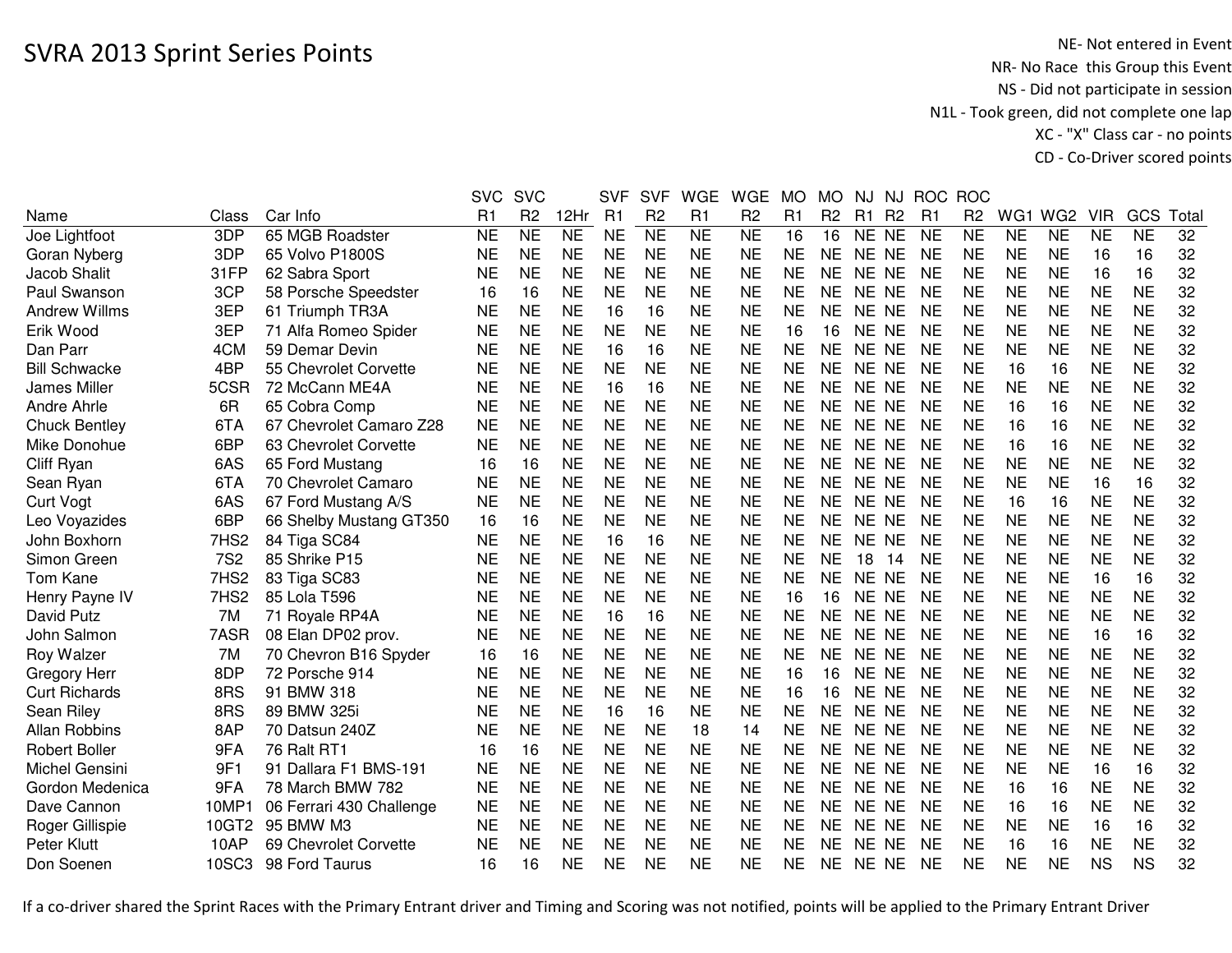|                         |            |                                | <b>SVC</b>     | <b>SVC</b>      |              | <b>SVF</b>     | <b>SVF</b>     | <b>WGE</b>     | <b>WGE</b>      | <b>MO</b>      | <b>MO</b>      | NJ.            | NJ             | <b>ROC</b>     | <b>ROC</b>      |           |                 |            |                 |                 |
|-------------------------|------------|--------------------------------|----------------|-----------------|--------------|----------------|----------------|----------------|-----------------|----------------|----------------|----------------|----------------|----------------|-----------------|-----------|-----------------|------------|-----------------|-----------------|
| Name                    | Class      | Car Info                       | R <sub>1</sub> | R <sub>2</sub>  | 12Hr         | R <sub>1</sub> | R <sub>2</sub> | R1             | R <sub>2</sub>  | R1             | R <sub>2</sub> | R <sub>1</sub> | R <sub>2</sub> | R <sub>1</sub> | R <sub>2</sub>  | WG1       | WG <sub>2</sub> | <b>VIR</b> | GCS             | Tota            |
| <b>Carl Tallardy</b>    |            | 10GT2 96 Fabcar 911            | <b>NE</b>      | $\overline{NE}$ | <b>NE</b>    | <b>NE</b>      | N <sub>E</sub> | N <sub>E</sub> | $\overline{NE}$ | N <sub>E</sub> | <b>NE</b>      | NE NE          |                | <b>NE</b>      | $\overline{NE}$ | 16        | 16              | <b>NE</b>  | $\overline{NE}$ | $\overline{32}$ |
| Bob Tyo                 |            | 10SC2 83 Oldsmobile Cutlass TA | <b>NE</b>      | <b>NE</b>       | <b>NE</b>    | <b>NE</b>      | <b>NE</b>      | <b>NE</b>      | <b>NE</b>       | <b>NE</b>      | <b>NE</b>      | NE NE          |                | <b>NE</b>      | <b>NE</b>       | 16        | 16              | <b>NE</b>  | <b>NE</b>       | 32              |
| <b>Toby Bean</b>        |            | 11GTP2 90 Chevrolet Intrepid   | 16             | 16              | <b>NE</b>    | <b>NE</b>      | <b>NE</b>      | <b>NS</b>      | <b>NR</b>       | <b>NE</b>      | <b>NE</b>      | NE NE          |                | <b>NE</b>      | <b>NE</b>       | <b>NE</b> | <b>NE</b>       | <b>NE</b>  | <b>NE</b>       | 32              |
| Colin Comer             |            | 11TA2 95 Ford Mustang          | <b>NE</b>      | <b>NE</b>       | <b>NE</b>    | 16             | 16             | <b>NE</b>      | <b>NE</b>       | <b>NE</b>      | <b>NE</b>      | NE NE          |                | <b>NE</b>      | <b>NE</b>       | <b>NE</b> | <b>NE</b>       | <b>NE</b>  | <b>NE</b>       | 32              |
| <b>Tom Dooley</b>       |            | 11GTP1 88 Porsche 962          | <b>NE</b>      | <b>NE</b>       | <b>NE</b>    | <b>NE</b>      | <b>NE</b>      | <b>NE</b>      | NE              | <b>NE</b>      | NE.            | NE NE          |                | <b>NE</b>      | <b>NE</b>       | 16        | 16              | <b>NE</b>  | <b>NE</b>       | 32              |
| <b>Bill Hawe</b>        | 11GTP1     | 85 Porsche 962                 | <b>NE</b>      | <b>NE</b>       | <b>NE</b>    | <b>NE</b>      | <b>NE</b>      | 32             | <b>NR</b>       | <b>NE</b>      | <b>NE</b>      | NE NE          |                | <b>NE</b>      | <b>NE</b>       | <b>NE</b> | <b>NE</b>       | <b>NE</b>  | <b>NE</b>       | 32              |
| Phil Lasco              | 11TA2      | 00 Ford Mustang TA             | 16             | 16              | <b>NE</b>    | <b>NE</b>      | <b>NE</b>      | <b>NE</b>      | <b>NE</b>       | <b>NE</b>      | <b>NE</b>      | NE NE          |                | <b>NE</b>      | <b>NE</b>       | <b>NE</b> | <b>NE</b>       | <b>NE</b>  | <b>NE</b>       | 32              |
| John Harrold            | 7BSR       | 78 Chevron B36                 | <b>NE</b>      | <b>NE</b>       | $\mathbf{1}$ | <b>NE</b>      | <b>NE</b>      | 18             | 12              | <b>NE</b>      | <b>NE</b>      | NE NE          |                | <b>NE</b>      | <b>NE</b>       | <b>NE</b> | <b>NE</b>       | <b>NE</b>  | <b>NE</b>       | 31              |
| Clair Schwendeman       | 6AP        | 68 Chevrolet Corvette          | 12             | <b>NS</b>       | <b>NE</b>    | 9              | 9              | <b>NE</b>      | <b>NE</b>       | <b>NE</b>      | NE.            | NE NE          |                | <b>NE</b>      | <b>NE</b>       | <b>NE</b> | <b>NE</b>       | <b>NE</b>  | <b>NE</b>       | 30              |
| <b>Brent Gernert</b>    | <b>7S2</b> | 86 Swift DB2                   | <b>NE</b>      | <b>NE</b>       | <b>NE</b>    | <b>NE</b>      | <b>NE</b>      | <b>NE</b>      | <b>NE</b>       | <b>NE</b>      | <b>NE</b>      | 12             | 18             | <b>NE</b>      | <b>NE</b>       | <b>NE</b> | <b>NE</b>       | <b>NE</b>  | <b>NE</b>       | 30              |
| <b>Brian Anderson</b>   | 11MP2      | 04 Porsche GT3 Cup             | 7              | 7               | <b>NE</b>    | <b>NE</b>      | <b>NE</b>      | <b>NE</b>      | <b>NE</b>       | <b>NE</b>      | <b>NE</b>      | NE NE          |                | <b>NE</b>      | <b>NE</b>       | <b>NE</b> | <b>NE</b>       | 16         | <b>NS</b>       | 30              |
| Christian Zugel         |            | 11GTP3 06 Porsche RS Spyder    | 9              | 9               | <b>NE</b>    | <b>NE</b>      | <b>NE</b>      | 12             | <b>NR</b>       | <b>NE</b>      | <b>NE</b>      | NE NE          |                | <b>NE</b>      | <b>NE</b>       | <b>NE</b> | <b>NE</b>       | <b>NE</b>  | <b>NE</b>       | 30              |
| Mark Coombs             | <b>7S2</b> | 90 Lola T9090                  | <b>NE</b>      | <b>NE</b>       | <b>NE</b>    | 12             | $\mathbf{1}$   | <b>NE</b>      | <b>NE</b>       | 7              | NS.            | NE NE          |                | <b>NE</b>      | <b>NE</b>       | <b>NE</b> | <b>NE</b>       | 9          | <b>NS</b>       | 29              |
| Craig Bolton            | 1GP        | 60 Austin Healey Sprite        | <b>NE</b>      | <b>NE</b>       | <b>NE</b>    | <b>NE</b>      | <b>NE</b>      | <b>NE</b>      | <b>NE</b>       | <b>NE</b>      | <b>NE</b>      | <b>NE</b>      | <b>NE</b>      | <b>NE</b>      | <b>NE</b>       | <b>NE</b> | <b>NE</b>       | 16         | 12              | 28              |
| Derek Chima             | 1FP        | 66 MG Midget                   | <b>NE</b>      | <b>NE</b>       | <b>NE</b>    | <b>NE</b>      | <b>NE</b>      | <b>NE</b>      | <b>NE</b>       | 12             | 16             | NE NE          |                | <b>NE</b>      | <b>NE</b>       | <b>NE</b> | <b>NE</b>       | <b>NE</b>  | <b>NE</b>       | 28              |
| Marcus Jones            | 1FV        | 66 Zink FV                     | <b>NE</b>      | <b>NE</b>       | <b>NE</b>    | <b>NE</b>      | <b>NE</b>      | <b>NE</b>      | <b>NE</b>       | <b>NE</b>      | <b>NE</b>      | NE NE          |                | <b>NE</b>      | <b>NE</b>       | <b>NE</b> | <b>NE</b>       | 16         | 12              | 28              |
| <b>Charles Jones</b>    | 1FV        | 66 Zink C5                     | <b>NE</b>      | <b>NE</b>       | <b>NE</b>    | <b>NE</b>      | <b>NE</b>      | <b>NE</b>      | <b>NE</b>       | <b>NE</b>      | <b>NE</b>      | NE NE          |                | <b>NE</b>      | <b>NE</b>       | <b>NE</b> | <b>NE</b>       | 12         | 16              | 28              |
| Stephen Kwasnik         | 1F         | 69 Lynx B Formula V            | <b>NE</b>      | <b>NE</b>       | <b>NE</b>    | <b>NE</b>      | <b>NE</b>      | <b>NE</b>      | <b>NE</b>       | <b>NE</b>      | <b>NE</b>      | NE NE          |                | <b>NE</b>      | <b>NE</b>       | 12        | 16              | <b>NE</b>  | <b>NE</b>       | 28              |
| Doug Meis               | 1GP        | 67 Honda S800                  | <b>NE</b>      | <b>NE</b>       | <b>NE</b>    | <b>NE</b>      | <b>NE</b>      | <b>NE</b>      | <b>NE</b>       | <b>NE</b>      | <b>NE</b>      | NE NE          |                | <b>NE</b>      | <b>NE</b>       | <b>NE</b> | <b>NE</b>       | 12         | 16              | 28              |
| <b>Richard Paterson</b> | 1CS        | 66 Austin Mini Cooper S        | <b>NE</b>      | NE              | <b>NE</b>    | <b>NE</b>      | NE             | <b>NE</b>      | NE              | 16             | 12             | NE NE          |                | <b>NE</b>      | <b>NE</b>       | <b>NE</b> | <b>NE</b>       | ΝE         | <b>NE</b>       | 28              |
| Carl Schwab             | 1FP        | 68 Triumph Spitfire            | <b>NE</b>      | <b>NE</b>       | <b>NE</b>    | <b>NE</b>      | <b>NE</b>      | <b>NE</b>      | <b>NE</b>       | <b>NE</b>      | <b>NE</b>      | 14 14          |                | <b>NE</b>      | <b>NE</b>       | <b>NE</b> | <b>NE</b>       | <b>NE</b>  | <b>NE</b>       | 28              |
| <b>Ross Bremer</b>      | 3BS        | 68 Euro.Ford Escort MKI        | <b>NE</b>      | <b>NE</b>       | <b>NE</b>    | <b>NE</b>      | <b>NE</b>      | <b>NE</b>      | <b>NE</b>       | <b>NE</b>      | <b>NE</b>      | NE NE          |                | <b>NE</b>      | <b>NE</b>       | <b>NE</b> | <b>NE</b>       | 12         | 16              | 28              |
| <b>Bob Eagleson</b>     | 3EP        | 67 MGB GT                      | <b>NE</b>      | <b>NE</b>       | <b>NE</b>    | <b>NE</b>      | <b>NE</b>      | <b>NE</b>      | <b>NE</b>       | <b>NE</b>      | <b>NE</b>      | NE NE          |                | <b>NE</b>      | <b>NE</b>       | 12        | 16              | <b>NE</b>  | <b>NE</b>       | 28              |
| <b>Karen Perrin</b>     | 3BS        | 69 Ford Escort MKI             | <b>NE</b>      | <b>NE</b>       | <b>NE</b>    | <b>NE</b>      | <b>NE</b>      | <b>NE</b>      | <b>NE</b>       | <b>NE</b>      | <b>NE</b>      | NE NE          |                | <b>NE</b>      | <b>NE</b>       | 9         | <b>NS</b>       | 7          | 12              | 28              |
| Bob Wagner              | 3DP        | 60 Austin Healey 3000          | <b>NE</b>      | <b>NE</b>       | <b>NE</b>    | 16             | 12             | <b>NE</b>      | <b>NE</b>       | <b>NE</b>      | <b>NE</b>      | NE NE          |                | <b>NE</b>      | <b>NE</b>       | <b>NE</b> | <b>NE</b>       | <b>NE</b>  | <b>NE</b>       | 28              |
| <b>Todd Stuckart</b>    | 4BM        | 56 Chevrolet Corvette          | <b>NE</b>      | <b>NE</b>       | <b>NE</b>    | 16             | 12             | <b>NE</b>      | <b>NE</b>       | <b>NE</b>      | <b>NE</b>      | NE NE          |                | <b>NE</b>      | <b>NE</b>       | <b>NE</b> | <b>NE</b>       | <b>NE</b>  | <b>NE</b>       | 28              |
| Mark Brannon            | 5BSR       | 64 Lotus 23                    | <b>NE</b>      | <b>NE</b>       | <b>NE</b>    | 12             | 16             | <b>NE</b>      | <b>NE</b>       | <b>NE</b>      | <b>NE</b>      | NE NE          |                | <b>NE</b>      | <b>NE</b>       | <b>NE</b> | <b>NE</b>       | <b>NE</b>  | <b>NE</b>       | 28              |
| Mike Kaske              | 5BSR       | 65 Causey Special              | <b>NE</b>      | <b>NE</b>       | <b>NE</b>    | 16             | 12             | <b>NE</b>      | <b>NE</b>       | <b>NE</b>      | NE             | NE NE          |                | <b>NE</b>      | <b>NE</b>       | <b>NE</b> | <b>NE</b>       | <b>NE</b>  | <b>NE</b>       | 28              |
| <b>Charles Harris</b>   | 6GTO       | 73 Porsche 911 RSR             | 12             | 16              | <b>NE</b>    | <b>NE</b>      | <b>NE</b>      | <b>NE</b>      | <b>NE</b>       | <b>NE</b>      | <b>NE</b>      | NE NE          |                | <b>NE</b>      | <b>NE</b>       | <b>NE</b> | <b>NE</b>       | <b>NE</b>  | <b>NE</b>       | 28              |
| Matt Jensen             | 6BP        | 69 Chevrolet Corvette          | <b>NE</b>      | <b>NE</b>       | <b>NE</b>    | 12             | 16             | <b>NE</b>      | <b>NE</b>       | <b>NE</b>      | NE             | NE NE          |                | <b>NE</b>      | <b>NE</b>       | <b>NE</b> | <b>NE</b>       | <b>NE</b>  | <b>NE</b>       | 28              |
| James Kitzmiller        | 6AP        | 69 Chevrolet Corvette          | 7              | 9               | <b>NE</b>    | 12             | <b>NS</b>      | <b>NE</b>      | <b>NE</b>       | <b>NE</b>      | <b>NE</b>      | NE NE          |                | <b>NE</b>      | <b>NE</b>       | <b>NE</b> | <b>NE</b>       | <b>NE</b>  | <b>NE</b>       | 28              |
| Randy Johnson           | 7BSR       | 75 Lola T296                   | <b>NE</b>      | <b>NE</b>       | <b>NE</b>    | <b>NE</b>      | <b>NE</b>      | 14             | 14              | <b>NE</b>      | <b>NE</b>      | NE NE          |                | <b>NE</b>      | <b>NE</b>       | <b>NE</b> | <b>NE</b>       | <b>NE</b>  | <b>NE</b>       | 28              |
| Joey Selmants           | <b>7S2</b> | 89 Lola T-89/90                | <b>NE</b>      | <b>NE</b>       | <b>NE</b>    | <b>NE</b>      | <b>NE</b>      | <b>NE</b>      | <b>NE</b>       | 12             | 16             | NE NE          |                | <b>NE</b>      | <b>NE</b>       | <b>NE</b> | <b>NE</b>       | <b>NE</b>  | <b>NE</b>       | 28              |
| Jim Hamblin             | 8BP        | 68 Porsche 911                 | 12             | <b>NS</b>       | <b>NE</b>    | <b>NE</b>      | <b>NE</b>      | <b>NE</b>      | <b>NE</b>       | <b>NE</b>      | NE.            | NE NE          |                | <b>NE</b>      | <b>NE</b>       | 16        | <b>NS</b>       | <b>NE</b>  | <b>NE</b>       | 28              |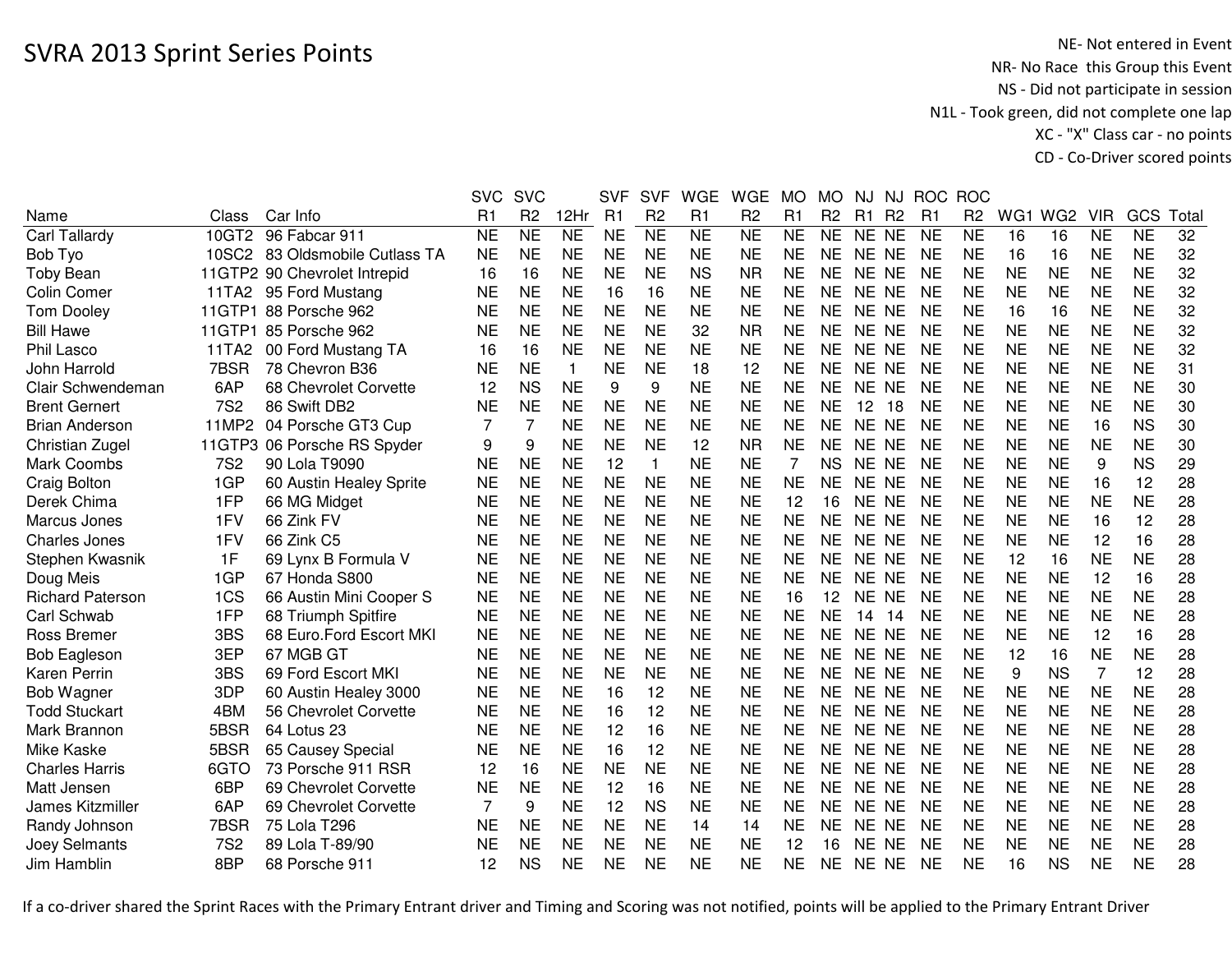|                        |                 |                            | <b>SVC</b>     | <b>SVC</b>      |                | <b>SVF</b> | <b>SVF</b>     | <b>WGE</b>     | <b>WGE</b>     | <b>MO</b> | <b>MO</b>      | NJ.       | NJ             | <b>ROC</b> | <b>ROC</b>     |                |                 |                |           |      |
|------------------------|-----------------|----------------------------|----------------|-----------------|----------------|------------|----------------|----------------|----------------|-----------|----------------|-----------|----------------|------------|----------------|----------------|-----------------|----------------|-----------|------|
| Name                   | Class           | Car Info                   | R <sub>1</sub> | R <sub>2</sub>  | 12Hr           | R1         | R <sub>2</sub> | R <sub>1</sub> | R <sub>2</sub> | R1        | R <sub>2</sub> | R1        | R <sub>2</sub> | R1         | R <sub>2</sub> | WG1            | WG <sub>2</sub> | <b>VIR</b>     | GCS       | Tota |
| Lisa Hansen            | 8BP             | 69 Porsche 911S            | <b>NE</b>      | $\overline{NE}$ | N <sub>E</sub> | 12         | 16             | N <sub>E</sub> | <b>NE</b>      | <b>NE</b> | <b>NE</b>      | NE NE     |                | <b>NE</b>  | <b>NE</b>      | <b>NE</b>      | <b>NE</b>       | <b>NE</b>      | <b>NE</b> | 28   |
| <b>Bob Leitzinger</b>  | 8BS             | 70 Datsun PL510            | <b>NE</b>      | <b>NE</b>       | 16             | <b>NE</b>  | <b>NE</b>      | <b>NE</b>      | <b>NE</b>      | <b>NE</b> | <b>NE</b>      | NE NE     |                | <b>NE</b>  | <b>NE</b>      | 12             | <b>NS</b>       | <b>NE</b>      | <b>NE</b> | 28   |
| <b>Steve Rauh</b>      | 8BS             | 71 Alfa Romeo GTV          | <b>NE</b>      | <b>NE</b>       | <b>NE</b>      | <b>NE</b>  | <b>NE</b>      | 10             | 14             | <b>NE</b> | NE.            | NE NE     |                | <b>NE</b>  | <b>NE</b>      | 4              | <b>NS</b>       | <b>NE</b>      | <b>NE</b> | 28   |
| <b>Chris Forrer</b>    | 9F <sub>2</sub> | 91 Swift DB4 FA            | <b>NE</b>      | <b>NE</b>       | <b>NE</b>      | <b>NE</b>  | <b>NE</b>      | <b>NE</b>      | <b>NE</b>      | <b>NE</b> | <b>NE</b>      | NE NE     |                | <b>NE</b>  | <b>NE</b>      | <b>NE</b>      | <b>NE</b>       | 12             | 16        | 28   |
| David Hay              | 10GT1           | 90 Oldsmobile Cutlass TA   | 12             | 9               | <b>NE</b>      | <b>NE</b>  | <b>NE</b>      | <b>NE</b>      | ΝE             | <b>NE</b> | NE.            | NE NE     |                | <b>NE</b>  | <b>NE</b>      | $\overline{7}$ | <b>NS</b>       | <b>NE</b>      | <b>NE</b> | 28   |
| Maurice Hull           | 10SC3           | 06 Dodge Charger           | <b>NE</b>      | <b>NE</b>       | <b>NE</b>      | <b>NE</b>  | <b>NE</b>      | <b>NE</b>      | <b>NE</b>      | <b>NE</b> | <b>NE</b>      | NE NE     |                | <b>NE</b>  | <b>NE</b>      | <b>NE</b>      | <b>NE</b>       | 12             | 16        | 28   |
| Donald Wannagat        | 10GT3           | 73 Alfa Romeo GTV          | <b>NE</b>      | <b>NE</b>       | <b>NE</b>      | <b>NE</b>  | <b>NE</b>      | <b>NE</b>      | <b>NE</b>      | 12        | 16             | NE NE     |                | <b>NE</b>  | <b>NE</b>      | <b>NE</b>      | <b>NE</b>       | <b>NE</b>      | <b>NE</b> | 28   |
| Jonathan Brett         | 11TA2           | 99 Chevrolet Corvette      | <b>NE</b>      | <b>NE</b>       | <b>NE</b>      | <b>NE</b>  | <b>NE</b>      | <b>NE</b>      | <b>NE</b>      | <b>NE</b> | <b>NE</b>      | NE NE     |                | <b>NE</b>  | <b>NE</b>      | 12             | 16              | <b>NE</b>      | <b>NE</b> | 28   |
| <b>Madison Snow</b>    | 11MP2           | 08 Porsche GT3             | 12             | 16              | <b>NE</b>      | <b>NE</b>  | <b>NE</b>      | <b>NE</b>      | <b>NE</b>      | <b>NE</b> | <b>NE</b>      | NE NE     |                | <b>NE</b>  | <b>NE</b>      | <b>NE</b>      | <b>NE</b>       | <b>NE</b>      | <b>NE</b> | 28   |
| John Ware              | 11MP2           | 06 Porsche 911 GT3         | <b>NE</b>      | <b>NE</b>       | <b>NE</b>      | <b>NE</b>  | <b>NE</b>      | <b>NE</b>      | <b>NE</b>      | <b>NE</b> | <b>NE</b>      | <b>NE</b> | <b>NE</b>      | <b>NE</b>  | <b>NE</b>      | <b>NE</b>      | <b>NE</b>       | 12             | 16        | 28   |
| Mike Spence            | 2FF             | 72 Crossle 20F             | <b>NE</b>      | <b>NE</b>       | <b>NE</b>      | 4          | 5              | <b>NE</b>      | <b>NE</b>      | <b>NE</b> | <b>NE</b>      | <b>NE</b> | <b>NE</b>      | <b>NE</b>  | <b>NE</b>      | 4              | <b>NS</b>       | $\overline{7}$ | 7         | 27   |
| Michael Origer         | 6BP             | 69 Chevrolet Corvette      | <b>NE</b>      | <b>NE</b>       | <b>NE</b>      | <b>NE</b>  | <b>NE</b>      | <b>NE</b>      | <b>NE</b>      | 16        | <b>NS</b>      | <b>NE</b> | <b>NE</b>      | <b>NE</b>  | <b>NE</b>      | 5              | 6               | <b>NE</b>      | <b>NE</b> | 27   |
| Ralph Zuponcic         | 2FF             | 68 Alexis MKXIV            | <b>NE</b>      | <b>NE</b>       | <b>NE</b>      | <b>NE</b>  | <b>NE</b>      | <b>NE</b>      | <b>NE</b>      | 9         | 12             | <b>NE</b> | <b>NE</b>      | <b>NE</b>  | <b>NE</b>      | 5              | <b>NS</b>       | <b>NE</b>      | <b>NE</b> | 26   |
| Ceasar Cone            | 3CP             | 67 Alfa Romeo Duetto       | <b>NE</b>      | <b>NE</b>       | <b>NE</b>      | <b>NE</b>  | <b>NE</b>      | <b>NE</b>      | <b>NE</b>      | 6         | 6              | <b>NE</b> | <b>NE</b>      | <b>NE</b>  | <b>NE</b>      | <b>NE</b>      | <b>NE</b>       | 7              | 7         | 26   |
| Paul Gelpi             | 3EP             | 67 MGB                     | $\mathbf 1$    | <b>NS</b>       | <b>NE</b>      | <b>NE</b>  | <b>NE</b>      | <b>NE</b>      | <b>NE</b>      | 7         | 9              | <b>NE</b> | <b>NE</b>      | <b>NE</b>  | <b>NE</b>      | 9              | <b>NS</b>       | <b>NE</b>      | <b>NE</b> | 26   |
| <b>Brian McKie</b>     | 3BS             | 74 BMW 2002                | <b>NE</b>      | <b>NE</b>       | <b>NE</b>      | <b>NE</b>  | <b>NE</b>      | <b>NE</b>      | <b>NE</b>      | 9         | 12             | NE NE     |                | <b>NE</b>  | <b>NE</b>      | 5              | <b>NS</b>       | <b>NE</b>      | <b>NE</b> | 26   |
| David Zavetsky         | 3DP             | 61 Daimler SP250           | <b>NE</b>      | <b>NE</b>       | <b>NE</b>      | <b>NE</b>  | <b>NE</b>      | 14             | 12             | <b>NE</b> | <b>NE</b>      | NE NE     |                | <b>NE</b>  | <b>NE</b>      | <b>NE</b>      | <b>NE</b>       | <b>NE</b>      | <b>NE</b> | 26   |
| <b>Garrett Waddell</b> | 6BP             | 63 Chevrolet Corvette Cpe. | 6              | 4               | 16             | <b>NE</b>  | <b>NE</b>      | <b>NE</b>      | <b>NE</b>      | <b>NE</b> | <b>NE</b>      | NE NE     |                | <b>NE</b>  | <b>NE</b>      | <b>NE</b>      | <b>NE</b>       | <b>NE</b>      | <b>NE</b> | 26   |
| David Bland            | 8BP             | 69 Porsche 911             |                | 9               | <b>NE</b>      | 16         | <b>NS</b>      | <b>NE</b>      | <b>NE</b>      | <b>NE</b> | <b>NE</b>      | NE NE     |                | <b>NE</b>  | <b>NE</b>      | <b>NE</b>      | <b>NE</b>       | <b>NE</b>      | <b>NE</b> | 26   |
| Debbie Cloud           | 8AP             | 95 Ford Mustang Cobra      | 5              | 9               | <b>NE</b>      | <b>NE</b>  | <b>NE</b>      | <b>NE</b>      | ΝE             | 9         | <b>NS</b>      | NE NE     |                | <b>NE</b>  | <b>NE</b>      | <b>NE</b>      | <b>NE</b>       | 3              | <b>NS</b> | 26   |
| Herb Wetanson          | 8BP             | 61 Lotus 7                 | <b>NE</b>      | <b>NE</b>       | <b>NE</b>      | <b>NE</b>  | <b>NE</b>      | 14             | 12             | <b>NE</b> | <b>NE</b>      | NE NE     |                | <b>NE</b>  | <b>NE</b>      | <b>NE</b>      | <b>NE</b>       | <b>NE</b>      | <b>NE</b> | 26   |
| <b>Chris Meyers</b>    | 1FP             | 57 MGA Roadster            | <b>NE</b>      | <b>NE</b>       | 16             | <b>NE</b>  | <b>NE</b>      | <b>NE</b>      | <b>NE</b>      | <b>NE</b> | <b>NE</b>      | NE NE     |                | <b>NE</b>  | <b>NE</b>      | <b>NS</b>      | 9               | <b>NE</b>      | <b>NE</b> | 25   |
| Dave Fairchild         | 2CF             | 79 Zink Z10                | <b>NE</b>      | <b>NE</b>       | <b>NE</b>      | <b>NE</b>  | <b>NE</b>      | <b>NE</b>      | <b>NE</b>      | <b>NE</b> | <b>NE</b>      | NE NE     |                | <b>NE</b>  | <b>NE</b>      | <b>NE</b>      | <b>NE</b>       | 9              | 16        | 25   |
| <b>Jeff Devine</b>     | 3DP             | 67 MGB Rdstr               | <b>NE</b>      | <b>NE</b>       | <b>NE</b>      | <b>NE</b>  | <b>NE</b>      | <b>NE</b>      | <b>NE</b>      | <b>NE</b> | <b>NE</b>      | NE NE     |                | <b>NE</b>  | <b>NE</b>      | 9              | 16              | <b>NE</b>      | <b>NE</b> | 25   |
| Ron Goodman            | 3CP             | 61 Porsche 356B Rdstr      | <b>NE</b>      | <b>NE</b>       | <b>NE</b>      | <b>NE</b>  | <b>NE</b>      | <b>NE</b>      | <b>NE</b>      | <b>NE</b> | <b>NE</b>      | NE NE     |                | <b>NE</b>  | <b>NE</b>      | 9              | 16              | <b>NE</b>      | <b>NE</b> | 25   |
| Peter Hopwood          | 6GTO            | 73 Porsche 911 RSR         | 9              | <b>NS</b>       | <b>NE</b>      | <b>NE</b>  | <b>NE</b>      | <b>NE</b>      | <b>NE</b>      | 16        | <b>NS</b>      | <b>NE</b> | <b>NE</b>      | <b>NE</b>  | <b>NE</b>      | <b>NE</b>      | <b>NE</b>       | <b>NE</b>      | <b>NE</b> | 25   |
| Chip Halverson         | 7BSR            | 76 Chevron B36             | 7              | 12              | <b>NE</b>      | 5          | $\mathbf{1}$   | <b>NE</b>      | <b>NE</b>      | <b>NE</b> | <b>NE</b>      | <b>NE</b> | <b>NE</b>      | <b>NE</b>  | <b>NE</b>      | <b>NE</b>      | <b>NE</b>       | <b>NE</b>      | <b>NE</b> | 25   |
| Nick Incantalupo       | 7BSR            | 73 Chevron B23             | <b>NE</b>      | <b>NE</b>       | <b>NE</b>      | 4          | <b>NS</b>      | <b>NE</b>      | <b>NE</b>      | <b>NE</b> | <b>NE</b>      | NE NE     |                | <b>NE</b>  | <b>NE</b>      | 9              | 12              | <b>NE</b>      | <b>NE</b> | 25   |
| Jeff Miller            | 7BSR            | 77 Lola T496               | <b>NE</b>      | <b>NE</b>       | <b>NE</b>      | 16         | 9              | <b>NE</b>      | <b>NE</b>      | <b>NE</b> | <b>NE</b>      | NE NE     |                | <b>NE</b>  | <b>NE</b>      | <b>NE</b>      | <b>NE</b>       | <b>NE</b>      | <b>NE</b> | 25   |
| <b>Ed Swart</b>        | 7BSR            | 71 Chevron B19             | <b>NE</b>      | <b>NE</b>       | <b>NE</b>      | <b>NE</b>  | <b>NE</b>      | <b>NE</b>      | <b>NE</b>      | <b>NE</b> | <b>NE</b>      | NE NE     |                | <b>NE</b>  | <b>NE</b>      | <b>NE</b>      | <b>NE</b>       | 9              | 16        | 25   |
| Tom Benjamin           | 8BS             | 69 Alfa Romeo GTV          | 12             | <b>NS</b>       | <b>NE</b>      | <b>NE</b>  | <b>NE</b>      | <b>NE</b>      | <b>NE</b>      |           | 12             | NE NE     |                | <b>NE</b>  | <b>NE</b>      | <b>NE</b>      | <b>NE</b>       | <b>NE</b>      | <b>NE</b> | 25   |
| Mark Furcini           | 10SC3           | 05 Dodge Charger           | <b>NE</b>      | <b>NE</b>       | <b>NE</b>      | <b>NE</b>  | <b>NE</b>      | <b>NE</b>      | <b>NE</b>      | <b>NE</b> | <b>NE</b>      | NE NE     |                | <b>NE</b>  | <b>NE</b>      | <b>NE</b>      | <b>NE</b>       | 16             | 9         | 25   |
| Markus Glarner         | 10GT2           | 80 BMW M1                  | 7              | <b>NS</b>       | <b>NE</b>      | <b>NE</b>  | <b>NE</b>      | <b>NE</b>      | <b>NE</b>      | <b>NE</b> | <b>NE</b>      | NE NE     |                | <b>NE</b>  | <b>NE</b>      | 9              | 9               | <b>NE</b>      | <b>NE</b> | 25   |
| Ken McKinnon           | 10GT2           | 72 Porsche 911 RSR         | 16             | <b>NS</b>       | 9              | ΝE         | <b>NE</b>      | <b>NE</b>      | ΝE             | NE        | NE             | NE NE     |                | <b>NE</b>  | <b>NE</b>      | <b>NE</b>      | <b>NE</b>       | <b>NE</b>      | <b>NE</b> | 25   |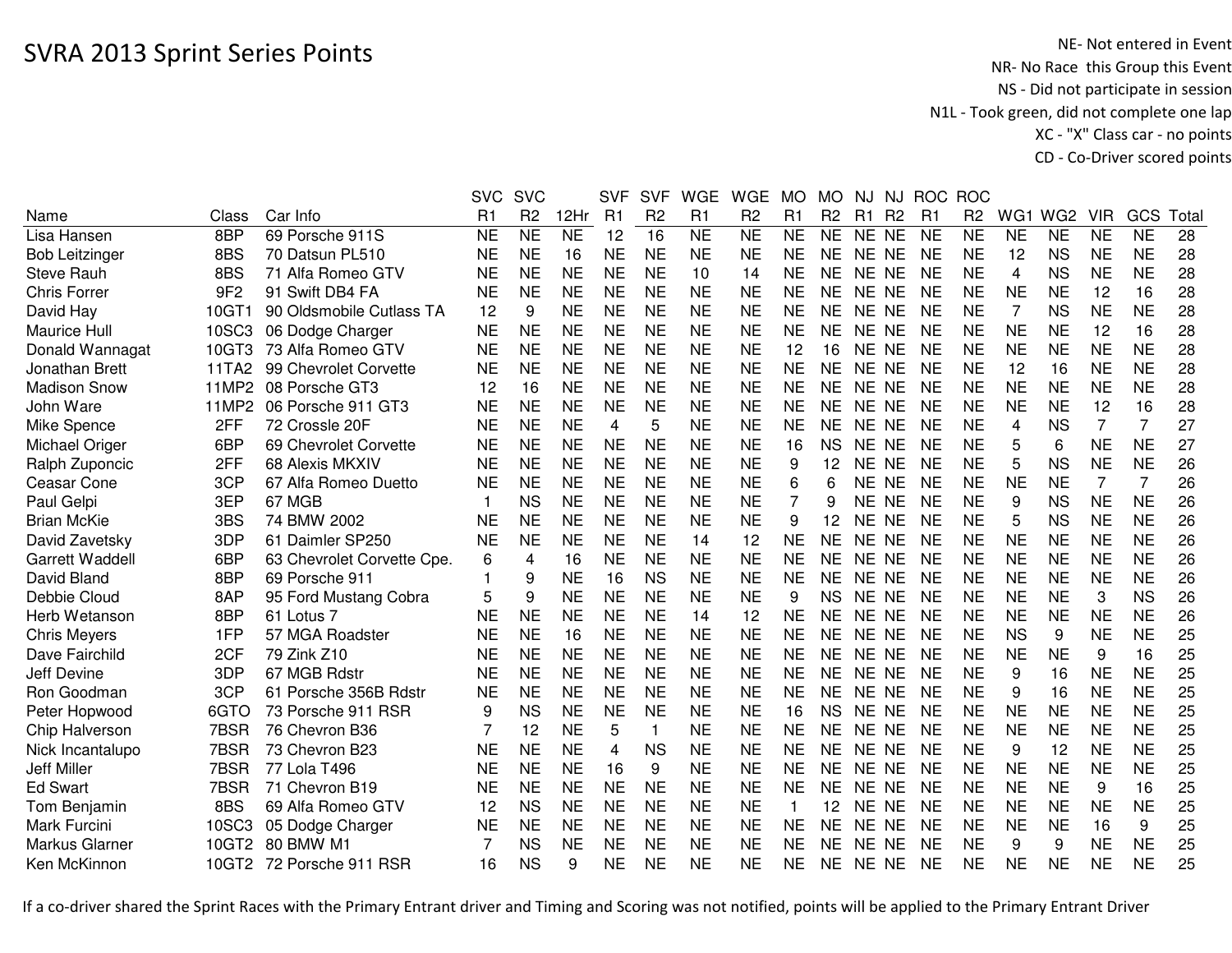|                         |        |                             | <b>SVC</b>     | <b>SVC</b>             |                | <b>SVF</b> | <b>SVF</b>     | <b>WGE</b>     | <b>WGE</b>     | <b>MO</b>      | <b>MO</b>      | NJ.            | <b>NJ</b>      | <b>ROC</b>     | <b>ROC</b>     |           |                 |            |                        |      |
|-------------------------|--------|-----------------------------|----------------|------------------------|----------------|------------|----------------|----------------|----------------|----------------|----------------|----------------|----------------|----------------|----------------|-----------|-----------------|------------|------------------------|------|
| Name                    | Class  | Car Info                    | R <sub>1</sub> | R <sub>2</sub>         | 12Hr           | R1         | R <sub>2</sub> | R <sub>1</sub> | R <sub>2</sub> | R1             | R <sub>2</sub> | R <sub>1</sub> | R <sub>2</sub> | R <sub>1</sub> | R <sub>2</sub> | WG1       | WG <sub>2</sub> | <b>VIR</b> | GCS                    | Tota |
| <b>Randy Proudfit</b>   | 10BP   | 71 Porsche 911              | <b>NE</b>      | $\overline{\text{NE}}$ | N <sub>E</sub> | <b>NE</b>  | N <sub>E</sub> | <b>NE</b>      | <b>NE</b>      | N <sub>E</sub> | <b>NE</b>      | NE NE          |                | <b>NE</b>      | N <sub>E</sub> | 16        | <b>NS</b>       | 9          | $\overline{\text{NS}}$ | 25   |
| <b>Henry Schmitt</b>    | 10GT2  | 78 BMW M1 Procar            | <b>NE</b>      | <b>NE</b>              | $\mathbf 1$    | <b>NE</b>  | <b>NE</b>      | <b>NE</b>      | <b>NE</b>      | <b>NE</b>      | <b>NE</b>      | NE NE          |                | <b>NE</b>      | <b>NE</b>      | 12        | 12              | <b>NE</b>  | <b>NE</b>              | 25   |
| Kermit Upton            | 10BP   | 88 BMW M3                   | <b>NE</b>      | <b>NE</b>              | <b>NE</b>      | <b>NE</b>  | <b>NE</b>      | <b>NE</b>      | <b>NE</b>      | <b>NE</b>      | <b>NE</b>      | NE NE          |                | <b>NE</b>      | <b>NE</b>      | 9         | 16              | <b>NE</b>  | <b>NE</b>              | 25   |
| Phil Lasco              | 11TA2  | 95 Roush Mustang T/A        | <b>NE</b>      | <b>NE</b>              | <b>NE</b>      | <b>NE</b>  | <b>NE</b>      | <b>NE</b>      | <b>NE</b>      | <b>NE</b>      | NE.            | NE NE          |                | <b>NE</b>      | <b>NE</b>      | <b>NE</b> | <b>NE</b>       | 16         | 9                      | 25   |
| <b>Vic Frazzell</b>     | 1CS    | 68 Volkswagon Beetle        | <b>NE</b>      | <b>NE</b>              | <b>NE</b>      | 12         | 12             | <b>NE</b>      | <b>NE</b>      | <b>NE</b>      | <b>NE</b>      | NE NE          |                | <b>NE</b>      | <b>NE</b>      | <b>NE</b> | <b>NE</b>       | <b>NE</b>  | <b>NE</b>              | 24   |
| <b>Chris Gross</b>      | 1HP    | 60 Austin Healey Sprite MKI | <b>NE</b>      | <b>NE</b>              | <b>NE</b>      | <b>NE</b>  | <b>NE</b>      | <b>NE</b>      | <b>NE</b>      | <b>NE</b>      | NE             | NE NE          |                | <b>NE</b>      | <b>NE</b>      | <b>NE</b> | <b>NE</b>       | 12         | 12                     | 24   |
| Peter Uzdavinis         | 1FP    | 64 MG Midget                | <b>NE</b>      | <b>NE</b>              | <b>NE</b>      | <b>NE</b>  | <b>NE</b>      | <b>NE</b>      | <b>NE</b>      | <b>NE</b>      | <b>NE</b>      | NE NE          |                | <b>NE</b>      | <b>NE</b>      | <b>NE</b> | <b>NE</b>       | 12         | 12                     | 24   |
| David Allison           | 2FF    | 69 Alexis MK15              | <b>NE</b>      | <b>NE</b>              | <b>NE</b>      | <b>NE</b>  | <b>NE</b>      | <b>NE</b>      | <b>NE</b>      | <b>NE</b>      | <b>NE</b>      | NE NE          |                | <b>NE</b>      | <b>NE</b>      | <b>NE</b> | <b>NE</b>       | 12         | 12                     | 24   |
| Gary Jebsen             | 3DP    | 62 Volvo P1800              | <b>NE</b>      | <b>NE</b>              | <b>NE</b>      | <b>NE</b>  | <b>NE</b>      | <b>NE</b>      | <b>NE</b>      | <b>NE</b>      | <b>NE</b>      | NE NE          |                | <b>NE</b>      | <b>NE</b>      | <b>NE</b> | <b>NE</b>       | 12         | 12                     | 24   |
| Dan O'Connor            | 3EP    | 59 Elva Courier             | <b>NE</b>      | <b>NE</b>              | <b>NE</b>      | <b>NE</b>  | <b>NE</b>      | <b>NE</b>      | <b>NE</b>      | 12             | 12             | NE NE          |                | <b>NE</b>      | <b>NE</b>      | <b>NE</b> | <b>NE</b>       | <b>NE</b>  | <b>NE</b>              | 24   |
| Michael Kaleel          | 5FM    | 64 Lotus 23B                | <b>NE</b>      | <b>NE</b>              | <b>NE</b>      | <b>NE</b>  | <b>NE</b>      | <b>NE</b>      | <b>NE</b>      | 6              | <b>NS</b>      | NE NE          |                | <b>NE</b>      | <b>NE</b>      | 9         | 9               | <b>NE</b>  | <b>NE</b>              | 24   |
| <b>Bill Luken</b>       | 5FM    | 63 Lotus 23B                | <b>NE</b>      | <b>NE</b>              | <b>NE</b>      | <b>NE</b>  | <b>NE</b>      | <b>NE</b>      | <b>NE</b>      | <b>NE</b>      | NE             | NE NE          |                | <b>NE</b>      | <b>NE</b>      | 12        | 12              | <b>NE</b>  | <b>NE</b>              | 24   |
| Paul Bissonnette        | 6AS    | 67 Ford Mustang             | <b>NE</b>      | <b>NE</b>              | <b>NE</b>      | <b>NE</b>  | <b>NE</b>      | <b>NE</b>      | <b>NE</b>      | <b>NE</b>      | <b>NE</b>      | NE NE          |                | <b>NE</b>      | <b>NE</b>      | 12        | 12              | <b>NE</b>  | <b>NE</b>              | 24   |
| Gary Moore              | 6BP    | 65 Shelby GT350             | <b>NE</b>      | <b>NE</b>              | <b>NE</b>      | <b>NE</b>  | <b>NE</b>      | <b>NE</b>      | <b>NE</b>      | <b>NE</b>      | NE             | NE NE          |                | <b>NE</b>      | <b>NE</b>      | 12        | 12              | <b>NE</b>  | <b>NE</b>              | 24   |
| Dickson Rathbone        | 6BP    | 66 Ford Mustang             | <b>NE</b>      | <b>NE</b>              | <b>NE</b>      | <b>NE</b>  | <b>NE</b>      | 10             | 14             | <b>NE</b>      | <b>NE</b>      | NE NE          |                | <b>NE</b>      | <b>NE</b>      | <b>NE</b> | <b>NE</b>       | <b>NE</b>  | <b>NE</b>              | 24   |
| Sam Viviano             | 6TA    | 69 Chevrolet Camaro         | <b>NE</b>      | <b>NE</b>              | <b>NE</b>      | <b>NE</b>  | <b>NE</b>      | <b>NE</b>      | <b>NE</b>      | <b>NE</b>      | NE             | NE NE          |                | <b>NE</b>      | <b>NE</b>      | 12        | 12              | <b>NE</b>  | <b>NE</b>              | 24   |
| <b>Mark Daniels</b>     | 7HS2   | 80 Tiga SC80                | <b>NE</b>      | <b>NE</b>              | <b>NE</b>      | 12         | 12             | <b>NE</b>      | <b>NE</b>      | <b>NE</b>      | <b>NE</b>      | NE NE          |                | <b>NE</b>      | <b>NE</b>      | <b>NE</b> | <b>NE</b>       | <b>NE</b>  | <b>NE</b>              | 24   |
| Chris Jones             | 7BSR   | 79 March SR                 | <b>NE</b>      | <b>NE</b>              | <b>NE</b>      | <b>NE</b>  | <b>NE</b>      | <b>CD</b>      | 24             | <b>NE</b>      | <b>NE</b>      | NE NE          |                | <b>NE</b>      | <b>NE</b>      | <b>NE</b> | <b>NE</b>       | <b>NE</b>  | <b>NE</b>              | 24   |
| <b>Alex Miller</b>      | 7BSR   | 79 March SR                 | <b>NE</b>      | <b>NE</b>              | <b>NE</b>      | <b>NE</b>  | <b>NE</b>      | 24             | <b>CD</b>      | <b>NE</b>      | <b>NE</b>      | NE NE          |                | <b>NE</b>      | <b>NE</b>      | <b>NE</b> | <b>NE</b>       | <b>NE</b>  | <b>NE</b>              | 24   |
| <b>Farrell Preston</b>  | 7ASR   | 66 McLaren M1B              | 12             | 12                     | <b>NE</b>      | <b>NE</b>  | <b>NE</b>      | <b>NE</b>      | <b>NE</b>      | <b>NE</b>      | NΕ             | NE NE          |                | <b>NE</b>      | <b>NE</b>      | <b>NE</b> | <b>NE</b>       | <b>NE</b>  | <b>NE</b>              | 24   |
| Ray Stone               | 7HS2   | 83 March S2000              | <b>NE</b>      | <b>NE</b>              | <b>NE</b>      | <b>NE</b>  | <b>NE</b>      | <b>NE</b>      | <b>NE</b>      | 12             | 12             | NE NE          |                | <b>NE</b>      | <b>NE</b>      | <b>NE</b> | <b>NE</b>       | <b>NE</b>  | <b>NE</b>              | 24   |
| <b>Mike Bales</b>       | 8RS    | 76 BMW 2002                 | <b>NE</b>      | <b>NE</b>              | <b>NE</b>      | <b>NE</b>  | <b>NE</b>      | <b>NE</b>      | <b>NE</b>      | 12             | 12             | NE NE          |                | <b>NE</b>      | <b>NE</b>      | <b>NE</b> | <b>NE</b>       | <b>NE</b>  | <b>NE</b>              | 24   |
| Steve Grundahl          | 8AP    | 72 Porsche 911              | <b>NE</b>      | <b>NE</b>              | <b>NE</b>      | 12         | 12             | <b>NE</b>      | <b>NE</b>      | <b>NE</b>      | <b>NE</b>      | NE NE          |                | <b>NE</b>      | <b>NE</b>      | <b>NE</b> | <b>NE</b>       | <b>NE</b>  | <b>NE</b>              | 24   |
| Ronnie Randall          | 8BP    | 66 Porsche 911              | <b>NE</b>      | <b>NE</b>              | <b>NE</b>      | <b>NE</b>  | <b>NE</b>      | 10             | 14             | <b>NE</b>      | <b>NE</b>      | NE NE          |                | <b>NE</b>      | <b>NE</b>      | <b>NE</b> | <b>NE</b>       | <b>NE</b>  | <b>NE</b>              | 24   |
| Chris Zappa             | 8AP    | 69 TVR Tuscan               | <b>NE</b>      | <b>NE</b>              | <b>NE</b>      | <b>NE</b>  | <b>NE</b>      | <b>NE</b>      | <b>NE</b>      | 12             | <b>NS</b>      | NE NE          |                | <b>NE</b>      | <b>NE</b>      | 5         | <b>NS</b>       | 6          | 1                      | 24   |
| Michael Dube            | 10SC3  | 99 Ford Taurus              | <b>NE</b>      | <b>NE</b>              | <b>NE</b>      | <b>NE</b>  | <b>NE</b>      | 24             | <b>NS</b>      | <b>NE</b>      | <b>NE</b>      | NE NE          |                | <b>NE</b>      | <b>NE</b>      | <b>NE</b> | <b>NE</b>       | <b>NE</b>  | <b>NE</b>              | 24   |
| <b>Chuck Hebing</b>     | 10SC3  | 02 Ford Taurus              | <b>NE</b>      | <b>NE</b>              | <b>NE</b>      | <b>NE</b>  | <b>NE</b>      | <b>CD</b>      | 24             | <b>NE</b>      | <b>NE</b>      | NE NE          |                | <b>NE</b>      | <b>NE</b>      | <b>NE</b> | <b>NE</b>       | <b>NE</b>  | <b>NE</b>              | 24   |
| <b>Bill Ironside</b>    | 10AP   | 92 Porsche 968              | <b>NE</b>      | <b>NE</b>              | <b>NE</b>      | <b>NE</b>  | <b>NE</b>      | <b>NE</b>      | <b>NE</b>      | <b>NE</b>      | <b>NE</b>      | NE NE          |                | <b>NE</b>      | <b>NE</b>      | <b>NE</b> | <b>NE</b>       | 12         | 12                     | 24   |
| Ray Zisa                | 10BP   | 90 Chevrolet Corvette       | <b>NE</b>      | <b>NE</b>              | <b>NE</b>      | <b>NE</b>  | <b>NE</b>      | 24             | <b>NE</b>      | <b>NE</b>      | <b>NE</b>      | NE NE          |                | <b>NE</b>      | <b>NE</b>      | <b>NE</b> | <b>NE</b>       | <b>NE</b>  | <b>NE</b>              | 24   |
| <b>Steve Cohen</b>      | 11TA2  | 92 Oldsmobile Aurora        | <b>NE</b>      | <b>NE</b>              | <b>NE</b>      | <b>NE</b>  | <b>NE</b>      | 24             | <b>NR</b>      | <b>NE</b>      | <b>NE</b>      | NE NE          |                | <b>NE</b>      | <b>NE</b>      | <b>NE</b> | <b>NE</b>       | <b>NE</b>  | <b>NE</b>              | 24   |
| Lee Giannone            | 11GTP1 | 84 Porsche 962              | <b>NE</b>      | <b>NE</b>              | <b>NE</b>      | <b>NE</b>  | <b>NE</b>      | 24             | <b>NR</b>      | <b>NE</b>      | <b>NE</b>      | NE NE          |                | <b>NE</b>      | <b>NE</b>      | <b>NE</b> | <b>NE</b>       | <b>NE</b>  | <b>NE</b>              | 24   |
| Dale Oesterle           | 1FP    | 62 Triumph Spitfire         | <b>NE</b>      | <b>NE</b>              | <b>NE</b>      | <b>NE</b>  | <b>NE</b>      | <b>NE</b>      | <b>NE</b>      | 16             |                | NE NE          |                | <b>NE</b>      | <b>NE</b>      | <b>NE</b> | <b>NE</b>       | <b>NE</b>  | <b>NE</b>              | 23   |
| <b>Scott Nettleship</b> | 2CF    | 81 Crossle 45F              | NE             | <b>NE</b>              | <b>NE</b>      | <b>NE</b>  | <b>NE</b>      | <b>NE</b>      | NE             | <b>NE</b>      | <b>NE</b>      | NE NE          |                | <b>NE</b>      | <b>NE</b>      | <b>NE</b> | <b>NE</b>       | 16         | 7                      | 23   |
| Merle Henry             | 6AP    | 67 Chevrolet Corvette       | <b>NE</b>      | <b>NE</b>              | <b>NE</b>      | <b>NE</b>  | <b>NE</b>      | <b>NE</b>      | <b>NE</b>      | 9              | <b>NS</b>      | NE NE          |                | <b>NE</b>      | <b>NE</b>      | 5         | 9               | <b>NE</b>  | <b>NE</b>              | 23   |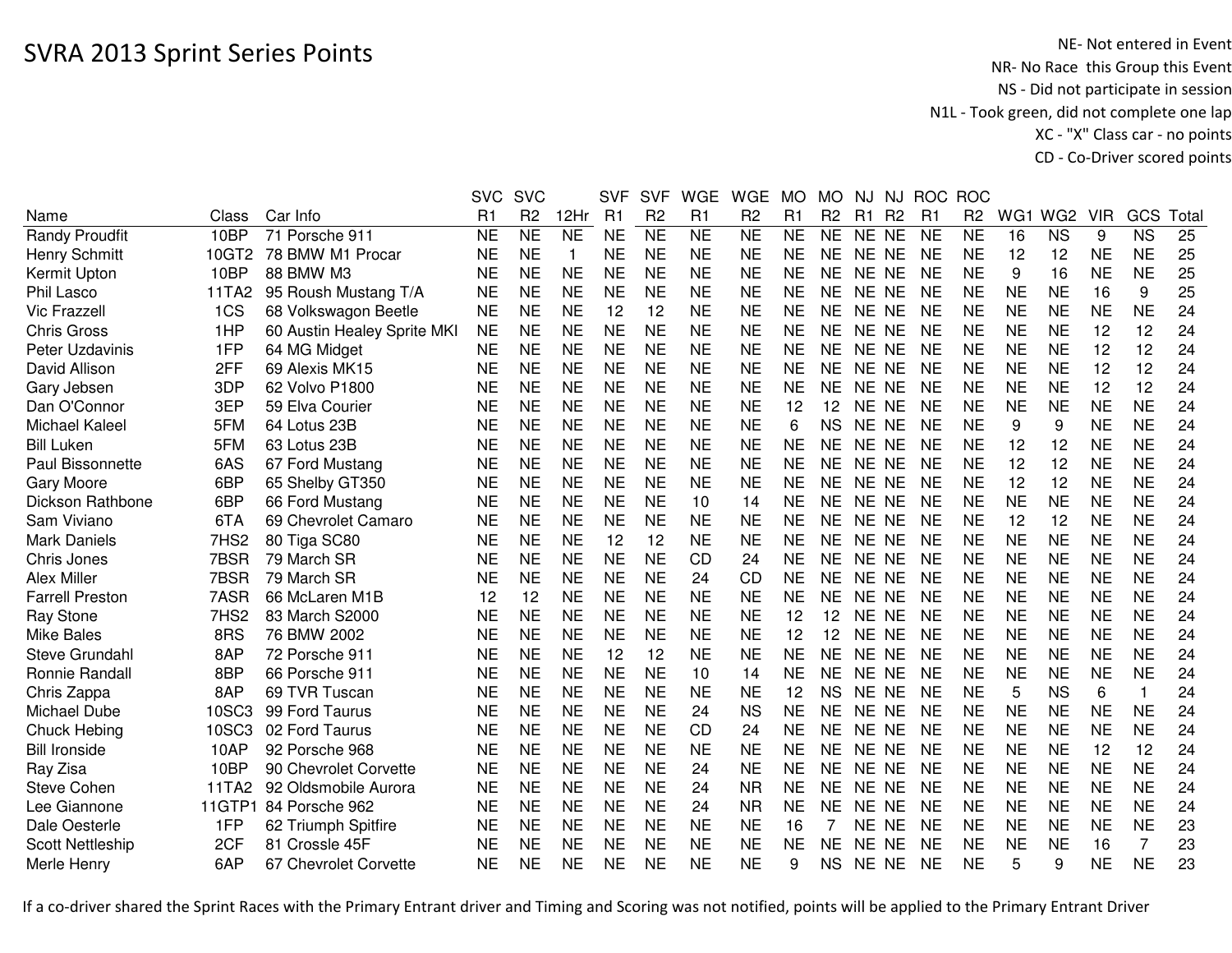|                  |                                               | <b>SVC</b>                                                             | <b>SVC</b>             |                                                               | <b>SVF</b>                                                                                                                     | <b>SVF</b>                                                                                                              | <b>WGE</b>                                                                              | <b>WGE</b>                                                                                                                     | <b>MO</b>                                        | <b>MO</b>                                                     | NJ.       |                                 |                                                                                                                                                                                                                                                                                                                                                                                            |                                                  |                                                                                       |                                                                            |                                                                                                                                            |                                                                            |                                                                                                                   |
|------------------|-----------------------------------------------|------------------------------------------------------------------------|------------------------|---------------------------------------------------------------|--------------------------------------------------------------------------------------------------------------------------------|-------------------------------------------------------------------------------------------------------------------------|-----------------------------------------------------------------------------------------|--------------------------------------------------------------------------------------------------------------------------------|--------------------------------------------------|---------------------------------------------------------------|-----------|---------------------------------|--------------------------------------------------------------------------------------------------------------------------------------------------------------------------------------------------------------------------------------------------------------------------------------------------------------------------------------------------------------------------------------------|--------------------------------------------------|---------------------------------------------------------------------------------------|----------------------------------------------------------------------------|--------------------------------------------------------------------------------------------------------------------------------------------|----------------------------------------------------------------------------|-------------------------------------------------------------------------------------------------------------------|
| Class            | Car Info                                      | R <sub>1</sub>                                                         | R <sub>2</sub>         | 12Hr                                                          | R1                                                                                                                             | R <sub>2</sub>                                                                                                          | R <sub>1</sub>                                                                          | R <sub>2</sub>                                                                                                                 | R1                                               | R <sub>2</sub>                                                | R1        |                                 | R1                                                                                                                                                                                                                                                                                                                                                                                         | R <sub>2</sub>                                   | WG1                                                                                   |                                                                            | <b>VIR</b>                                                                                                                                 | GCS                                                                        | Tota                                                                                                              |
| 7HS <sub>2</sub> | 83 March S2000                                | <b>NE</b>                                                              | <b>NE</b>              | N <sub>E</sub>                                                | <b>NE</b>                                                                                                                      | $\overline{\sf NE}$                                                                                                     | N <sub>E</sub>                                                                          | <b>NE</b>                                                                                                                      | 7                                                | 16                                                            |           |                                 | <b>NE</b>                                                                                                                                                                                                                                                                                                                                                                                  | <b>NE</b>                                        | <b>NE</b>                                                                             | <b>NE</b>                                                                  | <b>NE</b>                                                                                                                                  | <b>NE</b>                                                                  | 23                                                                                                                |
| 10BP             | 92 Porsche 964 Cup                            | 16                                                                     | <b>NS</b>              | <b>NE</b>                                                     | <b>NE</b>                                                                                                                      | <b>NE</b>                                                                                                               | <b>NE</b>                                                                               | <b>NE</b>                                                                                                                      | <b>NE</b>                                        | <b>NE</b>                                                     |           |                                 | <b>NE</b>                                                                                                                                                                                                                                                                                                                                                                                  | <b>NE</b>                                        | 7                                                                                     | <b>NS</b>                                                                  | <b>NE</b>                                                                                                                                  | <b>NE</b>                                                                  | 23                                                                                                                |
| 3DP              | 67 Triumph TR4A                               | <b>NE</b>                                                              | <b>NE</b>              | <b>NE</b>                                                     | <b>NE</b>                                                                                                                      | <b>NE</b>                                                                                                               | <b>NE</b>                                                                               | <b>NE</b>                                                                                                                      | <b>NE</b>                                        | NE.                                                           |           |                                 | <b>NE</b>                                                                                                                                                                                                                                                                                                                                                                                  | <b>NE</b>                                        | 4                                                                                     | <b>NS</b>                                                                  | 9                                                                                                                                          | 9                                                                          | 22                                                                                                                |
| 6BP              | 66 Chevrolet Corvette                         | NE                                                                     | <b>NE</b>              | <b>NE</b>                                                     | <b>NE</b>                                                                                                                      | <b>NE</b>                                                                                                               | 8                                                                                       | 12                                                                                                                             | <b>NE</b>                                        | NE.                                                           | NE.       |                                 | <b>NE</b>                                                                                                                                                                                                                                                                                                                                                                                  | <b>NE</b>                                        | -1                                                                                    | $\mathbf{1}$                                                               | <b>NE</b>                                                                                                                                  | <b>NE</b>                                                                  | 22                                                                                                                |
| <b>7S2</b>       | 87 Tiga SL87                                  | NE                                                                     | <b>NE</b>              | <b>NE</b>                                                     | <b>NE</b>                                                                                                                      | <b>NE</b>                                                                                                               | <b>NE</b>                                                                               | <b>NE</b>                                                                                                                      | 1                                                |                                                               | 10        |                                 | NE                                                                                                                                                                                                                                                                                                                                                                                         | <b>NE</b>                                        | <b>NE</b>                                                                             | <b>NE</b>                                                                  | <b>NE</b>                                                                                                                                  | <b>NE</b>                                                                  | 22                                                                                                                |
| <b>7S2</b>       | 02 Cabir S2000                                | <b>NE</b>                                                              | <b>NE</b>              | <b>NE</b>                                                     | 7                                                                                                                              | 9                                                                                                                       | <b>NE</b>                                                                               | <b>NE</b>                                                                                                                      | 5                                                |                                                               |           |                                 | <b>NE</b>                                                                                                                                                                                                                                                                                                                                                                                  | <b>NE</b>                                        | <b>NE</b>                                                                             | <b>NE</b>                                                                  | <b>NE</b>                                                                                                                                  | <b>NE</b>                                                                  | 22                                                                                                                |
| 8CP              | 81 Mazda RX7                                  | <b>NE</b>                                                              | <b>NE</b>              | <b>NE</b>                                                     | <b>NE</b>                                                                                                                      | <b>NE</b>                                                                                                               | <b>NE</b>                                                                               | <b>NE</b>                                                                                                                      | 12                                               | <b>NS</b>                                                     |           |                                 | <b>NE</b>                                                                                                                                                                                                                                                                                                                                                                                  | <b>NE</b>                                        | <b>NE</b>                                                                             | <b>NE</b>                                                                  | $\mathbf{1}$                                                                                                                               | 9                                                                          | 22                                                                                                                |
|                  | 66 Alfa Romeo GTA                             | <b>NE</b>                                                              |                        |                                                               |                                                                                                                                |                                                                                                                         | 12                                                                                      | 10                                                                                                                             |                                                  | <b>NE</b>                                                     |           |                                 |                                                                                                                                                                                                                                                                                                                                                                                            | <b>NE</b>                                        |                                                                                       |                                                                            | <b>NE</b>                                                                                                                                  |                                                                            | 22                                                                                                                |
| 8BS              | 66 Alfa Romeo GTV                             | <b>NE</b>                                                              | <b>NE</b>              | <b>NE</b>                                                     | <b>NE</b>                                                                                                                      | <b>NE</b>                                                                                                               | <b>NE</b>                                                                               | <b>NE</b>                                                                                                                      | <b>NE</b>                                        | <b>NE</b>                                                     |           |                                 | <b>NE</b>                                                                                                                                                                                                                                                                                                                                                                                  | <b>NE</b>                                        | <b>NE</b>                                                                             | <b>NE</b>                                                                  | 6                                                                                                                                          | 16                                                                         | 22                                                                                                                |
| 11MP2            | 08 Ferrari F430 GTC                           | 16                                                                     | 6                      |                                                               |                                                                                                                                |                                                                                                                         |                                                                                         | <b>NE</b>                                                                                                                      |                                                  | <b>NE</b>                                                     |           |                                 | <b>NE</b>                                                                                                                                                                                                                                                                                                                                                                                  | <b>NE</b>                                        |                                                                                       |                                                                            |                                                                                                                                            |                                                                            | 22                                                                                                                |
| 11TA2            | 93 Chevrolet Camaro IMSA                      | <b>NE</b>                                                              | <b>NE</b>              |                                                               | 4                                                                                                                              | <b>NE</b>                                                                                                               |                                                                                         | <b>NE</b>                                                                                                                      | <b>NR</b>                                        | 18                                                            | <b>NE</b> |                                 | <b>NE</b>                                                                                                                                                                                                                                                                                                                                                                                  | <b>NE</b>                                        | <b>NE</b>                                                                             |                                                                            |                                                                                                                                            |                                                                            | 22                                                                                                                |
| 1HP              | 59 Austin Healey Sprite                       | <b>NE</b>                                                              | <b>NE</b>              | <b>NE</b>                                                     | <b>NE</b>                                                                                                                      | <b>NE</b>                                                                                                               | <b>NE</b>                                                                               | <b>NE</b>                                                                                                                      | 9                                                | 12                                                            | <b>NE</b> |                                 | <b>NE</b>                                                                                                                                                                                                                                                                                                                                                                                  | <b>NE</b>                                        | <b>NE</b>                                                                             | <b>NE</b>                                                                  | <b>NE</b>                                                                                                                                  | <b>NE</b>                                                                  | 21                                                                                                                |
| 1CS              | 64 Austin Mini Cooper S                       | NE                                                                     | <b>NE</b>              | <b>NE</b>                                                     |                                                                                                                                | <b>NE</b>                                                                                                               | <b>NE</b>                                                                               | <b>NE</b>                                                                                                                      | 5                                                | 16                                                            | <b>NE</b> |                                 | <b>NE</b>                                                                                                                                                                                                                                                                                                                                                                                  | <b>NE</b>                                        | <b>NE</b>                                                                             | <b>NE</b>                                                                  | <b>NE</b>                                                                                                                                  | <b>NE</b>                                                                  | 21                                                                                                                |
| 2CF              | 80 Crossle 40/45F                             | <b>NE</b>                                                              | <b>NE</b>              | <b>NE</b>                                                     | 9                                                                                                                              | 12                                                                                                                      | <b>NE</b>                                                                               | <b>NE</b>                                                                                                                      | <b>NE</b>                                        | <b>NE</b>                                                     | <b>NE</b> |                                 | <b>NE</b>                                                                                                                                                                                                                                                                                                                                                                                  | <b>NE</b>                                        | <b>NE</b>                                                                             |                                                                            | <b>NE</b>                                                                                                                                  | <b>NE</b>                                                                  | 21                                                                                                                |
|                  | 78 Zink Z10                                   | <b>NE</b>                                                              | <b>NE</b>              | <b>NE</b>                                                     | <b>NE</b>                                                                                                                      | <b>NE</b>                                                                                                               | <b>NE</b>                                                                               | <b>NE</b>                                                                                                                      | <b>NE</b>                                        | <b>NE</b>                                                     |           |                                 | <b>NE</b>                                                                                                                                                                                                                                                                                                                                                                                  | <b>NE</b>                                        | <b>NE</b>                                                                             | <b>NE</b>                                                                  | 12                                                                                                                                         | 9                                                                          | 21                                                                                                                |
| 2FF              | 70 Titan MKVII                                | <b>NE</b>                                                              | <b>NE</b>              | <b>NE</b>                                                     | 9                                                                                                                              | 12                                                                                                                      | <b>NE</b>                                                                               | <b>NE</b>                                                                                                                      | <b>NE</b>                                        | <b>NE</b>                                                     |           |                                 | <b>NE</b>                                                                                                                                                                                                                                                                                                                                                                                  | <b>NE</b>                                        | <b>NE</b>                                                                             | <b>NE</b>                                                                  | <b>NE</b>                                                                                                                                  | <b>NE</b>                                                                  | 21                                                                                                                |
| 2CF              | 77 Titan MK VIB                               | <b>NE</b>                                                              | <b>NE</b>              | <b>NE</b>                                                     | 12                                                                                                                             | 9                                                                                                                       | <b>NE</b>                                                                               | <b>NE</b>                                                                                                                      | <b>NE</b>                                        | <b>NE</b>                                                     |           |                                 | <b>NE</b>                                                                                                                                                                                                                                                                                                                                                                                  | <b>NE</b>                                        | <b>NE</b>                                                                             | <b>NE</b>                                                                  | <b>NE</b>                                                                                                                                  | <b>NE</b>                                                                  | 21                                                                                                                |
| 3DP              | 67 Volvo 1800S                                | <b>NE</b>                                                              | <b>NE</b>              | <b>NE</b>                                                     |                                                                                                                                | <b>NE</b>                                                                                                               |                                                                                         | <b>NE</b>                                                                                                                      | <b>NE</b>                                        | <b>NE</b>                                                     |           |                                 | <b>NE</b>                                                                                                                                                                                                                                                                                                                                                                                  | <b>NE</b>                                        | 16                                                                                    | 5                                                                          | <b>NE</b>                                                                                                                                  |                                                                            | 21                                                                                                                |
| 4BM              | 60 Chevrolet Corvette                         |                                                                        |                        |                                                               |                                                                                                                                | 9                                                                                                                       |                                                                                         |                                                                                                                                | <b>NE</b>                                        | <b>NE</b>                                                     |           |                                 | <b>NE</b>                                                                                                                                                                                                                                                                                                                                                                                  |                                                  |                                                                                       |                                                                            |                                                                                                                                            |                                                                            | 21                                                                                                                |
| 4FM              | 57 Lotus XI                                   | <b>NE</b>                                                              | <b>NE</b>              | <b>NE</b>                                                     | <b>NE</b>                                                                                                                      | <b>NE</b>                                                                                                               | <b>NE</b>                                                                               | <b>NE</b>                                                                                                                      | <b>NE</b>                                        | <b>NE</b>                                                     |           |                                 | <b>NE</b>                                                                                                                                                                                                                                                                                                                                                                                  | <b>NE</b>                                        | <b>NE</b>                                                                             | <b>NE</b>                                                                  | 12                                                                                                                                         | 9                                                                          | 21                                                                                                                |
| 5GTR             | 66 Ford GT40MKI                               | <b>NE</b>                                                              | <b>NE</b>              | <b>NE</b>                                                     | <b>NE</b>                                                                                                                      | <b>NE</b>                                                                                                               | <b>NE</b>                                                                               | <b>NE</b>                                                                                                                      | 12                                               |                                                               |           |                                 | <b>NE</b>                                                                                                                                                                                                                                                                                                                                                                                  | <b>NE</b>                                        | 9                                                                                     | <b>NS</b>                                                                  | <b>NE</b>                                                                                                                                  | <b>NE</b>                                                                  | 21                                                                                                                |
| 6GTU             | 70 Porsche 914/6                              | <b>NE</b>                                                              | <b>NE</b>              | <b>NE</b>                                                     | <b>NE</b>                                                                                                                      | <b>NE</b>                                                                                                               | <b>NE</b>                                                                               | <b>NE</b>                                                                                                                      | <b>NE</b>                                        | <b>NE</b>                                                     |           |                                 | NE                                                                                                                                                                                                                                                                                                                                                                                         | <b>NE</b>                                        | <b>NE</b>                                                                             | <b>NE</b>                                                                  | 9                                                                                                                                          | 12                                                                         | 21                                                                                                                |
| 6TA              | 67 Mercury Cougar                             | 5                                                                      | 6                      | <b>NE</b>                                                     | 4                                                                                                                              | 6                                                                                                                       | <b>NE</b>                                                                               | <b>NE</b>                                                                                                                      | <b>NE</b>                                        | <b>NE</b>                                                     |           |                                 | <b>NE</b>                                                                                                                                                                                                                                                                                                                                                                                  | <b>NE</b>                                        | <b>NE</b>                                                                             | <b>NE</b>                                                                  | <b>NE</b>                                                                                                                                  | <b>NE</b>                                                                  | 21                                                                                                                |
| <b>7S2</b>       | 99 Carbir CS2                                 | NE                                                                     | <b>NE</b>              | <b>NE</b>                                                     | 9                                                                                                                              | 12                                                                                                                      | <b>NE</b>                                                                               | <b>NE</b>                                                                                                                      | <b>NE</b>                                        | <b>NE</b>                                                     |           |                                 | <b>NE</b>                                                                                                                                                                                                                                                                                                                                                                                  | <b>NE</b>                                        | <b>NE</b>                                                                             | <b>NE</b>                                                                  | <b>NE</b>                                                                                                                                  | <b>NE</b>                                                                  | 21                                                                                                                |
|                  |                                               | <b>NE</b>                                                              |                        |                                                               |                                                                                                                                |                                                                                                                         |                                                                                         |                                                                                                                                | 2                                                | 6                                                             | <b>NE</b> |                                 |                                                                                                                                                                                                                                                                                                                                                                                            | <b>NE</b>                                        |                                                                                       |                                                                            | 4                                                                                                                                          | 9                                                                          | 21                                                                                                                |
|                  | 72 Lotus Europa                               | <b>NE</b>                                                              |                        |                                                               |                                                                                                                                |                                                                                                                         |                                                                                         |                                                                                                                                |                                                  |                                                               |           |                                 |                                                                                                                                                                                                                                                                                                                                                                                            |                                                  |                                                                                       |                                                                            | 9                                                                                                                                          | 12                                                                         | 21                                                                                                                |
|                  | 76 Porsche 914                                | <b>NE</b>                                                              | <b>NE</b>              |                                                               | 12                                                                                                                             | 9                                                                                                                       |                                                                                         | <b>NE</b>                                                                                                                      |                                                  | <b>NE</b>                                                     |           |                                 |                                                                                                                                                                                                                                                                                                                                                                                            |                                                  |                                                                                       |                                                                            |                                                                                                                                            |                                                                            | 21                                                                                                                |
|                  |                                               |                                                                        |                        |                                                               |                                                                                                                                |                                                                                                                         |                                                                                         |                                                                                                                                | 4                                                |                                                               |           |                                 | <b>NE</b>                                                                                                                                                                                                                                                                                                                                                                                  |                                                  | 4                                                                                     | 6                                                                          |                                                                                                                                            |                                                                            | 21                                                                                                                |
| 8BS              | 67 Volvo 122                                  | <b>NE</b>                                                              | <b>NE</b>              |                                                               |                                                                                                                                |                                                                                                                         |                                                                                         | <b>NE</b>                                                                                                                      | <b>NE</b>                                        | <b>NE</b>                                                     | <b>NE</b> |                                 | <b>NE</b>                                                                                                                                                                                                                                                                                                                                                                                  |                                                  | 5                                                                                     | 16                                                                         | <b>NE</b>                                                                                                                                  |                                                                            | 21                                                                                                                |
| 9F <sub>2</sub>  |                                               | <b>NE</b>                                                              | <b>NE</b>              |                                                               |                                                                                                                                |                                                                                                                         |                                                                                         | <b>NE</b>                                                                                                                      |                                                  | <b>NE</b>                                                     | <b>NE</b> |                                 | <b>NE</b>                                                                                                                                                                                                                                                                                                                                                                                  |                                                  | 9                                                                                     |                                                                            |                                                                                                                                            |                                                                            | 21                                                                                                                |
| 10SC3            |                                               | NE                                                                     | <b>NE</b>              | <b>NE</b>                                                     | <b>NE</b>                                                                                                                      | <b>NE</b>                                                                                                               | <b>NE</b>                                                                               | <b>NE</b>                                                                                                                      | <b>NE</b>                                        | <b>NE</b>                                                     | NE.       |                                 | <b>NE</b>                                                                                                                                                                                                                                                                                                                                                                                  | <b>NE</b>                                        | <b>NE</b>                                                                             |                                                                            | 9                                                                                                                                          | 12                                                                         | 21                                                                                                                |
| 11TA2            | 02 Chevrolet Monte Carlo TA                   | 9                                                                      | 12                     | <b>NE</b>                                                     | <b>NE</b>                                                                                                                      | <b>NE</b>                                                                                                               | <b>NE</b>                                                                               | <b>NE</b>                                                                                                                      | <b>NE</b>                                        | <b>NE</b>                                                     | <b>NE</b> |                                 | <b>NE</b>                                                                                                                                                                                                                                                                                                                                                                                  | <b>NE</b>                                        | <b>NE</b>                                                                             | <b>NE</b>                                                                  | <b>NE</b>                                                                                                                                  | <b>NE</b>                                                                  | 21                                                                                                                |
| 11MP2            | 94 Porsche 993RSR                             | 9                                                                      | 12                     | <b>NE</b>                                                     | <b>NE</b>                                                                                                                      | <b>NE</b>                                                                                                               | <b>NE</b>                                                                               | <b>NE</b>                                                                                                                      | <b>NE</b>                                        | <b>NE</b>                                                     | <b>NE</b> |                                 | <b>NE</b>                                                                                                                                                                                                                                                                                                                                                                                  | <b>NE</b>                                        | <b>NE</b>                                                                             | <b>NE</b>                                                                  | <b>NE</b>                                                                                                                                  | <b>NE</b>                                                                  | 21                                                                                                                |
| 11TA2            | 93 Chevrolet Camaro IMSA                      | NE                                                                     | <b>NE</b>              | <b>NE</b>                                                     | <b>NE</b>                                                                                                                      | <b>NE</b>                                                                                                               | <b>NE</b>                                                                               | <b>NE</b>                                                                                                                      | <b>NE</b>                                        | <b>NE</b>                                                     |           |                                 | <b>NE</b>                                                                                                                                                                                                                                                                                                                                                                                  | <b>NE</b>                                        | 9                                                                                     | 12                                                                         | <b>NE</b>                                                                                                                                  | <b>NE</b>                                                                  | 21                                                                                                                |
|                  | 8BS<br>2CF<br><b>7S2</b><br>8CP<br>8CP<br>8CP | 87 Swift DB2<br>70 Datsun 240Z<br>88 Alfa Romeo F3<br>06 Dodge Charger | <b>NE</b><br><b>NE</b> | <b>NE</b><br><b>NE</b><br><b>NE</b><br><b>NE</b><br><b>NE</b> | <b>NE</b><br><b>NE</b><br><b>NE</b><br><b>NE</b><br><b>NE</b><br><b>NE</b><br><b>NE</b><br><b>NE</b><br><b>NE</b><br><b>NE</b> | <b>NE</b><br><b>NE</b><br><b>NE</b><br><b>NE</b><br>12<br><b>NE</b><br><b>NE</b><br><b>NE</b><br><b>NE</b><br><b>NE</b> | <b>NE</b><br><b>NE</b><br><b>NE</b><br><b>NE</b><br><b>NE</b><br><b>NE</b><br><b>NE</b> | <b>NE</b><br><b>NE</b><br><b>NE</b><br><b>NE</b><br><b>NE</b><br><b>NE</b><br><b>NE</b><br><b>NE</b><br><b>NE</b><br><b>NE</b> | <b>NE</b><br><b>NE</b><br><b>NE</b><br><b>NE</b> | <b>NE</b><br><b>NE</b><br><b>NE</b><br><b>NE</b><br><b>NE</b> | <b>NE</b> | N <sub>1</sub> L N <sub>E</sub> | <b>NJ</b><br>R <sub>2</sub><br>NE NE<br>NE NE<br>NE NE<br><b>NE</b><br>10<br>NE NE<br>NE NE<br>NE NE<br>NE NE<br>NE NE<br><b>NE</b><br><b>NE</b><br><b>NE</b><br><b>NE</b><br>NE NE<br>NE NE<br>NE NE<br>NE NE<br>NE NE<br>NE NE<br><b>NE</b><br>NE NE<br>NE NE<br>NE NE<br><b>NE</b><br>NE NE<br>NE NE<br>NE NE<br><b>NE</b><br><b>NE</b><br><b>NE</b><br><b>NE</b><br><b>NE</b><br>NE NE | <b>NE</b><br><b>NE</b><br><b>NE</b><br><b>NE</b> | ROC ROC<br><b>NE</b><br><b>NE</b><br><b>NE</b><br><b>NE</b><br><b>NE</b><br><b>NE</b> | <b>NE</b><br><b>NE</b><br><b>NE</b><br><b>NE</b><br><b>NE</b><br><b>NE</b> | WG <sub>2</sub><br><b>NE</b><br><b>NE</b><br><b>NE</b><br><b>NE</b><br><b>NE</b><br><b>NE</b><br><b>NE</b><br><b>NE</b><br>12<br><b>NE</b> | <b>NE</b><br><b>NE</b><br><b>NE</b><br><b>NE</b><br><b>NE</b><br><b>NE</b> | <b>NE</b><br><b>NE</b><br><b>NE</b><br><b>NE</b><br><b>NE</b><br><b>NE</b><br><b>NE</b><br><b>NE</b><br><b>NE</b> |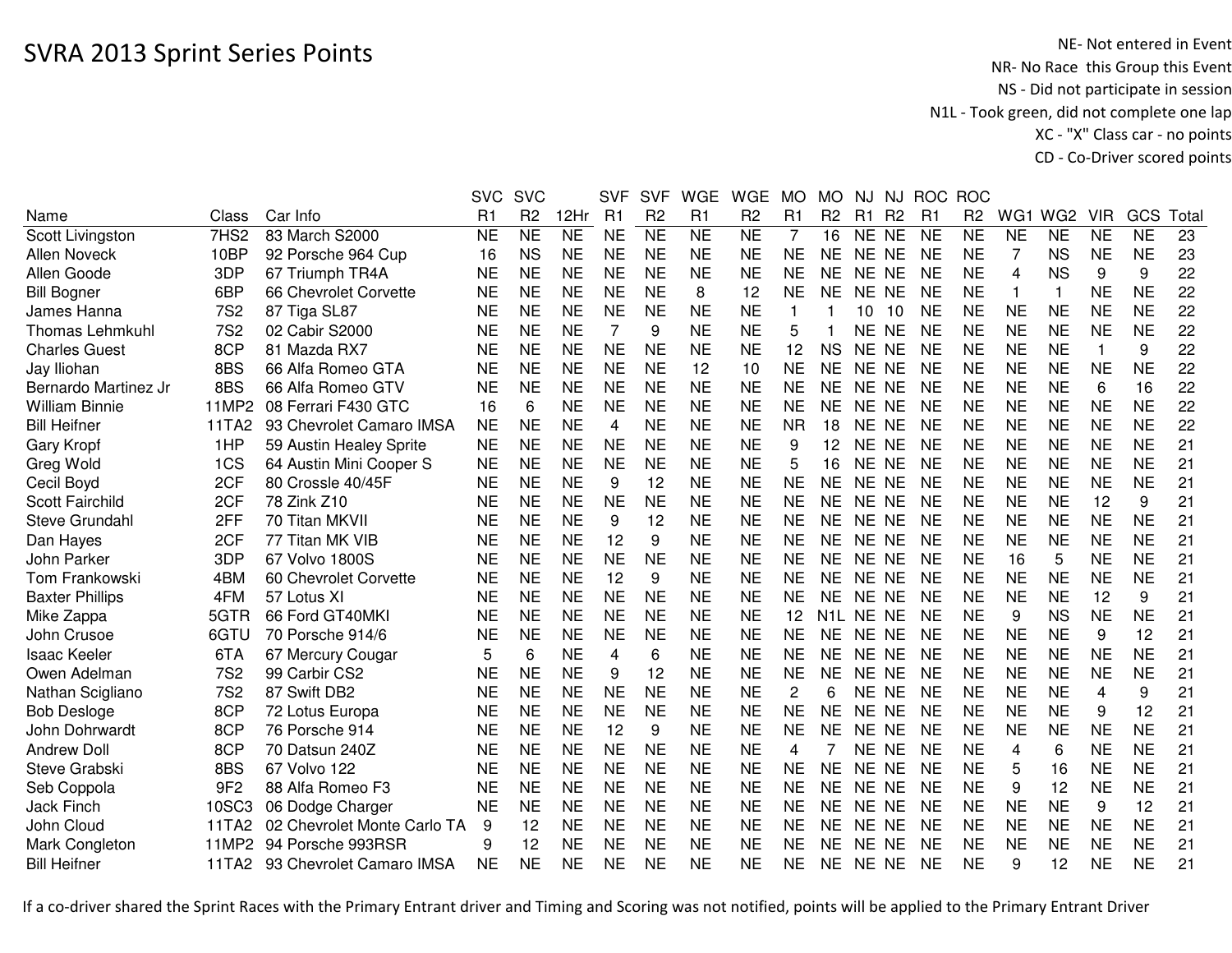|                      |            |                         | <b>SVC</b> | <b>SVC</b>     |           | <b>SVF</b>       | <b>SVF</b>     | <b>WGE</b>     | <b>WGE</b>     | <b>MO</b>    | <b>MO</b>      | NJ        | NJ             | <b>ROC</b>     | <b>ROC</b>     |                |                 |                |              |       |
|----------------------|------------|-------------------------|------------|----------------|-----------|------------------|----------------|----------------|----------------|--------------|----------------|-----------|----------------|----------------|----------------|----------------|-----------------|----------------|--------------|-------|
| Name                 | Class      | Car Info                | R1         | R <sub>2</sub> | 12Hr      | R1               | R <sub>2</sub> | R <sub>1</sub> | R <sub>2</sub> | R1           | R <sub>2</sub> | R1        | R <sub>2</sub> | R <sub>1</sub> | R <sub>2</sub> | WG1            | WG <sub>2</sub> | <b>VIR</b>     | GCS          | Total |
| David Roberts        | 11MP1      | 06 Chevrolet Corvette   | 12         | 9              | <b>NE</b> | <b>NE</b>        | <b>NE</b>      | <b>NE</b>      | <b>NE</b>      | <b>NE</b>    | <b>NE</b>      | NE NE     |                | <b>NE</b>      | <b>NE</b>      | <b>NE</b>      | <b>NE</b>       | <b>NE</b>      | <b>NE</b>    | 21    |
| Kenne Bristol        | 7BSR       | 74 Lola T294            | 9          | <b>NS</b>      | <b>NE</b> | 6                | <b>NS</b>      | <b>NE</b>      | <b>NE</b>      | 5            | <b>NS</b>      | NE NE     |                | <b>NE</b>      | <b>NE</b>      | <b>NE</b>      | <b>NE</b>       | <b>NE</b>      | <b>NE</b>    | 20    |
| Kent Bain            | 8AP        | 72 Porsche 914/6        | <b>NE</b>  | <b>NE</b>      | <b>NE</b> | <b>NE</b>        | <b>NE</b>      | $\overline{c}$ | 18             | <b>NE</b>    | <b>NE</b>      | NE NE     |                | <b>NE</b>      | <b>NE</b>      | <b>NE</b>      | <b>NE</b>       | <b>NE</b>      | <b>NE</b>    | 20    |
| <b>Russell Gee</b>   | 8BS        | 69 BMW 2002             | <b>NE</b>  | <b>NE</b>      | <b>NE</b> | <b>NE</b>        | <b>NE</b>      | 18             | 2              | <b>NE</b>    | <b>NE</b>      | NE NE     |                | <b>NE</b>      | <b>NE</b>      | <b>NE</b>      | <b>NE</b>       | <b>NE</b>      | <b>NE</b>    | 20    |
| Dave Good            | 1FP        | 59 MGA Roadster         | <b>NE</b>  | <b>NE</b>      | <b>NE</b> | <b>NE</b>        | <b>NE</b>      | <b>NE</b>      | <b>NE</b>      | <b>NE</b>    | <b>NE</b>      | NE NE     |                | <b>NE</b>      | <b>NE</b>      | 7              | 12              | <b>NE</b>      | <b>NE</b>    | 19    |
| Wade Cunningham      | 2FF        | 72 Titan F/F            | NE         | <b>NE</b>      | <b>NE</b> | 3                | 16             | <b>NE</b>      | <b>NE</b>      | <b>NE</b>    | NE.            | NE NE     |                | <b>NE</b>      | <b>NE</b>      | <b>NE</b>      | <b>NE</b>       | <b>NE</b>      | <b>NE</b>    | 19    |
| Alan Lewis           | 2FF        | 72 Titan MK6            | <b>NE</b>  | <b>NE</b>      | <b>NE</b> | 16               | 3              | <b>NE</b>      | <b>NE</b>      | <b>NE</b>    | NE.            | NE NE     |                | <b>NE</b>      | <b>NE</b>      | <b>NE</b>      | <b>NE</b>       | <b>NE</b>      | <b>NE</b>    | 19    |
| Stephen Hunter       | 3EP        | 59 Porsche 356A         | <b>NE</b>  | <b>NE</b>      | <b>NE</b> | <b>NE</b>        | <b>NE</b>      | <b>NE</b>      | <b>NE</b>      | <b>NE</b>    | <b>NE</b>      | NE NE     |                | <b>NE</b>      | <b>NE</b>      | 7              | 12              | <b>NE</b>      | <b>NE</b>    | 19    |
| <b>Travis Pfrang</b> | 6BP        | 69 Chevrolet Corvette   | <b>NE</b>  | <b>NE</b>      | <b>NE</b> | 7                | 12             | <b>NE</b>      | <b>NE</b>      | <b>NE</b>    | <b>NE</b>      | NE NE     |                | <b>NE</b>      | <b>NE</b>      | <b>NE</b>      | <b>NE</b>       | <b>NE</b>      | <b>NE</b>    | 19    |
| Paul LaHaye          | <b>7S2</b> | 89 Lola T9090           | <b>NE</b>  | <b>NE</b>      | <b>NE</b> | 6                | $\overline{7}$ | <b>NE</b>      | <b>NE</b>      | $\mathbf{1}$ | 5              | NE NE     |                | <b>NE</b>      | <b>NE</b>      | <b>NE</b>      | <b>NE</b>       | <b>NE</b>      | <b>NE</b>    | 19    |
| <b>Tim Roberts</b>   | 7BSR       | 71 Chevron B19          | <b>NE</b>  | <b>NE</b>      | <b>NE</b> | 7                | 12             | <b>NE</b>      | <b>NE</b>      | <b>NE</b>    | <b>NE</b>      | NE NE     |                | <b>NE</b>      | <b>NE</b>      | <b>NE</b>      | <b>NE</b>       | <b>NE</b>      | <b>NE</b>    | 19    |
| Nort Northam         | 8AP        | 72 Porsche 911          | <b>NE</b>  | <b>NE</b>      | 16        | <b>NE</b>        | <b>NE</b>      | <b>NE</b>      | <b>NE</b>      | <b>NE</b>    | <b>NE</b>      | NE NE     |                | <b>NE</b>      | <b>NE</b>      | 3              | <b>NS</b>       | <b>NE</b>      | <b>NE</b>    | 19    |
| Chris Thompson       | 8BP        | 63 GSM Dart             | <b>NE</b>  | <b>NE</b>      | <b>NE</b> | $\overline{7}$   | 12             | <b>NE</b>      | <b>NE</b>      | <b>NE</b>    | <b>NE</b>      | NE NE     |                | <b>NE</b>      | <b>NE</b>      | <b>NE</b>      | <b>NE</b>       | <b>NE</b>      | <b>NE</b>    | 19    |
| Gaston Kearby        | 9F1        | 06 Swift '016a          | <b>NE</b>  | <b>NE</b>      | <b>NE</b> | <b>NE</b>        | <b>NE</b>      | <b>NE</b>      | <b>NE</b>      | <b>NE</b>    | NE             | <b>NE</b> | NE             | <b>NE</b>      | <b>NE</b>      | $\overline{7}$ | 12              | <b>NE</b>      | <b>NE</b>    | 19    |
| Adam Rupp            | 10SC3      | 02 Ford Stockcar        | <b>NE</b>  | <b>NE</b>      | <b>NE</b> | 12               | $\overline{7}$ | <b>NE</b>      | <b>NE</b>      | <b>NE</b>    | <b>NE</b>      | <b>NE</b> | NE.            | <b>NE</b>      | <b>NE</b>      | <b>NE</b>      | <b>NE</b>       | <b>NE</b>      | <b>NE</b>    | 19    |
| Bo Lemmon            | 1FV        | 65 FormCar FV           | <b>NE</b>  | <b>NE</b>      | <b>NE</b> | <b>NE</b>        | <b>NE</b>      | <b>NE</b>      | <b>NE</b>      | <b>NE</b>    | <b>NE</b>      | <b>NE</b> | <b>NE</b>      | <b>NE</b>      | <b>NE</b>      | <b>NE</b>      | <b>NE</b>       | 9              | 9            | 18    |
| Doug Radix           | 1FP        | 55 Mercedes 190 SL      | <b>NE</b>  | <b>NE</b>      | <b>NE</b> | 9                | 9              | <b>NE</b>      | <b>NE</b>      | <b>NE</b>    | <b>NE</b>      | <b>NE</b> | <b>NE</b>      | <b>NE</b>      | <b>NE</b>      | <b>NE</b>      | <b>NE</b>       | <b>NE</b>      | <b>NE</b>    | 18    |
| <b>Andre Herke</b>   | 3CP        | 61 Porsche 356          | 6          | 12             | <b>NE</b> | <b>NE</b>        | <b>NE</b>      | <b>NE</b>      | <b>NE</b>      | <b>NE</b>    | <b>NE</b>      | NE NE     |                | <b>NE</b>      | <b>NE</b>      | <b>NE</b>      | <b>NE</b>       | <b>NE</b>      | <b>NE</b>    | 18    |
| <b>Peter Pentz</b>   | 3BS        | 68 Ford Escort          | <b>NE</b>  | <b>NE</b>      | <b>NE</b> | <b>NE</b>        | <b>NE</b>      | <b>NE</b>      | <b>NE</b>      | 12           | 6              | NE NE     |                | <b>NE</b>      | <b>NE</b>      | <b>NE</b>      | <b>NE</b>       | <b>NE</b>      | <b>NE</b>    | 18    |
| A.C. D'Augustine     | 5ASR       | 65 Genie MK 10B         | <b>NE</b>  | <b>NE</b>      | <b>NE</b> | <b>NE</b>        | <b>NE</b>      | <b>NE</b>      | <b>NE</b>      | <b>NE</b>    | <b>NE</b>      | NE NE     |                | <b>NE</b>      | <b>NE</b>      | <b>NE</b>      | <b>NE</b>       | 9              | 9            | 18    |
| Jim Caudle           | 6BP        | 69 Chevrolet Corvette   | <b>NE</b>  | <b>NE</b>      | <b>NE</b> | <b>NE</b>        | <b>NE</b>      | <b>NE</b>      | <b>NE</b>      | <b>NE</b>    | <b>NE</b>      | NE NE     |                | <b>NE</b>      | <b>NE</b>      | 9              | 9               | <b>NE</b>      | <b>NE</b>    | 18    |
| <b>Richard Payne</b> | 6AP        | 70 Chevrolet Corvette   | <b>NE</b>  | <b>NE</b>      | <b>NE</b> | <b>NE</b>        | <b>NE</b>      | <b>NE</b>      | <b>NE</b>      | <b>NE</b>    | NE             | NE NE     |                | <b>NE</b>      | <b>NE</b>      | 6              | 12              | <b>NE</b>      | <b>NE</b>    | 18    |
| Graham Adelman       | <b>7S2</b> | 99 Carbir CS2           | <b>NE</b>  | <b>NE</b>      | <b>NE</b> | <b>NE</b>        | <b>NE</b>      | <b>NE</b>      | <b>NE</b>      | 4            | 9              | NE NE     |                | <b>NE</b>      | <b>NE</b>      | <b>NE</b>      | <b>NE</b>       | $\overline{c}$ | 3            | 18    |
| Jeff Boston          | <b>7S2</b> | 90 Lola S2000           | 9          | 9              | <b>NE</b> | N <sub>1</sub> L | CD             | <b>NE</b>      | <b>NE</b>      | <b>NE</b>    | <b>NE</b>      | NE NE     |                | <b>NE</b>      | <b>NE</b>      | <b>NE</b>      | <b>NE</b>       | <b>NE</b>      | <b>NE</b>    | 18    |
| Kirk Blaha           | 8AP        | 70 Datsun 240Z          | <b>NE</b>  | <b>NE</b>      | <b>NE</b> | 9                | 9              | <b>NE</b>      | <b>NE</b>      | <b>NE</b>    | <b>NE</b>      | NE NE     |                | <b>NE</b>      | <b>NE</b>      | <b>NE</b>      | <b>NE</b>       | <b>NE</b>      | <b>NE</b>    | 18    |
| Nicolas Clemence     | 8CP        | 67 Porsche 911S         | <b>NE</b>  | <b>NE</b>      | <b>NE</b> | <b>NE</b>        | <b>NE</b>      | 10             | 8              | <b>NE</b>    | <b>NE</b>      | NE NE     |                | <b>NE</b>      | <b>NE</b>      | <b>NE</b>      | <b>NE</b>       | <b>NE</b>      | <b>NE</b>    | 18    |
| <b>Alex Watts</b>    | 8RS        | 76 BMW 2002             | <b>NE</b>  | <b>NE</b>      | <b>NE</b> | <b>NE</b>        | <b>NE</b>      | <b>NE</b>      | <b>NE</b>      | 9            | 9              | NE NE     |                | <b>NE</b>      | <b>NE</b>      | <b>NE</b>      | <b>NE</b>       | <b>NE</b>      | <b>NE</b>    | 18    |
| Jeff Borghesi        |            | 11GTP3 00 Lola B2K40    | <b>NE</b>  | <b>NE</b>      | <b>NE</b> | <b>NE</b>        | <b>NE</b>      | 18             | <b>NR</b>      | <b>NE</b>    | <b>NE</b>      | NE NE     |                | <b>NE</b>      | <b>NE</b>      | <b>NE</b>      | <b>NE</b>       | <b>NE</b>      | <b>NE</b>    | 18    |
| Dan Curry            | 11GTP1     | 85 Porsche 962          | <b>NE</b>  | <b>NE</b>      | <b>NE</b> | <b>NE</b>        | <b>NE</b>      | 18             | <b>NE</b>      | <b>NE</b>    | <b>NE</b>      | <b>NE</b> | NE.            | <b>NE</b>      | <b>NE</b>      | <b>NE</b>      | <b>NE</b>       | <b>NE</b>      | <b>NE</b>    | 18    |
| Lauren Fix           | 11TA2      | 91 Ford Mustang         | <b>NE</b>  | <b>NE</b>      | <b>NE</b> | <b>NE</b>        | <b>NE</b>      | 18             | <b>NR</b>      | <b>NE</b>    | <b>NE</b>      | <b>NE</b> | <b>NE</b>      | <b>NE</b>      | <b>NE</b>      | <b>NE</b>      | <b>NE</b>       | <b>NE</b>      | <b>NE</b>    | 18    |
| <b>Rick Pfrang</b>   | 11TA2      | 90 Chevrolet Camaro GT1 | <b>NE</b>  | <b>NE</b>      | <b>NE</b> | 9                | 9              | <b>NE</b>      | <b>NE</b>      | <b>NE</b>    | NE             | NE.       | NE             | <b>NE</b>      | <b>NE</b>      | <b>NE</b>      | <b>NE</b>       | <b>NE</b>      | <b>NE</b>    | 18    |
| Joel Quadracci       | 2FB        | 69 Brabham BT29         | <b>NE</b>  | <b>NE</b>      | <b>NE</b> | 1                | 16             | <b>NE</b>      | <b>NE</b>      | <b>NE</b>    | <b>NE</b>      | NE NE     |                | <b>NE</b>      | <b>NE</b>      | <b>NE</b>      | <b>NE</b>       | <b>NE</b>      | <b>NE</b>    | 17    |
| Connie Nyholm        | 3BS        | 72 Datsun 510           | <b>NE</b>  | <b>NE</b>      | <b>NE</b> | <b>NE</b>        | <b>NE</b>      | <b>NE</b>      | <b>NE</b>      | <b>NE</b>    | <b>NE</b>      | <b>NE</b> | <b>NE</b>      | <b>NE</b>      | <b>NE</b>      | <b>NE</b>      | <b>NE</b>       | 16             | $\mathbf{1}$ | 17    |
| <b>Michael Oritt</b> | 4FM        | 59 Elva MK IV           | <b>NE</b>  | <b>NE</b>      | <b>NE</b> | <b>NE</b>        | <b>NE</b>      | <b>NE</b>      | <b>NE</b>      | <b>NE</b>    | NE             | NE NE     |                | <b>NE</b>      | <b>NE</b>      | 16             | <b>NS</b>       | 1              | <b>NS</b>    | 17    |
|                      |            |                         |            |                |           |                  |                |                |                |              |                |           |                |                |                |                |                 |                |              |       |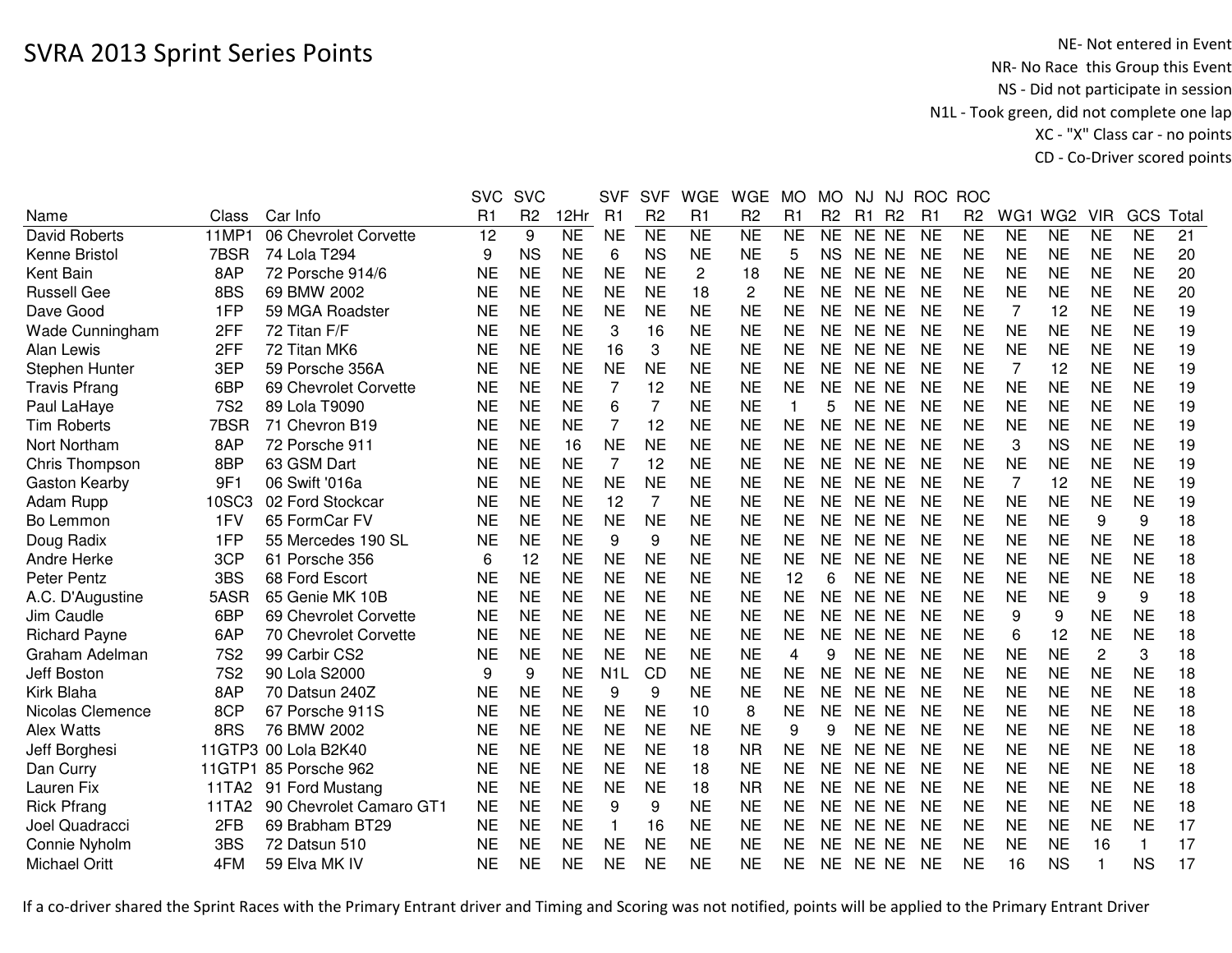|                       |                 |                             | <b>SVC</b>     | <b>SVC</b>     |                | <b>SVF</b> | <b>SVF</b>     | <b>WGE</b> | <b>WGE</b>     | <b>MO</b>      | <b>MO</b>         | NJ    | NJ             | <b>ROC</b>     | <b>ROC</b>     |                |                 |            |                |       |
|-----------------------|-----------------|-----------------------------|----------------|----------------|----------------|------------|----------------|------------|----------------|----------------|-------------------|-------|----------------|----------------|----------------|----------------|-----------------|------------|----------------|-------|
| Name                  | Class           | Car Info                    | R <sub>1</sub> | R <sub>2</sub> | 12Hr           | R1         | R <sub>2</sub> | R1         | R <sub>2</sub> | R <sub>1</sub> | R <sub>2</sub>    | R1    | R <sub>2</sub> | R <sub>1</sub> | R <sub>2</sub> | WG1            | WG <sub>2</sub> | <b>VIR</b> | GCS            | Total |
| <b>Robert Boyce</b>   | 5GT             | 65 Cheetah Coupe            | NE             | <b>NE</b>      | N <sub>E</sub> | 16         | $\mathbf{1}$   | <b>NE</b>  | <b>NE</b>      | <b>NE</b>      | <b>NE</b>         | NE NE |                | <b>NE</b>      | <b>NE</b>      | <b>NE</b>      | <b>NE</b>       | <b>NE</b>  | <b>NE</b>      | 17    |
| <b>Brian Kennedy</b>  | 6BP             | 66 Shelby GT350             | <b>NE</b>      | <b>NE</b>      | <b>NE</b>      | 16         | 1              | <b>NE</b>  | <b>NE</b>      | <b>NE</b>      | <b>NE</b>         | NE NE |                | <b>NE</b>      | <b>NE</b>      | <b>NE</b>      | <b>NE</b>       | <b>NE</b>  | <b>NE</b>      | 17    |
| Jeff Wright           | <b>7S2</b>      | 90 Lola T90/90              | <b>NE</b>      | <b>NE</b>      | <b>NE</b>      | <b>NE</b>  | <b>NE</b>      | <b>NE</b>  | <b>NE</b>      | <b>NE</b>      | <b>NE</b>         | NE NE |                | <b>NE</b>      | <b>NE</b>      | <b>NE</b>      | <b>NE</b>       | 5          | 12             | 17    |
| <b>Michael Slutz</b>  | 8CP             | 85 Mazda RX7                | <b>NE</b>      | <b>NE</b>      | <b>NE</b>      | <b>NE</b>  | <b>NE</b>      | <b>NE</b>  | <b>NE</b>      | 5              | $12 \overline{ }$ | NE NE |                | <b>NE</b>      | <b>NE</b>      | <b>NE</b>      | <b>NE</b>       | <b>NE</b>  | <b>NE</b>      | 17    |
| Alan Tosler           | 8CP             | 65 Lotus Elan               | <b>NE</b>      | <b>NE</b>      | <b>NE</b>      | <b>NE</b>  | <b>NE</b>      | <b>NE</b>  | <b>NE</b>      | <b>NE</b>      | <b>NE</b>         | NE NE |                | <b>NE</b>      | <b>NE</b>      | <b>NE</b>      | <b>NE</b>       | 12         | 5              | 17    |
| <b>Robert Blain</b>   | 9F <sub>2</sub> | 76 March F2                 | NE             | <b>NE</b>      | <b>NE</b>      | 16         | -1             | <b>NE</b>  | <b>NE</b>      | <b>NE</b>      | <b>NE</b>         | NE NE |                | <b>NE</b>      | <b>NE</b>      | <b>NE</b>      | <b>NE</b>       | <b>NE</b>  | <b>NE</b>      | 17    |
| <b>Jack Dinehart</b>  | 9FC             | 95 Van Diemen F2000         | <b>NE</b>      | <b>NE</b>      | <b>NE</b>      | <b>NE</b>  | <b>NE</b>      | <b>NE</b>  | <b>NE</b>      | <b>NE</b>      | <b>NE</b>         | NE NE |                | <b>NE</b>      | <b>NE</b>      | $\mathbf 1$    | 16              | <b>NE</b>  | <b>NE</b>      | 17    |
| <b>Mitchell Eitel</b> | 9FC             | 79 Argo JM4                 | $\mathbf 1$    | 16             | <b>NE</b>      | <b>NE</b>  | <b>NE</b>      | <b>NE</b>  | <b>NE</b>      | <b>NE</b>      | <b>NE</b>         | NE NE |                | <b>NE</b>      | <b>NE</b>      | <b>NE</b>      | <b>NE</b>       | <b>NE</b>  | <b>NE</b>      | 17    |
| Toby Bean             | 10GT1           | 75 Chevrolet Dekon Monza    | $\mathbf{1}$   | 16             | <b>NE</b>      | <b>NE</b>  | <b>NE</b>      | <b>NE</b>  | <b>NE</b>      | <b>NE</b>      | <b>NE</b>         | NE NE |                | <b>NE</b>      | <b>NE</b>      | <b>NE</b>      | <b>NE</b>       | <b>NE</b>  | <b>NE</b>      | 17    |
| Joel Lipperini        | 10BP            | 82 Ferrari 308              | <b>NE</b>      | <b>NE</b>      | <b>NE</b>      | <b>NE</b>  | <b>NE</b>      | <b>NE</b>  | <b>NE</b>      | <b>NE</b>      | <b>NE</b>         | NE NE |                | <b>NE</b>      | <b>NE</b>      | 5              | 12              | <b>NE</b>  | <b>NE</b>      | 17    |
| Robert Regna          | 10GT1           | 80 Chevrolet Corvette       | <b>NE</b>      | <b>NE</b>      | <b>NE</b>      | <b>NE</b>  | <b>NE</b>      | <b>NE</b>  | <b>NE</b>      | <b>NE</b>      | <b>NE</b>         | NE NE |                | <b>NE</b>      | <b>NE</b>      | 5              | 12              | <b>NE</b>  | <b>NE</b>      | 17    |
| <b>Paul Buttrose</b>  | 1F              | 68 Zink FV                  | <b>NE</b>      | <b>NE</b>      | <b>NE</b>      | <b>NE</b>  | <b>NE</b>      | <b>NE</b>  | <b>NE</b>      | <b>NE</b>      | <b>NE</b>         | NE NE |                | <b>NE</b>      | <b>NE</b>      | 16             | <b>NS</b>       | <b>NE</b>  | <b>NE</b>      | 16    |
| <b>Bob Fairbanks</b>  | 1DS             | 62 Austin Cooper            | <b>NE</b>      | <b>NE</b>      | <b>NE</b>      | <b>NE</b>  | <b>NE</b>      | <b>NE</b>  | <b>NE</b>      | <b>NE</b>      | <b>NE</b>         | NE NE |                | <b>NE</b>      | <b>NE</b>      | 16             | <b>NS</b>       | <b>NE</b>  | <b>NE</b>      | 16    |
| <b>Charles Guest</b>  | 1FP             | 67 MG Midget                | 16             | <b>NS</b>      | <b>NE</b>      | <b>NE</b>  | <b>NE</b>      | <b>NE</b>  | <b>NE</b>      | <b>NE</b>      | <b>NE</b>         | NE NE |                | <b>NE</b>      | <b>NE</b>      | <b>NE</b>      | <b>NE</b>       | <b>NE</b>  | <b>NE</b>      | 16    |
| <b>Rick Hughey</b>    | 1F              | 63 Formcar FV               | NE             | <b>NE</b>      | <b>NE</b>      | <b>NE</b>  | <b>NE</b>      | <b>NE</b>  | <b>NE</b>      | <b>NE</b>      | <b>NE</b>         | NE NE |                | <b>NE</b>      | <b>NE</b>      | $\overline{7}$ | 9               | <b>NE</b>  | <b>NE</b>      | 16    |
| John MacDonald        | 1HP             | 59 Austin Healey Sprite     | <b>NE</b>      | <b>NE</b>      | <b>NE</b>      | <b>NE</b>  | <b>NE</b>      | <b>NE</b>  | <b>NE</b>      | <b>NE</b>      | <b>NE</b>         | NE NE |                | <b>NE</b>      | <b>NE</b>      | <b>NS</b>      | 16              | <b>NE</b>  | <b>NE</b>      | 16    |
| <b>Bob Koons</b>      | 2FJ             | 61 Lotus 20                 | <b>NE</b>      | <b>NE</b>      | <b>NE</b>      | <b>NE</b>  | <b>NE</b>      | <b>NE</b>  | <b>NE</b>      | <b>NE</b>      | <b>NE</b>         | NE NE |                | <b>NE</b>      | <b>NE</b>      | 16             | <b>NS</b>       | <b>NE</b>  | <b>NE</b>      | 16    |
| James Stiehr          | 2FF             | 69 Winkleman WDF1           | NE             | <b>NE</b>      | <b>NE</b>      | <b>NE</b>  | <b>NE</b>      | <b>NE</b>  | <b>NE</b>      | <b>NE</b>      | <b>NE</b>         | NE NE |                | <b>NE</b>      | <b>NE</b>      | 16             | <b>NS</b>       | <b>NE</b>  | <b>NE</b>      | 16    |
| Gary Allen            | 3DP             | 74 MGB Roadster             | <b>NE</b>      | <b>NE</b>      | <b>NE</b>      | <b>NE</b>  | <b>NE</b>      | <b>NE</b>  | <b>NE</b>      | <b>NE</b>      | <b>NE</b>         | NE NE |                | <b>NE</b>      | <b>NE</b>      | 7              | 9               | <b>NE</b>  | <b>NE</b>      | 16    |
| Dawn Myers            | 3EP             | 61 MGA MKII                 | <b>NE</b>      | <b>NE</b>      | <b>NE</b>      | <b>NE</b>  | <b>NE</b>      | <b>NE</b>  | <b>NE</b>      | <b>NE</b>      | <b>NE</b>         | NE NE |                | <b>NE</b>      | <b>NE</b>      | 16             | <b>NS</b>       | <b>NE</b>  | <b>NE</b>      | 16    |
| Steve Piantieri       | 3EP             | 60 Alfa Romeo Giulia Spyder | NE             | <b>NE</b>      | 16             | <b>NE</b>  | <b>NE</b>      | <b>NE</b>  | <b>NE</b>      | <b>NE</b>      | <b>NE</b>         | NE NE |                | <b>NE</b>      | <b>NE</b>      | <b>NE</b>      | <b>NE</b>       | NE         | <b>NE</b>      | 16    |
| Peter Ragonetti       | 3BS             | 66 Alfa Romeo Giulia        | <b>NE</b>      | <b>NE</b>      | <b>NE</b>      | <b>NE</b>  | <b>NE</b>      | <b>NE</b>  | <b>NE</b>      | <b>NE</b>      | <b>NE</b>         | NE NE |                | <b>NE</b>      | <b>NE</b>      | 16             | <b>NS</b>       | <b>NE</b>  | <b>NE</b>      | 16    |
| <b>Edmond Russ</b>    | 3CP             | 63 Porsche 356B             | <b>NE</b>      | <b>NE</b>      | <b>NE</b>      | 9          | 7              | <b>NE</b>  | <b>NE</b>      | <b>NE</b>      | <b>NE</b>         | NE NE |                | <b>NE</b>      | <b>NE</b>      | <b>NE</b>      | <b>NE</b>       | <b>NE</b>  | <b>NE</b>      | 16    |
| <b>Brian Schirano</b> | 38DP            | 73 Triumph TR6              | <b>NE</b>      | <b>NE</b>      | <b>NE</b>      | <b>NE</b>  | <b>NE</b>      | <b>NE</b>  | <b>NE</b>      | <b>NE</b>      | <b>NE</b>         | NE NE |                | <b>NE</b>      | <b>NE</b>      | 16             | <b>NS</b>       | <b>NE</b>  | <b>NE</b>      | 16    |
| John Target           | 3DP             | 64 MGB Roadster             | <b>NE</b>      | <b>NE</b>      | 16             | <b>NE</b>  | <b>NE</b>      | <b>NE</b>  | <b>NE</b>      | <b>NE</b>      | <b>NE</b>         | NE NE |                | <b>NE</b>      | <b>NE</b>      | <b>NE</b>      | <b>NE</b>       | <b>NE</b>  | <b>NE</b>      | 16    |
| Robert Bodin          | 4CM             | 54 Devin Jaguar             | <b>NE</b>      | <b>NE</b>      | <b>NE</b>      | <b>NE</b>  | <b>NE</b>      | <b>NE</b>  | <b>NE</b>      | <b>NE</b>      | <b>NE</b>         | NE NE |                | <b>NE</b>      | <b>NE</b>      | 16             | <b>NS</b>       | <b>NE</b>  | <b>NE</b>      | 16    |
| Fred Burke            | 4FM             | 57 Elva Climax              | <b>NE</b>      | <b>NE</b>      | <b>NE</b>      | <b>NE</b>  | <b>NE</b>      | <b>NE</b>  | <b>NE</b>      | <b>NE</b>      | <b>NE</b>         | NE NE |                | <b>NE</b>      | <b>NE</b>      | <b>NE</b>      | <b>NE</b>       | 9          | $\overline{7}$ | 16    |
| John Higgins          | 4DM             | 59 Porsche 718RSK           | <b>NE</b>      | <b>NE</b>      | <b>NE</b>      | <b>NE</b>  | <b>NE</b>      | <b>NE</b>  | <b>NE</b>      | 16             | <b>NS</b>         | NE NE |                | <b>NE</b>      | <b>NE</b>      | <b>NE</b>      | <b>NE</b>       | <b>NE</b>  | <b>NE</b>      | 16    |
| David Neidell         | 4BM             | 59 Kellison J-5             | <b>NE</b>      | <b>NE</b>      | <b>NE</b>      | 9          | $\overline{7}$ | <b>NE</b>  | <b>NE</b>      | <b>NE</b>      | <b>NE</b>         | NE NE |                | <b>NE</b>      | <b>NE</b>      | <b>NE</b>      | <b>NE</b>       | <b>NE</b>  | <b>NE</b>      | 16    |
| <b>Bernie Nevoral</b> | 4BM             | 57 Devin                    | <b>NE</b>      | <b>NE</b>      | <b>NE</b>      | <b>NS</b>  | 16             | <b>NE</b>  | <b>NE</b>      | <b>NE</b>      | <b>NE</b>         | NE NE |                | <b>NE</b>      | <b>NE</b>      | <b>NE</b>      | <b>NE</b>       | <b>NE</b>  | <b>NE</b>      | 16    |
| <b>Bill Peter</b>     | 4CP             | 54 Chevrolet Corvette       | <b>NE</b>      | <b>NE</b>      | 16             | <b>NE</b>  | <b>NE</b>      | <b>NE</b>  | <b>NE</b>      | <b>NE</b>      | <b>NE</b>         | NE NE |                | <b>NE</b>      | <b>NE</b>      | <b>NE</b>      | <b>NE</b>       | <b>NE</b>  | <b>NE</b>      | 16    |
| <b>Tivvy Shenton</b>  | 4BP             | 55 Jaguar XK 140            | <b>NE</b>      | <b>NE</b>      | <b>NE</b>      | <b>NE</b>  | <b>NE</b>      | <b>NE</b>  | <b>NE</b>      | <b>NE</b>      | <b>NE</b>         | NE NE |                | <b>NE</b>      | <b>NE</b>      | <b>NE</b>      | <b>NE</b>       | 16         | <b>NS</b>      | 16    |
| Danny Baker           | 5FM             | 63 Lotus 23B                | 16             | <b>NS</b>      | <b>NE</b>      | <b>NE</b>  | <b>NE</b>      | <b>NE</b>  | <b>NE</b>      | <b>NE</b>      | <b>NE</b>         | NE NE |                | <b>NE</b>      | <b>NE</b>      | <b>NE</b>      | <b>NE</b>       | <b>NE</b>  | <b>NE</b>      | 16    |
| <b>Tim Covert</b>     | 5BSR            | 65 Moodini Sports Racer     | <b>NE</b>      | <b>NE</b>      | <b>NE</b>      | <b>NE</b>  | <b>NE</b>      | <b>NE</b>  | <b>NE</b>      | 16             | N1L NE NE         |       |                | <b>NE</b>      | <b>NE</b>      | <b>NE</b>      | <b>NE</b>       | <b>NE</b>  | <b>NE</b>      | 16    |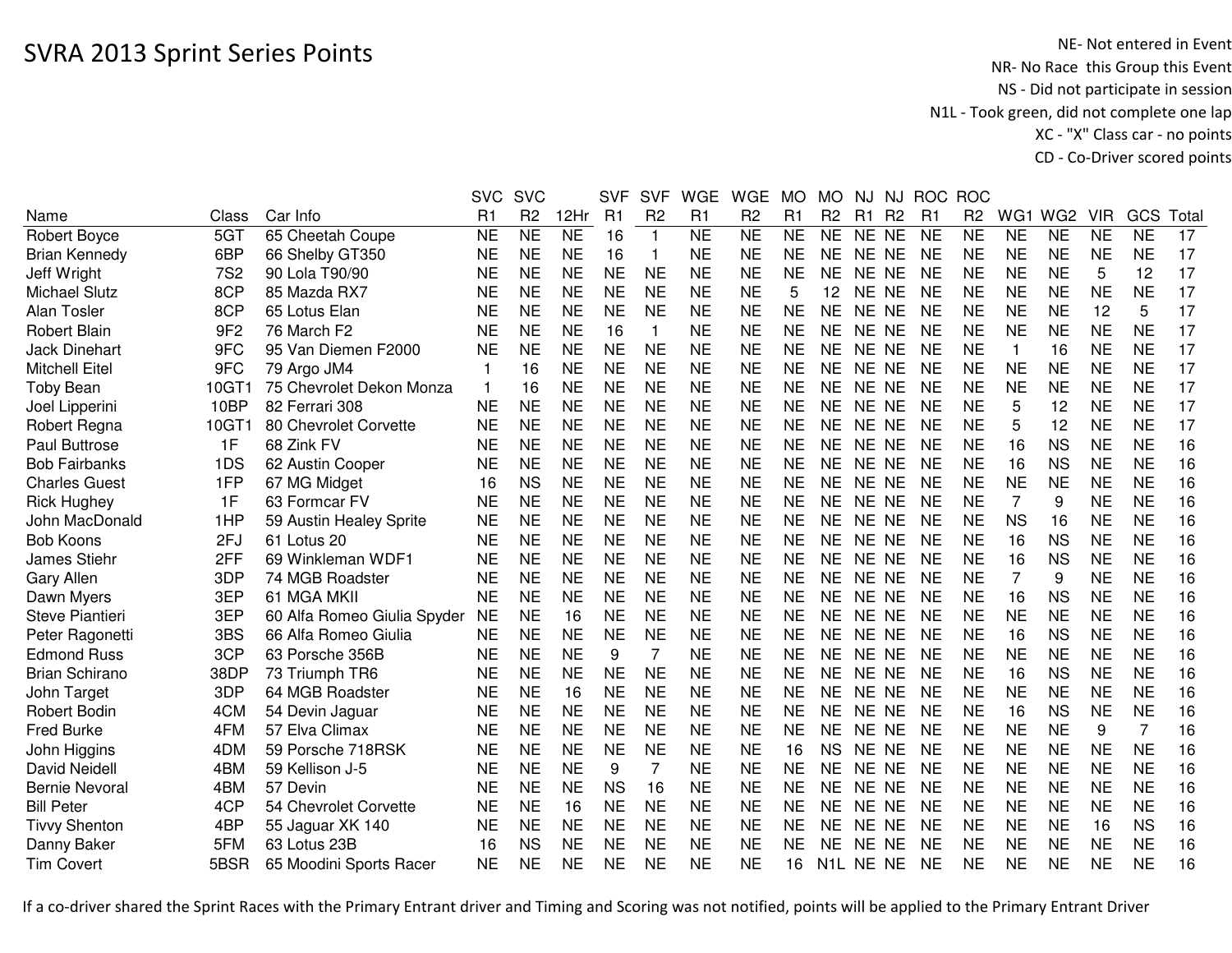|                         |                  |                             | <b>SVC</b>     | <b>SVC</b>       |                | <b>SVF</b>       | <b>SVF</b>       | <b>WGE</b>      | <b>WGE</b>     | <b>MO</b>      | <b>MO</b>      | NJ        | <b>NJ</b>      | <b>ROC</b> | <b>ROC</b>     |           |                  |                  |                |       |
|-------------------------|------------------|-----------------------------|----------------|------------------|----------------|------------------|------------------|-----------------|----------------|----------------|----------------|-----------|----------------|------------|----------------|-----------|------------------|------------------|----------------|-------|
| Name                    | Class            | Car Info                    | R <sub>1</sub> | R <sub>2</sub>   | 12Hr           | R <sub>1</sub>   | R <sub>2</sub>   | R <sub>1</sub>  | R <sub>2</sub> | R <sub>1</sub> | R <sub>2</sub> | R1        | R <sub>2</sub> | R1         | R <sub>2</sub> | WG1       | WG <sub>2</sub>  | <b>VIR</b>       | GCS            | Total |
| <b>Tom Shelton</b>      | 5ASR             | 66 Lola T70 Spyder          | <b>NE</b>      | N <sub>E</sub>   | N <sub>E</sub> | <b>NE</b>        | N <sub>E</sub>   | $\overline{NE}$ | N <sub>E</sub> | 16             | <b>NS</b>      | NE NE     |                | <b>NE</b>  | <b>NE</b>      | <b>NE</b> | <b>NE</b>        | <b>NE</b>        | <b>NE</b>      | 16    |
| Del Bruce               | 6AP              | 71 Chevrolet Corvette Rdstr | <b>NE</b>      | <b>NE</b>        | <b>NE</b>      | <b>NE</b>        | <b>NE</b>        | <b>NE</b>       | <b>NE</b>      | <b>NE</b>      | <b>NE</b>      | NE NE     |                | <b>NE</b>  | <b>NE</b>      | 9         | 7                | <b>NE</b>        | <b>NE</b>      | 16    |
| <b>Byron DeFoor</b>     | 6GTO             | 73 Porsche 911              | 16             | <b>NS</b>        | <b>NE</b>      | <b>NE</b>        | <b>NE</b>        | <b>NE</b>       | <b>NE</b>      | <b>NE</b>      | <b>NE</b>      | NE NE     |                | NE         | <b>NE</b>      | <b>NE</b> | <b>NE</b>        | <b>NE</b>        | <b>NE</b>      | 16    |
| C.H. Dehaan             | 6GTO             | 73 BMW 3.0 CSL              | 7              | 9                | <b>NE</b>      | <b>NE</b>        | <b>NE</b>        | <b>NE</b>       | <b>NE</b>      | <b>NE</b>      | <b>NE</b>      | NE NE     |                | NE         | <b>NE</b>      | <b>NE</b> | <b>NE</b>        | <b>NE</b>        | <b>NE</b>      | 16    |
| <b>Brian Dolan</b>      | 6BP              | 64 Sunbeam Tiger            | NE             | <b>NE</b>        | <b>NE</b>      | <b>NE</b>        | <b>NE</b>        | <b>NE</b>       | NE             | <b>NE</b>      | <b>NE</b>      | NE NE     |                | <b>NE</b>  | NE             | NE        | <b>NE</b>        | 16               | <b>NS</b>      | 16    |
| <b>Bruce Ellsworth</b>  | 6GTO             | 71 Porsche 911 RSR          | <b>NE</b>      | <b>NE</b>        | 16             | <b>NE</b>        | <b>NE</b>        | <b>NE</b>       | <b>NE</b>      | <b>NE</b>      | <b>NE</b>      | NE NE     |                | NE         | <b>NE</b>      | <b>NE</b> | <b>NE</b>        | <b>NE</b>        | <b>NE</b>      | 16    |
| <b>Tom Entsminger</b>   | 6GTU             | 74 Datsun 260Z              | <b>NE</b>      | <b>NE</b>        | 16             | <b>NE</b>        | <b>NE</b>        | <b>NE</b>       | <b>NE</b>      | <b>NE</b>      | <b>NE</b>      | NE NE     |                | NE         | <b>NE</b>      | <b>NE</b> | <b>NE</b>        | NE               | <b>NE</b>      | 16    |
| <b>Bill Glavin</b>      | 6GTO             | 72 BMW 3.0 CSL              | <b>NE</b>      | <b>NE</b>        | <b>NE</b>      | <b>NE</b>        | <b>NE</b>        | <b>NE</b>       | <b>NE</b>      | <b>NE</b>      | <b>NE</b>      | NE NE     |                | <b>NE</b>  | <b>NE</b>      | 16        | <b>NS</b>        | <b>NE</b>        | <b>NE</b>      | 16    |
| <b>Brent Jarvis</b>     | 6AP              | 65 Chevrolet Corvette       | <b>NE</b>      | <b>NE</b>        | <b>NE</b>      | N <sub>1</sub> L | 16               | <b>NE</b>       | <b>NE</b>      | <b>NE</b>      | <b>NE</b>      | NE NE     |                | <b>NE</b>  | <b>NE</b>      | <b>NE</b> | <b>NE</b>        | <b>NE</b>        | <b>NE</b>      | 16    |
| Jody O'Donnell          | 6AP              | 69 Chevrolet Corvette       | <b>NE</b>      | <b>NE</b>        | <b>NE</b>      | <b>NE</b>        | <b>NE</b>        | <b>NE</b>       | <b>NE</b>      | <b>NE</b>      | <b>NE</b>      | NE NE     |                | <b>NE</b>  | <b>NE</b>      | 16        | N <sub>1</sub> L | <b>NE</b>        | <b>NE</b>      | 16    |
| <b>Woody Smith</b>      | 6AP              | 70 Chevrolet Corvette       | 5              | 5                | <b>NE</b>      | <b>NE</b>        | <b>NE</b>        | <b>NE</b>       | <b>NE</b>      | 6              | <b>NS</b>      | NE NE     |                | <b>NE</b>  | <b>NE</b>      | <b>NE</b> | <b>NE</b>        | <b>NE</b>        | <b>NE</b>      | 16    |
| <b>Curt Vogt</b>        | 6TA              | 70 Ford BOSS 302            | <b>NE</b>      | <b>NE</b>        | <b>NE</b>      | 16               | N <sub>1</sub> L | <b>NE</b>       | <b>NE</b>      | <b>NE</b>      | <b>NE</b>      | NE NE     |                | <b>NE</b>  | <b>NE</b>      | <b>NE</b> | <b>NE</b>        | <b>NE</b>        | <b>NE</b>      | 16    |
| <b>Justin Frick</b>     | 7BSR             | 79 Cicale/Ralt RT1 CanAm    | NE             | <b>NE</b>        | <b>NE</b>      | <b>NE</b>        | <b>NE</b>        | <b>NE</b>       | <b>NE</b>      | <b>NE</b>      | <b>NE</b>      | NE NE     |                | <b>NE</b>  | <b>NE</b>      | 16        | <b>NS</b>        | <b>NE</b>        | <b>NE</b>      | 16    |
| Larry Kessler           | 7BSR             | 71 Chevron B19              | <b>NE</b>      | <b>NE</b>        | <b>NE</b>      | <b>NE</b>        | <b>NE</b>        | 8               | 8              | <b>NE</b>      | <b>NE</b>      | NE NE     |                | NE         | <b>NE</b>      | <b>NE</b> | <b>NE</b>        | <b>NE</b>        | <b>NE</b>      | 16    |
| Fred Knoll              | 7HS <sub>2</sub> | 84 Lola T596                | <b>NE</b>      | <b>NE</b>        | <b>NE</b>      | <b>NE</b>        | <b>NE</b>        | <b>NE</b>       | <b>NE</b>      | <b>NE</b>      | <b>NE</b>      | NE NE     |                | NE         | <b>NE</b>      | 16        | <b>NS</b>        | <b>NE</b>        | <b>NE</b>      | 16    |
| Peter McLaughlin        | <b>7S2</b>       | 85 Swift DB2                | CD             |                  | <b>NE</b>      | <b>NE</b>        | <b>NE</b>        | <b>NE</b>       | <b>NE</b>      | <b>NE</b>      | <b>NE</b>      | NE NE     |                | <b>NE</b>  | <b>NE</b>      | 9         | <b>NS</b>        | <b>NS</b>        | <b>NS</b>      | 16    |
| Ron Pace                | 7BSR             | 79 Lola T492                | <b>NE</b>      | <b>NE</b>        | <b>NE</b>      | 9                | 7                | <b>NE</b>       | <b>NE</b>      | <b>NE</b>      | <b>NE</b>      | NE NE     |                | <b>NE</b>  | <b>NE</b>      | <b>NE</b> | <b>NE</b>        | <b>NE</b>        | <b>NE</b>      | 16    |
| <b>David Ritter</b>     | 7ASR             | 69 Lola T70 MKIII           | 16             | N <sub>1</sub> L | <b>NE</b>      | <b>NE</b>        | <b>NE</b>        | <b>NE</b>       | <b>NE</b>      | <b>NE</b>      | <b>NE</b>      | NE NE     |                | <b>NE</b>  | <b>NE</b>      | <b>NE</b> | <b>NE</b>        | <b>NE</b>        | <b>NE</b>      | 16    |
| <b>Jack Ruscilli</b>    | 7CSR             | 87 Ralt RT5                 | <b>NE</b>      | <b>NE</b>        | <b>NE</b>      | <b>NE</b>        | <b>NE</b>        | <b>NE</b>       | <b>NE</b>      | 16             | <b>NS</b>      | NE NE     |                | NE         | <b>NE</b>      | <b>NE</b> | <b>NE</b>        | <b>NE</b>        | <b>NE</b>      | 16    |
| <b>Lloyd Sutherland</b> | <b>7S2</b>       | 87 Swift DB2                | <b>NE</b>      | <b>NE</b>        | 16             | <b>NE</b>        | <b>NE</b>        | <b>NE</b>       | <b>NE</b>      | <b>NE</b>      | <b>NE</b>      | NE NE     |                | NE         | NE             | NE        | <b>NE</b>        | NE               | <b>NE</b>      | 16    |
| <b>Walter Vollrath</b>  | 7CSR             | 78 Lola T497                | <b>NE</b>      | <b>NE</b>        | <b>NE</b>      | 16               | <b>NS</b>        | <b>NE</b>       | <b>NE</b>      | <b>NE</b>      | <b>NE</b>      | NE NE     |                | <b>NE</b>  | <b>NE</b>      | <b>NE</b> | <b>NE</b>        | <b>NE</b>        | <b>NE</b>      | 16    |
| <b>Cliff Berry</b>      | 8BP              | 72 Porsche 914/6            | <b>NE</b>      | <b>NE</b>        | 16             | <b>NE</b>        | <b>NE</b>        | <b>NE</b>       | <b>NE</b>      | <b>NE</b>      | <b>NE</b>      | NE NE     |                | NE         | <b>NE</b>      | <b>NE</b> | <b>NE</b>        | NE               | <b>NE</b>      | 16    |
| <b>Robert Davenport</b> | 8BS              | 72 Alfa Romeo GTV           | <b>NE</b>      | <b>NE</b>        | <b>NE</b>      | <b>NE</b>        | <b>NE</b>        | <b>NE</b>       | <b>NE</b>      | <b>NS</b>      | 16             | NE NE     |                | <b>NE</b>  | <b>NE</b>      | <b>NE</b> | <b>NE</b>        | <b>NE</b>        | <b>NE</b>      | 16    |
| <b>Bill Foster</b>      | 8AP              | 95 Ford Mustang             | <b>NE</b>      | <b>NE</b>        | <b>NE</b>      | <b>NE</b>        | <b>NE</b>        | <b>NE</b>       | <b>NE</b>      | 1              | 4              | NE NE     |                | <b>NE</b>  | <b>NE</b>      | <b>NE</b> | <b>NE</b>        | 4                | $\overline{7}$ | 16    |
| <b>Rich Kushner</b>     | 8RS              | 63 Volvo 122                | <b>NE</b>      | <b>NE</b>        | <b>NE</b>      | <b>NE</b>        | <b>NE</b>        | <b>NE</b>       | <b>NE</b>      | <b>NE</b>      | <b>NE</b>      | <b>NE</b> | <b>NE</b>      | <b>NE</b>  | <b>NE</b>      | 16        | <b>NS</b>        | <b>NE</b>        | <b>NE</b>      | 16    |
| <b>Bob Leitzinger</b>   | 8BP              | 65 Lotus Elan 26R           | <b>NE</b>      | <b>NE</b>        | <b>NE</b>      | <b>NE</b>        | <b>NE</b>        | <b>NE</b>       | <b>NE</b>      | 16             | <b>NS</b>      | NE NE     |                | <b>NE</b>  | <b>NE</b>      | <b>NE</b> | <b>NE</b>        | <b>NE</b>        | <b>NE</b>      | 16    |
| Mark Skeen              | 8RS              | 72 BMW 2002                 | <b>NE</b>      | <b>NE</b>        | <b>NE</b>      | <b>NE</b>        | <b>NE</b>        | <b>NE</b>       | <b>NE</b>      | <b>NE</b>      | <b>NE</b>      | NE NE     |                | <b>NE</b>  | <b>NE</b>      | <b>NE</b> | <b>NE</b>        | N <sub>1</sub> L | 16             | 16    |
| <b>Chip Stabler</b>     | 8RS              | 88 BMW M3                   | NE             | <b>NE</b>        | <b>NE</b>      | <b>NE</b>        | <b>NE</b>        | <b>NE</b>       | <b>NE</b>      | <b>NE</b>      | <b>NE</b>      | NE NE     |                | <b>NE</b>  | <b>NE</b>      | <b>NE</b> | <b>NE</b>        | 16               | <b>NS</b>      | 16    |
| <b>Terry Stahly</b>     | 8BS              | 72 Alfa Romeo GTV           | <b>NE</b>      | <b>NE</b>        | <b>NE</b>      | 16               | <b>NS</b>        | <b>NE</b>       | <b>NE</b>      | <b>NE</b>      | <b>NE</b>      | NE NE     |                | <b>NE</b>  | <b>NE</b>      | <b>NE</b> | <b>NE</b>        | <b>NE</b>        | <b>NE</b>      | 16    |
| <b>Brian Walsh</b>      | 8RS              | 71 Ford Pinto               | <b>NE</b>      | <b>NE</b>        | 16             | <b>NE</b>        | <b>NE</b>        | <b>NE</b>       | <b>NE</b>      | <b>NE</b>      | <b>NE</b>      | NE NE     |                | <b>NE</b>  | <b>NE</b>      | <b>NE</b> | <b>NE</b>        | <b>NE</b>        | <b>NE</b>      | 16    |
| Greg Galdi              | 9FA              | 78 Chevron B42              | <b>NE</b>      | <b>NE</b>        | <b>NE</b>      | <b>NE</b>        | <b>NE</b>        | <b>NE</b>       | <b>NE</b>      | 16             | <b>NS</b>      | NE NE     |                | <b>NE</b>  | <b>NE</b>      | <b>NE</b> | <b>NE</b>        | <b>NE</b>        | <b>NE</b>      | 16    |
| <b>Howard Katz</b>      | 9FA              | 73 March 732                | <b>NE</b>      | <b>NE</b>        | <b>NE</b>      | 16               | <b>NS</b>        | <b>NE</b>       | <b>NE</b>      | <b>NE</b>      | <b>NE</b>      | NE NE     |                | <b>NE</b>  | <b>NE</b>      | <b>NE</b> | <b>NE</b>        | <b>NE</b>        | <b>NE</b>      | 16    |
| <b>Charles Monk</b>     | 9F1              | 97 Lola T9720               | <b>NE</b>      | <b>NE</b>        | <b>NE</b>      | <b>NE</b>        | <b>NE</b>        | <b>NE</b>       | <b>NE</b>      | $\overline{7}$ | 9              | NE NE     |                | <b>NE</b>  | <b>NE</b>      | <b>NE</b> | <b>NE</b>        | <b>NE</b>        | <b>NE</b>      | 16    |
| <b>Turner Woodard</b>   | 9FB              | 79 March FA                 | NE             | <b>NE</b>        | <b>NE</b>      | <b>NE</b>        | <b>NE</b>        | <b>NE</b>       | NE             | 16             | <b>NS</b>      | NE NE     |                | NE         | NE             | NE        | <b>NE</b>        | NE               | NE             | 16    |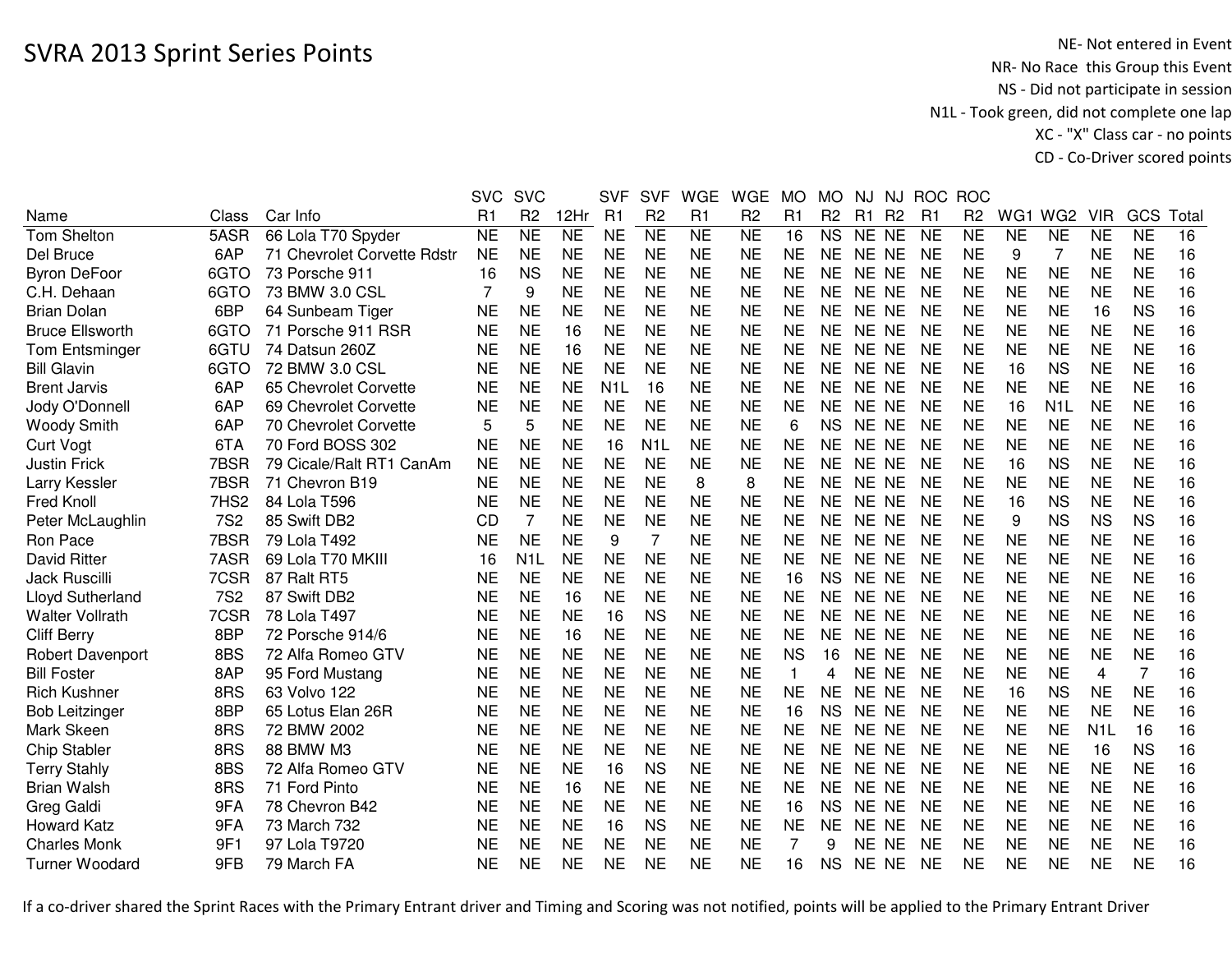|                          |             |                             | <b>SVC</b> | <b>SVC</b>     |           | <b>SVF</b> | <b>SVF</b>      | <b>WGE</b> | <b>WGE</b>     | MO             | MO             | NJ                     | NJ.            | <b>ROC</b> | <b>ROC</b>     |           |                  |            |           |       |
|--------------------------|-------------|-----------------------------|------------|----------------|-----------|------------|-----------------|------------|----------------|----------------|----------------|------------------------|----------------|------------|----------------|-----------|------------------|------------|-----------|-------|
| Name                     | Class       | Car Info                    | R1         | R <sub>2</sub> | 12Hr      | R1         | R <sub>2</sub>  | R1         | R <sub>2</sub> | R <sub>1</sub> | R <sub>2</sub> | R <sub>1</sub>         | R <sub>2</sub> | R1         | R <sub>2</sub> | WG1       | WG <sub>2</sub>  | <b>VIR</b> | GCS       | Total |
| <b>Bill Abel</b>         | <b>10SR</b> | 90 Dodge Shelby Can-Am      | <b>NE</b>  | <b>NE</b>      | 16        | <b>NE</b>  | $\overline{NE}$ | <b>NE</b>  | <b>NE</b>      | <b>NE</b>      | <b>NE</b>      | NE NE                  |                | <b>NE</b>  | <b>NE</b>      | <b>NE</b> | <b>NE</b>        | <b>NE</b>  | <b>NE</b> | 16    |
| Harry Covington          | 10MP1       | 97 Porsche RSR              | <b>NE</b>  | <b>NE</b>      | <b>NE</b> | <b>NE</b>  | <b>NE</b>       | <b>NE</b>  | <b>NE</b>      | 16             | <b>NS</b>      | NE NE                  |                | <b>NE</b>  | <b>NE</b>      | <b>NE</b> | <b>NE</b>        | <b>NE</b>  | <b>NE</b> | 16    |
| Jeff Fisher              | 10MP1       | 00 Audi S4                  | <b>NE</b>  | <b>NE</b>      | <b>NE</b> | <b>NE</b>  | <b>NE</b>       | <b>NE</b>  | <b>NE</b>      | <b>NE</b>      | <b>NE</b>      | NE NE                  |                | <b>NE</b>  | <b>NE</b>      | <b>NE</b> | <b>NE</b>        | 16         | <b>NS</b> | 16    |
| Dan Furey                | 10GT1       | 74 Chevrolet Vega           | <b>NE</b>  | <b>NE</b>      | <b>NE</b> | <b>NE</b>  | <b>NE</b>       | <b>NE</b>  | <b>NE</b>      | 16             |                | N <sub>1</sub> L NE NE |                | <b>NE</b>  | <b>NE</b>      | <b>NE</b> | <b>NE</b>        | <b>NE</b>  | <b>NE</b> | 16    |
| <b>Richard Granofsky</b> | 10GT2       | 74 Porsche 911 RSR          | <b>NE</b>  | <b>NE</b>      | <b>NE</b> | <b>NE</b>  | <b>NE</b>       | <b>NE</b>  | <b>NE</b>      | 16             | <b>NS</b>      | NE NE                  |                | <b>NE</b>  | <b>NE</b>      | <b>NE</b> | <b>NE</b>        | <b>NE</b>  | <b>NE</b> | 16    |
| Scott Heider             | 10BP        | 70 Ford Mustang             | <b>NE</b>  | <b>NE</b>      | <b>NE</b> | 16         | <b>NE</b>       | <b>NE</b>  | <b>NE</b>      | <b>NE</b>      | NE.            | NE NE                  |                | <b>NE</b>  | <b>NE</b>      | <b>NE</b> | <b>NE</b>        | <b>NE</b>  | <b>NE</b> | 16    |
| Eric Johnson             | 10GT2       | 97 Porsche 993 RSR          | <b>NE</b>  | <b>NE</b>      | 16        | <b>NE</b>  | <b>NE</b>       | <b>NE</b>  | <b>NE</b>      | <b>NE</b>      | <b>NE</b>      | NE NE                  |                | <b>NE</b>  | <b>NE</b>      | <b>NE</b> | <b>NE</b>        | <b>NE</b>  | <b>NE</b> | 16    |
| Tom Jones                | 10GT3       | 78 Datsun 280Z              | <b>NE</b>  | <b>NE</b>      | <b>NE</b> | <b>NE</b>  | <b>NE</b>       | <b>NE</b>  | <b>NE</b>      | 16             | <b>NS</b>      | NE NE                  |                | <b>NE</b>  | <b>NE</b>      | <b>NE</b> | <b>NE</b>        | <b>NE</b>  | <b>NE</b> | 16    |
| Chad Jorgensen           | 10GT1       | 93 Oldsmobile Cutlass       | <b>NE</b>  | <b>NE</b>      | 16        | <b>NE</b>  | <b>NE</b>       | <b>NE</b>  | <b>NE</b>      | <b>NE</b>      | <b>NE</b>      | NE NE                  |                | <b>NE</b>  | <b>NE</b>      | <b>NE</b> | <b>NE</b>        | <b>NE</b>  | <b>NE</b> | 16    |
| Stefano Lorusso          | 10MP1       | 00 Ferrari 360              | <b>NE</b>  | <b>NE</b>      | 16        | <b>NE</b>  | <b>NE</b>       | <b>NE</b>  | <b>NE</b>      | <b>NE</b>      | <b>NE</b>      | NE NE                  |                | <b>NE</b>  | <b>NE</b>      | <b>NE</b> | <b>NE</b>        | <b>NE</b>  | <b>NE</b> | 16    |
| Larry Mahanor            | 10GT3       | 77 Nissan 280Z              | <b>NE</b>  | <b>NE</b>      | 16        | <b>NE</b>  | <b>NE</b>       | <b>NE</b>  | <b>NE</b>      | <b>NE</b>      | <b>NE</b>      | NE NE                  |                | <b>NE</b>  | <b>NE</b>      | <b>NE</b> | <b>NE</b>        | <b>NE</b>  | <b>NE</b> | 16    |
| Dave Margoles            | 10GT3       | 71 Porsche 914/6            | <b>NE</b>  | <b>NE</b>      | <b>NE</b> | <b>NE</b>  | <b>NE</b>       | <b>NE</b>  | <b>NE</b>      | <b>NE</b>      | <b>NE</b>      | NE NE                  |                | <b>NE</b>  | <b>NE</b>      | 16        | <b>NS</b>        | <b>NE</b>  | <b>NE</b> | 16    |
| Allen Mitchell           | 10GT3       | 71 Datsun 240Z              | <b>NE</b>  | <b>NE</b>      | <b>NE</b> | <b>NE</b>  | <b>NE</b>       | <b>NE</b>  | <b>NE</b>      | <b>NE</b>      | <b>NE</b>      | NE NE                  |                | <b>NE</b>  | <b>NE</b>      | <b>NE</b> | <b>NE</b>        | 16         | <b>NS</b> | 16    |
| Alexander Murray         | 10SC3       | 94 Dodge Avenger IROC       | <b>NE</b>  | <b>NE</b>      | <b>NE</b> | 7          | 9               | <b>NE</b>  | <b>NE</b>      | <b>NE</b>      | <b>NE</b>      | <b>NE</b>              | NE             | <b>NE</b>  | <b>NE</b>      | <b>NE</b> | <b>NE</b>        | <b>NE</b>  | <b>NE</b> | 16    |
| <b>Philip Needs</b>      | 10BP        | 85 Ford Mustang             | <b>NE</b>  | <b>NE</b>      | 16        | <b>NE</b>  | <b>NE</b>       | <b>NE</b>  | <b>NE</b>      | <b>NE</b>      | <b>NE</b>      | NE.                    | <b>NE</b>      | <b>NE</b>  | <b>NE</b>      | <b>NE</b> | <b>NE</b>        | <b>NE</b>  | <b>NE</b> | 16    |
| Douglas Sokolowski       | 10GT1       | 77 Porsche 911              | 9          | 7              | <b>NE</b> | <b>NE</b>  | <b>NE</b>       | <b>NE</b>  | <b>NE</b>      | <b>NE</b>      | <b>NE</b>      | NE NE                  |                | <b>NE</b>  | <b>NE</b>      | <b>NE</b> | <b>NE</b>        | <b>NE</b>  | <b>NE</b> | 16    |
| <b>Ron Stanley</b>       | 10SC3       | 05 Nascar Dodge Charger     | <b>NE</b>  | <b>NE</b>      | 16        | <b>NE</b>  | <b>NE</b>       | <b>NE</b>  | <b>NE</b>      | <b>NE</b>      | <b>NE</b>      | NE NE                  |                | <b>NE</b>  | <b>NE</b>      | <b>NE</b> | <b>NE</b>        | <b>NE</b>  | <b>NE</b> | 16    |
| Jim Thomasson            | 10BP        | 93 Porsche RS America       | <b>NE</b>  | <b>NE</b>      | <b>NE</b> | <b>NE</b>  | <b>NE</b>       | <b>NE</b>  | <b>NE</b>      | <b>NE</b>      | <b>NE</b>      | NE NE                  |                | <b>NE</b>  | <b>NE</b>      | <b>NE</b> | <b>NE</b>        | 16         | <b>NS</b> | 16    |
| Ron Zitza                | 10BP        | 71 Porsche 911              | <b>NE</b>  | <b>NE</b>      | <b>NE</b> | <b>NE</b>  | <b>NE</b>       | <b>NE</b>  | <b>NE</b>      | 16             | CD             | NE NE                  |                | <b>NE</b>  | <b>NE</b>      | <b>NE</b> | <b>NE</b>        | <b>NE</b>  | <b>NE</b> | 16    |
| Peter Angelos            |             | 11GTP1 97 Kudzu DLM         | <b>NE</b>  | <b>NE</b>      | 16        | <b>NE</b>  | <b>NE</b>       | <b>NE</b>  | <b>NE</b>      | <b>NE</b>      | <b>NE</b>      | NE NE                  |                | <b>NE</b>  | <b>NE</b>      | <b>NE</b> | <b>NE</b>        | <b>NE</b>  | <b>NE</b> | 16    |
| Paul Fix                 |             | 11TA2 00 Jaguar XKR         | <b>NE</b>  | <b>NE</b>      | <b>NE</b> | <b>NE</b>  | <b>NE</b>       | <b>NE</b>  | <b>NE</b>      | <b>NE</b>      | <b>NE</b>      | NE NE                  |                | <b>NE</b>  | <b>NE</b>      | 16        | N <sub>1</sub> L | <b>NE</b>  | <b>NE</b> | 16    |
| <b>Henry Gilbert</b>     |             | 11GTP3 04 Riley & Scott DP  | NE         | <b>NE</b>      | 16        | <b>NE</b>  | <b>NE</b>       | <b>NE</b>  | <b>NE</b>      | <b>NE</b>      | <b>NE</b>      | NE NE                  |                | <b>NE</b>  | <b>NE</b>      | <b>NE</b> | <b>NE</b>        | <b>NE</b>  | <b>NE</b> | 16    |
| Kevin Head               |             | 11TA1 87 Ford Mustang Cobra | <b>NE</b>  | <b>NE</b>      | <b>NE</b> | 16         | <b>NS</b>       | <b>NE</b>  | <b>NE</b>      | <b>NE</b>      | <b>NE</b>      | NE NE                  |                | <b>NE</b>  | <b>NE</b>      | <b>NE</b> | <b>NE</b>        | <b>NE</b>  | <b>NE</b> | 16    |
| Claude Malette           |             | 11GTP1 70 Lola T222         | <b>NE</b>  | <b>NE</b>      | <b>NE</b> | <b>NE</b>  | <b>NE</b>       | <b>NE</b>  | <b>NE</b>      | <b>NE</b>      | <b>NE</b>      | NE NE                  |                | <b>NE</b>  | <b>NE</b>      | <b>NE</b> | <b>NE</b>        | <b>NS</b>  | 16        | 16    |
| David Rankin             | 11TA2       | 97 Chevrolet Camaro         | <b>NE</b>  | <b>NE</b>      | 16        | <b>NE</b>  | <b>NE</b>       | <b>NE</b>  | <b>NE</b>      | <b>NE</b>      | <b>NE</b>      | NE NE                  |                | <b>NE</b>  | <b>NE</b>      | <b>NE</b> | <b>NE</b>        | <b>NE</b>  | <b>NE</b> | 16    |
| Lawrence Schumacher      | 11MP2       | 08 Porsche GT3 Cup          | <b>NE</b>  | <b>NE</b>      | <b>NE</b> | <b>NE</b>  | <b>NE</b>       | <b>NE</b>  | <b>NE</b>      | <b>NE</b>      | <b>NE</b>      | NE NE                  |                | <b>NE</b>  | <b>NE</b>      | 16        | <b>NS</b>        | <b>NE</b>  | <b>NE</b> | 16    |
| Franco Valobra           | 11MP2       | 09 Ferrari 430              | <b>NE</b>  | <b>NE</b>      | 16        | <b>NE</b>  | <b>NE</b>       | <b>NE</b>  | <b>NE</b>      | <b>NE</b>      | <b>NE</b>      | <b>NE</b>              | <b>NE</b>      | <b>NE</b>  | <b>NE</b>      | <b>NE</b> | <b>NE</b>        | <b>NE</b>  | <b>NE</b> | 16    |
| Dennis Gonzalez          | 1FP         | 66 MG Midget                | <b>NE</b>  | <b>NE</b>      | <b>NE</b> | <b>NE</b>  | <b>NE</b>       | <b>NE</b>  | <b>NE</b>      | <b>NE</b>      | <b>NE</b>      | NE NE                  |                | <b>NE</b>  | <b>NE</b>      | 9         | 6                | <b>NE</b>  | <b>NE</b> | 15    |
| Peter Pentz              | 1CS         | 66 Morris Mini Cooper S     | <b>NE</b>  | <b>NE</b>      | <b>NE</b> | <b>NE</b>  | <b>NE</b>       | <b>NE</b>  | <b>NE</b>      | 9              | 6              | <b>NE</b>              | <b>NE</b>      | <b>NE</b>  | <b>NE</b>      | <b>NE</b> | <b>NE</b>        | <b>NE</b>  | <b>NE</b> | 15    |
| Jeff Hailand             | 2FB         | 71 Lotus 69 FF              | <b>NE</b>  | <b>NE</b>      | <b>NE</b> | 9          | 6               | <b>NE</b>  | <b>NE</b>      | <b>NE</b>      | <b>NE</b>      | <b>NE</b>              | <b>NE</b>      | <b>NE</b>  | <b>NE</b>      | <b>NE</b> | <b>NE</b>        | <b>NE</b>  | <b>NE</b> | 15    |
| <b>Robert Hieb</b>       | 3CP         | 64 Porsche 356C Coupe       | <b>NE</b>  | <b>NE</b>      | <b>NE</b> | <b>NE</b>  | <b>NE</b>       | <b>NE</b>  | <b>NE</b>      | $\mathbf{1}$   | 3              | NE NE                  |                | <b>NE</b>  | <b>NE</b>      | 4         | 7                | <b>NE</b>  | <b>NE</b> | 15    |
| Geoff Morgan             | 3CP         | 60 Porsche 356 B Coupe      | <b>NE</b>  | <b>NE</b>      | <b>NE</b> | <b>NE</b>  | <b>NE</b>       | <b>NE</b>  | <b>NE</b>      | <b>NE</b>      | <b>NE</b>      | NE NE                  |                | <b>NE</b>  | <b>NE</b>      | 6         | 9                | <b>NE</b>  | <b>NE</b> | 15    |
| Scott Graham             | 6TA         | 69 Pontiac Firebird         | <b>NE</b>  | <b>NE</b>      | <b>NE</b> | 6          | 9               | <b>NE</b>  | <b>NE</b>      | <b>NE</b>      | <b>NE</b>      | NE NE                  |                | <b>NE</b>  | <b>NE</b>      | <b>NE</b> | <b>NE</b>        | <b>NE</b>  | <b>NE</b> | 15    |
| <b>Bill Ockerlund</b>    | 6BP         | 64 Shelby Cobra             | 9          | 6              | <b>NE</b> | <b>NE</b>  | <b>NE</b>       | <b>NE</b>  | <b>NE</b>      | <b>NE</b>      | NE.            | NE NE                  |                | <b>NE</b>  | <b>NE</b>      | <b>NE</b> | <b>NE</b>        | <b>NE</b>  | <b>NE</b> | 15    |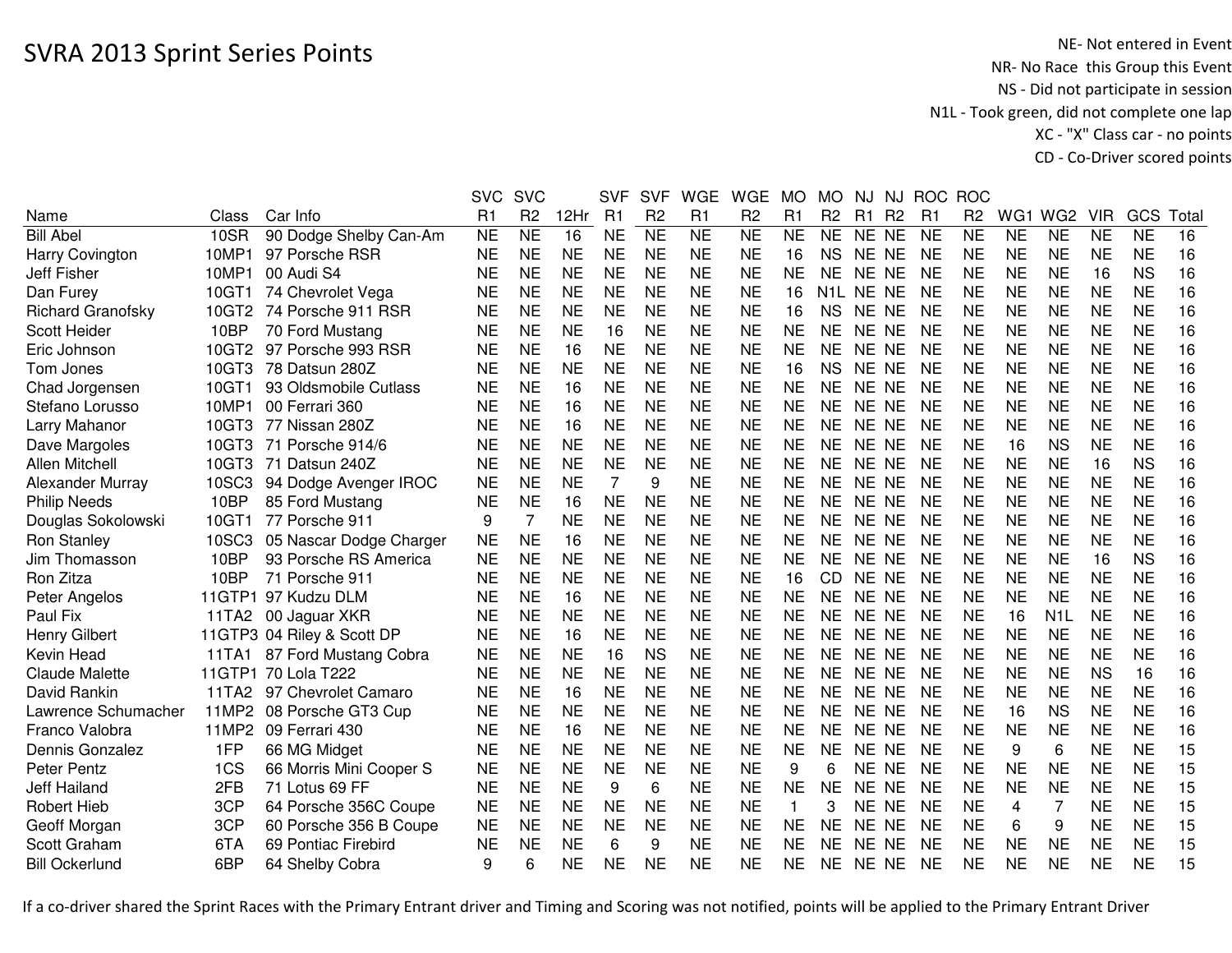|                         |            |                           | <b>SVC</b>     | <b>SVC</b>     |           | <b>SVF</b>     | <b>SVF</b>     | <b>WGE</b>     | <b>WGE</b>     | <b>MO</b>      | <b>MO</b>      | <b>NJ</b> | NJ             |                | ROC ROC        |                |                 |                |                |       |
|-------------------------|------------|---------------------------|----------------|----------------|-----------|----------------|----------------|----------------|----------------|----------------|----------------|-----------|----------------|----------------|----------------|----------------|-----------------|----------------|----------------|-------|
| Name                    | Class      | Car Info                  | R <sub>1</sub> | R <sub>2</sub> | 12Hr      | R1             | R <sub>2</sub> | R <sub>1</sub> | R <sub>2</sub> | R <sub>1</sub> | R <sub>2</sub> | R1        | R <sub>2</sub> | R <sub>1</sub> | R <sub>2</sub> | WG1            | WG <sub>2</sub> | <b>VIR</b>     | GCS            | Total |
| <b>Jeff Fisher</b>      | 8BP        | 64 Lotus Elan 26R         | NE             | <b>NE</b>      | <b>NE</b> | <b>NE</b>      | <b>NE</b>      | <b>NE</b>      | <b>NE</b>      | <b>NE</b>      | <b>NE</b>      | NE NE     |                | <b>NE</b>      | <b>NE</b>      | 3              | 12              | <b>NE</b>      | <b>NE</b>      | 15    |
| <b>Bernie Nevoral</b>   | 8BP        | 67 Lotus Super 7          | <b>NE</b>      | <b>NE</b>      | <b>NE</b> | 6              | 9              | <b>NE</b>      | <b>NE</b>      | <b>NE</b>      | <b>NE</b>      | NE NE     |                | <b>NE</b>      | <b>NE</b>      | <b>NE</b>      | <b>NE</b>       | <b>NE</b>      | <b>NE</b>      | 15    |
| Ira Schoen              | 8BS        | 71 Ford Capri 2000        | <b>NE</b>      | <b>NE</b>      | <b>NE</b> | <b>NE</b>      | <b>NE</b>      | <b>NE</b>      | <b>NE</b>      | 7              | <b>NE</b>      | NE NE     |                | <b>NE</b>      | <b>NE</b>      | <b>NE</b>      | <b>NE</b>       | 1              | $\overline{7}$ | 15    |
| Peter Laughlin          | 11MP2      | 96 Porsche 993 SuperCup   | 6              | 9              | <b>NE</b> | <b>NE</b>      | <b>NE</b>      | <b>NE</b>      | <b>NE</b>      | <b>NE</b>      | <b>NE</b>      | NE NE     |                | <b>NE</b>      | <b>NE</b>      | <b>NE</b>      | <b>NE</b>       | <b>NE</b>      | <b>NE</b>      | 15    |
| <b>Richard Brown</b>    | 1CS        | 65 Mini Cooper            | <b>NE</b>      | <b>NE</b>      | <b>NE</b> | <b>NE</b>      | <b>NE</b>      | <b>NE</b>      | <b>NE</b>      | <b>NE</b>      | <b>NE</b>      | NE NE     |                | <b>NE</b>      | <b>NE</b>      | 5              | 9               | <b>NE</b>      | <b>NE</b>      | 14    |
| Carl Zorowski           | 1FV        | 69 Lynx FV                | NE             | <b>NE</b>      | <b>NE</b> | <b>NE</b>      | <b>NE</b>      | <b>NE</b>      | <b>NE</b>      | <b>NE</b>      | <b>NE</b>      | NE NE     |                | <b>NE</b>      | <b>NE</b>      | <b>NE</b>      | <b>NE</b>       | 7              | $\overline{7}$ | 14    |
| <b>Robert Burnside</b>  | 2CF        | 79 Crossle 35F            | NE             | <b>NE</b>      | <b>NE</b> | 7              | 7              | <b>NE</b>      | NE             | NE             | <b>NE</b>      | NE NE     |                | <b>NE</b>      | NE             | <b>NE</b>      | <b>NE</b>       | <b>NE</b>      | <b>NE</b>      | 14    |
| Lilo Zicron             | 5ASR       | 67 Lola T70               | <b>NE</b>      | <b>NE</b>      | <b>NE</b> | <b>NE</b>      | <b>NE</b>      | <b>NE</b>      | <b>NE</b>      | <b>NE</b>      | <b>NE</b>      | NE NE     |                | <b>NE</b>      | <b>NE</b>      | <b>NE</b>      | <b>NE</b>       | 7              | $\overline{7}$ | 14    |
| Karman Cusack           | 6TA        | 68 Chevrolet Camaro       | $\overline{7}$ | $\overline{7}$ | <b>NE</b> | <b>NE</b>      | <b>NE</b>      | <b>NE</b>      | <b>NE</b>      | <b>NE</b>      | <b>NE</b>      | NE NE     |                | <b>NE</b>      | <b>NE</b>      | <b>NE</b>      | <b>NE</b>       | <b>NE</b>      | <b>NE</b>      | 14    |
| Shannon Ivey            | 6TA        | 67 Chevrolet Camaro SS    | <b>NE</b>      | <b>NE</b>      | <b>NE</b> | $\overline{7}$ | 7              | <b>NE</b>      | <b>NE</b>      | <b>NE</b>      | <b>NE</b>      | NE NE     |                | <b>NE</b>      | <b>NE</b>      | <b>NE</b>      | <b>NE</b>       | <b>NE</b>      | <b>NE</b>      | 14    |
| Michael Kehoe           | 6AP        | 72 Chevrolet Corvette     | <b>NE</b>      | <b>NE</b>      | <b>NE</b> | $\overline{7}$ | 7              | <b>NE</b>      | <b>NE</b>      | <b>NE</b>      | <b>NE</b>      | NE NE     |                | <b>NE</b>      | <b>NE</b>      | <b>NE</b>      | <b>NE</b>       | <b>NE</b>      | <b>NE</b>      | 14    |
| Don Norby               | 6BP        | 62 Jaguar XKE             | 5              | 9              | <b>NE</b> | <b>NE</b>      | <b>NE</b>      | <b>NE</b>      | <b>NE</b>      | <b>NE</b>      | <b>NE</b>      | NE NE     |                | <b>NE</b>      | <b>NE</b>      | <b>NE</b>      | <b>NE</b>       | <b>NE</b>      | <b>NE</b>      | 14    |
| James Farley            | 7BSR       | 78 Lola T298              | <b>NE</b>      | <b>NE</b>      | <b>NE</b> | <b>NE</b>      | <b>NE</b>      | <b>NE</b>      | <b>NE</b>      | 12             | $\overline{c}$ | <b>NE</b> | <b>NE</b>      | <b>NE</b>      | <b>NE</b>      | <b>NE</b>      | <b>NE</b>       | <b>NE</b>      | <b>NE</b>      | 14    |
| <b>Bill Barton</b>      | 8BP        | 86 Porsche 944T           | <b>NE</b>      | <b>NE</b>      | <b>NE</b> | <b>NE</b>      | <b>NE</b>      | <b>NE</b>      | <b>NE</b>      | 6              | <b>NS</b>      | <b>NE</b> | <b>NE</b>      | <b>NE</b>      | <b>NE</b>      | $\mathbf{1}$   | 7               | <b>NE</b>      | <b>NE</b>      | 14    |
| David Bearden           | 8AP        | 72 Porsche 911 RS         | ΝE             | <b>NE</b>      | <b>NE</b> | <b>NE</b>      | <b>NE</b>      | <b>NE</b>      | <b>NE</b>      | 2              | 5              | NE.       | <b>NE</b>      | <b>NE</b>      | <b>NE</b>      | <b>NE</b>      | <b>NE</b>       | $\overline{c}$ | 5              | 14    |
| Joel Quadracci          | 9F1        | 97 Lola T9720             | <b>NE</b>      | <b>NE</b>      | <b>NE</b> | $\overline{7}$ | 7              | <b>NE</b>      | <b>NE</b>      | <b>NE</b>      | <b>NE</b>      | NE        | <b>NE</b>      | <b>NE</b>      | <b>NE</b>      | <b>NE</b>      | <b>NE</b>       | <b>NE</b>      | <b>NE</b>      | 14    |
| John Wolff              | 11TA2      | 97 Chevrolet Corvette T/A | <b>NE</b>      | <b>NE</b>      | <b>NE</b> | <b>NE</b>      | <b>NE</b>      | <b>NE</b>      | <b>NE</b>      | <b>NR</b>      | 14             | <b>NE</b> | <b>NE</b>      | <b>NE</b>      | <b>NE</b>      | <b>NE</b>      | <b>NE</b>       | <b>NE</b>      | <b>NE</b>      | 14    |
| Jim Fuerstenberg        | 1CS        | 67 Morris Mini Cooper     | <b>NE</b>      | <b>NE</b>      | <b>NE</b> | <b>NE</b>      | <b>NE</b>      | <b>NE</b>      | <b>NE</b>      | 6              |                | NE NE     |                | <b>NE</b>      | <b>NE</b>      | <b>NE</b>      | <b>NE</b>       | <b>NE</b>      | <b>NE</b>      | 13    |
| <b>Harry Gentry</b>     | 1HP        | 62 MG Midget              | <b>NE</b>      | <b>NE</b>      | <b>NE</b> | <b>NE</b>      | <b>NE</b>      | <b>NE</b>      | <b>NE</b>      | 12             |                | NE NE     |                | <b>NE</b>      | <b>NE</b>      | <b>NE</b>      | <b>NE</b>       | <b>NE</b>      | <b>NE</b>      | 13    |
| Jim Holody              | 1FP        | 59 MGA Roadster           | <b>NE</b>      | <b>NE</b>      | <b>NE</b> | <b>NE</b>      | <b>NE</b>      | <b>NE</b>      | <b>NE</b>      | <b>NE</b>      | <b>NE</b>      | NE NE     |                | <b>NE</b>      | <b>NE</b>      | 6              | 7               | <b>NE</b>      | <b>NE</b>      | 13    |
| George F. Balbach       | 3CP        | 63 Porsche 356B           |                | 6              | <b>NE</b> | <b>NE</b>      | <b>NE</b>      | <b>NE</b>      | <b>NE</b>      | <b>NE</b>      | <b>NE</b>      | NE NE     |                | <b>NE</b>      | <b>NE</b>      | NE             | <b>NE</b>       | <b>NE</b>      | <b>NE</b>      | 13    |
| <b>Tom Davis</b>        | 3CP        | 64 Elva Courier           | NE             | <b>NE</b>      | <b>NE</b> | <b>NE</b>      | <b>NE</b>      | <b>NE</b>      | <b>NE</b>      | 1              | 12             | NE NE     |                | <b>NE</b>      | <b>NE</b>      | <b>NE</b>      | <b>NE</b>       | <b>NE</b>      | <b>NE</b>      | 13    |
| Ray Freiwald            | 3DP        | 61 Volvo P1800            | NE             | <b>NE</b>      | <b>NE</b> | 6              | 7              | <b>NE</b>      | <b>NE</b>      | <b>NE</b>      | <b>NE</b>      | NE NE     |                | <b>NE</b>      | <b>NE</b>      | <b>NE</b>      | <b>NE</b>       | <b>NE</b>      | <b>NE</b>      | 13    |
| Lee Poseidon            | 3BS        | 69 Alfa Romeo             | <b>NE</b>      | <b>NE</b>      | <b>NE</b> | <b>NE</b>      | <b>NE</b>      | <b>NE</b>      | <b>NE</b>      | 4              | 9              | NE NE     |                | <b>NE</b>      | <b>NE</b>      | <b>NE</b>      | <b>NE</b>       | <b>NE</b>      | <b>NE</b>      | 13    |
| <b>Bob Storc</b>        | 3DP        | 65 Yenko Stinger          | <b>NE</b>      | <b>NE</b>      | <b>NE</b> | <b>NE</b>      | <b>NE</b>      | <b>NE</b>      | <b>NE</b>      | <b>NE</b>      | <b>NE</b>      | NE NE     |                | <b>NE</b>      | <b>NE</b>      | $\mathbf{1}$   | 12              | <b>NE</b>      | <b>NE</b>      | 13    |
| <b>Bob Wismer</b>       | 3DP        | 62 Triumph TR4            | <b>NE</b>      | <b>NE</b>      | <b>NE</b> | $\overline{7}$ | 6              | <b>NE</b>      | <b>NE</b>      | <b>NE</b>      | <b>NE</b>      | NE NE     |                | <b>NE</b>      | <b>NE</b>      | <b>NE</b>      | <b>NE</b>       | <b>NE</b>      | <b>NE</b>      | 13    |
| Ray Mulacek             | 6AP        | 66 Chevrolet Corvette     | <b>NE</b>      | <b>NE</b>      | <b>NE</b> | $\mathbf{1}$   | 12             | <b>NE</b>      | <b>NE</b>      | <b>NE</b>      | <b>NE</b>      | NE NE     |                | <b>NE</b>      | <b>NE</b>      | <b>NE</b>      | <b>NE</b>       | <b>NE</b>      | <b>NE</b>      | 13    |
| <b>Tony Parella</b>     | 6BP        | 72 Chevrolet Corvette     | <b>NE</b>      | <b>NE</b>      | <b>NE</b> | <b>NE</b>      | <b>NE</b>      | <b>NE</b>      | <b>NE</b>      | 12             |                | NE NE     |                | <b>NS</b>      | <b>NS</b>      | <b>NE</b>      | <b>NE</b>       | <b>NS</b>      | <b>NS</b>      | 13    |
| Vince LaManna           | <b>7S2</b> | 80 Tiga SC80              | <b>NE</b>      | <b>NE</b>      | <b>NE</b> | <b>NE</b>      | <b>NE</b>      | <b>NE</b>      | <b>NE</b>      | 6              | 7              | <b>NE</b> | <b>NE</b>      | <b>NE</b>      | <b>NE</b>      | <b>NE</b>      | <b>NE</b>       | <b>NE</b>      | <b>NE</b>      | 13    |
| <b>Tim Roberts</b>      | <b>7S2</b> | 04 Carbir S2000           |                | 12             | <b>NE</b> | <b>NE</b>      | <b>NE</b>      | <b>NE</b>      | <b>NE</b>      | <b>NE</b>      | <b>NE</b>      | <b>NE</b> | <b>NE</b>      | <b>NE</b>      | <b>NE</b>      | <b>NE</b>      | <b>NE</b>       | <b>NE</b>      | <b>NE</b>      | 13    |
| <b>Tom Briest</b>       | 8AP        | 70 Porsche 914/6          | ΝE             | <b>NE</b>      | <b>NE</b> | <b>NE</b>      | <b>NE</b>      | <b>NE</b>      | <b>NE</b>      | <b>NE</b>      | <b>NE</b>      | NE NE     |                | <b>NE</b>      | <b>NE</b>      | $\overline{4}$ | <b>NS</b>       | 9              | <b>NS</b>      | 13    |
| <b>Michael Clifford</b> | 8AP        | 65 Ginetta G4             | 6              | $\overline{7}$ | <b>NE</b> | <b>NE</b>      | <b>NE</b>      | <b>NE</b>      | <b>NE</b>      | <b>NE</b>      | <b>NE</b>      | NE NE     |                | <b>NE</b>      | <b>NE</b>      | <b>NE</b>      | <b>NE</b>       | <b>NE</b>      | <b>NE</b>      | 13    |
| <b>Robert Hurley</b>    | 8CP        | 66 Porsche 911            | NE             | <b>NE</b>      | <b>NE</b> | <b>NE</b>      | <b>NE</b>      | <b>NE</b>      | <b>NE</b>      | <b>NE</b>      | <b>NE</b>      | NE        | <b>NE</b>      | <b>NE</b>      | <b>NE</b>      | 6              | 7               | <b>NE</b>      | <b>NE</b>      | 13    |
| Joe Liles               | 8BS        | 70 BMW 2002               | <b>NE</b>      | <b>NE</b>      | <b>NE</b> | <b>NE</b>      | <b>NE</b>      | <b>NE</b>      | <b>NE</b>      | <b>NE</b>      | <b>NE</b>      | NE NE     |                | <b>NE</b>      | <b>NE</b>      | <b>NE</b>      | <b>NE</b>       | 7              | 6              | 13    |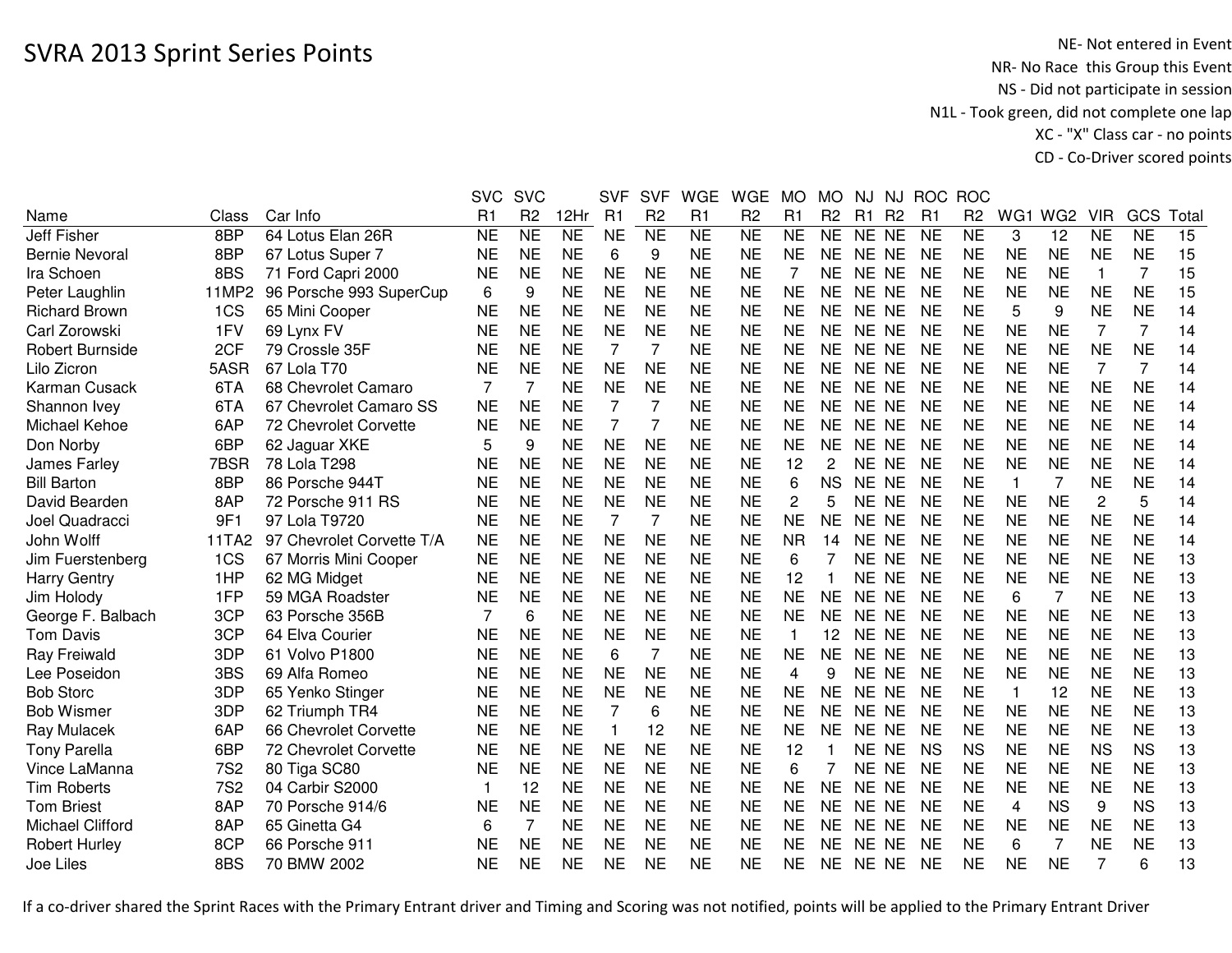|                       |            |                              | <b>SVC</b>     | <b>SVC</b>     |           | <b>SVF</b> | <b>SVF</b>     | <b>WGE</b>       | <b>WGE</b>     | <b>MO</b>    | <b>MO</b>      | NJ.       |                |           | NJ ROC ROC     |           |                 |            |           |       |
|-----------------------|------------|------------------------------|----------------|----------------|-----------|------------|----------------|------------------|----------------|--------------|----------------|-----------|----------------|-----------|----------------|-----------|-----------------|------------|-----------|-------|
| Name                  | Class      | Car Info                     | R <sub>1</sub> | R <sub>2</sub> | 12Hr      | R1         | R <sub>2</sub> | R <sub>1</sub>   | R <sub>2</sub> | R1           | R <sub>2</sub> | R1        | R <sub>2</sub> | R1        | R <sub>2</sub> | WG1       | WG <sub>2</sub> | <b>VIR</b> | GCS       | Total |
| <b>Tom Miller</b>     | 8CP        | 71 Datsun 240Z               | NE             | <b>NE</b>      | <b>NE</b> | 6          | $\overline{7}$ | <b>NE</b>        | <b>NE</b>      | <b>NE</b>    | <b>NE</b>      | NE NE     |                | <b>NE</b> | <b>NE</b>      | <b>NE</b> | <b>NE</b>       | <b>NE</b>  | <b>NE</b> | 13    |
| Ray Nichols           | 8BS        | 71 Alfa Romeo GTV            | 7              | 6              | <b>NE</b> | <b>NE</b>  | <b>NE</b>      | <b>NE</b>        | <b>NE</b>      | <b>NE</b>    | <b>NE</b>      | NE NE     |                | NE        | <b>NE</b>      | <b>NE</b> | <b>NE</b>       | <b>NE</b>  | <b>NE</b> | 13    |
| <b>Chris Raeder</b>   | 8BS        | 66 Alfa Romeo GTV            | <b>NE</b>      | <b>NE</b>      | <b>NE</b> | <b>NE</b>  | <b>NE</b>      | <b>NE</b>        | <b>NE</b>      | 9            | 4              | NE NE     |                | NE        | <b>NE</b>      | <b>NE</b> | <b>NE</b>       | <b>NE</b>  | <b>NE</b> | 13    |
| Pete Sabeff           | 8AP        | 66 Sunbeam Tiger             | <b>NE</b>      | <b>NE</b>      | <b>NE</b> | 6          | 7              | <b>NE</b>        | <b>NE</b>      | <b>NE</b>    | <b>NE</b>      | NE NE     |                | <b>NE</b> | <b>NE</b>      | <b>NE</b> | <b>NE</b>       | <b>NE</b>  | <b>NE</b> | 13    |
| Lee Brahin            | 9F1        | 06 Swift 016a                | <b>NE</b>      | <b>NE</b>      | <b>NE</b> | <b>NE</b>  | <b>NE</b>      | <b>NE</b>        | <b>NE</b>      | <b>NE</b>    | <b>NE</b>      | <b>NE</b> | <b>NE</b>      | <b>NE</b> | <b>NE</b>      | <b>NE</b> | <b>NE</b>       | 7          | 6         | 13    |
| <b>Gary Klutt</b>     | 10SC3      | 99 Chevrolet Impala          | <b>NE</b>      | <b>NE</b>      | <b>NE</b> | <b>NE</b>  | <b>NE</b>      | <b>NE</b>        | <b>NE</b>      | <b>NE</b>    | <b>NE</b>      | NE.       | <b>NE</b>      | <b>NE</b> | <b>NE</b>      | 12        | $\mathbf{1}$    | <b>NE</b>  | <b>NE</b> | 13    |
| John Ware             | 10SC3      | 02 Dodge Intrepid            | <b>NE</b>      | <b>NE</b>      | <b>NE</b> | <b>NE</b>  | <b>NE</b>      | <b>NE</b>        | <b>NE</b>      | <b>NE</b>    | <b>NE</b>      | <b>NE</b> | <b>NE</b>      | <b>NE</b> | <b>NE</b>      | <b>NE</b> | <b>NE</b>       | 7          | 6         | 13    |
| David Dartt           | 1CS        | 69 Austin Cooper             | <b>NE</b>      | <b>NE</b>      | <b>NE</b> | <b>NE</b>  | <b>NE</b>      | <b>NE</b>        | <b>NE</b>      | <b>NE</b>    | <b>NE</b>      | <b>NE</b> | <b>NE</b>      | <b>NE</b> | <b>NE</b>      | 12        | <b>NS</b>       | <b>NE</b>  | <b>NE</b> | 12    |
| <b>Andy Nelson</b>    | 1CS        | 65 Austin Mini Cooper S      | <b>NE</b>      | <b>NE</b>      | <b>NE</b> | <b>NE</b>  | <b>NE</b>      | <b>NE</b>        | <b>NE</b>      | 12           | CD             | NE        | <b>NE</b>      | <b>NE</b> | <b>NE</b>      | <b>NE</b> | <b>NE</b>       | <b>NE</b>  | <b>NE</b> | 12    |
| Erick Zanner          | 1FP        | 73 MG Midget                 | <b>NE</b>      | <b>NE</b>      | <b>NE</b> | <b>NE</b>  | <b>NE</b>      | <b>NE</b>        | <b>NE</b>      | 6            | 6              | NE.       | <b>NE</b>      | NE        | <b>NE</b>      | <b>NE</b> | <b>NE</b>       | <b>NE</b>  | <b>NE</b> | 12    |
| Doug Elcomb           | 2FJ        | 61 Dreossi Canada Class      | <b>NE</b>      | <b>NE</b>      | <b>NE</b> | <b>NE</b>  | <b>NE</b>      | <b>NE</b>        | <b>NE</b>      | <b>NE</b>    | <b>NE</b>      | NE.       | <b>NE</b>      | NE        | <b>NE</b>      | 12        | <b>NS</b>       | <b>NE</b>  | <b>NE</b> | 12    |
| Daren Mann            | 2FF        | 69 Lotus 51                  | <b>NE</b>      | <b>NE</b>      | <b>NE</b> | <b>NE</b>  | <b>NE</b>      | <b>NE</b>        | <b>NE</b>      | 12           | <b>NS</b>      | <b>NE</b> | <b>NE</b>      | <b>NE</b> | <b>NE</b>      | <b>NE</b> | <b>NE</b>       | <b>NE</b>  | <b>NE</b> | 12    |
| <b>Bradley Miller</b> | 2CF        | 79 Crossle 35F               | <b>NE</b>      | <b>NE</b>      | <b>NE</b> | <b>NE</b>  | <b>NE</b>      | <b>NE</b>        | <b>NE</b>      | <b>NE</b>    | <b>NE</b>      | <b>NE</b> | <b>NE</b>      | NE        | <b>NE</b>      | <b>NE</b> | <b>NE</b>       | 6          | 6         | 12    |
| Mike Popp             | 2FF        | 72 Merlyn MK 20              | <b>NE</b>      | <b>NE</b>      | <b>NE</b> | 5          | $\overline{7}$ | <b>NE</b>        | <b>NE</b>      | <b>NE</b>    | <b>NE</b>      | NE.       | <b>NE</b>      | <b>NE</b> | <b>NE</b>      | <b>NE</b> | <b>NE</b>       | <b>NE</b>  | <b>NE</b> | 12    |
| David Porter          | 2FF        | 71 Lotus 69FF                | <b>NE</b>      | <b>NE</b>      | <b>NE</b> | 12         | <b>NS</b>      | <b>NE</b>        | <b>NE</b>      | <b>NE</b>    | <b>NE</b>      | <b>NE</b> | <b>NE</b>      | <b>NE</b> | <b>NE</b>      | <b>NE</b> | <b>NE</b>       | <b>NE</b>  | <b>NE</b> | 12    |
| Larry Wilson          | 2FB        | 69 Brabham BT29              | <b>NE</b>      | <b>NE</b>      | <b>NE</b> | <b>NE</b>  | <b>NE</b>      | <b>NE</b>        | <b>NE</b>      | <b>NE</b>    | <b>NE</b>      | <b>NE</b> | <b>NE</b>      | <b>NE</b> | <b>NE</b>      | <b>NE</b> | <b>NE</b>       | 6          | 6         | 12    |
| Roy Crowninshield     | 3CP        | 68 Alfa Romeo Duetto         | <b>NE</b>      | <b>NE</b>      | <b>NE</b> | <b>NE</b>  | <b>NE</b>      | <b>NE</b>        | <b>NE</b>      | $\mathbf{1}$ |                | NE NE     |                | <b>NE</b> | <b>NE</b>      | <b>NE</b> | <b>NE</b>       | 4          | 6         | 12    |
| <b>Bill Shields</b>   | 3DP        | 64 MGB                       | <b>NE</b>      | <b>NE</b>      | <b>NE</b> | <b>NE</b>  | <b>NE</b>      | <b>NE</b>        | <b>NE</b>      | <b>NE</b>    | <b>NE</b>      | <b>NE</b> | <b>NE</b>      | <b>NE</b> | <b>NE</b>      | 12        | <b>NS</b>       | <b>NE</b>  | <b>NE</b> | 12    |
| <b>Tom Turner</b>     | 3BS        | 67 Alfa Romeo Super          | 12             | <b>NS</b>      | <b>NE</b> | <b>NE</b>  | <b>NE</b>      | <b>NE</b>        | <b>NE</b>      | <b>NE</b>    | <b>NE</b>      | NE NE     |                | <b>NE</b> | NE             | <b>NE</b> | <b>NE</b>       | <b>NE</b>  | <b>NE</b> | 12    |
| <b>Daniel Ruehs</b>   | 4BP        | 59 Chevrolet Corvette        | <b>NE</b>      | <b>NE</b>      | <b>NE</b> | <b>NE</b>  | <b>NE</b>      | <b>NE</b>        | <b>NE</b>      | <b>NE</b>    | <b>NE</b>      | <b>NE</b> | <b>NE</b>      | <b>NE</b> | <b>NE</b>      | 12        | <b>NS</b>       | <b>NE</b>  | <b>NE</b> | 12    |
| <b>Bill Treffert</b>  | 4AP        | 60 Chevrolet Corvette        | <b>NE</b>      | <b>NE</b>      | <b>NE</b> | <b>NE</b>  | <b>NE</b>      | <b>NE</b>        | <b>NE</b>      | <b>NE</b>    | <b>NE</b>      | <b>NE</b> | <b>NE</b>      | <b>NE</b> | <b>NE</b>      | 12        | <b>NS</b>       | <b>NE</b>  | <b>NE</b> | 12    |
| John Higgins          | 5ASR       | 69 Porsche 910               | <b>NE</b>      | <b>NE</b>      | <b>NE</b> | <b>NE</b>  | <b>NE</b>      | <b>NE</b>        | <b>NE</b>      | 12           | <b>NS</b>      | <b>NE</b> | <b>NE</b>      | <b>NE</b> | <b>NE</b>      | <b>NE</b> | <b>NE</b>       | <b>NE</b>  | <b>NE</b> | 12    |
| Brian Johnson         | 5ASR       | 65 Lola T70                  | 12             | <b>NS</b>      | <b>NE</b> | <b>NE</b>  | <b>NE</b>      | <b>NE</b>        | <b>NE</b>      | <b>NE</b>    | <b>NE</b>      | <b>NE</b> | <b>NE</b>      | <b>NE</b> | <b>NE</b>      | <b>NE</b> | <b>NE</b>       | <b>NE</b>  | <b>NE</b> | 12    |
| <b>Robert Maurer</b>  | 5FM        | 63 Elva MK VII               | <b>NE</b>      | <b>NE</b>      | <b>NE</b> | 12         | <b>NS</b>      | <b>NE</b>        | <b>NE</b>      | <b>NE</b>    | <b>NE</b>      | <b>NE</b> | <b>NE</b>      | <b>NE</b> | <b>NE</b>      | <b>NE</b> | <b>NE</b>       | <b>NE</b>  | <b>NE</b> | 12    |
| <b>William Deary</b>  | 6BP        | 65 Shelby GT350              | 7              | 5              | <b>NE</b> | <b>NE</b>  | <b>NE</b>      | <b>NE</b>        | <b>NE</b>      | <b>NE</b>    | <b>NE</b>      | <b>NE</b> | <b>NE</b>      | <b>NE</b> | <b>NE</b>      | <b>NE</b> | <b>NE</b>       | <b>NE</b>  | <b>NE</b> | 12    |
| James Dolan           | 6BP        | 66 Mustang GT350             | <b>NE</b>      | <b>NE</b>      | <b>NE</b> | <b>NE</b>  | <b>NE</b>      | <b>NE</b>        | <b>NE</b>      | <b>NE</b>    | <b>NE</b>      | <b>NE</b> | <b>NE</b>      | <b>NE</b> | <b>NE</b>      | <b>NE</b> | <b>NE</b>       | 12         | <b>NS</b> | 12    |
| Les Gonda             | 6GTU       | 73 MGB GT V-8                | <b>NE</b>      | <b>NE</b>      | <b>NE</b> | NE         | <b>NE</b>      | <b>NE</b>        | <b>NE</b>      | <b>NE</b>    | <b>NE</b>      | NE.       | <b>NE</b>      | <b>NE</b> | <b>NE</b>      | <b>NE</b> | <b>NE</b>       | 12         | <b>NS</b> | 12    |
| Ken Hazelton          | 6AP        | 63 Chevrolet Corvette        | <b>NE</b>      | <b>NE</b>      | 12        | <b>NE</b>  | <b>NE</b>      | <b>NE</b>        | <b>NE</b>      | <b>NE</b>    | <b>NE</b>      | <b>NE</b> | <b>NE</b>      | <b>NE</b> | <b>NE</b>      | <b>NE</b> | <b>NE</b>       | <b>NE</b>  | <b>NE</b> | 12    |
| Jim Hudson            | 6BP        | 69 Chevrolet Corvette Rdstr. | <b>NE</b>      | <b>NE</b>      | 12        | <b>NE</b>  | <b>NE</b>      | <b>NE</b>        | <b>NE</b>      | <b>NE</b>    | <b>NE</b>      | NE.       | <b>NE</b>      | <b>NE</b> | <b>NE</b>      | <b>NE</b> | <b>NE</b>       | <b>NE</b>  | <b>NE</b> | 12    |
| <b>Clark Stephens</b> | 6GTU       | 74 Datsun 260Z               | <b>NE</b>      | <b>NE</b>      | 12        | <b>NE</b>  | <b>NE</b>      | <b>NE</b>        | <b>NE</b>      | <b>NE</b>    | <b>NE</b>      | <b>NE</b> | <b>NE</b>      | <b>NE</b> | <b>NE</b>      | <b>NE</b> | <b>NE</b>       | <b>NE</b>  | <b>NE</b> | 12    |
| <b>Rick Carlino</b>   | 7BSR       | 77 Chevron B36               |                |                | <b>NE</b> | <b>NE</b>  | <b>NE</b>      | N <sub>1</sub> L | 10             | <b>NE</b>    | <b>NE</b>      | NE NE     |                | <b>NE</b> | <b>NE</b>      | <b>NE</b> | <b>NE</b>       | <b>NE</b>  | <b>NE</b> | 12    |
| Dennis Dobkin         | 7S2        | 86 Swift DB2                 | <b>NE</b>      | <b>NE</b>      | 12        | <b>NE</b>  | <b>NE</b>      | <b>NE</b>        | <b>NE</b>      | <b>NE</b>    | <b>NE</b>      | NE NE     |                | <b>NE</b> | <b>NE</b>      | <b>NE</b> | <b>NE</b>       | <b>NE</b>  | <b>NE</b> | 12    |
| Dave Handy            | <b>7S2</b> | 85 Swift DB2                 | 12             | <b>CD</b>      | <b>NE</b> | <b>NE</b>  | <b>NE</b>      | <b>NE</b>        | <b>NE</b>      | <b>NE</b>    | <b>NE</b>      | NE.       | <b>NE</b>      | <b>NE</b> | <b>NE</b>      | <b>NE</b> | <b>NE</b>       | <b>NE</b>  | <b>NE</b> | 12    |
| Nick Incantalupo      | 7BSR       | 77 Osella PA 5/7/8-054       | NE             | <b>NE</b>      | <b>NE</b> | ΝE         | <b>NE</b>      | 10               | 2              | NE.          | <b>NE</b>      | NE NE     |                | NE        | NE             | NE        | <b>NE</b>       | NE         | <b>NE</b> | 12    |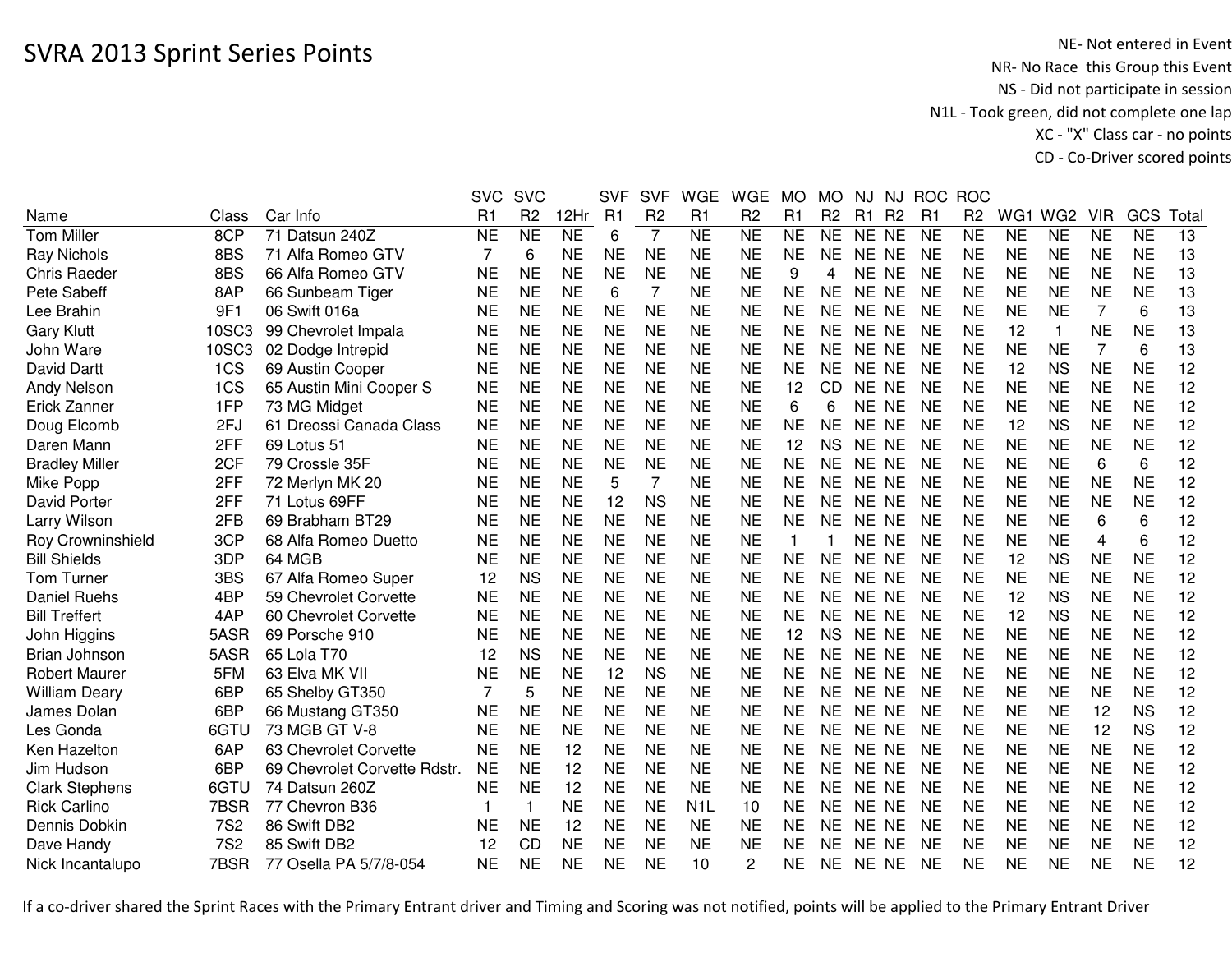|                         |                 |                           | <b>SVC</b>     | <b>SVC</b>      |                | <b>SVF</b> | <b>SVF</b>      | <b>WGE</b>     | <b>WGE</b>             | <b>MO</b> | <b>MO</b>      | NJ             | NJ             | <b>ROC</b>     | <b>ROC</b>     |           |                 |            |           |       |
|-------------------------|-----------------|---------------------------|----------------|-----------------|----------------|------------|-----------------|----------------|------------------------|-----------|----------------|----------------|----------------|----------------|----------------|-----------|-----------------|------------|-----------|-------|
| Name                    | Class           | Car Info                  | R <sub>1</sub> | R <sub>2</sub>  | 12Hr           | R1         | R <sub>2</sub>  | R <sub>1</sub> | R <sub>2</sub>         | R1        | R <sub>2</sub> | R <sub>1</sub> | R <sub>2</sub> | R <sub>1</sub> | R <sub>2</sub> | WG1       | WG <sub>2</sub> | <b>VIR</b> | GCS       | Total |
| <b>Todd Sloan</b>       | <b>7S2</b>      | 87 Lola 87/90             | <b>NE</b>      | $\overline{NE}$ | N <sub>E</sub> | <b>NE</b>  | $\overline{NE}$ | N <sub>E</sub> | $\overline{\text{NE}}$ | <b>NE</b> | <b>NE</b>      | NE NE          |                | <b>NE</b>      | <b>NE</b>      | 12        | <b>NS</b>       | <b>NE</b>  | <b>NE</b> | 12    |
| <b>Bill Abel</b>        | 8RS             | 66 Alfa Romeo GTV         | <b>NE</b>      | <b>NE</b>       | 12             | <b>NE</b>  | <b>NE</b>       | <b>NE</b>      | <b>NE</b>              | <b>NE</b> | <b>NE</b>      | NE NE          |                | <b>NE</b>      | <b>NE</b>      | <b>NE</b> | <b>NE</b>       | <b>NE</b>  | <b>NE</b> | 12    |
| <b>Frank Beck</b>       | 8AP             | 92 Porsche 911 RS         | 12             | <b>NS</b>       | <b>NE</b>      | <b>NE</b>  | <b>NE</b>       | <b>NE</b>      | <b>NE</b>              | <b>NE</b> | <b>NE</b>      | NE NE          |                | <b>NE</b>      | <b>NE</b>      | <b>NE</b> | <b>NE</b>       | <b>NE</b>  | <b>NE</b> | 12    |
| Frank Boucher           | 8BP             | 69 Porsche 911S           | 4              | 3               | <b>NE</b>      | 1          | 4               | <b>NE</b>      | <b>NE</b>              | <b>NE</b> | NE.            | NE NE          |                | <b>NE</b>      | <b>NE</b>      | <b>NE</b> | <b>NE</b>       | <b>NE</b>  | <b>NE</b> | 12    |
| Ryan Harrold            | 8BP             | 73 Porsche 914/6          | <b>NE</b>      | <b>NE</b>       | 12             | <b>NE</b>  | <b>NE</b>       | <b>NE</b>      | <b>NE</b>              | <b>NE</b> | NE.            | NE NE          |                | <b>NE</b>      | <b>NE</b>      | <b>NE</b> | <b>NE</b>       | <b>NE</b>  | <b>NE</b> | 12    |
| Gary Jones              | 8AP             | 95 Ford Mustang           | <b>NE</b>      | <b>NE</b>       | 12             | <b>NE</b>  | <b>NE</b>       | <b>NE</b>      | <b>NE</b>              | <b>NE</b> | <b>NE</b>      | NE NE          |                | <b>NE</b>      | <b>NE</b>      | <b>NE</b> | <b>NE</b>       | <b>NE</b>  | <b>NE</b> | 12    |
| <b>Bo Lemastus</b>      | 8BS             | 66 Alfa Romeo GTV         | <b>NE</b>      | <b>NE</b>       | 12             | <b>NE</b>  | <b>NE</b>       | <b>NE</b>      | <b>NE</b>              | <b>NE</b> | <b>NE</b>      | NE NE          |                | <b>NE</b>      | <b>NE</b>      | <b>NE</b> | <b>NE</b>       | <b>NE</b>  | <b>NE</b> | 12    |
| <b>Melanie Mitchell</b> | 8RS             | 86 Alfa Romeo GTV6        | <b>NE</b>      | <b>NE</b>       | <b>NE</b>      | <b>NE</b>  | <b>NE</b>       | <b>NE</b>      | <b>NE</b>              | <b>NE</b> | <b>NE</b>      | NE NE          |                | <b>NE</b>      | <b>NE</b>      | <b>NE</b> | <b>NE</b>       | 12         | <b>NS</b> | 12    |
| Chris Fahan             | 9F1             | 06 Swift '016             | <b>NE</b>      | <b>NE</b>       | <b>NE</b>      | <b>NE</b>  | <b>NE</b>       | <b>NE</b>      | <b>NE</b>              | <b>NE</b> | <b>NE</b>      | NE NE          |                | <b>NE</b>      | <b>NE</b>      | 12        | <b>NS</b>       | <b>NE</b>  | <b>NE</b> | 12    |
| Alan Lewis              | 9F <sub>2</sub> | 06 BMW FBMW               | <b>NE</b>      | <b>NE</b>       | <b>NE</b>      | 12         | <b>NS</b>       | <b>NE</b>      | <b>NE</b>              | <b>NE</b> | <b>NE</b>      | <b>NE</b>      | <b>NE</b>      | <b>NE</b>      | <b>NE</b>      | <b>NE</b> | <b>NE</b>       | <b>NE</b>  | <b>NE</b> | 12    |
| <b>Earl Roberts</b>     | 9FB             | 72 GRD F3                 | <b>NE</b>      | <b>NE</b>       | <b>NE</b>      | <b>NE</b>  | <b>NE</b>       | <b>NE</b>      | <b>NE</b>              | 12        | <b>NS</b>      | <b>NE</b>      | NE             | <b>NE</b>      | <b>NE</b>      | <b>NE</b> | <b>NE</b>       | <b>NE</b>  | <b>NE</b> | 12    |
| <b>Bill Erdman</b>      | 10GT2           | 85 Nissan 300ZX           | <b>NE</b>      | <b>NE</b>       | <b>NE</b>      | <b>NE</b>  | <b>NE</b>       | <b>NE</b>      | <b>NE</b>              | <b>NE</b> | <b>NE</b>      | <b>NE</b>      | <b>NE</b>      | <b>NE</b>      | <b>NE</b>      | 5         | $\overline{7}$  | <b>NE</b>  | <b>NE</b> | 12    |
| Ken Fitzgerald          | 10BP            | 90 Lotus Esprit           | <b>NE</b>      | <b>NE</b>       | <b>NE</b>      | <b>NE</b>  | <b>NE</b>       | <b>NE</b>      | <b>NE</b>              | <b>NE</b> | <b>NE</b>      | <b>NE</b>      | <b>NE</b>      | <b>NE</b>      | <b>NE</b>      | <b>NE</b> | <b>NE</b>       | 12         | <b>NS</b> | 12    |
| Chuck Hebing            | 10SC2           | 89 Chevrolet Nascar       | <b>NE</b>      | <b>NE</b>       | <b>NE</b>      | <b>NE</b>  | <b>NE</b>       | <b>NE</b>      | <b>NE</b>              | <b>NE</b> | <b>NE</b>      | NE NE          |                | <b>NE</b>      | <b>NE</b>      | <b>CD</b> | 12              | <b>NE</b>  | <b>NE</b> | 12    |
| <b>Clark Howey</b>      | 10GT2           | 66 Chevrolet Corvette     | <b>NE</b>      | <b>NE</b>       | 12             | <b>NE</b>  | <b>NE</b>       | <b>NE</b>      | <b>NE</b>              | <b>NE</b> | <b>NE</b>      | NE NE          |                | <b>NE</b>      | <b>NE</b>      | <b>NE</b> | <b>NE</b>       | <b>NE</b>  | <b>NE</b> | 12    |
| Peter Lombardo          | 10MP1           | 98 Ferrari 355 Challenge  | <b>NE</b>      | <b>NE</b>       | 12             | <b>NE</b>  | <b>NE</b>       | <b>NE</b>      | <b>NE</b>              | <b>NE</b> | <b>NE</b>      | NE NE          |                | <b>NE</b>      | <b>NE</b>      | <b>NE</b> | <b>NE</b>       | <b>NE</b>  | <b>NE</b> | 12    |
| Mac McCombs             | 10MP1           | 02 Chevrolet Corvette ZO6 | <b>NE</b>      | <b>NE</b>       | <b>NE</b>      | <b>NE</b>  | <b>NE</b>       | <b>NE</b>      | <b>NE</b>              | <b>NE</b> | <b>NE</b>      | NE NE          |                | <b>NE</b>      | <b>NE</b>      | <b>NE</b> | <b>NE</b>       | 12         | <b>NS</b> | 12    |
| Sandra McNeil           | 10GT2           | 94 BMW M3 E36 IMSA        | <b>NE</b>      | <b>NE</b>       | <b>NE</b>      | <b>NE</b>  | <b>NE</b>       | <b>NE</b>      | <b>NE</b>              | 12        | CD.            | NE NE          |                | <b>NE</b>      | <b>NE</b>      | <b>NE</b> | <b>NE</b>       | <b>NE</b>  | <b>NE</b> | 12    |
| Stephen Papalas         | 10SC3           | 93 Chevrolet Lumina       | 6              | 6               | <b>NE</b>      | <b>NE</b>  | <b>NE</b>       | <b>NE</b>      | <b>NE</b>              | <b>NE</b> | NE             | NE NE          |                | <b>NE</b>      | <b>NE</b>      | <b>NE</b> | <b>NE</b>       | <b>NE</b>  | <b>NE</b> | 12    |
| <b>Ben Peotter</b>      | 10BP            | 70 Ford Mustang           | <b>NE</b>      | <b>NE</b>       | <b>NE</b>      | 12         | <b>NS</b>       | <b>NE</b>      | <b>NE</b>              | <b>NE</b> | <b>NE</b>      | NE NE          |                | <b>NE</b>      | <b>NE</b>      | <b>NE</b> | <b>NE</b>       | <b>NE</b>  | <b>NE</b> | 12    |
| <b>Steve Pfeffer</b>    | 10GT1           | 73 Porsche 911            | <b>NE</b>      | <b>NE</b>       | <b>NE</b>      | <b>NE</b>  | <b>NE</b>       | <b>NE</b>      | <b>NE</b>              | <b>NE</b> | <b>NE</b>      | NE NE          |                | <b>NE</b>      | <b>NE</b>      | 12        | <b>NS</b>       | <b>NE</b>  | <b>NE</b> | 12    |
| John Shannon            | 10BP            | 01 Chevrolet Corvette Z06 | <b>NE</b>      | <b>NE</b>       | <b>NE</b>      | <b>NE</b>  | <b>NE</b>       | <b>NE</b>      | <b>NE</b>              | <b>NE</b> | <b>NE</b>      | NE NE          |                | <b>NE</b>      | <b>NE</b>      | 12        | <b>NS</b>       | <b>NE</b>  | <b>NE</b> | 12    |
| <b>Robert Blain</b>     | 11TA2           | 04 Chevrolet Corvette     | 12             | <b>NS</b>       | <b>NE</b>      | <b>NE</b>  | <b>NE</b>       | <b>NE</b>      | <b>NE</b>              | <b>NE</b> | <b>NE</b>      | NE NE          |                | <b>NE</b>      | <b>NE</b>      | <b>NE</b> | <b>NE</b>       | <b>NE</b>  | <b>NE</b> | 12    |
| Peter McLaughlin        | 11GTP1          | 87 Ferrari Spice Camel    | <b>NE</b>      | <b>NE</b>       | <b>NE</b>      | <b>NE</b>  | <b>NE</b>       | <b>NE</b>      | <b>NE</b>              | <b>NE</b> | <b>NE</b>      | <b>NE</b>      | <b>NE</b>      | <b>NE</b>      | <b>NE</b>      | 12        | <b>NS</b>       | <b>NE</b>  | <b>NE</b> | 12    |
| Denise Stubbs           | 11MP2           | 01 Porsche 911            | <b>NE</b>      | <b>NE</b>       | 12             | <b>NE</b>  | <b>NE</b>       | <b>NE</b>      | <b>NE</b>              | <b>NE</b> | <b>NE</b>      | <b>NE</b>      | <b>NE</b>      | <b>NE</b>      | <b>NE</b>      | <b>NE</b> | <b>NE</b>       | <b>NE</b>  | <b>NE</b> | 12    |
| John Gorsline           | 1CS             | 64 Morris Cooper S        | <b>NE</b>      | <b>NE</b>       | <b>NE</b>      | <b>NE</b>  | <b>NE</b>       | <b>NE</b>      | <b>NE</b>              | <b>NE</b> | <b>NE</b>      | NE NE          |                | <b>NE</b>      | <b>NE</b>      | 4         | $\overline{7}$  | <b>NE</b>  | <b>NE</b> | 11    |
| <b>Tony Drews</b>       | 3CP             | 63 Triumph TR4            | <b>NE</b>      | <b>NE</b>       | <b>NE</b>      | 5          | 6               | <b>NE</b>      | <b>NE</b>              | <b>NE</b> | <b>NE</b>      | NE NE          |                | <b>NE</b>      | <b>NE</b>      | <b>NE</b> | <b>NE</b>       | <b>NE</b>  | <b>NE</b> | 11    |
| Mark Gobble             | 3CP             | 59 Elva Courier           | <b>NE</b>      | <b>NE</b>       | <b>NE</b>      | <b>NE</b>  | <b>NE</b>       | <b>NE</b>      | <b>NE</b>              | <b>NE</b> | <b>NE</b>      | NE NE          |                | <b>NE</b>      | <b>NE</b>      | <b>NE</b> | <b>NE</b>       | 6          | 5         | 11    |
| <b>Blakeley Bruce</b>   | 6GTO            | 72 MGB GT                 | 6              | 5               | <b>NE</b>      | <b>NE</b>  | <b>NE</b>       | <b>NE</b>      | <b>NE</b>              | <b>NE</b> | <b>NE</b>      | NE NE          |                | <b>NE</b>      | <b>NE</b>      | <b>NE</b> | <b>NE</b>       | <b>NE</b>  | <b>NE</b> | 11    |
| George Calfo            | 8BP             | 70 Porsche 911S           | 6              | 5               | <b>NE</b>      | <b>NE</b>  | <b>NE</b>       | <b>NE</b>      | <b>NE</b>              | <b>NE</b> | <b>NE</b>      | NE NE          |                | <b>NE</b>      | <b>NE</b>      | <b>NE</b> | <b>NE</b>       | <b>NE</b>  | <b>NE</b> | 11    |
| Russ Cappa              | 8BS             | 68 Datsun 510             | <b>NE</b>      | <b>NE</b>       | <b>NE</b>      | <b>NE</b>  | <b>NE</b>       | <b>NE</b>      | <b>NE</b>              | <b>NE</b> | NE             | NE NE          |                | <b>NE</b>      | <b>NE</b>      | 2         | 9               | <b>NE</b>  | <b>NE</b> | 11    |
| David Hutchings         | 8AP             | 72 Porsche 911            | <b>NE</b>      | <b>NE</b>       | <b>NE</b>      | <b>NE</b>  | <b>NE</b>       | <b>NE</b>      | <b>NE</b>              | 4         |                | NE NE          |                | <b>NE</b>      | <b>NE</b>      | <b>NE</b> | <b>NE</b>       | <b>NE</b>  | <b>NE</b> | 11    |
| <b>Jay Maveety</b>      | 8BS             | 71 Alfa Romeo GTV         | 4              | 7               | <b>NE</b>      | <b>NE</b>  | <b>NE</b>       | <b>NE</b>      | ΝE                     | NE        | NE             | NE.            | <b>NE</b>      | <b>NE</b>      | NE             | <b>NE</b> | <b>NE</b>       | <b>NE</b>  | <b>NE</b> | 11    |
| James French            | 9F1             | 97 Jordan 197             | <b>NE</b>      | <b>NE</b>       | <b>NE</b>      | 6          | 5               | <b>NE</b>      | <b>NE</b>              | <b>NE</b> | <b>NE</b>      | NE NE          |                | <b>NE</b>      | <b>NE</b>      | <b>NE</b> | <b>NE</b>       | <b>NE</b>  | <b>NE</b> | 11    |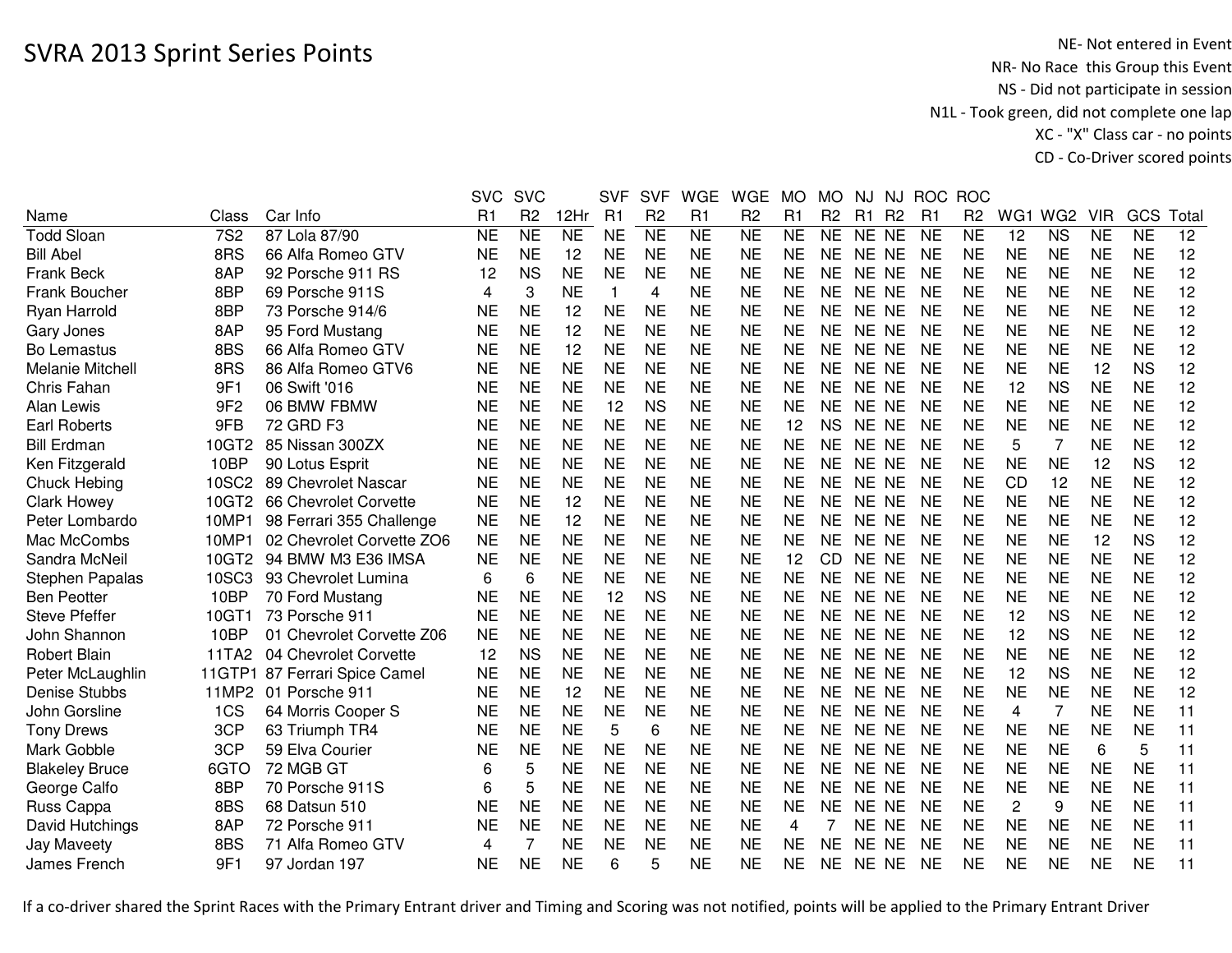|                          |            |                         | <b>SVC</b>     | <b>SVC</b>     |           | <b>SVF</b>       | <b>SVF</b>     | <b>WGE</b> | <b>WGE</b>     | <b>MO</b> | <b>MO</b>        | NJ        | NJ             | <b>ROC</b>     | <b>ROC</b>     |                  |                  |            |                |       |
|--------------------------|------------|-------------------------|----------------|----------------|-----------|------------------|----------------|------------|----------------|-----------|------------------|-----------|----------------|----------------|----------------|------------------|------------------|------------|----------------|-------|
| Name                     | Class      | Car Info                | R <sub>1</sub> | R <sub>2</sub> | 12Hr      | R1               | R <sub>2</sub> | R1         | R <sub>2</sub> | R1        | R <sub>2</sub>   | R1        | R <sub>2</sub> | R <sub>1</sub> | R <sub>2</sub> | WG1              | WG <sub>2</sub>  | <b>VIR</b> | GCS            | Total |
| David Kinsey             | 2CF        | 80 Lola T540            | <b>NE</b>      | <b>NE</b>      | <b>NE</b> | <b>NE</b>        | <b>NE</b>      | <b>NE</b>  | <b>NE</b>      | <b>NE</b> | <b>NE</b>        | NE NE     |                | <b>NE</b>      | <b>NE</b>      | <b>NE</b>        | <b>NE</b>        | 5          | 5              | 10    |
| <b>Rick Gurolnick</b>    | 3CP        | 60 Porsche 356          | <b>NE</b>      | <b>NE</b>      | <b>NE</b> | <b>NE</b>        | <b>NE</b>      | <b>NE</b>  | <b>NE</b>      | 5         | 5                | NE NE     |                | <b>NE</b>      | <b>NE</b>      | <b>NE</b>        | <b>NE</b>        | <b>NE</b>  | <b>NE</b>      | 10    |
| <b>Cliff Murray</b>      | 3CP        | 55 Porsche 356          | 5              | 5              | <b>NE</b> | <b>NE</b>        | <b>NE</b>      | <b>NE</b>  | <b>NE</b>      | <b>NE</b> | <b>NE</b>        | NE NE     |                | <b>NE</b>      | <b>NE</b>      | <b>NE</b>        | <b>NE</b>        | <b>NE</b>  | <b>NE</b>      | 10    |
| <b>Richard Navin</b>     | 3DP        | 68 MGB Roadster         | <b>NE</b>      | <b>NE</b>      | <b>NE</b> | <b>NE</b>        | <b>NE</b>      | <b>NE</b>  | <b>NE</b>      | <b>NE</b> | <b>NE</b>        | NE NE     |                | <b>NE</b>      | <b>NE</b>      | 6                | 4                | <b>NE</b>  | <b>NE</b>      | 10    |
| Glenn Jividen Jr         | <b>7S2</b> | 00 Carbir S2000         | <b>NE</b>      | <b>NE</b>      | <b>NE</b> | <b>NE</b>        | <b>NE</b>      | <b>NE</b>  | <b>NE</b>      | 3         | <b>NS</b>        | NE NE     |                | <b>NE</b>      | <b>NE</b>      | <b>NE</b>        | <b>NE</b>        | 1          | 6              | 10    |
| <b>Richard Madia</b>     | 8AP        | 74 Datsun 260Z          | <b>NE</b>      | <b>NE</b>      | <b>NE</b> | <b>NE</b>        | <b>NE</b>      | <b>NE</b>  | <b>NE</b>      | <b>NE</b> | <b>NE</b>        | NE NE     |                | <b>NE</b>      | <b>NE</b>      |                  | 9                | <b>NE</b>  | <b>NE</b>      | 10    |
| Kye Wankum               | 8BP        | 68 Porsche 911 L        | <b>NE</b>      | <b>NE</b>      | <b>NE</b> | <b>NE</b>        | <b>NE</b>      | <b>NE</b>  | <b>NE</b>      | <b>NE</b> | <b>NE</b>        | NE NE     |                | <b>NE</b>      | <b>NE</b>      |                  | 9                | <b>NE</b>  | <b>NE</b>      | 10    |
| David Rankin             | 11TA2      | 97 Chevrolet Camaro     | 4              | 6              | <b>NE</b> | <b>NE</b>        | <b>NE</b>      | <b>NE</b>  | <b>NE</b>      | <b>NE</b> | NE.              | NE NE     |                | <b>NE</b>      | <b>NE</b>      | <b>NE</b>        | <b>NE</b>        | NE         | <b>NE</b>      | 10    |
| Robert Beauchemin        | 1CS        | 65 Austin Mini Cooper S | <b>NE</b>      | <b>NE</b>      | <b>NE</b> | <b>NE</b>        | <b>NE</b>      | <b>NE</b>  | <b>NE</b>      | <b>CD</b> | 9                | NE NE     |                | <b>NE</b>      | <b>NE</b>      | <b>NE</b>        | <b>NE</b>        | <b>NE</b>  | <b>NE</b>      | 9     |
| Larry Smith              | 1FP        | 62 MG Midget            | <b>NE</b>      | <b>NE</b>      | <b>NE</b> | <b>NE</b>        | <b>NE</b>      | <b>NE</b>  | <b>NE</b>      | <b>NE</b> | <b>NE</b>        | NE NE     |                | <b>NE</b>      | <b>NE</b>      | <b>NE</b>        | <b>NE</b>        | 9          | <b>NS</b>      | 9     |
| David Thomas             | 1HP        | 62 Austin Healey Sprite | <b>NE</b>      | <b>NE</b>      | <b>NE</b> | <b>NE</b>        | <b>NE</b>      | <b>NE</b>  | <b>NE</b>      | <b>NE</b> | <b>NE</b>        | NE NE     |                | <b>NE</b>      | <b>NE</b>      | <b>NE</b>        | <b>NE</b>        | 9          | <b>NS</b>      | 9     |
| Will Thomas              | 1CS        | 65 Austin Mini Cooper   | <b>NE</b>      | <b>NE</b>      | <b>NE</b> | <b>NE</b>        | <b>NE</b>      | <b>NE</b>  | <b>NE</b>      | <b>NE</b> | <b>NE</b>        | NE NE     |                | <b>NE</b>      | <b>NE</b>      | 9                | N <sub>1</sub> L | <b>NE</b>  | <b>NE</b>      | 9     |
| Martin Bagby             | 2FF        | 70 Lola T200            | <b>NE</b>      | <b>NE</b>      | <b>NE</b> | N <sub>1</sub> L | 9              | <b>NE</b>  | <b>NE</b>      | <b>NE</b> | <b>NE</b>        | NE NE     |                | <b>NE</b>      | <b>NE</b>      | <b>NE</b>        | <b>NE</b>        | <b>NE</b>  | <b>NE</b>      | 9     |
| <b>Bernard Bradpiece</b> | 2FF        | 72 Crossle 20F          | <b>NE</b>      | <b>NE</b>      | <b>NE</b> | <b>NE</b>        | <b>NE</b>      | <b>NE</b>  | <b>NE</b>      | <b>NE</b> | <b>NE</b>        | NE.       | <b>NE</b>      | <b>NE</b>      | <b>NE</b>      | 9                | <b>NS</b>        | <b>NE</b>  | <b>NE</b>      | 9     |
| Phil Lamont              | 2FJ        | 60 Lotus 18             | <b>NE</b>      | <b>NE</b>      | <b>NE</b> | <b>NE</b>        | <b>NE</b>      | <b>NE</b>  | <b>NE</b>      | <b>NE</b> | <b>NE</b>        | NE.       | <b>NE</b>      | <b>NE</b>      | <b>NE</b>      | 9                | <b>NS</b>        | <b>NE</b>  | <b>NE</b>      | 9     |
| Norman Berke             | 3EP        | 59 Elva Courier         | <b>NE</b>      | <b>NE</b>      | <b>NE</b> | <b>NE</b>        | <b>NE</b>      | <b>NE</b>  | <b>NE</b>      | <b>NE</b> | <b>NE</b>        | NE NE     |                | <b>NE</b>      | <b>NE</b>      | N <sub>1</sub> L | 9                | <b>NE</b>  | <b>NE</b>      | 9     |
| Mike Fisher              | 3DP        | 60 Austin Healey 3000   | <b>NE</b>      | <b>NE</b>      | <b>NE</b> | 9                | <b>NS</b>      | <b>NE</b>  | <b>NE</b>      | <b>NE</b> | <b>NE</b>        | NE NE     |                | <b>NE</b>      | <b>NE</b>      | <b>NE</b>        | <b>NE</b>        | <b>NE</b>  | <b>NE</b>      | 9     |
| <b>Charles Price</b>     | 3EP        | <b>59 MGA</b>           | <b>NE</b>      | <b>NE</b>      | <b>NE</b> | <b>NE</b>        | <b>NE</b>      | <b>NE</b>  | <b>NE</b>      | 9         | <b>NS</b>        | NE NE     |                | <b>NE</b>      | <b>NE</b>      | <b>NE</b>        | <b>NE</b>        | <b>NE</b>  | <b>NE</b>      | 9     |
| Tim Sager                | 3CP        | 78 Fiat 124             | <b>NE</b>      | <b>NE</b>      | <b>NE</b> | <b>NE</b>        | <b>NE</b>      | <b>NE</b>  | <b>NE</b>      | <b>NE</b> | <b>NE</b>        | NE NE     |                | <b>NE</b>      | <b>NE</b>      | 3                | 6                | <b>NE</b>  | <b>NE</b>      | 9     |
| <b>Jeff Snook</b>        | 4FM        | 56 Lotus XI             | <b>NE</b>      | <b>NE</b>      | <b>NE</b> | <b>NE</b>        | <b>NE</b>      | <b>NE</b>  | <b>NE</b>      | 9         | <b>NS</b>        | NE NE     |                | <b>NE</b>      | <b>NE</b>      | <b>NE</b>        | <b>NE</b>        | <b>NE</b>  | <b>NE</b>      | 9     |
| <b>Bill Treffert</b>     | 4AP        | 60 Chevrolet Corvette   | <b>NE</b>      | <b>NE</b>      | <b>NE</b> | <b>NE</b>        | <b>NE</b>      | <b>NE</b>  | <b>NE</b>      | 9         | <b>NS</b>        | NE NE     |                | <b>NE</b>      | <b>NE</b>      | <b>NE</b>        | <b>NE</b>        | <b>NE</b>  | <b>NE</b>      | 9     |
| Sandra McNeil            | 5FM        | 63 Lotus 23B            | <b>NE</b>      | <b>NE</b>      | <b>NE</b> | <b>NE</b>        | <b>NE</b>      | <b>NE</b>  | <b>NE</b>      | 9         | <b>NS</b>        | NE NE     |                | <b>NE</b>      | NE             | <b>NE</b>        | <b>NE</b>        | <b>NE</b>  | <b>NE</b>      | 9     |
| <b>John DeSantis</b>     | 6AS        | 65 Ford Mustang         | <b>NE</b>      | <b>NE</b>      | <b>NE</b> | <b>NE</b>        | <b>NE</b>      | <b>NE</b>  | <b>NE</b>      | <b>NE</b> | <b>NE</b>        | NE NE     |                | <b>NE</b>      | <b>NE</b>      | 9                | <b>NS</b>        | <b>NE</b>  | <b>NE</b>      | 9     |
| Jim Heck                 | 6BP        | 64 Chevrolet Corvette   | <b>NE</b>      | <b>NE</b>      | <b>NE</b> | <b>NE</b>        | <b>NE</b>      | <b>NE</b>  | <b>NE</b>      | <b>NE</b> | <b>NE</b>        | NE NE     |                | <b>NE</b>      | <b>NE</b>      | 6                | 3                | <b>NE</b>  | <b>NE</b>      | 9     |
| <b>Steve Hughes</b>      | 6BP        | 65 Shelby GT350         | <b>NE</b>      | <b>NE</b>      | <b>NE</b> | 9                | <b>NE</b>      | <b>NE</b>  | <b>NE</b>      | <b>NE</b> | <b>NE</b>        | NE NE     |                | <b>NE</b>      | <b>NE</b>      | <b>NE</b>        | <b>NE</b>        | <b>NE</b>  | <b>NE</b>      | 9     |
| <b>Randy Proudfit</b>    | 6AP        | 71 Porsche 911          | <b>NE</b>      | <b>NE</b>      | 9         | <b>NE</b>        | <b>NE</b>      | <b>NE</b>  | <b>NE</b>      | CD        | <b>NS</b>        | NE NE     |                | <b>NE</b>      | <b>NE</b>      | <b>NE</b>        | <b>NE</b>        | <b>NE</b>  | <b>NE</b>      | 9     |
| <b>Patrick Donnelly</b>  | <b>7S2</b> | 90 Swift DB5            | <b>NE</b>      | <b>NE</b>      | <b>NE</b> | 4                | 5              | <b>NE</b>  | <b>NE</b>      | <b>NE</b> | <b>NE</b>        | NE NE     |                | <b>NE</b>      | <b>NE</b>      | <b>NE</b>        | <b>NE</b>        | <b>NE</b>  | <b>NE</b>      | 9     |
| James Southwood          | <b>7S2</b> | 85 Lola T598            | <b>NE</b>      | <b>NE</b>      | <b>NE</b> | <b>NE</b>        | <b>NE</b>      | <b>NE</b>  | <b>NE</b>      | 1         | N <sub>1</sub> L | NE NE     |                | <b>NE</b>      | <b>NE</b>      | <b>NE</b>        | <b>NE</b>        | 1          | $\overline{7}$ | 9     |
| <b>Bill Bauman</b>       | 8AP        | 69 Porsche 911S         | <b>NE</b>      | <b>NE</b>      | <b>NE</b> | <b>NE</b>        | <b>NE</b>      | <b>NE</b>  | <b>NE</b>      | 3         | 6                | NE NE     |                | <b>NE</b>      | <b>NE</b>      | <b>NE</b>        | <b>NE</b>        | <b>NE</b>  | <b>NE</b>      | 9     |
| Mark Jensen              | 8AP        | 71 Porsche 911T         | <b>NE</b>      | <b>NE</b>      | 9         | <b>NE</b>        | <b>NE</b>      | <b>NE</b>  | <b>NE</b>      | <b>NE</b> | <b>NE</b>        | <b>NE</b> | <b>NE</b>      | <b>NE</b>      | <b>NE</b>      | <b>NE</b>        | <b>NE</b>        | <b>NE</b>  | <b>NE</b>      | 9     |
| Brenda Johnson           | 8BP        | 71 Porsche 914/6        | 5              | $\overline{4}$ | <b>NE</b> | <b>NE</b>        | <b>NE</b>      | <b>NE</b>  | <b>NE</b>      | <b>NE</b> | <b>NE</b>        | NE NE     |                | <b>NE</b>      | <b>NE</b>      | <b>NE</b>        | <b>NE</b>        | <b>NE</b>  | <b>NE</b>      | 9     |
| Chip Vance               | 8AP        | 71 Porsche 914/6        | <b>NE</b>      | <b>NE</b>      | <b>NE</b> | <b>NE</b>        | <b>NE</b>      | <b>NE</b>  | <b>NE</b>      | <b>NE</b> | <b>NE</b>        | NE NE     |                | <b>NE</b>      | <b>NE</b>      | 9                | <b>NS</b>        | <b>NE</b>  | <b>NE</b>      | 9     |
| <b>Stewart Wright</b>    | 8BS        | 76 BMW 2002             | <b>NE</b>      | <b>NE</b>      | <b>NE</b> | <b>NE</b>        | <b>NE</b>      | <b>NE</b>  | <b>NE</b>      | 4         | 5                | <b>NE</b> | <b>NE</b>      | <b>NE</b>      | <b>NE</b>      | <b>NE</b>        | <b>NE</b>        | <b>NE</b>  | <b>NE</b>      | 9     |
| Mike Dunkel              | 10GT2      | 74 Porsche 911 RSR      | 9              | <b>NS</b>      | <b>NE</b> | <b>NE</b>        | <b>NE</b>      | <b>NE</b>  | <b>NE</b>      | <b>NE</b> | <b>NE</b>        | NE NE     |                | <b>NE</b>      | <b>NE</b>      | <b>NE</b>        | <b>NE</b>        | <b>NE</b>  | <b>NE</b>      | 9     |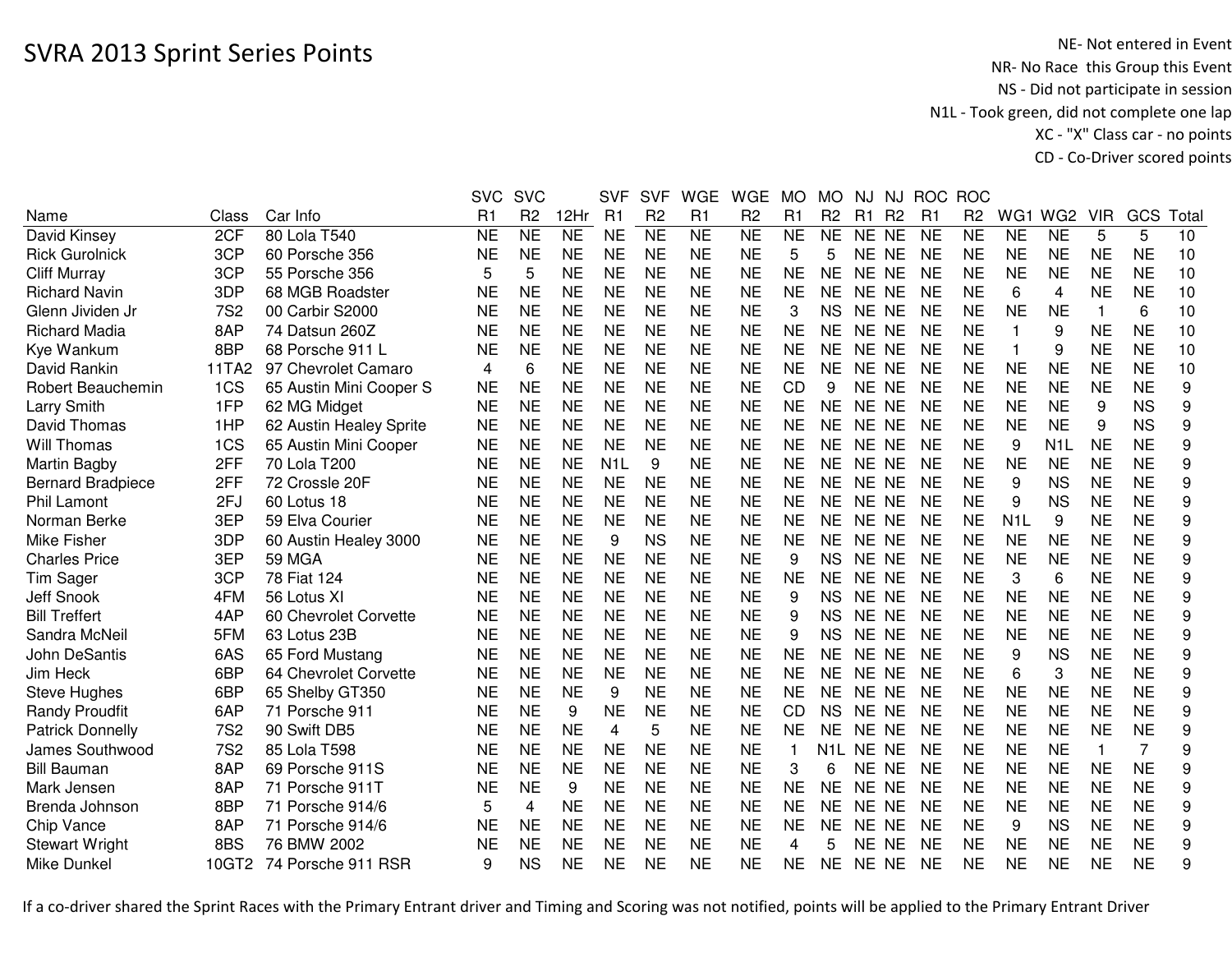|                       |            |                             | <b>SVC</b>     | <b>SVC</b>      |                 | <b>SVF</b>     | <b>SVF</b>      | <b>WGE</b>          | <b>WGE</b>          | <b>MO</b> | <b>MO</b>      | NJ        | NJ             | <b>ROC</b> | <b>ROC</b>     |                |                 |            |                |                |
|-----------------------|------------|-----------------------------|----------------|-----------------|-----------------|----------------|-----------------|---------------------|---------------------|-----------|----------------|-----------|----------------|------------|----------------|----------------|-----------------|------------|----------------|----------------|
| Name                  | Class      | Car Info                    | R <sub>1</sub> | R <sub>2</sub>  | 12Hr            | R1             | R <sub>2</sub>  | R1                  | R <sub>2</sub>      | R1        | R <sub>2</sub> | R1        | R <sub>2</sub> | R1         | R <sub>2</sub> | WG1            | WG <sub>2</sub> | <b>VIR</b> | GCS            | Total          |
| Alex Welch            | 10GT1      | 97 Porsche 911 RSR          | <b>NE</b>      | $\overline{NE}$ | $\overline{NE}$ | <b>NE</b>      | $\overline{NE}$ | $\overline{\sf NE}$ | $\overline{\sf NE}$ | <b>NE</b> | <b>NE</b>      | NE NE     |                | <b>NE</b>  | <b>NE</b>      | 9              | <b>NS</b>       | <b>NE</b>  | N <sub>E</sub> | 9              |
| Dave Bondon           | 1FP        | 61 Lotus Elite              | <b>NE</b>      | <b>NE</b>       | <b>NE</b>       | <b>NE</b>      | <b>NE</b>       | <b>NE</b>           | <b>NE</b>           | <b>NE</b> | <b>NE</b>      | NE NE     |                | <b>NE</b>  | <b>NE</b>      | <b>NE</b>      | <b>NE</b>       | 4          | 4              | 8              |
| Nick Chamberlain      | 1FP        | 65 Austin Healey Sprite     | <b>NE</b>      | <b>NE</b>       | <b>NE</b>       | <b>NE</b>      | <b>NE</b>       | <b>NE</b>           | <b>NE</b>           | <b>NE</b> | <b>NE</b>      | NE NE     |                | <b>NE</b>  | <b>NE</b>      | <b>NE</b>      | <b>NE</b>       | 3          | 5              | 8              |
| <b>Ben Prewitt</b>    | 1FP        | 64 Austin Healey 3000       | NE             | <b>NE</b>       | <b>NE</b>       | <b>NE</b>      | <b>NE</b>       | <b>NE</b>           | <b>NE</b>           | 7         |                | NE NE     |                | <b>NE</b>  | <b>NE</b>      | <b>NE</b>      | <b>NE</b>       | <b>NE</b>  | <b>NE</b>      | 8              |
| <b>Tim Sands</b>      | 2FF        | 70 Titan MKVI               | <b>NE</b>      | <b>NE</b>       | <b>NE</b>       | 7              | 1               | <b>NE</b>           | <b>NE</b>           | <b>NE</b> | NE.            | NE NE     |                | <b>NE</b>  | <b>NE</b>      | <b>NE</b>      | <b>NE</b>       | <b>NE</b>  | <b>NE</b>      | 8              |
| <b>Anthony Hess</b>   | 3DP        | 73 MG B                     | <b>NE</b>      | <b>NE</b>       | <b>NE</b>       | <b>NE</b>      | <b>NE</b>       | <b>NE</b>           | <b>NE</b>           | <b>NE</b> | NE.            | NE NE     |                | <b>NE</b>  | <b>NE</b>      | $\overline{1}$ | 7               | <b>NE</b>  | <b>NE</b>      | 8              |
| <b>Rick Balsley</b>   | 5FM        | 62 Lotus 23                 | <b>NE</b>      | <b>NE</b>       | <b>NE</b>       | <b>NS</b>      | $\mathbf{1}$    | <b>NE</b>           | <b>NE</b>           | 7         | <b>NS</b>      | NE NE     |                | <b>NE</b>  | <b>NE</b>      | <b>NE</b>      | <b>NE</b>       | <b>NE</b>  | <b>NE</b>      | 8              |
| Alan Friedman         | 6GTO       | 73 Porsche 911 RSR          | $\mathbf 1$    | $\overline{7}$  | <b>NE</b>       | <b>NE</b>      | <b>NE</b>       | <b>NE</b>           | <b>NE</b>           | <b>NE</b> | <b>NE</b>      | NE NE     |                | <b>NE</b>  | <b>NE</b>      | <b>NE</b>      | <b>NE</b>       | <b>NS</b>  | <b>NS</b>      | 8              |
| <b>Wade Leathers</b>  | <b>7S2</b> | 87 Lola T8790               | <b>NE</b>      | <b>NE</b>       | <b>NE</b>       | 5              | 3               | <b>NE</b>           | <b>NE</b>           | <b>NE</b> | <b>NE</b>      | NE NE     |                | <b>NE</b>  | <b>NE</b>      | <b>NE</b>      | <b>NE</b>       | <b>NE</b>  | <b>NE</b>      | 8              |
| Max Maxedon           | <b>7S2</b> | 85 Swift DB2                | <b>NE</b>      | <b>NE</b>       | <b>NE</b>       | $\overline{c}$ | 6               | <b>NE</b>           | <b>NE</b>           | <b>NE</b> | <b>NE</b>      | NE NE     |                | <b>NE</b>  | <b>NE</b>      | <b>NE</b>      | <b>NE</b>       | <b>NE</b>  | <b>NE</b>      | 8              |
| Joseph Moran          | <b>7S2</b> | 98 Carbir CS2               | <b>NE</b>      | <b>NE</b>       | <b>NE</b>       | <b>NE</b>      | <b>NE</b>       | <b>NE</b>           | <b>NE</b>           | <b>NE</b> | <b>NE</b>      | NE        | <b>NE</b>      | <b>NE</b>  | <b>NE</b>      | <b>NE</b>      | <b>NE</b>       | 6          | 2              | 8              |
| <b>Frank Beck</b>     | 8AP        | 67 Porsche 911S             | <b>NE</b>      | <b>NE</b>       | <b>NE</b>       | 5              | 3               | <b>NE</b>           | <b>NE</b>           | <b>NE</b> | NE             | <b>NE</b> | <b>NE</b>      | <b>NE</b>  | <b>NE</b>      | <b>NE</b>      | <b>NE</b>       | <b>NE</b>  | <b>NE</b>      | 8              |
| Joe Hoover            | 8AP        | 75 Porsche 914/6            | <b>NE</b>      | <b>NE</b>       | <b>NE</b>       | <b>NE</b>      | <b>NE</b>       | <b>NE</b>           | <b>NE</b>           | <b>NE</b> | <b>NE</b>      | <b>NE</b> | <b>NE</b>      | <b>NE</b>  | <b>NE</b>      | $\mathbf{1}$   | 6               | 1          | <b>NS</b>      | 8              |
| <b>Vytas Svedas</b>   | 8BS        | 66 Alfa Romeo Giulia Sprint | <b>NE</b>      | <b>NE</b>       | <b>NE</b>       | <b>NE</b>      | <b>NE</b>       | <b>NE</b>           | <b>NE</b>           | 2         | 6              | NE NE     |                | <b>NE</b>  | <b>NE</b>      | <b>NE</b>      | <b>NE</b>       | <b>NE</b>  | <b>NE</b>      | 8              |
| Neil Young            | 8AP        | 71 Datsun 240Z              | NE             | <b>NE</b>       | <b>NE</b>       | <b>NE</b>      | <b>NE</b>       | <b>NE</b>           | <b>NE</b>           | <b>NE</b> | <b>NE</b>      | NE NE     |                | <b>NE</b>  | <b>NE</b>      | $\overline{1}$ | 7               | <b>NE</b>  | <b>NE</b>      | 8              |
| Kevin Michael         | 1CS        | 67 Austin Mini              | <b>NE</b>      | <b>NE</b>       | <b>NE</b>       | <b>NE</b>      | <b>NE</b>       | <b>NE</b>           | <b>NE</b>           | 7         | <b>NS</b>      | NE NE     |                | <b>NE</b>  | <b>NE</b>      | <b>NE</b>      | <b>NE</b>       | <b>NE</b>  | <b>NE</b>      | $\overline{7}$ |
| <b>Donald Racine</b>  | 1CS        | 61 Austin Cooper S          | <b>NE</b>      | <b>NE</b>       | <b>NE</b>       | <b>NE</b>      | <b>NE</b>       | <b>NE</b>           | <b>NE</b>           | <b>NE</b> | <b>NE</b>      | NE NE     |                | <b>NE</b>  | <b>NE</b>      |                | <b>NS</b>       | <b>NE</b>  | <b>NE</b>      | $\overline{7}$ |
| Michael Henry         | 2FB        | 71 Lotus Type 69            | <b>NE</b>      | <b>NE</b>       | <b>NE</b>       | <b>NE</b>      | <b>NE</b>       | <b>NE</b>           | <b>NE</b>           | <b>NE</b> | NE.            | NE NE     |                | <b>NE</b>  | <b>NE</b>      | 7              | <b>NS</b>       | <b>NE</b>  | <b>NE</b>      | 7              |
| Ron Hornig            | 2FB        | 71 Brabham BT35             | <b>NE</b>      | <b>NE</b>       | <b>NE</b>       | 7              | <b>NE</b>       | <b>NE</b>           | <b>NE</b>           | <b>NE</b> | <b>NE</b>      | NE NE     |                | <b>NE</b>  | <b>NE</b>      | <b>NE</b>      | <b>NE</b>       | <b>NE</b>  | <b>NE</b>      | $\overline{7}$ |
| Ralph Salomon         | 2FJ        | 60 Elva 200 FJ              | <b>NE</b>      | <b>NE</b>       | <b>NE</b>       | <b>NE</b>      | <b>NE</b>       | <b>NE</b>           | <b>NE</b>           | <b>NE</b> | <b>NE</b>      | NE NE     |                | <b>NE</b>  | <b>NE</b>      | 7              | <b>NS</b>       | <b>NE</b>  | <b>NE</b>      | 7              |
| <b>Robert Lasater</b> | 3DP        | 70 MGB GT                   | <b>NE</b>      | <b>NE</b>       | <b>NE</b>       | <b>NE</b>      | <b>NE</b>       | <b>NE</b>           | <b>NE</b>           | <b>NE</b> | <b>NE</b>      | NE NE     |                | <b>NE</b>  | <b>NE</b>      | <b>NE</b>      | <b>NE</b>       | 7          | <b>NS</b>      | $\overline{7}$ |
| <b>Mark Malley</b>    | 3BS        | 69 Ford Cortina GT          | <b>NE</b>      | <b>NE</b>       | <b>NE</b>       | <b>NE</b>      | <b>NE</b>       | <b>NE</b>           | <b>NE</b>           | <b>NE</b> | <b>NE</b>      | NE NE     |                | <b>NE</b>  | <b>NE</b>      | 6              | $\mathbf{1}$    | <b>NE</b>  | <b>NE</b>      | 7              |
| David Withers         | 3CP        | 58 Porsche A Cpe            | <b>NE</b>      | <b>NE</b>       | <b>NE</b>       | <b>NE</b>      | <b>NE</b>       | <b>NE</b>           | <b>NE</b>           | <b>NE</b> | <b>NE</b>      | NE NE     |                | <b>NE</b>  | <b>NE</b>      | $\overline{c}$ | 5               | <b>NE</b>  | <b>NE</b>      | 7              |
| Andre Gagne           | 5FM        | 63 Lotus 23B                | <b>NE</b>      | <b>NE</b>       | <b>NE</b>       | <b>NE</b>      | <b>NE</b>       | <b>NE</b>           | <b>NE</b>           | <b>NE</b> | <b>NE</b>      | <b>NE</b> | <b>NE</b>      | <b>NE</b>  | <b>NE</b>      | 7              | <b>NS</b>       | <b>NE</b>  | <b>NE</b>      | 7              |
| <b>David Roberts</b>  | 6TA        | 69 Chevrolet Camaro         | 6              | $\mathbf 1$     | <b>NE</b>       | <b>NE</b>      | <b>NE</b>       | <b>NE</b>           | <b>NE</b>           | <b>NE</b> | NE             | <b>NE</b> | <b>NE</b>      | <b>NE</b>  | <b>NE</b>      | <b>NE</b>      | <b>NE</b>       | <b>NE</b>  | <b>NE</b>      | $\overline{7}$ |
| <b>Anders Graff</b>   | <b>7S2</b> | 86 Lola T86/90              | <b>NE</b>      | <b>NE</b>       | <b>NE</b>       | 3              | 4               | <b>NE</b>           | <b>NE</b>           | <b>NE</b> | <b>NE</b>      | <b>NE</b> | <b>NE</b>      | <b>NE</b>  | <b>NE</b>      | <b>NE</b>      | <b>NE</b>       | <b>NE</b>  | <b>NE</b>      | $\overline{7}$ |
| <b>Barry Strecker</b> | 7BSR       | 94 Toyota Smartperf. WSR    | <b>NE</b>      | <b>NE</b>       | <b>NE</b>       | <b>NE</b>      | <b>NE</b>       | <b>NE</b>           | <b>NE</b>           | 7         | <b>NS</b>      | NE NE     |                | <b>NE</b>  | <b>NE</b>      | <b>NE</b>      | <b>NE</b>       | <b>NE</b>  | <b>NE</b>      | 7              |
| Marc Adler            | 8CP        | 72 Porsche 914/6            | <b>NE</b>      | <b>NE</b>       | <b>NE</b>       | <b>NE</b>      | <b>NE</b>       | <b>NE</b>           | <b>NE</b>           | <b>NE</b> | <b>NE</b>      | NE NE     |                | <b>NE</b>  | <b>NE</b>      | $\overline{c}$ | 5               | <b>NE</b>  | <b>NE</b>      | $\overline{7}$ |
| Michelle Gesse        | 8BP        | 67 Lotus Elan Cpe           | <b>NE</b>      | <b>NE</b>       | <b>NE</b>       | $\mathbf{1}$   | 6               | <b>NE</b>           | <b>NE</b>           | <b>NE</b> | <b>NE</b>      | NE NE     |                | <b>NE</b>  | <b>NE</b>      | <b>NE</b>      | <b>NE</b>       | <b>NE</b>  | <b>NE</b>      | $\overline{7}$ |
| Michael Manser        | 8CP        | 72 Datsun 240Z              | <b>NE</b>      | <b>NE</b>       | <b>NE</b>       | 7              | <b>NS</b>       | <b>NE</b>           | <b>NE</b>           | <b>NE</b> | <b>NE</b>      | NE NE     |                | <b>NE</b>  | <b>NE</b>      | <b>NE</b>      | <b>NE</b>       | <b>NE</b>  | <b>NE</b>      | 7              |
| Joe Riolo             | 8AP        | 72 Datsun 240Z              | NE             | <b>NE</b>       | <b>NE</b>       | <b>NE</b>      | <b>NE</b>       | <b>NE</b>           | <b>NE</b>           | <b>NE</b> | NE.            | NE NE     |                | <b>NE</b>  | <b>NE</b>      |                | <b>NS</b>       | <b>NE</b>  | <b>NE</b>      | 7              |
| <b>Bob Shafer</b>     | 8AP        | 69 Porsche 911              | <b>NE</b>      | <b>NE</b>       | 7               | <b>NE</b>      | <b>NE</b>       | <b>NE</b>           | <b>NE</b>           | <b>NE</b> | NE.            | NE NE     |                | <b>NE</b>  | <b>NE</b>      | <b>NE</b>      | <b>NE</b>       | <b>NE</b>  | <b>NE</b>      | 7              |
| Art Woodworth         | 8CP        | 90 Mazda Miata              | NE             | <b>NE</b>       | 7               | <b>NE</b>      | <b>NE</b>       | <b>NE</b>           | NE                  | NE        | NE.            | NE.       | <b>NE</b>      | <b>NE</b>  | <b>NE</b>      | NE             | <b>NE</b>       | <b>NE</b>  | <b>NE</b>      | 7              |
| George Wright         | 8AP        | 72 Datsun 240Z              | <b>NE</b>      | <b>NE</b>       | <b>NE</b>       | <b>NE</b>      | <b>NE</b>       | <b>NE</b>           | <b>NE</b>           | <b>NE</b> | <b>NE</b>      | NE NE     |                | <b>NE</b>  | <b>NE</b>      | <b>NE</b>      | <b>NE</b>       |            | 6              | 7              |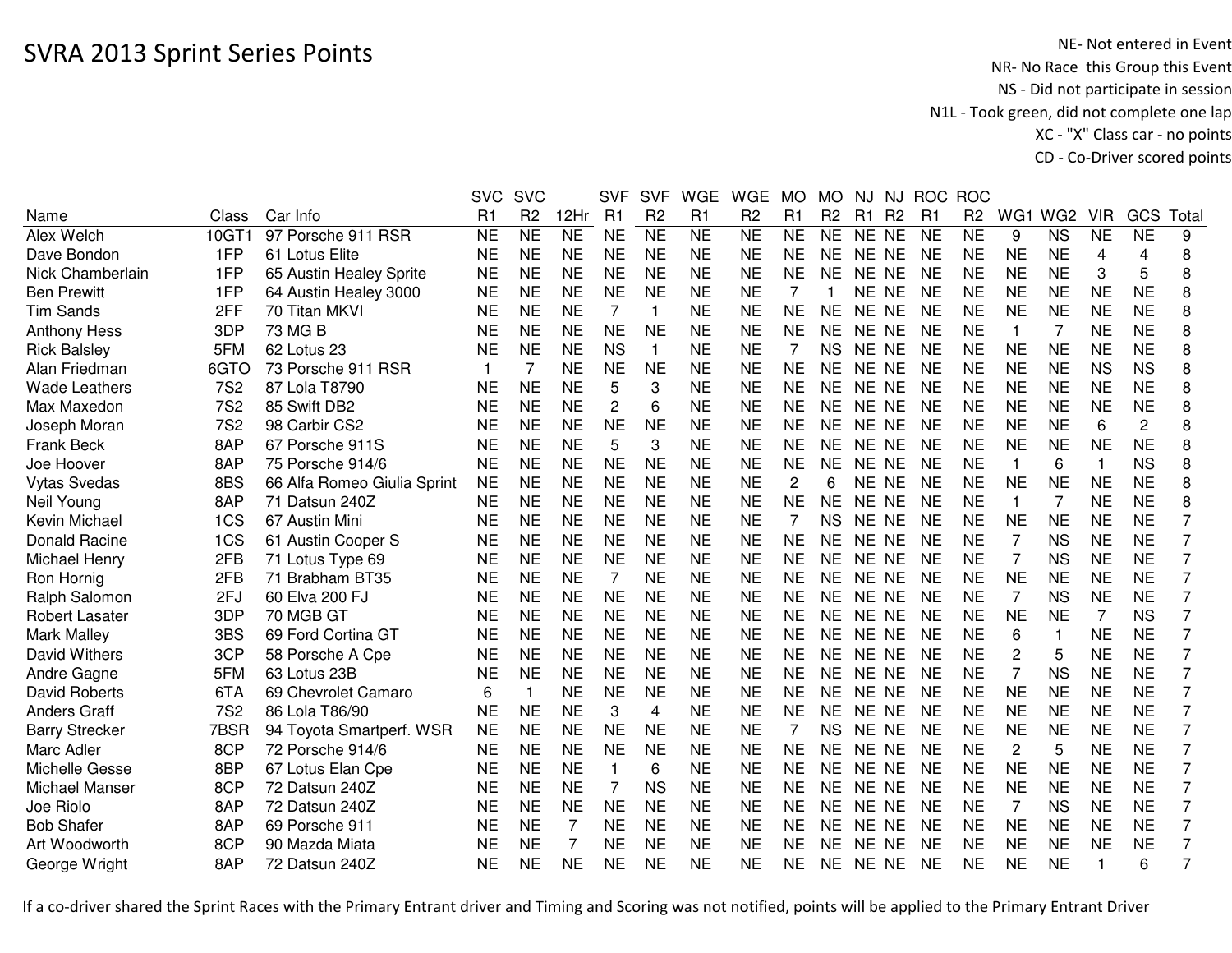|                             |                  |                          | <b>SVC</b>  | <b>SVC</b>     |           | <b>SVF</b>     | <b>SVF</b>       | <b>WGE</b> | <b>WGE</b>     | <b>MO</b>    | <b>MO</b>      | NJ        | NJ             | <b>ROC</b>     | <b>ROC</b>     |                  |                 |            |           |                |
|-----------------------------|------------------|--------------------------|-------------|----------------|-----------|----------------|------------------|------------|----------------|--------------|----------------|-----------|----------------|----------------|----------------|------------------|-----------------|------------|-----------|----------------|
| Name                        | Class            | Car Info                 | R1          | R <sub>2</sub> | 12Hr      | R1             | R <sub>2</sub>   | R1         | R <sub>2</sub> | R1           | R <sub>2</sub> | R1        | R <sub>2</sub> | R <sub>1</sub> | R <sub>2</sub> | WG1              | WG <sub>2</sub> | <b>VIR</b> | GCS       | Total          |
| Colin Mazzola               |                  | 10GT2 92 Porsche 964 Cup | <b>NE</b>   | <b>NE</b>      | <b>NE</b> | <b>NE</b>      | <b>NE</b>        | <b>NE</b>  | <b>NE</b>      | <b>NE</b>    | <b>NE</b>      | NE NE     |                | <b>NE</b>      | <b>NE</b>      | 7                | <b>NS</b>       | <b>NE</b>  | <b>NE</b> | 7              |
| Debbie Cloud                | 11TA2            | 00 Mustang Cobra TA      | 5           | <b>NS</b>      | <b>NE</b> | $\overline{c}$ | <b>NS</b>        | <b>NE</b>  | <b>NE</b>      | <b>NR</b>    | <b>NS</b>      | NE NE     |                | <b>NE</b>      | <b>NE</b>      | <b>NE</b>        | <b>NE</b>       | <b>NS</b>  | <b>NS</b> | 7              |
| <b>Christopher Fountas</b>  | 11MP2            | 08 Ferrari 430           | <b>NE</b>   | <b>NE</b>      | 7         | <b>NE</b>      | <b>NE</b>        | <b>NE</b>  | <b>NE</b>      | <b>NE</b>    | <b>NE</b>      | NE NE     |                | <b>NE</b>      | <b>NE</b>      | <b>NE</b>        | <b>NE</b>       | <b>NE</b>  | <b>NE</b> | $\overline{7}$ |
| <b>Ben Peotter</b>          | 11TA2            | 93 Ford Mustang Cobra    | <b>NE</b>   | <b>NE</b>      | <b>NE</b> | 7              | <b>NS</b>        | <b>NE</b>  | <b>NE</b>      | <b>NE</b>    | <b>NE</b>      | NE NE     |                | <b>NE</b>      | <b>NE</b>      | <b>NE</b>        | <b>NE</b>       | <b>NE</b>  | <b>NE</b> | $\overline{7}$ |
| Lawrence Schumacher         | 11TA2            | 97 Porsche 911/933T      | <b>NS</b>   | 7              | <b>NE</b> | <b>NE</b>      | <b>NE</b>        | <b>NE</b>  | <b>NE</b>      | <b>NE</b>    | <b>NS</b>      | NE NE     |                | <b>NE</b>      | <b>NE</b>      | <b>NE</b>        | <b>NE</b>       | <b>NE</b>  | <b>NE</b> | $\overline{7}$ |
| Mark Shillingburg           | 2FB              | 64 Brabham BT 10         | <b>NE</b>   | <b>NE</b>      | <b>NE</b> | <b>NE</b>      | <b>NE</b>        | <b>NE</b>  | <b>NE</b>      | <b>NE</b>    | NE.            | NE NE     |                | <b>NE</b>      | <b>NE</b>      | 6                | <b>NS</b>       | <b>NE</b>  | <b>NE</b> | 6              |
| <b>Bob Will</b>             | 2FF              | 72 Winkleman FF          | <b>NE</b>   | <b>NE</b>      | <b>NE</b> | <b>NE</b>      | <b>NE</b>        | <b>NE</b>  | <b>NE</b>      | <b>NE</b>    | <b>NE</b>      | NE NE     |                | <b>NE</b>      | <b>NE</b>      | 6                | <b>NS</b>       | <b>NE</b>  | <b>NE</b> | 6              |
| Bernardo Martinez           | 3BS              | 69 Alfa Romeo GTA        | <b>NE</b>   | <b>NE</b>      | <b>NE</b> | <b>NE</b>      | <b>NE</b>        | <b>NE</b>  | <b>NE</b>      | 6            | <b>NS</b>      | NE NE     |                | <b>NE</b>      | <b>NE</b>      | <b>NE</b>        | <b>NE</b>       | <b>NE</b>  | <b>NE</b> | 6              |
| Peter Ragonetti             | 3CP              | 69 Alfa Romeo Duetto     | <b>NE</b>   | <b>NE</b>      | <b>NE</b> | <b>NE</b>      | <b>NE</b>        | <b>NE</b>  | <b>NE</b>      | 2            | 4              | NE NE     |                | <b>NE</b>      | <b>NE</b>      | <b>NE</b>        | <b>NE</b>       | <b>NE</b>  | <b>NE</b> | 6              |
| <b>Irving Stein</b>         | 3DP              | 66 Volvo P1800           | <b>NE</b>   | <b>NE</b>      | <b>NE</b> | <b>NE</b>      | <b>NE</b>        | <b>NE</b>  | <b>NE</b>      | <b>NE</b>    | <b>NE</b>      | NE NE     |                | <b>NE</b>      | <b>NE</b>      | N <sub>1</sub> L | 6               | <b>NE</b>  | <b>NE</b> | 6              |
| <b>Mike Virr</b>            | 3EP              | 59 Morgan 41368          | <b>NE</b>   | <b>NE</b>      | <b>NE</b> | <b>NE</b>      | <b>NE</b>        | <b>NE</b>  | <b>NE</b>      | <b>NE</b>    | <b>NE</b>      | NE NE     |                | <b>NE</b>      | <b>NE</b>      | 6                | <b>NS</b>       | <b>NE</b>  | <b>NE</b> | 6              |
| <b>Clark Howey</b>          | 6AP              | 66 Chevrolet Corvette    | <b>NS</b>   | 6              | <b>NE</b> | <b>NE</b>      | <b>NE</b>        | <b>NE</b>  | <b>NE</b>      | <b>NE</b>    | <b>NE</b>      | NE NE     |                | <b>NE</b>      | <b>NE</b>      | <b>NE</b>        | <b>NE</b>       | <b>NE</b>  | <b>NE</b> | 6              |
| <b>David Neidell</b>        | 6BP              | 68 Chevrolet Corvette    | <b>NE</b>   | <b>NE</b>      | <b>NE</b> | 6              | <b>NS</b>        | <b>NE</b>  | <b>NE</b>      | <b>NE</b>    | <b>NE</b>      | NE NE     |                | <b>NE</b>      | <b>NE</b>      | <b>NE</b>        | <b>NE</b>       | <b>NE</b>  | <b>NE</b> | 6              |
| <b>Chris Nussbaum</b>       | 6GTO             | 72 Porsche 911 RSR       | <b>NS</b>   | 6              | <b>NE</b> | <b>NE</b>      | <b>NE</b>        | <b>NE</b>  | <b>NE</b>      | <b>NE</b>    | <b>NE</b>      | NE NE     |                | <b>NE</b>      | <b>NE</b>      | <b>NE</b>        | <b>NE</b>       | <b>NE</b>  | <b>NE</b> | 6              |
| <b>Bill Gelles</b>          | 7BSR             | 75 Chevron B31           | <b>NE</b>   | <b>NE</b>      | <b>NE</b> | <b>NE</b>      | <b>NE</b>        | 6          | <b>NS</b>      | <b>NE</b>    | <b>NE</b>      | <b>NE</b> | <b>NE</b>      | <b>NE</b>      | <b>NE</b>      | <b>NE</b>        | <b>NE</b>       | <b>NE</b>  | <b>NE</b> | 6              |
| <b>Martin Hancock</b>       | <b>7S2</b>       | 89 Lola T88/90           | <b>NE</b>   | <b>NE</b>      | <b>NE</b> | 1              | CD               | <b>NE</b>  | <b>NE</b>      | $\mathbf{1}$ | 4              | NE.       | <b>NE</b>      | <b>NE</b>      | <b>NE</b>      | <b>NE</b>        | <b>NE</b>       | <b>NE</b>  | <b>NE</b> | 6              |
| Gary Holcomb                | <b>7S2</b>       | 85 Swift DB2             | <b>NE</b>   | <b>NE</b>      | <b>NE</b> | <b>NE</b>      | <b>NE</b>        | <b>NE</b>  | <b>NE</b>      | <b>NE</b>    | <b>NE</b>      | <b>NE</b> | <b>NE</b>      | <b>NE</b>      | <b>NE</b>      | <b>NE</b>        | <b>NE</b>       | 1          | 5         | 6              |
| <b>Randy Stegall</b>        | 7HS <sub>2</sub> | 82 Royale S2000          | <b>NE</b>   | <b>NE</b>      | <b>NE</b> | <b>NS</b>      | N <sub>1</sub> L | <b>NE</b>  | <b>NE</b>      | 6            | <b>NS</b>      | NE NE     |                | <b>NE</b>      | <b>NE</b>      | <b>NE</b>        | <b>NE</b>       | <b>NE</b>  | <b>NE</b> | 6              |
| <b>Turner Woodard</b>       | 7BSR             | 75 Chevron B31           | <b>NE</b>   | <b>NE</b>      | <b>NE</b> | <b>NE</b>      | <b>NE</b>        | <b>NE</b>  | <b>NE</b>      | 6            | <b>NS</b>      | NE NE     |                | <b>NE</b>      | <b>NE</b>      | <b>NE</b>        | <b>NE</b>       | <b>NE</b>  | <b>NE</b> | 6              |
| <b>Andrew Burke</b>         | 8BP              | 70 Porsche 914/6         | <b>NE</b>   | <b>NE</b>      | <b>NE</b> | <b>NE</b>      | <b>NE</b>        | <b>NE</b>  | <b>NE</b>      | <b>NE</b>    | <b>NE</b>      | NE NE     |                | <b>NE</b>      | <b>NE</b>      | 6                | <b>NS</b>       | <b>NE</b>  | <b>NE</b> | 6              |
| <b>Tim Carey</b>            | 8CP              | 73 Datsun 240Z           | <b>NE</b>   | <b>NE</b>      | 6         | <b>NE</b>      | <b>NE</b>        | <b>NE</b>  | <b>NE</b>      | <b>NE</b>    | <b>NE</b>      | NE NE     |                | <b>NE</b>      | <b>NE</b>      | <b>NE</b>        | <b>NE</b>       | <b>NE</b>  | <b>NE</b> | 6              |
| <b>Thomas Koehler</b>       | 8CP              | 83 Porsche 944           | <b>NE</b>   | <b>NE</b>      | <b>NE</b> | <b>NE</b>      | <b>NE</b>        | <b>NE</b>  | <b>NE</b>      | 3            | NS.            | NE NE     |                | <b>NE</b>      | <b>NE</b>      | 3                | <b>NS</b>       | <b>NE</b>  | <b>NE</b> | 6              |
| <b>Hal Nichols</b>          | 8BS              | 71 Alfa Romeo GTV        | <b>NE</b>   | <b>NE</b>      | <b>NE</b> | <b>NE</b>      | <b>NE</b>        | <b>NE</b>  | <b>NE</b>      | 3            | 3              | NE NE     |                | <b>NE</b>      | <b>NE</b>      | <b>NE</b>        | <b>NE</b>       | <b>NE</b>  | <b>NE</b> | 6              |
| Dan Curry                   | 10GT2            | 92 Porsche 964 Cup       | <b>NE</b>   | <b>NE</b>      | <b>NE</b> | <b>NE</b>      | <b>NE</b>        | <b>NE</b>  | <b>NE</b>      | <b>NE</b>    | <b>NE</b>      | NE NE     |                | <b>NE</b>      | <b>NE</b>      | 6                | <b>NS</b>       | <b>NE</b>  | <b>NE</b> | 6              |
| Mitch Van Nordstrand        | 10SC3            | 99 Ford Winston Cup      | <b>NE</b>   | <b>NE</b>      | <b>NE</b> | <b>NE</b>      | <b>NE</b>        | <b>NE</b>  | <b>NE</b>      | <b>NE</b>    | <b>NE</b>      | NE NE     |                | <b>NE</b>      | <b>NE</b>      | 6                | <b>NS</b>       | <b>NE</b>  | <b>NE</b> | 6              |
| John Osteen                 | 11TA2            | 97 Porsche 911/933T      | 6           | <b>NS</b>      | <b>NE</b> | <b>NE</b>      | <b>NE</b>        | <b>NE</b>  | <b>NE</b>      | <b>NE</b>    | <b>NE</b>      | NE NE     |                | <b>NE</b>      | <b>NE</b>      | <b>NE</b>        | <b>NE</b>       | <b>NE</b>  | <b>NE</b> | 6              |
| <b>Bill Todd</b>            | 11TA2            | 91 Ford Mustang GT1      | <b>NE</b>   | <b>NE</b>      | <b>NE</b> | 5              | $\mathbf 1$      | <b>NE</b>  | <b>NE</b>      | <b>NE</b>    | <b>NE</b>      | NE NE     |                | <b>NE</b>      | <b>NE</b>      | <b>NE</b>        | <b>NE</b>       | <b>NE</b>  | <b>NE</b> | 6              |
| James Byers                 | 1FP              | 68 MG Midget             | <b>NE</b>   | <b>NE</b>      | <b>NE</b> | <b>NE</b>      | <b>NE</b>        | <b>NE</b>  | <b>NE</b>      | 5            | <b>NS</b>      | NE NE     |                | <b>NE</b>      | <b>NE</b>      | <b>NE</b>        | <b>NE</b>       | <b>NE</b>  | <b>NE</b> | 5              |
| <b>Christopher Newcomer</b> | 1FP              | 62 Austin Healey Sprite  | <b>NE</b>   | <b>NE</b>      | <b>NE</b> | <b>NE</b>      | <b>NE</b>        | <b>NE</b>  | <b>NE</b>      | 4            | <b>NS</b>      | NE NE     |                | <b>NE</b>      | <b>NE</b>      | $\mathbf{1}$     | <b>NS</b>       | <b>NE</b>  | <b>NE</b> | 5              |
| Joseph Puma                 | 1FP              | 67 MG Midget             | <b>NE</b>   | <b>NE</b>      | <b>NE</b> | <b>NE</b>      | <b>NE</b>        | <b>NE</b>  | <b>NE</b>      | <b>NE</b>    | <b>NE</b>      | NE NE     |                | <b>NE</b>      | <b>NE</b>      | 5                | <b>NS</b>       | <b>NE</b>  | <b>NE</b> | 5              |
| David Irwin                 | 2FB              | 69 Brabham BT29          | <b>NE</b>   | <b>NE</b>      | <b>NE</b> | <b>NE</b>      | <b>NE</b>        | <b>NE</b>  | <b>NE</b>      | <b>NE</b>    | <b>NE</b>      | NE NE     |                | <b>NE</b>      | <b>NE</b>      | 5                | <b>NS</b>       | <b>NE</b>  | <b>NE</b> | 5              |
| <b>Rick Bardsley</b>        | 3CP              | 59 Porsche 356A          | <b>NE</b>   | <b>NE</b>      | <b>NE</b> | <b>NE</b>      | <b>NE</b>        | <b>NE</b>  | <b>NE</b>      | 4            | <b>NS</b>      | NE NE     |                | <b>NE</b>      | <b>NE</b>      |                  | <b>NS</b>       | <b>NE</b>  | <b>NE</b> | 5              |
| Dawn Fisher                 | 3CP              | 72 Lotus Super 7         | $\mathbf 1$ | <b>NS</b>      | <b>NE</b> | <b>NE</b>      | <b>NE</b>        | <b>NE</b>  | <b>NE</b>      | <b>NE</b>    | <b>NE</b>      | <b>NE</b> | <b>NE</b>      | <b>NE</b>      | <b>NE</b>      |                  | 3               | <b>NE</b>  | <b>NE</b> | 5              |
| Doug Paraschuk              | 3CP              | 72 Alfa Romeo Spider     | NE          | NE             | <b>NE</b> | <b>NE</b>      | <b>NE</b>        | <b>NE</b>  | <b>NE</b>      | <b>NE</b>    | <b>NE</b>      | NE NE     |                | <b>NE</b>      | <b>NE</b>      |                  | 4               | <b>NE</b>  | <b>NE</b> | 5              |
|                             |                  |                          |             |                |           |                |                  |            |                |              |                |           |                |                |                |                  |                 |            |           |                |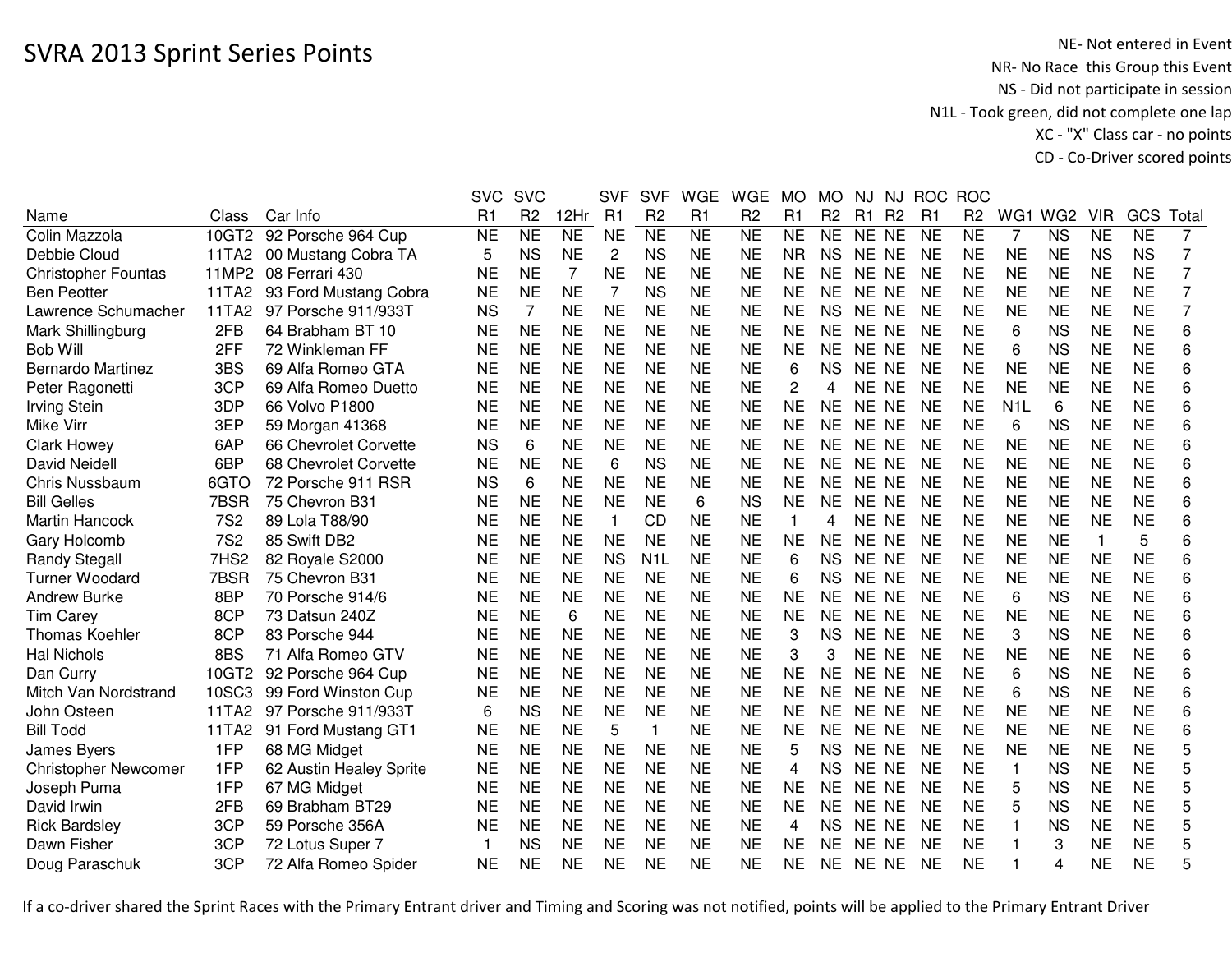|                          |            |                          | <b>SVC</b>     | <b>SVC</b>          |                | <b>SVF</b>       | <b>SVF</b>     | <b>WGE</b>     | <b>WGE</b>      | <b>MO</b>              | MO.            | NJ             | <b>NJ</b>      | <b>ROC</b>     | <b>ROC</b>     |                |                 |              |                |                |
|--------------------------|------------|--------------------------|----------------|---------------------|----------------|------------------|----------------|----------------|-----------------|------------------------|----------------|----------------|----------------|----------------|----------------|----------------|-----------------|--------------|----------------|----------------|
| Name                     | Class      | Car Info                 | R <sub>1</sub> | R <sub>2</sub>      | 12Hr           | R <sub>1</sub>   | R <sub>2</sub> | R1             | R <sub>2</sub>  | R <sub>1</sub>         | R <sub>2</sub> | R <sub>1</sub> | R <sub>2</sub> | R <sub>1</sub> | R <sub>2</sub> | WG1            | WG <sub>2</sub> | <b>VIR</b>   | GCS            | Tota           |
| John Schrecker           | 3CP        | 64 Porsche 356           | <b>NE</b>      | $\overline{\sf NE}$ | N <sub>E</sub> | <b>NE</b>        | N <sub>E</sub> | N <sub>E</sub> | $\overline{NE}$ | $\overline{\text{NE}}$ | <b>NE</b>      | NE NE          |                | <b>NE</b>      | N <sub>E</sub> | 5              | <b>NS</b>       | <b>NE</b>    | N <sub>E</sub> | 5              |
| <b>Roman Tucker</b>      | 3BS        | 65 Alfa Romeo GTA        | <b>NE</b>      | <b>NE</b>           | <b>NE</b>      | <b>NE</b>        | <b>NE</b>      | <b>NE</b>      | <b>NE</b>       | 5                      | <b>NS</b>      | NE NE          |                | <b>NE</b>      | <b>NE</b>      | <b>NE</b>      | <b>NE</b>       | <b>NE</b>    | <b>NE</b>      | 5              |
| <b>Richard Kurtz</b>     | 6TA        | 65 Ford Mustang Fastback | <b>NE</b>      | <b>NE</b>           | <b>NE</b>      | N <sub>1</sub> L | 5              | <b>NE</b>      | <b>NE</b>       | <b>NE</b>              | <b>NE</b>      | NE NE          |                | <b>NE</b>      | <b>NE</b>      | <b>NE</b>      | <b>NE</b>       | <b>NE</b>    | <b>NE</b>      | 5              |
| Rasim Tugberk            | <b>7S2</b> | 87 Swift DB2             | <b>NE</b>      | <b>NE</b>           | <b>NE</b>      | <b>NE</b>        | <b>NE</b>      | <b>NE</b>      | <b>NE</b>       | <b>NE</b>              | <b>NE</b>      | NE NE          |                | <b>NE</b>      | <b>NE</b>      | <b>NE</b>      | <b>NE</b>       | 1            | 4              | 5              |
| <b>Trina Allison</b>     | 8BP        | 92 Porsche 968           | <b>NE</b>      | <b>NE</b>           | <b>NE</b>      | <b>NE</b>        | <b>NE</b>      | <b>NE</b>      | <b>NE</b>       | 5                      | <b>NS</b>      | NE NE          |                | <b>NE</b>      | <b>NE</b>      | <b>NE</b>      | <b>NE</b>       | <b>NE</b>    | <b>NE</b>      | 5              |
| Phil Bagley              | 8CP        | 70 Porsche 911           | NE             | NE                  | 5              | <b>NE</b>        | <b>NE</b>      | <b>NE</b>      | <b>NE</b>       | <b>NE</b>              | NE.            | NE NE          |                | NE             | <b>NE</b>      | <b>NE</b>      | <b>NE</b>       | <b>NE</b>    | <b>NE</b>      | 5              |
| <b>Pickslay Cheek</b>    | 8CP        | 72 Datsun 240Z           | <b>NE</b>      | <b>NE</b>           | <b>NE</b>      | <b>NE</b>        | <b>NE</b>      | <b>NE</b>      | <b>NE</b>       | <b>NE</b>              | <b>NE</b>      | NE NE          |                | <b>NE</b>      | <b>NE</b>      | <b>NE</b>      | <b>NE</b>       | 5            | <b>NS</b>      | 5              |
| <b>Richard Dobush</b>    | 8AP        | 72 Porsche 911 RS        | <b>NE</b>      | <b>NE</b>           | <b>NE</b>      | <b>NE</b>        | <b>NE</b>      | <b>NE</b>      | <b>NE</b>       | <b>NE</b>              | <b>NE</b>      | NE NE          |                | <b>NE</b>      | <b>NE</b>      | $\mathbf{1}$   | 4               | <b>NE</b>    | <b>NE</b>      | 5              |
| Paul Knoebel             | 8AP        | 70 Datsun 240Z           | <b>NE</b>      | <b>NE</b>           | <b>NE</b>      | <b>CD</b>        | 5              | <b>NE</b>      | <b>NE</b>       | <b>NE</b>              | <b>NE</b>      | NE NE          |                | <b>NE</b>      | <b>NE</b>      | <b>NE</b>      | <b>NE</b>       | <b>NE</b>    | <b>NE</b>      | 5              |
| David Holmes             | 1FP        | <b>57 MGA</b>            | <b>NE</b>      | <b>NE</b>           | <b>NE</b>      | <b>NE</b>        | <b>NE</b>      | <b>NE</b>      | <b>NE</b>       | <b>NE</b>              | <b>NE</b>      | NE NE          |                | <b>NE</b>      | <b>NE</b>      | 4              | <b>NS</b>       | <b>NE</b>    | <b>NE</b>      | 4              |
| <b>Gregory Carpenter</b> | 2FB        | 67 Lotus 41C             | <b>NE</b>      | <b>NE</b>           | <b>NE</b>      | <b>NE</b>        | <b>NE</b>      | <b>NE</b>      | <b>NE</b>       | <b>NE</b>              | <b>NE</b>      | NE NE          |                | <b>NE</b>      | <b>NE</b>      | 4              | <b>NS</b>       | <b>NE</b>    | <b>NE</b>      | 4              |
| <b>Sharon Frey</b>       | 2FF        | 70 Caldwell D-9          | <b>NE</b>      | <b>NE</b>           | <b>NE</b>      | N <sub>1</sub> L | 4              | <b>NE</b>      | <b>NE</b>       | <b>NE</b>              | <b>NE</b>      | NE NE          |                | <b>NE</b>      | <b>NE</b>      | <b>NE</b>      | <b>NE</b>       | <b>NE</b>    | <b>NE</b>      | 4              |
| <b>Tim Baker</b>         | 3CP        | 62 Porsche 356           | N1L            | 4                   | <b>NE</b>      | <b>NE</b>        | <b>NE</b>      | <b>NE</b>      | <b>NE</b>       | <b>NE</b>              | NE             | NE NE          |                | <b>NE</b>      | <b>NE</b>      | <b>NE</b>      | <b>NE</b>       | <b>NE</b>    | <b>NE</b>      | $\overline{4}$ |
| Dale Erwin               | 3CP        | 58 Porsche 356           |                | 3                   | <b>NE</b>      | <b>NE</b>        | <b>NE</b>      | <b>NE</b>      | <b>NE</b>       | <b>NE</b>              | <b>NE</b>      | NE NE          |                | <b>NE</b>      | <b>NE</b>      | <b>NE</b>      | <b>NE</b>       | <b>NE</b>    | <b>NE</b>      | 4              |
| Jim Fahey                | 3EP        | 63 Turner MKIII          | <b>NE</b>      | <b>NE</b>           | <b>NE</b>      | <b>NE</b>        | <b>NE</b>      | <b>NE</b>      | <b>NE</b>       | 4                      |                | N1L NE NE      |                | <b>NE</b>      | <b>NE</b>      | <b>NE</b>      | <b>NE</b>       | <b>NE</b>    | <b>NE</b>      | 4              |
| <b>Charles Safley</b>    | 3CP        | 72 Alfa Romeo Spider     | <b>NE</b>      | <b>NE</b>           | <b>NE</b>      | <b>NE</b>        | <b>NE</b>      | <b>NE</b>      | <b>NE</b>       | 3                      |                | NE NE          |                | <b>NE</b>      | <b>NE</b>      | <b>NE</b>      | <b>NE</b>       | <b>NE</b>    | <b>NE</b>      | 4              |
| <b>Bill Thummel</b>      | 3CP        | 59 Elva Courier          | <b>NE</b>      | <b>NE</b>           | <b>NE</b>      | <b>NE</b>        | <b>NE</b>      | <b>NE</b>      | <b>NE</b>       | <b>NE</b>              | <b>NE</b>      | NE NE          |                | <b>NE</b>      | <b>NE</b>      | <b>NE</b>      | <b>NE</b>       | $\mathbf{1}$ | 3              | 4              |
| John McCormick           | 6BP        | 85 Ford Cobra IV         | <b>NE</b>      | <b>NE</b>           | <b>NE</b>      | <b>NE</b>        | <b>NE</b>      | <b>NE</b>      | <b>NE</b>       | <b>NE</b>              | <b>NE</b>      | NE NE          |                | <b>NE</b>      | <b>NE</b>      | $\overline{c}$ | $\overline{c}$  | <b>NE</b>    | <b>NE</b>      | 4              |
| Richard Jemison          | 8CP        | 67 Alfa Romeo Duetto     | <b>NE</b>      | <b>NE</b>           | 4              | <b>NE</b>        | <b>NE</b>      | <b>NE</b>      | <b>NE</b>       | <b>NE</b>              | <b>NE</b>      | NE NE          |                | <b>NE</b>      | <b>NE</b>      | <b>NE</b>      | <b>NE</b>       | <b>NE</b>    | <b>NE</b>      | 4              |
| Jeffery Neilblum         | 8AP        | 69 Porsche 911RS         | <b>NE</b>      | <b>NE</b>           | <b>NE</b>      | <b>NE</b>        | <b>NE</b>      | <b>NE</b>      | <b>NE</b>       |                        | 3              | NE NE          |                | <b>NE</b>      | <b>NE</b>      | <b>NE</b>      | <b>NE</b>       | <b>NE</b>    | <b>NE</b>      | 4              |
| Michael Walsh            | 8AP        | 71 Porsche 914/6         | 3              | -1                  | <b>NE</b>      | <b>NE</b>        | <b>NE</b>      | <b>NE</b>      | <b>NE</b>       | <b>NE</b>              | <b>NE</b>      | NE NE          |                | <b>NE</b>      | <b>NE</b>      | <b>NE</b>      | <b>NE</b>       | <b>NE</b>    | <b>NE</b>      | 4              |
| <b>Richard Duffey</b>    | 9F1        | 97 Lola T9720            | <b>NE</b>      | <b>NE</b>           | <b>NE</b>      | 4                | <b>NS</b>      | <b>NE</b>      | <b>NE</b>       | <b>NE</b>              | <b>NE</b>      | NE NE          |                | <b>NE</b>      | <b>NE</b>      | <b>NE</b>      | <b>NE</b>       | <b>NE</b>    | <b>NE</b>      | 4              |
| <b>Charlie Boyer</b>     | 10GT2      | 92 Porsche 964 Cup       | <b>NE</b>      | <b>NE</b>           | <b>NE</b>      | <b>NE</b>        | <b>NE</b>      | <b>NE</b>      | <b>NE</b>       | <b>NE</b>              | <b>NE</b>      | NE NE          |                | <b>NE</b>      | <b>NE</b>      | 4              | <b>NS</b>       | <b>NE</b>    | <b>NE</b>      | 4              |
| Ron Tietjen              | 10BP       | 87 Porsche Turbo Cup     | <b>NE</b>      | <b>NE</b>           | <b>NE</b>      | <b>NE</b>        | <b>NE</b>      | <b>NE</b>      | <b>NE</b>       | <b>NE</b>              | <b>NE</b>      | NE NE          |                | <b>NE</b>      | <b>NE</b>      | 4              | <b>NS</b>       | <b>NE</b>    | <b>NE</b>      | 4              |
| <b>Gunner Pfrang</b>     | 11TA2      | 94 Chevrolet Camaro      | <b>NE</b>      | <b>NE</b>           | <b>NE</b>      | 3                | $\mathbf{1}$   | <b>NE</b>      | <b>NE</b>       | <b>NE</b>              | <b>NE</b>      | NE NE          |                | <b>NE</b>      | <b>NE</b>      | <b>NE</b>      | <b>NE</b>       | <b>NE</b>    | <b>NE</b>      | 4              |
| <b>Bill Bovenizer</b>    | 2FB        | 68 Titan MK III          | <b>NE</b>      | <b>NE</b>           | <b>NE</b>      | <b>NE</b>        | <b>NE</b>      | <b>NE</b>      | <b>NE</b>       | <b>NE</b>              | <b>NE</b>      | NE NE          |                | <b>NE</b>      | <b>NE</b>      | 3              | <b>NS</b>       | <b>NE</b>    | <b>NE</b>      | 3              |
| <b>Bill Branson</b>      | 2FF        | 72 Elden FF              | NE             | <b>NE</b>           | <b>NE</b>      | <b>NE</b>        | <b>NE</b>      | <b>NE</b>      | <b>NE</b>       | <b>NE</b>              | <b>NE</b>      | NE NE          |                | <b>NE</b>      | <b>NE</b>      | 3              | <b>NS</b>       | <b>NE</b>    | <b>NE</b>      | 3              |
| Manley Ford              | 3CP        | 63 Lotus Super 7         | <b>NE</b>      | <b>NE</b>           | <b>NE</b>      | <b>NE</b>        | <b>NE</b>      | <b>NE</b>      | <b>NE</b>       | $\mathbf 1$            | 2              | NE NE          |                | <b>NE</b>      | <b>NE</b>      | <b>NE</b>      | <b>NE</b>       | <b>NE</b>    | <b>NE</b>      | 3              |
| <b>William Power</b>     | 3CP        | 68 Datsun SRL311         | <b>NE</b>      | <b>NE</b>           | <b>NE</b>      | <b>NE</b>        | <b>NE</b>      | <b>NE</b>      | <b>NE</b>       | <b>NE</b>              | <b>NE</b>      | NE NE          |                | <b>NE</b>      | <b>NE</b>      | $\overline{1}$ | 2               | <b>NE</b>    | <b>NE</b>      | 3              |
| Jason Pearce             | 6TA        | 69 Ford Mustang          | <b>NE</b>      | <b>NE</b>           | <b>NE</b>      | 3                | <b>NS</b>      | <b>NE</b>      | <b>NE</b>       | <b>NE</b>              | <b>NE</b>      | NE NE          |                | <b>NE</b>      | <b>NE</b>      | <b>NE</b>      | <b>NE</b>       | <b>NE</b>    | <b>NE</b>      | 3              |
| Mark Congleton           | <b>7S2</b> | 85 Lola T598             | <b>NE</b>      | <b>NE</b>           | <b>NE</b>      | <b>NE</b>        | <b>NE</b>      | <b>NE</b>      | <b>NE</b>       |                        | 2              | NE NE          |                | <b>NE</b>      | <b>NE</b>      | <b>NE</b>      | <b>NE</b>       | <b>NE</b>    | <b>NE</b>      | 3              |
| Dave Handy               | <b>7S2</b> | 88 Swift DB2             | <b>NE</b>      | <b>NE</b>           | <b>NE</b>      | <b>NE</b>        | <b>NE</b>      | <b>NE</b>      | <b>NE</b>       | <b>NE</b>              | <b>NE</b>      | NE NE          |                | <b>NE</b>      | <b>NE</b>      | <b>NE</b>      | <b>NE</b>       | 3            | <b>NS</b>      | 3              |
| John Shafer              | 7S2        | 87 Lola T8790            | NE             | NE                  | NE             | 1                | 2              | <b>NE</b>      | NE              | <b>NE</b>              | NE.            | NE NE          |                | NE             | NE             | NE             | <b>NE</b>       | <b>NE</b>    | <b>NE</b>      | 3              |
| Charles Glapinski        | 8AP        | 66 Sunbeam Tiger         | <b>NE</b>      | <b>NE</b>           | <b>NE</b>      | 2                |                | <b>NE</b>      | <b>NE</b>       | <b>NE</b>              | <b>NE</b>      | NE NE          |                | <b>NE</b>      | <b>NE</b>      | <b>NE</b>      | <b>NE</b>       | <b>NE</b>    | <b>NE</b>      | 3              |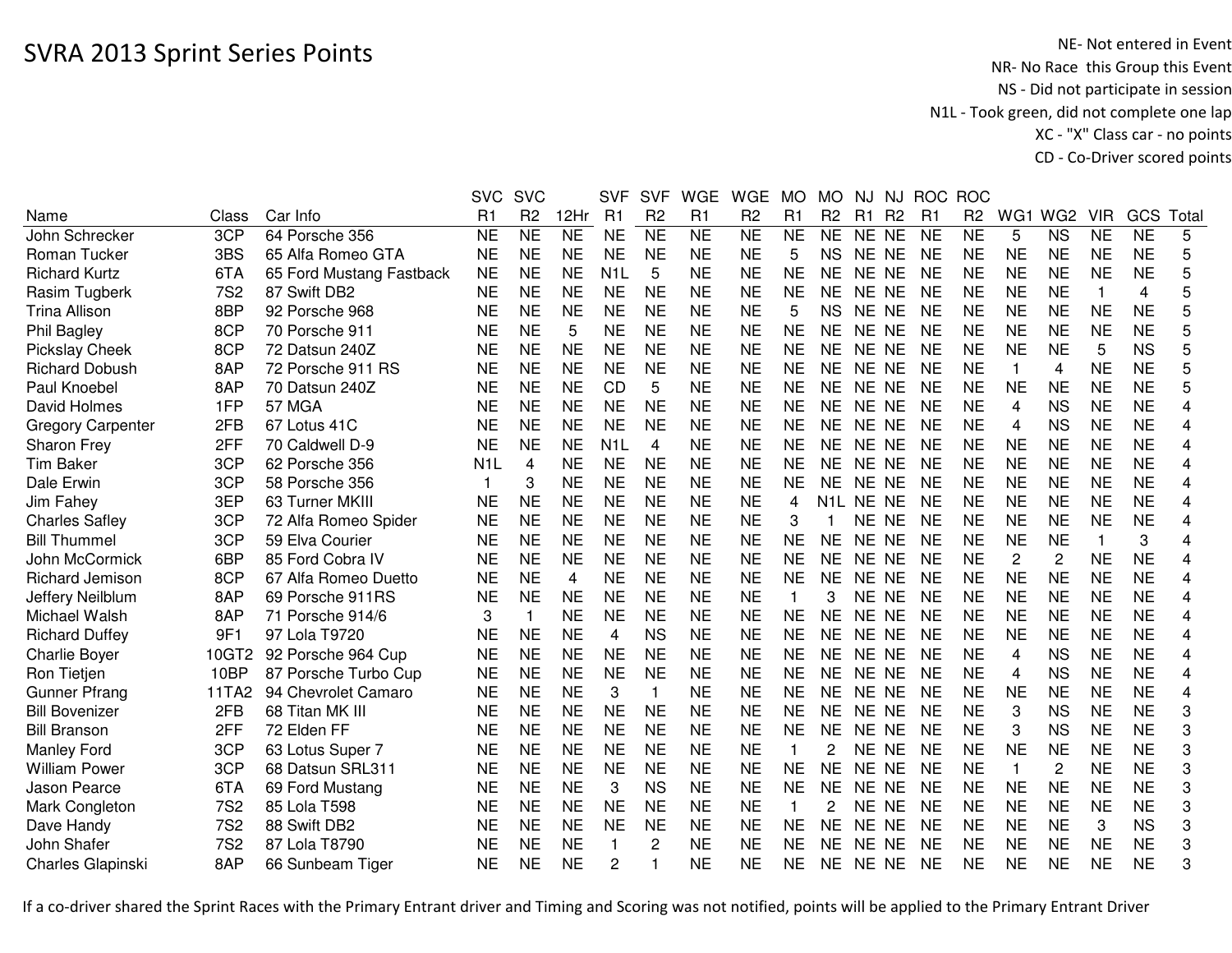|                       |            |                              | <b>SVC</b>     | <b>SVC</b>          |                | <b>SVF</b>     | <b>SVF</b>      | <b>WGE</b>     | <b>WGE</b>     | <b>MO</b>    | <b>MO</b>      | NJ.            | NJ             | <b>ROC</b>     | <b>ROC</b>     |                         |                 |            |           |                         |
|-----------------------|------------|------------------------------|----------------|---------------------|----------------|----------------|-----------------|----------------|----------------|--------------|----------------|----------------|----------------|----------------|----------------|-------------------------|-----------------|------------|-----------|-------------------------|
| Name                  | Class      | Car Info                     | R <sub>1</sub> | R <sub>2</sub>      | 12Hr           | R <sub>1</sub> | R <sub>2</sub>  | R1             | R <sub>2</sub> | R1           | R <sub>2</sub> | R1             | R <sub>2</sub> | R <sub>1</sub> | R <sub>2</sub> | WG1                     | WG <sub>2</sub> | <b>VIR</b> | GCS       | Tota                    |
| Jeff Jagusch          | 8AP        | 70 Datsun 240Z               | <b>NE</b>      | $\overline{\sf NE}$ | <b>NE</b>      | 3              | $\overline{CD}$ | N <sub>E</sub> | <b>NE</b>      | <b>NE</b>    | <b>NE</b>      | NE NE          |                | <b>NE</b>      | <b>NE</b>      | <b>NE</b>               | <b>NE</b>       | <b>NE</b>  | <b>NE</b> | 3                       |
| John Monson           | 8BS        | 72 BMW 2002                  | <b>NE</b>      | <b>NE</b>           | <b>NE</b>      | <b>NE</b>      | <b>NE</b>       | <b>NE</b>      | <b>NE</b>      | <b>NE</b>    | <b>NE</b>      | NE NE          |                | <b>NE</b>      | <b>NE</b>      | 3                       | <b>NS</b>       | <b>NE</b>  | <b>NE</b> | 3                       |
| <b>Philip Needs</b>   | 8CP        | 66 Lotus Elan                | <b>NE</b>      | <b>NE</b>           | 3              | <b>NE</b>      | <b>NE</b>       | <b>NE</b>      | <b>NE</b>      | <b>NE</b>    | <b>NE</b>      | NE NE          |                | <b>NE</b>      | <b>NE</b>      | <b>NE</b>               | <b>NE</b>       | <b>NE</b>  | <b>NE</b> | 3                       |
| Glenn Pashley         | 9F1        | 94 Ralt RT 40/41             | <b>NE</b>      | <b>NE</b>           | <b>NE</b>      | <b>NE</b>      | <b>NE</b>       | <b>NE</b>      | <b>NE</b>      | <b>NE</b>    | <b>NE</b>      | NE NE          |                | <b>NE</b>      | <b>NE</b>      | 3                       | <b>NS</b>       | <b>NE</b>  | <b>NE</b> | 3                       |
| Udo Horn              | 10BP       | 84 Chevrolet Corvette        | <b>NE</b>      | <b>NE</b>           | <b>NE</b>      | <b>NE</b>      | <b>NE</b>       | <b>NE</b>      | <b>NE</b>      | <b>NE</b>    | <b>NE</b>      | NE NE          |                | <b>NE</b>      | <b>NE</b>      | 3                       | <b>NS</b>       | <b>NE</b>  | <b>NE</b> | 3                       |
| Don Soenen            | 11TA2      | 95 Ford Mustang TA           | 3              | <b>NS</b>           | <b>NE</b>      | <b>NE</b>      | <b>NE</b>       | <b>NE</b>      | <b>NE</b>      | <b>NE</b>    | <b>NE</b>      | NE NE          |                | <b>NE</b>      | <b>NE</b>      | <b>NE</b>               | <b>NE</b>       | <b>NS</b>  | <b>NS</b> | 3                       |
| Mark Craig            | 1FP        | 72 Triumph Spitfire          | <b>NE</b>      | <b>NE</b>           | <b>NE</b>      | <b>NE</b>      | <b>NE</b>       | <b>NE</b>      | <b>NE</b>      | $\mathbf{2}$ | <b>NS</b>      | NE NE          |                | <b>NE</b>      | <b>NE</b>      | <b>NE</b>               | <b>NE</b>       | <b>NE</b>  | <b>NE</b> | $\overline{c}$          |
| John Jones            | 1FP        | 67 Austin Healey Sprite      | <b>NE</b>      | <b>NE</b>           | <b>NE</b>      | <b>NE</b>      | <b>NE</b>       | <b>NE</b>      | <b>NE</b>      | <b>NE</b>    | <b>NE</b>      | NE NE          |                | <b>NE</b>      | <b>NE</b>      | <b>NE</b>               | <b>NE</b>       | 2          | <b>NS</b> | 2                       |
| <b>Andrew Byrnes</b>  | 3CP        | 63 Elva Courier              | <b>NE</b>      | <b>NE</b>           | <b>NE</b>      | <b>NE</b>      | <b>NE</b>       | <b>NE</b>      | <b>NE</b>      |              | 1              | NE NE          |                | <b>NE</b>      | <b>NE</b>      | <b>NE</b>               | <b>NE</b>       | <b>NE</b>  | <b>NE</b> | 2                       |
| <b>Michael Patton</b> | 3DP        | 65 MGB Roadster              | <b>NE</b>      | <b>NE</b>           | <b>NE</b>      | <b>NE</b>      | <b>NE</b>       | <b>NE</b>      | <b>NE</b>      | <b>NE</b>    | <b>NE</b>      | NE NE          |                | <b>NE</b>      | <b>NE</b>      | $\overline{2}$          | <b>NS</b>       | <b>NE</b>  | <b>NE</b> | 2                       |
| Andrew Wright         | 3CP        | 62 Lotus Super 7             | <b>NE</b>      | <b>NE</b>           | <b>NE</b>      | <b>NE</b>      | <b>NE</b>       | <b>NE</b>      | <b>NE</b>      | $\mathbf{1}$ | 1              | NE NE          |                | <b>NE</b>      | <b>NE</b>      | <b>NE</b>               | <b>NE</b>       | <b>NE</b>  | <b>NE</b> | $\overline{c}$          |
| <b>Chris Fennell</b>  | 6BP        | 65 Chevrolet Corvette        | <b>NE</b>      | <b>NE</b>           | <b>NE</b>      | <b>NE</b>      | <b>NE</b>       | <b>NE</b>      | <b>NE</b>      | <b>NE</b>    | <b>NE</b>      | NE NE          |                | <b>NE</b>      | <b>NE</b>      | $\overline{1}$          | 1               | <b>NE</b>  | <b>NE</b> | 2                       |
| Al Fergusson          | 6BP        | 62 Jaguar E Type             | <b>NE</b>      | <b>NE</b>           | <b>NE</b>      | <b>NE</b>      | <b>NE</b>       | <b>NE</b>      | <b>NE</b>      | <b>NE</b>    | <b>NE</b>      | <b>NE</b>      | <b>NE</b>      | <b>NE</b>      | <b>NE</b>      | $\overline{1}$          |                 | <b>NE</b>  | <b>NE</b> | $\overline{c}$          |
| Tom Sakai             | 6BP        | 65 Sunbeam Tiger             | <b>NE</b>      | <b>NE</b>           | <b>NE</b>      | <b>NE</b>      | <b>NE</b>       | <b>NE</b>      | <b>NE</b>      | <b>NE</b>    | <b>NE</b>      | <b>NE</b>      | <b>NE</b>      | NE             | <b>NE</b>      | $\overline{\mathbf{1}}$ |                 | <b>NE</b>  | <b>NE</b> | $\overline{\mathbf{c}}$ |
| <b>Stevie Hynes</b>   | <b>7S2</b> | 82 Swift DB2                 | <b>NE</b>      | <b>NE</b>           | <b>NE</b>      | <b>NE</b>      | <b>NE</b>       | <b>NE</b>      | <b>NE</b>      |              |                | <b>NE</b>      | <b>NE</b>      | <b>NE</b>      | <b>NE</b>      | <b>NE</b>               | <b>NE</b>       | <b>NE</b>  | <b>NE</b> | $\overline{\mathbf{c}}$ |
| John Baucom           | 8RS        | 69 Fiat 123                  | <b>NE</b>      | <b>NE</b>           | <b>NE</b>      | <b>NE</b>      | <b>NE</b>       | <b>NE</b>      | <b>NE</b>      | <b>NE</b>    | <b>NE</b>      | <b>NE</b>      | <b>NE</b>      | <b>NE</b>      | <b>NE</b>      | <b>NE</b>               | <b>NE</b>       | 1          | 1         | 2                       |
| Orie Voightman        | 8CP        | 01 Mazda Miata               | <b>NE</b>      | <b>NE</b>           | $\overline{2}$ | <b>NE</b>      | <b>NE</b>       | <b>NE</b>      | <b>NE</b>      | <b>NE</b>    | <b>NE</b>      | NE NE          |                | <b>NE</b>      | <b>NE</b>      | <b>NE</b>               | <b>NE</b>       | <b>NE</b>  | <b>NE</b> | 2                       |
| <b>Ted Zorbas</b>     | 9F1        | 06 Swift 016a                | <b>NE</b>      | <b>NE</b>           | <b>NE</b>      | <b>NE</b>      | <b>NE</b>       | <b>NE</b>      | <b>NE</b>      | <b>NE</b>    | <b>NE</b>      | $\overline{2}$ | <b>NS</b>      | <b>NE</b>      | <b>NE</b>      | <b>NE</b>               | <b>NE</b>       | <b>NE</b>  | <b>NE</b> | 2                       |
| Douglas Kurtin        | 10BP       | 72 Porsche 911 RS            | <b>NE</b>      | <b>NE</b>           | <b>NE</b>      | <b>NE</b>      | <b>NE</b>       | <b>NE</b>      | <b>NE</b>      | <b>NE</b>    | <b>NE</b>      | NE NE          |                | <b>NE</b>      | <b>NE</b>      | $\overline{2}$          | <b>NS</b>       | <b>NE</b>  | <b>NE</b> | $\overline{c}$          |
| Theo Bean             |            | 11GTP2 90 Chevrolet Intrepid | <b>NE</b>      | <b>NE</b>           | <b>NE</b>      | <b>NE</b>      | <b>NE</b>       | $\mathbf{2}$   | <b>NR</b>      | <b>NE</b>    | <b>NE</b>      | NE NE          |                | <b>NE</b>      | <b>NE</b>      | <b>NE</b>               | <b>NE</b>       | <b>NE</b>  | <b>NE</b> | 2                       |
| David Nikolas         |            | 11GTP1 88 Fabcar GTP         | <b>NE</b>      | <b>NE</b>           | <b>NE</b>      | <b>NE</b>      | <b>NE</b>       | <b>NE</b>      | <b>NE</b>      | <b>NE</b>    | <b>NE</b>      | NE NE          |                | <b>NE</b>      | <b>NE</b>      | $\mathbf 1$             | $\mathbf{1}$    | <b>NE</b>  | <b>NE</b> | $\overline{c}$          |
| <b>Charles Dolan</b>  | 1FP        | 57 MGA Roadster              | <b>NE</b>      | <b>NE</b>           | <b>NE</b>      | <b>NE</b>      | <b>NE</b>       | <b>NE</b>      | <b>NE</b>      | <b>NE</b>    | <b>NE</b>      | NE NE          |                | <b>NE</b>      | <b>NE</b>      | <b>NE</b>               | <b>NE</b>       | 1          | <b>NS</b> |                         |
| <b>Mitchell Eitel</b> | 1F         | 59 OSCA 187 H                | 1              | <b>NS</b>           | <b>NE</b>      | <b>NE</b>      | <b>NE</b>       | <b>NE</b>      | <b>NE</b>      | <b>NE</b>    | <b>NE</b>      | NE NE          |                | <b>NE</b>      | <b>NE</b>      | <b>NE</b>               | <b>NE</b>       | <b>NE</b>  | <b>NE</b> |                         |
| <b>Tom Glanville</b>  | 1FP        | 62 MG Midget                 | <b>NE</b>      | <b>NE</b>           | <b>NE</b>      | <b>NE</b>      | <b>NE</b>       | <b>NE</b>      | <b>NE</b>      | <b>NE</b>    | <b>NE</b>      | NE NE          |                | <b>NE</b>      | <b>NE</b>      | 1                       | <b>NS</b>       | <b>NE</b>  | <b>NE</b> |                         |
| <b>Ted Hershey</b>    | 1FP        | 72 MG Midget                 | <b>NE</b>      | <b>NE</b>           | <b>NE</b>      | <b>NE</b>      | <b>NE</b>       | <b>NE</b>      | <b>NE</b>      | <b>NE</b>    | <b>NE</b>      | NE NE          |                | <b>NE</b>      | <b>NE</b>      | $\overline{1}$          | <b>NS</b>       | <b>NE</b>  | <b>NE</b> |                         |
| <b>Terry Milnes</b>   | 1CS        | 66 Austin Mini Cooper S      | <b>NE</b>      | <b>NE</b>           | <b>NE</b>      | <b>NE</b>      | <b>NE</b>       | <b>NE</b>      | <b>NE</b>      | $\mathbf{1}$ | <b>NS</b>      | NE NE          |                | <b>NE</b>      | <b>NE</b>      | <b>NE</b>               | <b>NE</b>       | <b>NE</b>  | <b>NE</b> |                         |
| J.Richard Schnabel    | 1FP        | 59 MGA Rdster                | <b>NE</b>      | <b>NE</b>           | <b>NE</b>      | <b>NE</b>      | <b>NE</b>       | <b>NE</b>      | <b>NE</b>      | <b>NE</b>    | NE.            | NE.            | <b>NE</b>      | <b>NE</b>      | <b>NE</b>      | <b>NE</b>               | <b>NE</b>       | 1          | <b>NS</b> |                         |
| <b>Bob Graham</b>     | 2FF        | 67 Lotus 51A                 | <b>NE</b>      | <b>NE</b>           | <b>NE</b>      | <b>NE</b>      | <b>NE</b>       | <b>NE</b>      | <b>NE</b>      | <b>NE</b>    | <b>NE</b>      | NE.            | <b>NE</b>      | <b>NE</b>      | <b>NE</b>      | <b>NE</b>               | <b>NE</b>       | 1          | <b>NS</b> |                         |
| Kristine Lay          | 3CP        | 68 Alfa Romeo Spider         | NE             | <b>NE</b>           | <b>NE</b>      | <b>NE</b>      | <b>NE</b>       | <b>NE</b>      | <b>NE</b>      | <b>NE</b>    | NE.            | NE NE          |                | <b>NE</b>      | <b>NE</b>      | $\mathbf 1$             | <b>NS</b>       | <b>NE</b>  | <b>NE</b> |                         |
| Larry Ligas           | 3DP        | 61 Daimler SP250             | <b>NE</b>      | <b>NE</b>           | $\mathbf{1}$   | <b>NE</b>      | <b>NE</b>       | <b>NE</b>      | <b>NE</b>      | <b>NE</b>    | <b>NE</b>      | NE NE          |                | <b>NE</b>      | <b>NE</b>      | <b>NE</b>               | <b>NE</b>       | <b>NE</b>  | <b>NE</b> |                         |
| C. Lane Mally         | 3CP        | 65 Porsche 356               | <b>NE</b>      | <b>NE</b>           | <b>NE</b>      | <b>NE</b>      | <b>NE</b>       | <b>NE</b>      | <b>NE</b>      | <b>NE</b>    | <b>NE</b>      | NE NE          |                | <b>NE</b>      | <b>NE</b>      | -1                      | <b>NS</b>       | <b>NE</b>  | <b>NE</b> |                         |
| Tom Ragonetti         | 3CP        | 69 Alfa Romeo Duetta         | <b>NE</b>      | <b>NE</b>           | <b>NE</b>      | <b>NE</b>      | <b>NE</b>       | <b>NE</b>      | <b>NE</b>      | <b>NE</b>    | <b>NE</b>      | NE NE          |                | <b>NE</b>      | <b>NE</b>      | 1                       | <b>NS</b>       | <b>NE</b>  | <b>NE</b> |                         |
| Daniel Rosenthal      | 3CP        | 66 Sunbeam Tiger             | <b>NE</b>      | <b>NE</b>           | <b>NE</b>      | <b>NE</b>      | <b>NE</b>       | <b>NE</b>      | <b>NE</b>      |              | NS.            | NE NE          |                | <b>NE</b>      | <b>NE</b>      | <b>NE</b>               | <b>NE</b>       | <b>NE</b>  | <b>NE</b> |                         |
| <b>Bill Treffert</b>  | 3EP        | 61 MGA MKIII C               |                | N1L                 | NE             | <b>NE</b>      | <b>NE</b>       | <b>NE</b>      | <b>NE</b>      | NE           | <b>NE</b>      | NE NE          |                | <b>NE</b>      | <b>NE</b>      | <b>NE</b>               | <b>NE</b>       | <b>NE</b>  | <b>NE</b> |                         |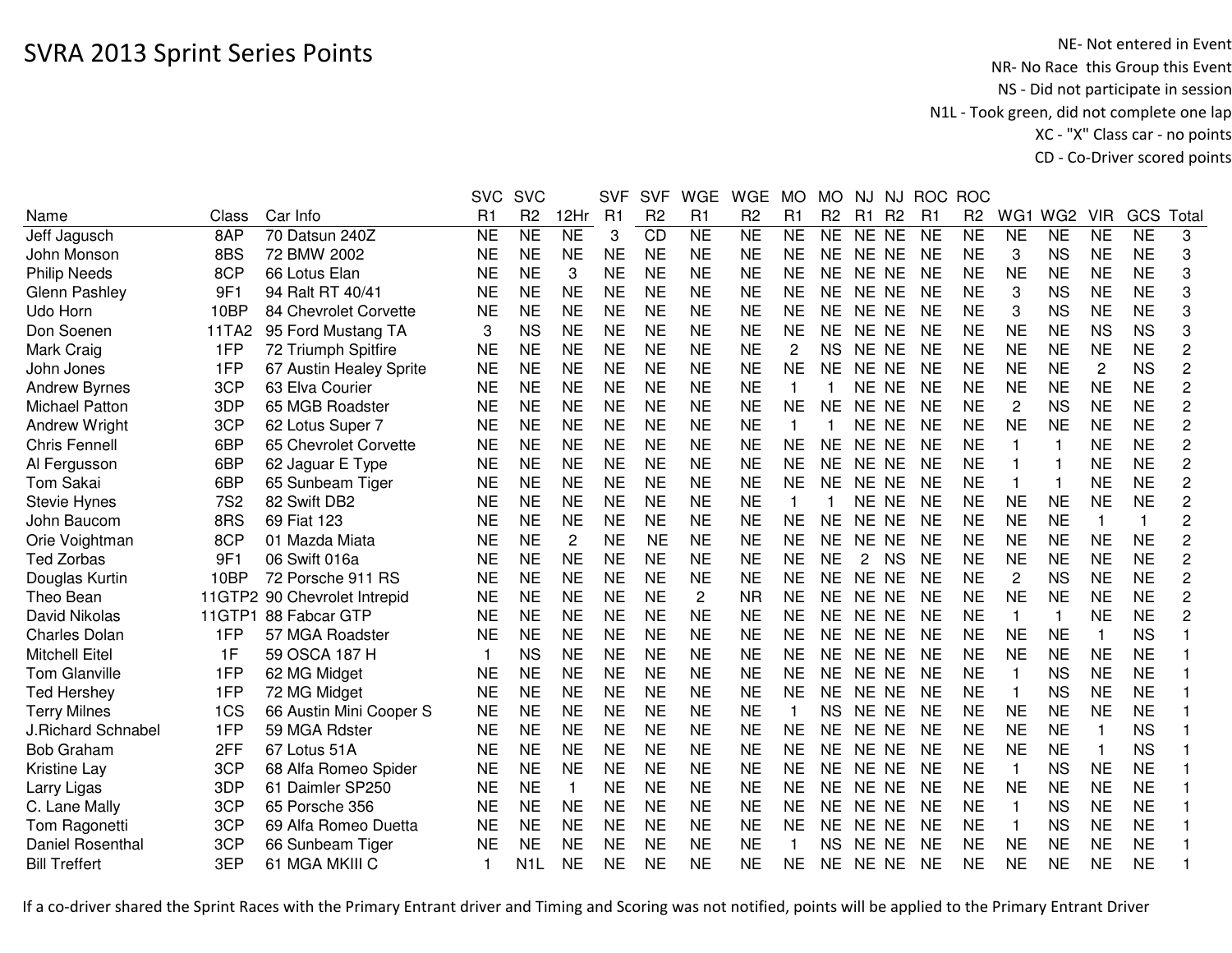|                        |            |                         | <b>SVC</b>   | <b>SVC</b>     |                         | <b>SVF</b>   | <b>SVF</b>      | <b>WGE</b>       | <b>WGE</b>       | MO        | MO             | NJ.       | NJ.            | <b>ROC</b>     | <b>ROC</b>     |                 |                  |                  |           |          |
|------------------------|------------|-------------------------|--------------|----------------|-------------------------|--------------|-----------------|------------------|------------------|-----------|----------------|-----------|----------------|----------------|----------------|-----------------|------------------|------------------|-----------|----------|
| Name                   | Class      | Car Info                | R1           | R <sub>2</sub> | 12Hr                    | R1           | R <sub>2</sub>  | R1               | R <sub>2</sub>   | R1        | R <sub>2</sub> | R1        | R <sub>2</sub> | R <sub>1</sub> | R <sub>2</sub> | WG <sub>1</sub> | WG <sub>2</sub>  | <b>VIR</b>       | GCS       | Total    |
| <b>Randy Williams</b>  | 3EP        | 59 Triumph TR3          | <b>NE</b>    | <b>NE</b>      | N <sub>E</sub>          | <b>NE</b>    | $\overline{NE}$ | N <sub>1</sub> L | N <sub>1</sub> L | <b>NE</b> | <b>NE</b>      | NE NE     |                | <b>NE</b>      | <b>NE</b>      | $\mathbf{1}$    | <b>NS</b>        | <b>NE</b>        | <b>NE</b> |          |
| Randy Woods            | 3CP        | 71 Lotus Super Seven    | <b>NE</b>    | <b>NE</b>      | <b>NE</b>               | <b>NE</b>    | <b>NE</b>       | <b>NE</b>        | <b>NE</b>        | <b>NE</b> | <b>NE</b>      | NE NE     |                | <b>NE</b>      | <b>NE</b>      | -1              | <b>NS</b>        | <b>NE</b>        | <b>NE</b> |          |
| Peter McLaughlin       | 5BSR       | 65 Elva MK VIIS         | $\mathbf{1}$ | <b>NS</b>      | <b>NE</b>               | <b>NE</b>    | <b>NE</b>       | <b>NE</b>        | <b>NE</b>        | <b>NE</b> | <b>NE</b>      | NE NE     |                | <b>NE</b>      | <b>NE</b>      | <b>NE</b>       | <b>NE</b>        | <b>NE</b>        | <b>NE</b> |          |
| Paul Wilson            | 5ASR       | 65 Lola T70 MKII        | <b>NE</b>    | <b>NE</b>      | <b>NE</b>               | <b>NE</b>    | <b>NE</b>       | <b>NE</b>        | <b>NE</b>        | <b>NE</b> | <b>NE</b>      | NE NE     |                | <b>NE</b>      | <b>NE</b>      | <b>NE</b>       | <b>NE</b>        | $\mathbf{1}$     | <b>NS</b> |          |
| Tom Gallagher          | 6BP        | 63 Chevrolet Corvette   | <b>NE</b>    | <b>NE</b>      | <b>NE</b>               | <b>NE</b>    | <b>NE</b>       | <b>NE</b>        | <b>NE</b>        | <b>NE</b> | <b>NE</b>      | NE NE     |                | <b>NE</b>      | <b>NE</b>      | <b>NS</b>       | 1                | <b>NE</b>        | <b>NE</b> |          |
| Joel Lipperini         | 6BP        | 64 Shelby Daytona       | <b>NE</b>    | <b>NE</b>      | <b>NE</b>               | <b>NE</b>    | <b>NE</b>       | <b>NE</b>        | <b>NE</b>        | <b>NE</b> | <b>NE</b>      | NE NE     |                | <b>NE</b>      | <b>NE</b>      | -1              | <b>NS</b>        | <b>NE</b>        | <b>NE</b> |          |
| J.B. Mattison          | 6BP        | 69 Chevrolet Corvette   | <b>NE</b>    | <b>NE</b>      | <b>NE</b>               | <b>NE</b>    | <b>NE</b>       | <b>NE</b>        | <b>NE</b>        |           | <b>NS</b>      | NE NE     |                | <b>NE</b>      | <b>NE</b>      | <b>NE</b>       | <b>NE</b>        | <b>NE</b>        | <b>NE</b> |          |
| <b>Bob Hibdon</b>      | <b>7S2</b> | 86 Swift S2000          | <b>NE</b>    | <b>NE</b>      | <b>NE</b>               | <b>NE</b>    | <b>NE</b>       | <b>NE</b>        | <b>NE</b>        | NE        | NE.            | NE NE     |                | <b>NE</b>      | <b>NE</b>      | <b>NE</b>       | <b>NE</b>        | 1                | <b>NS</b> |          |
| Lawrence Huang         | <b>7S2</b> | 02 Van Diemen S2000     | <b>NE</b>    | <b>NE</b>      | <b>NE</b>               | <b>NE</b>    | <b>NE</b>       | <b>NE</b>        | <b>NE</b>        | 1         | <b>NS</b>      | NE NE     |                | <b>NE</b>      | <b>NE</b>      | <b>NE</b>       | <b>NE</b>        | <b>NE</b>        | <b>NE</b> |          |
| Peter McLaughlin       | <b>7S2</b> | 88 Swift DB2            | <b>NE</b>    | <b>NE</b>      | <b>NE</b>               | <b>NE</b>    | <b>NE</b>       | <b>NE</b>        | <b>NE</b>        | <b>NE</b> | <b>NE</b>      | NE NE     |                | <b>NE</b>      | <b>NE</b>      | <b>NE</b>       | <b>NE</b>        | $\mathbf{1}$     | <b>NS</b> |          |
| Dan Mershon            | 7M         | 67 Ford GT40            | <b>NE</b>    | <b>NE</b>      | $\mathbf 1$             | <b>NE</b>    | <b>NE</b>       | <b>NE</b>        | <b>NE</b>        | <b>NE</b> | <b>NE</b>      | NE NE     |                | <b>NE</b>      | <b>NE</b>      | <b>NE</b>       | <b>NE</b>        | <b>NE</b>        | <b>NE</b> |          |
| <b>Tom Porter</b>      | <b>7S2</b> | 83 Tiga SC83            | <b>NE</b>    | <b>NE</b>      | <b>NE</b>               | $\mathbf{1}$ | <b>NS</b>       | <b>NE</b>        | <b>NE</b>        | <b>NE</b> | <b>NE</b>      | NE NE     |                | <b>NE</b>      | <b>NE</b>      | <b>NE</b>       | <b>NE</b>        | <b>NE</b>        | <b>NE</b> |          |
| <b>Brian Rechtiene</b> | <b>7S2</b> | 86 Swift DB2            | <b>NE</b>    | <b>NE</b>      | <b>NE</b>               | <b>NE</b>    | <b>NE</b>       | <b>NE</b>        | <b>NE</b>        | <b>NE</b> | <b>NE</b>      | NE NE     |                | <b>NE</b>      | <b>NE</b>      | $\mathbf{1}$    | <b>NS</b>        | <b>NE</b>        | <b>NE</b> |          |
| Mark Scharnow          | <b>7S2</b> | 85 Swift DB2            | <b>NE</b>    | <b>NE</b>      | <b>NE</b>               | $\mathbf{1}$ | <b>CD</b>       | <b>NE</b>        | <b>NE</b>        | <b>NE</b> | <b>NE</b>      | NE NE     |                | <b>NE</b>      | <b>NE</b>      | <b>NE</b>       | <b>NE</b>        | <b>NE</b>        | <b>NE</b> |          |
| Michael Scharnow       | <b>7S2</b> | 85 Swift DB2            | <b>NE</b>    | <b>NE</b>      | <b>NE</b>               | <b>CD</b>    | 1               | <b>NE</b>        | <b>NE</b>        | <b>NE</b> | NE             | <b>NE</b> | NE             | <b>NE</b>      | <b>NE</b>      | <b>NE</b>       | <b>NE</b>        | <b>NE</b>        | <b>NE</b> |          |
| Chip Vance             | <b>7S2</b> | 97 Lola S2000           | <b>NE</b>    | <b>NE</b>      | <b>NE</b>               | <b>NE</b>    | <b>NE</b>       | <b>NE</b>        | <b>NE</b>        |           | <b>NS</b>      | <b>NE</b> | NE.            | <b>NE</b>      | <b>NE</b>      | <b>NE</b>       | <b>NE</b>        | <b>NE</b>        | <b>NE</b> |          |
| <b>Bob Borden</b>      | 8AP        | 71 Porsche 911          | <b>NE</b>    | <b>NE</b>      | <b>NE</b>               | <b>NE</b>    | <b>NE</b>       | <b>NE</b>        | <b>NE</b>        | <b>NE</b> | <b>NE</b>      | <b>NE</b> | <b>NE</b>      | <b>NE</b>      | <b>NE</b>      | $\mathbf{1}$    | <b>NS</b>        | <b>NE</b>        | <b>NE</b> |          |
| <b>Bill Branson</b>    | 8BP        | 69 Porsche 911S         | NE           | <b>NE</b>      | <b>NE</b>               | <b>NE</b>    | <b>NE</b>       | <b>NE</b>        | <b>NE</b>        | <b>NE</b> | <b>NE</b>      | NE NE     |                | <b>NE</b>      | <b>NE</b>      | -1              | <b>NS</b>        | <b>NE</b>        | <b>NE</b> |          |
| Kevin Corrigan         | 8BS        | 73 Alfa Romeo GTV       | <b>NE</b>    | <b>NE</b>      | <b>NE</b>               | <b>NE</b>    | <b>NE</b>       | <b>NE</b>        | <b>NE</b>        | 1         | N1L.           | NE NE     |                | <b>NE</b>      | <b>NE</b>      | <b>NE</b>       | <b>NE</b>        | <b>NE</b>        | <b>NE</b> |          |
| <b>Tom Downey</b>      | 8BS        | 69 Datsun PL510         | <b>NE</b>    | <b>NE</b>      | <b>NE</b>               | <b>NE</b>    | <b>NE</b>       | <b>NE</b>        | <b>NE</b>        | <b>NS</b> | N1L            | NE NE     |                | <b>NE</b>      | <b>NE</b>      | $\mathbf{1}$    | <b>NS</b>        | <b>NE</b>        | <b>NE</b> |          |
| Andre Herke Jr.        | 8BS        | 68 BMW 2002             | <b>NE</b>    | <b>NE</b>      | $\overline{\mathbf{1}}$ | <b>NE</b>    | <b>NE</b>       | <b>NE</b>        | <b>NE</b>        | <b>NE</b> | <b>NE</b>      | NE NE     |                | <b>NE</b>      | <b>NE</b>      | <b>NE</b>       | <b>NE</b>        | <b>NE</b>        | <b>NE</b> |          |
| Andy Jenks             | 8BP        | 69 Porsche 911          | <b>NE</b>    | <b>NE</b>      | <b>NE</b>               | <b>NE</b>    | <b>NE</b>       | <b>NE</b>        | <b>NE</b>        | <b>NE</b> | NE             | NE NE     |                | <b>NE</b>      | <b>NE</b>      | -1              | <b>NS</b>        | <b>NE</b>        | <b>NE</b> |          |
| <b>Barb Nevoral</b>    | 8BS        | 67 Alfa Romeo GTV       | NE           | NE             | NE                      | 1            | <b>NS</b>       | <b>NE</b>        | ΝE               | NE        | NE.            | NE NE     |                | <b>NE</b>      | NE             | <b>NE</b>       | <b>NE</b>        | <b>NE</b>        | <b>NE</b> |          |
| <b>Bruce Parker</b>    | 8AP        | 70 Porsche 914/6        | <b>NE</b>    | <b>NE</b>      | <b>NE</b>               | <b>NE</b>    | <b>NE</b>       | <b>NE</b>        | <b>NE</b>        | <b>NE</b> | <b>NE</b>      | NE NE     |                | <b>NE</b>      | <b>NE</b>      | -1              | <b>NS</b>        | <b>NE</b>        | <b>NE</b> |          |
| <b>Allan Robbins</b>   | 8RS        | 92 Oldsmobile Cutlass   | <b>NE</b>    | <b>NE</b>      | $\mathbf 1$             | <b>NE</b>    | <b>NE</b>       | <b>NE</b>        | <b>NE</b>        | <b>NE</b> | <b>NE</b>      | NE NE     |                | <b>NE</b>      | <b>NE</b>      | <b>NE</b>       | <b>NE</b>        | <b>NE</b>        | <b>NE</b> |          |
| Tom Forgione           | 10SC2      | 89 Chevrolet Nascar     | <b>NE</b>    | <b>NE</b>      | <b>NE</b>               | <b>NE</b>    | <b>NE</b>       | <b>NE</b>        | <b>NE</b>        | <b>NE</b> | <b>NE</b>      | NE NE     |                | <b>NE</b>      | <b>NE</b>      | $\mathbf{1}$    | <b>CD</b>        | <b>NE</b>        | <b>NE</b> |          |
| Mary Tietjen           | 10BP       | 87 Porsche Turbo Cup    | <b>NE</b>    | <b>NE</b>      | <b>NE</b>               | <b>NE</b>    | <b>NE</b>       | <b>NE</b>        | <b>NE</b>        | <b>NE</b> | <b>NE</b>      | NE NE     |                | <b>NE</b>      | <b>NE</b>      | $\mathbf{1}$    | <b>NS</b>        | <b>NE</b>        | <b>NE</b> |          |
| Christian Zugel        | 10GT2      | 75 Porsche RSR          | $\mathbf{1}$ | <b>NS</b>      | <b>NE</b>               | <b>NE</b>    | <b>NE</b>       | <b>NE</b>        | <b>NE</b>        | <b>NE</b> | <b>NE</b>      | NE NE     |                | <b>NE</b>      | <b>NE</b>      | <b>NE</b>       | <b>NE</b>        | <b>NE</b>        | <b>NE</b> |          |
| Jim Hanrahan           | 11GTP1     | 85 Tiga 285             | <b>NE</b>    | <b>NE</b>      | $\mathbf 1$             | <b>NE</b>    | <b>NE</b>       | <b>NE</b>        | <b>NE</b>        | <b>NE</b> | <b>NE</b>      | NE.       | NE.            | <b>NE</b>      | <b>NE</b>      | <b>NE</b>       | <b>NE</b>        | <b>NE</b>        | <b>NE</b> |          |
| Ray Langston           | 11GTP1     | 87 Porsche 962          | <b>NE</b>    | <b>NE</b>      | $\overline{\mathbf{1}}$ | <b>NE</b>    | <b>NE</b>       | <b>NE</b>        | <b>NE</b>        | <b>NE</b> | <b>NE</b>      | <b>NE</b> | NE.            | <b>NE</b>      | <b>NE</b>      | <b>NE</b>       | <b>NE</b>        | <b>NE</b>        | <b>NE</b> |          |
| <b>Charles Wicht</b>   | 11MP1      | 06 Chevrolet Corvette   | <b>NE</b>    | <b>NE</b>      | -1                      | <b>NE</b>    | <b>NE</b>       | <b>NE</b>        | <b>NE</b>        | <b>NE</b> | NE             | NE.       | <b>NE</b>      | <b>NE</b>      | <b>NE</b>      | <b>NE</b>       | <b>NE</b>        | <b>NE</b>        | <b>NE</b> |          |
| Jesse Darrow           | 1FP        | 65 Triumph Spitfire     | <b>NE</b>    | <b>NE</b>      | <b>NE</b>               | <b>NE</b>    | <b>NE</b>       | <b>NE</b>        | <b>NE</b>        | <b>NE</b> | <b>NE</b>      | NE NE     |                | <b>NE</b>      | <b>NE</b>      | <b>NS</b>       | N <sub>1</sub> L | <b>NE</b>        | <b>NE</b> | 0        |
| Liam Dwyer             | 1X/3EP     | 62 Austin Healey Sprite | <b>NE</b>    | <b>NE</b>      | <b>NE</b>               | <b>NE</b>    | <b>NE</b>       | <b>NE</b>        | <b>NE</b>        | <b>NE</b> | <b>NE</b>      | <b>NE</b> | <b>NE</b>      | <b>NE</b>      | <b>NE</b>      | <b>NE</b>       | <b>NE</b>        | XC               | <b>XC</b> | 0        |
| Sean Ryan              | 1FP        | 66 Triumph Spitfire     | <b>NE</b>    | <b>NE</b>      | <b>NE</b>               | <b>NE</b>    | <b>NE</b>       | <b>NE</b>        | <b>NE</b>        | <b>NE</b> | <b>NE</b>      | NE NE     |                | <b>NE</b>      | <b>NE</b>      | <b>NE</b>       | <b>NE</b>        | N <sub>1</sub> L | <b>NS</b> | $\Omega$ |